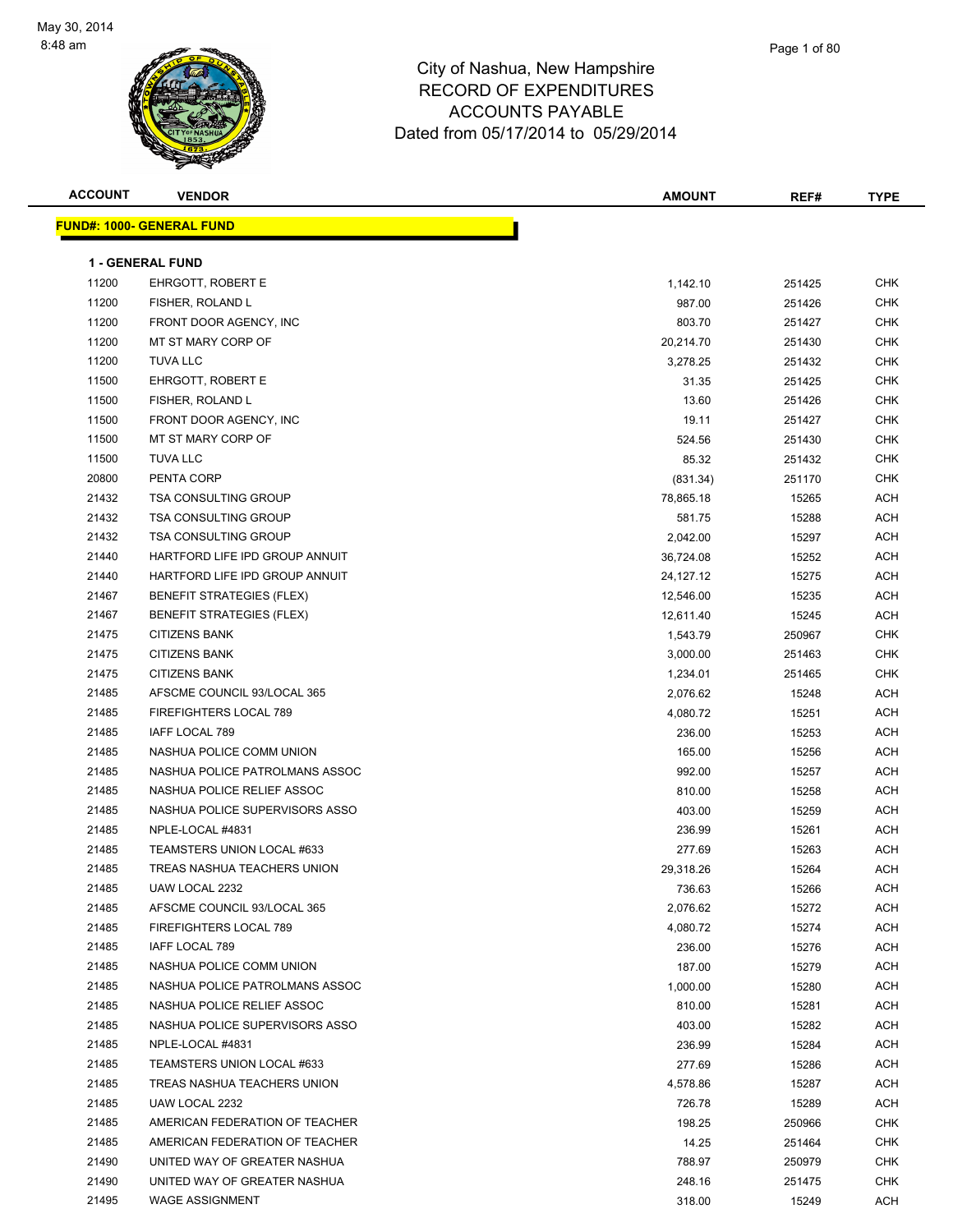

| <b>ACCOUNT</b> | <b>VENDOR</b>                     | <b>AMOUNT</b> | REF#   | <b>TYPE</b> |
|----------------|-----------------------------------|---------------|--------|-------------|
|                | <u> FUND#: 1000- GENERAL FUND</u> |               |        |             |
|                | <b>1 - GENERAL FUND</b>           |               |        |             |
| 21495          | <b>WAGE ASSIGNMENT</b>            | 594.00        | 15250  | <b>ACH</b>  |
| 21495          | <b>WAGE ASSIGNMENT</b>            | 219.23        | 15254  | <b>ACH</b>  |
| 21495          | <b>WAGE ASSIGNMENT</b>            | 175.00        | 15255  | <b>ACH</b>  |
| 21495          | <b>WAGE ASSIGNMENT</b>            | 259.00        | 15262  | <b>ACH</b>  |
| 21495          | <b>WAGE ASSIGNMENT</b>            | 318.00        | 15273  | <b>ACH</b>  |
| 21495          | <b>WAGE ASSIGNMENT</b>            | 219.23        | 15277  | <b>ACH</b>  |
| 21495          | <b>WAGE ASSIGNMENT</b>            | 175.00        | 15278  | <b>ACH</b>  |
| 21495          | <b>WAGE ASSIGNMENT</b>            | 259.00        | 15285  | <b>ACH</b>  |
| 21495          | <b>WAGE ASSIGNMENT</b>            | 1,424.07      | 250968 | <b>CHK</b>  |
| 21495          | <b>WAGE ASSIGNMENT</b>            | 1.15          | 250969 | <b>CHK</b>  |
| 21495          | <b>WAGE ASSIGNMENT</b>            | 148.11        | 250970 | CHK         |
| 21495          | <b>WAGE ASSIGNMENT</b>            | 104.00        | 250971 | <b>CHK</b>  |
| 21495          | <b>WAGE ASSIGNMENT</b>            | 1,409.40      | 250972 | <b>CHK</b>  |
| 21495          | <b>WAGE ASSIGNMENT</b>            | 75.00         | 250973 | <b>CHK</b>  |
| 21495          | <b>WAGE ASSIGNMENT</b>            | 11.54         | 250974 | <b>CHK</b>  |
| 21495          | <b>WAGE ASSIGNMENT</b>            | 103.50        | 250975 | <b>CHK</b>  |
| 21495          | <b>WAGE ASSIGNMENT</b>            | 373.99        | 250976 | <b>CHK</b>  |
| 21495          | <b>WAGE ASSIGNMENT</b>            | 237.00        | 250977 | <b>CHK</b>  |
| 21495          | <b>WAGE ASSIGNMENT</b>            | 197.45        | 250978 | <b>CHK</b>  |
| 21495          | <b>WAGE ASSIGNMENT</b>            | 549.22        | 250980 | <b>CHK</b>  |
| 21495          | <b>WAGE ASSIGNMENT</b>            | 148.23        | 250981 | <b>CHK</b>  |
| 21495          | <b>WAGE ASSIGNMENT</b>            | 1,424.07      | 251466 | <b>CHK</b>  |
| 21495          | <b>WAGE ASSIGNMENT</b>            | 1.15          | 251467 | <b>CHK</b>  |
| 21495          | <b>WAGE ASSIGNMENT</b>            | 143.38        | 251468 | <b>CHK</b>  |
| 21495          | <b>WAGE ASSIGNMENT</b>            | 104.00        | 251469 | <b>CHK</b>  |
| 21495          | <b>WAGE ASSIGNMENT</b>            | 1,420.96      | 251470 | <b>CHK</b>  |
| 21495          | <b>WAGE ASSIGNMENT</b>            | 25.00         | 251471 | <b>CHK</b>  |
| 21495          | <b>WAGE ASSIGNMENT</b>            | 11.54         | 251472 | <b>CHK</b>  |
| 21495          | <b>WAGE ASSIGNMENT</b>            | 103.50        | 251473 | <b>CHK</b>  |
| 21495          | <b>WAGE ASSIGNMENT</b>            | 237.00        | 251474 | <b>CHK</b>  |
| 21495          | <b>WAGE ASSIGNMENT</b>            | 123.67        | 251476 | <b>CHK</b>  |
| 21538          | NASHUA TEACHERS UNION             | 4,378.33      | 15260  | ACH         |
| 21538          | NASHUA TEACHERS UNION             | 100.32        | 15283  | ACH         |
| 21921          | STATE OF NH -MV                   | 14,298.01     | 15233  | ACH         |
| 21921          | STATE OF NH-MV                    | 19,505.57     | 15242  | <b>ACH</b>  |
| 21921          | STATE OF NH -MV                   | 26,080.80     | 15243  | <b>ACH</b>  |
| 21921          | STATE OF NH-MV                    | 23,717.83     | 15267  | <b>ACH</b>  |
| 21921          | STATE OF NH -MV                   | 20,303.79     | 15268  | <b>ACH</b>  |
| 21921          | STATE OF NH-MV                    | 23,267.83     | 15269  | <b>ACH</b>  |
| 21921          | STATE OF NH-MV                    | 23,145.98     | 15270  | <b>ACH</b>  |
| 21921          | STATE OF NH -MV                   | 24,972.30     | 15290  | ACH         |
| 21983          | MULTI STATE BILLING SERVICES L    | 50,840.85     | 251770 | CHK         |
|                | <b>TOTAL 1 - GENERAL FUND</b>     | \$496,264.90  |        |             |

#### **101 - MAYOR**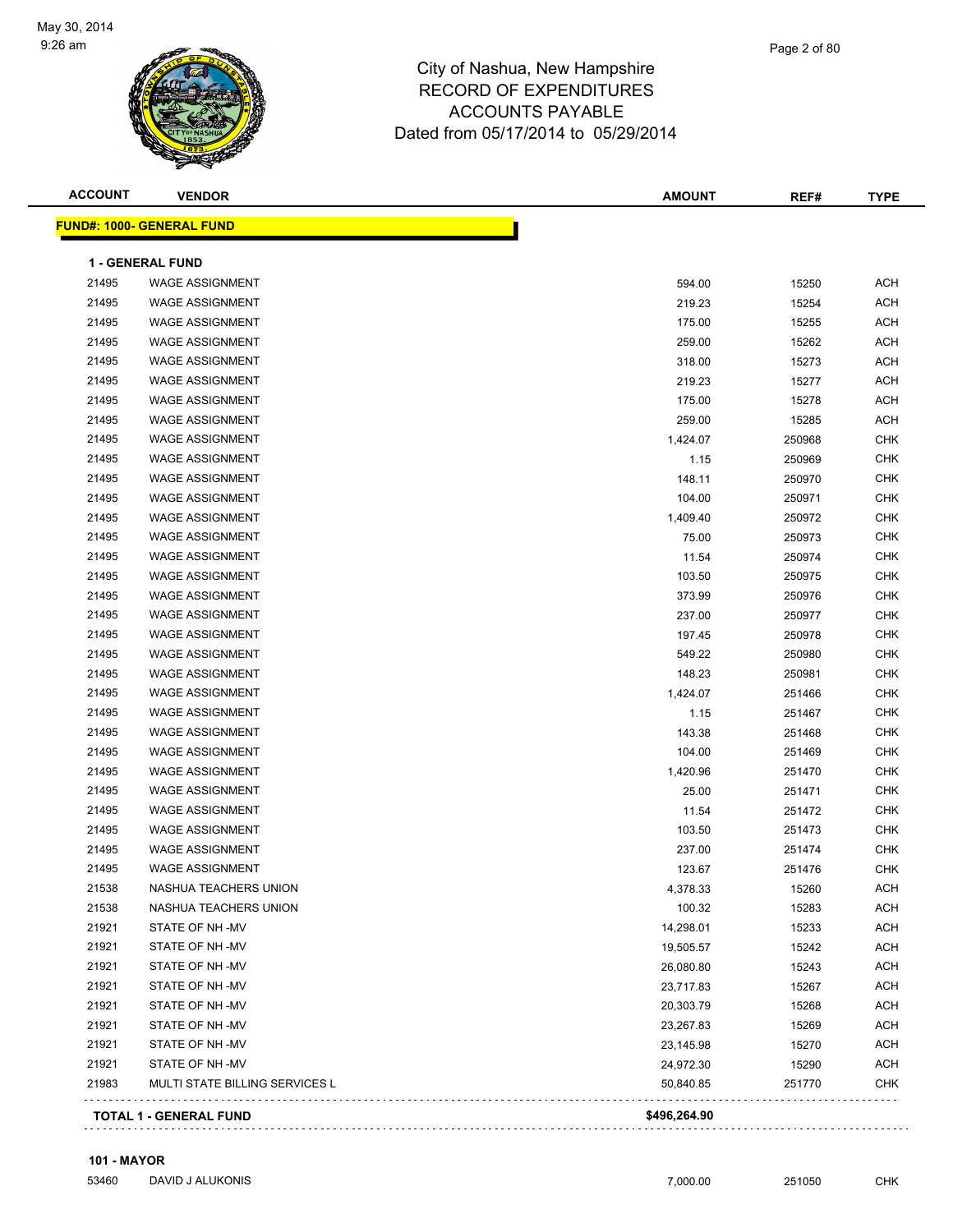

| <b>ACCOUNT</b>     | <b>VENDOR</b>                                 |                                       | <b>AMOUNT</b> | REF#    | <b>TYPE</b> |
|--------------------|-----------------------------------------------|---------------------------------------|---------------|---------|-------------|
|                    | <u> FUND#: 1000- GENERAL FUND</u>             |                                       |               |         |             |
| <b>101 - MAYOR</b> |                                               |                                       |               |         |             |
| 55400              | CITIZENS BANK CREDIT CARD                     | Jet Blue                              | 318.00        | 9201415 | <b>ACH</b>  |
| 55400              | CITIZENS BANK CREDIT CARD                     | Jet Blue Travel Insurance             | 22.75         | 9201415 | <b>ACH</b>  |
| 61100              | WB MASON CO INC                               |                                       | 118.57        | 251203  | <b>CHK</b>  |
| 61910              | SAM'S CLUB DIRECT-0860                        |                                       | 154.64        | 251178  | <b>CHK</b>  |
|                    | TOTAL 101 - MAYOR                             |                                       | \$7,613.96    |         |             |
|                    | 107 - CITY CLERK                              |                                       |               |         |             |
| 55307              | <b>PAUL BERGERON</b>                          |                                       | 189.28        | 251477  | <b>CHK</b>  |
| 55400              | PAUL BERGERON                                 |                                       | 2,227.80      | 251477  | <b>CHK</b>  |
| 55699              | OCCUPATIONAL DRUG TESTING LLC                 |                                       | 325.00        | 251031  | <b>CHK</b>  |
|                    | <b>TOTAL 107 - CITY CLERK</b>                 |                                       | \$2,742.08    |         |             |
|                    | <b>109 - CIVIC &amp; COMMUNITY ACTIVITIES</b> |                                       |               |         |             |
| 56200              | EDUCATIONAL OUTFITTERS OF NH                  |                                       | 105.00        | 250965  | <b>CHK</b>  |
| 56207              | THE ACTORSINGERS                              |                                       | 414.00        | 250982  | <b>CHK</b>  |
| 56207              | <b>CITY ARTS NASHUA</b>                       |                                       | 1,631.00      | 250987  | <b>CHK</b>  |
| 56207              | <b>CITY ARTS NASHUA</b>                       |                                       | 2,765.00      | 250988  | <b>CHK</b>  |
| 56207              | NASHUA AREA ARTISTS ASSOC                     |                                       | 2,293.00      | 251001  | <b>CHK</b>  |
| 56207              | NASHUA CHAMBER - DMF                          |                                       | 1,549.00      | 251002  | <b>CHK</b>  |
| 56207              | NASHUA CHAMBER ORCHESTRA                      |                                       | 3,027.00      | 251003  | <b>CHK</b>  |
| 56207              | NASHUA COMMUNITY MUSIC SCHOOL                 |                                       | 1,531.00      | 251004  | <b>CHK</b>  |
| 56207              | NORTHERN BALLET THEATRE DANCE                 |                                       | 3,127.00      | 251005  | <b>CHK</b>  |
| 56207              | POSITIVE STREET ART                           |                                       | 2,681.00      | 251012  | <b>CHK</b>  |
| 56207              | SYMPHONY NEW HAMPSHIRE                        |                                       | 5,982.00      | 251015  | <b>CHK</b>  |
|                    | TOTAL 109 - CIVIC & COMMUNITY ACTIVITIES      |                                       | \$25,105.00   |         |             |
|                    | <b>111 - HUMAN RESOURCES</b>                  |                                       |               |         |             |
| 55425              | PAUL BOURQUE                                  |                                       | 40.00         | 251067  | <b>CHK</b>  |
| 55425              | SEAN CONNORS                                  |                                       | 40.00         | 251079  | CHK         |
| 55425              | NICOLE DRAKE                                  |                                       | 25.00         | 251091  | CHK         |
| 55425              | <b>KEVIN E MORRISSEY</b>                      |                                       | 25.00         | 251153  | <b>CHK</b>  |
| 55425              | <b>HANNAH MULVEY</b>                          |                                       | 40.00         | 251154  | <b>CHK</b>  |
| 55425              | ANTHONY SPIROU                                |                                       | 25.00         | 251182  | <b>CHK</b>  |
| 55425              | <b>JAMES BUCKLEY</b>                          |                                       | 40.00         | 251565  | <b>CHK</b>  |
| 55425              | <b>JOEL DUBOIS</b>                            |                                       | 40.00         | 251585  | <b>CHK</b>  |
| 55425              | <b>BRETT GABRIEL</b>                          |                                       | 40.00         | 251593  | <b>CHK</b>  |
| 55425              | <b>HEALTH STOP INC</b>                        |                                       | 94.00         | 251601  | <b>CHK</b>  |
| 55425              | CITIZENS BANK CREDIT CARD                     | <b>National Student Clearinghouse</b> | 9.95          | 9201415 | <b>ACH</b>  |
|                    | <b>TOTAL 111 - HUMAN RESOURCES</b>            |                                       | \$418.95      |         |             |

|  |  | \$418.95 |  |
|--|--|----------|--|
|  |  |          |  |

### **113 - BENEFITS**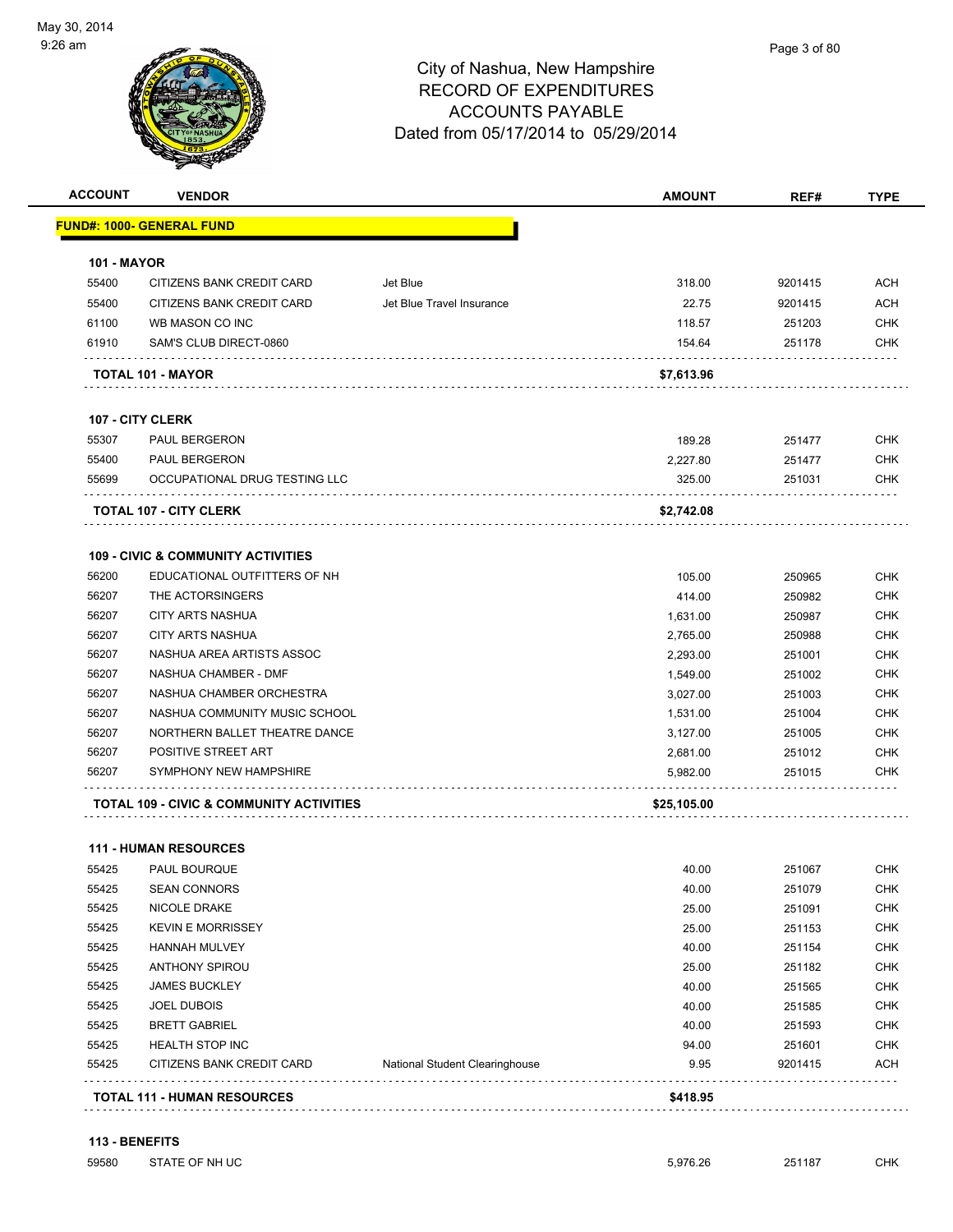

| <b>ACCOUNT</b> | <b>VENDOR</b>                             |                             | <b>AMOUNT</b> | REF#    | <b>TYPE</b> |
|----------------|-------------------------------------------|-----------------------------|---------------|---------|-------------|
|                | FUND#: 1000- GENERAL FUND                 |                             |               |         |             |
|                | <b>TOTAL 113 - BENEFITS</b>               |                             | \$5,976.26    |         |             |
|                |                                           |                             |               |         |             |
|                | <b>120 - TELECOMMUNICATIONS</b>           |                             |               |         |             |
| 55109          | <b>BAYRING COMMUNICATIONS</b>             |                             | 2,204.83      | 251018  | <b>CHK</b>  |
| 55109          | <b>FAIRPOINT COMMUNICATIONS</b>           |                             | 818.93        | 251021  | <b>CHK</b>  |
| 55109          | <b>FAIRPOINT COMMUNICATIONS</b>           |                             | 89.99         | 251022  | <b>CHK</b>  |
| 55109          | <b>FAIRPOINT COMMUNICATIONS</b>           |                             | 1,941.61      | 251499  | <b>CHK</b>  |
|                | TOTAL 120 - TELECOMMUNICATIONS            |                             | \$5,055.36    |         |             |
|                | <b>122 - INFORMATION TECHNOLOGY</b>       |                             |               |         |             |
| 53142          | SUNVIEW SOFTWARE INC                      |                             | 1,700.00      | 251658  | <b>CHK</b>  |
| 54407          | AVITAR ASSOC OF NEW ENGLAND IN            |                             | 18,000.00     | 251554  | <b>CHK</b>  |
| 54407          | SUNVIEW SOFTWARE INC                      |                             | 1,599.00      | 251658  | <b>CHK</b>  |
| 54407          | SYN-TECH SYSTEMS                          |                             | 6,095.25      | 251660  | <b>CHK</b>  |
| 54407          | CITIZENS BANK CREDIT CARD                 | CTO*CITRIX ONLINE.COM       | 55.00         | 9201415 | <b>ACH</b>  |
| 54407          | CITIZENS BANK CREDIT CARD                 | <b>NLI SHAREFILE</b>        | 109.55        | 9201415 | <b>ACH</b>  |
| 54407          | CITIZENS BANK CREDIT CARD                 | NEOVATION.COM               | 20.00         | 9201415 | <b>ACH</b>  |
| 54407          | CITIZENS BANK CREDIT CARD                 | <b>FOREIGN EXCHANGE FEE</b> | 1.50          | 9201415 | <b>ACH</b>  |
| 54407          | CITIZENS BANK CREDIT CARD                 | EVERNOTE.COM                | 5.00          | 9201415 | <b>ACH</b>  |
| 55118          | AT & T MOBILITY                           |                             | 104.98        | 251496  | <b>CHK</b>  |
| 55118          | AT & T MOBILITY                           |                             | 33.39         | 251497  | <b>CHK</b>  |
| 55400          | CITIZENS BANK CREDIT CARD                 | <b>INFOR</b>                | 1,095.00      | 9201415 | <b>ACH</b>  |
| 55400          | CITIZENS BANK CREDIT CARD                 | USNH EVENT/DUES/GIFT        | 60.00         | 9201415 | <b>ACH</b>  |
| 55400          | CITIZENS BANK CREDIT CARD                 | PAYPAL *NORTHEASTLA         | 450.00        | 9201415 | ACH         |
| 71221          | AXIS BUSINESS SOLUTIONS                   |                             | 3,154.00      | 251055  | <b>CHK</b>  |
| 71221          | <b>BEST BUY BUSINESS ADVANTAGE</b>        |                             | 662.52        | 251063  | <b>CHK</b>  |
| 71221          | COMPUTER HUT dba IT INSIDERS              |                             | 2,994.00      | 251078  | <b>CHK</b>  |
| 71221          | VERIZON WIRELESS-642044677                |                             | 787.52        | 251542  | <b>CHK</b>  |
| 71221          | DELL MARKETING LP                         |                             | 123.69        | 251581  | <b>CHK</b>  |
| 71221          | <b>FIBERTRONICS, INC</b>                  |                             | 114.34        | 251590  | <b>CHK</b>  |
| 71221          | CITIZENS BANK CREDIT CARD                 | <b>TEST EQUIPMENT DEPOT</b> | 396.08        | 9201415 | ACH         |
| 71221          | <b>CITIZENS BANK CREDIT CARD</b>          | <b>GUM DROP CASES, LLC</b>  | 76.20         | 9201415 | <b>ACH</b>  |
| 71228          | SUNVIEW SOFTWARE INC                      |                             | 4,956.90      | 251658  | <b>CHK</b>  |
| 71228          | CITIZENS BANK CREDIT CARD                 | ALEXANDER CONSULTING        | 300.00        | 9201415 | <b>ACH</b>  |
|                | <b>TOTAL 122 - INFORMATION TECHNOLOGY</b> |                             | \$42,893.92   |         |             |
|                |                                           |                             |               |         |             |

**126 - FINANCIAL SERVICES**

| 54828 | US BANK EQUIPMENT FINANCE      | 96.71    | 251534 | <b>CHK</b> |
|-------|--------------------------------|----------|--------|------------|
| 54828 | US BANK EQUIPMENT FINANCE      | 87.58    | 251535 | <b>CHK</b> |
| 55200 | NH TAX COLLECTORS ASSN         | 60.00    | 251520 | <b>CHK</b> |
| 55307 | DAVID FREDETTE                 | 282.24   | 250992 | <b>CHK</b> |
| 55400 | INFOR (US), INC                | 1.095.00 | 251500 | <b>CHK</b> |
| 55400 | INFOR (US), INC                | 1.095.00 | 251501 | <b>CHK</b> |
| 55607 | CONWAY OFFICE SOLUTIONS        | 9.84     | 251081 | <b>CHK</b> |
| 55607 | <b>CONWAY OFFICE SOLUTIONS</b> | 9.84     | 251576 | <b>CHK</b> |
| 61100 | WB MASON CO INC                | 254.87   | 251674 | <b>CHK</b> |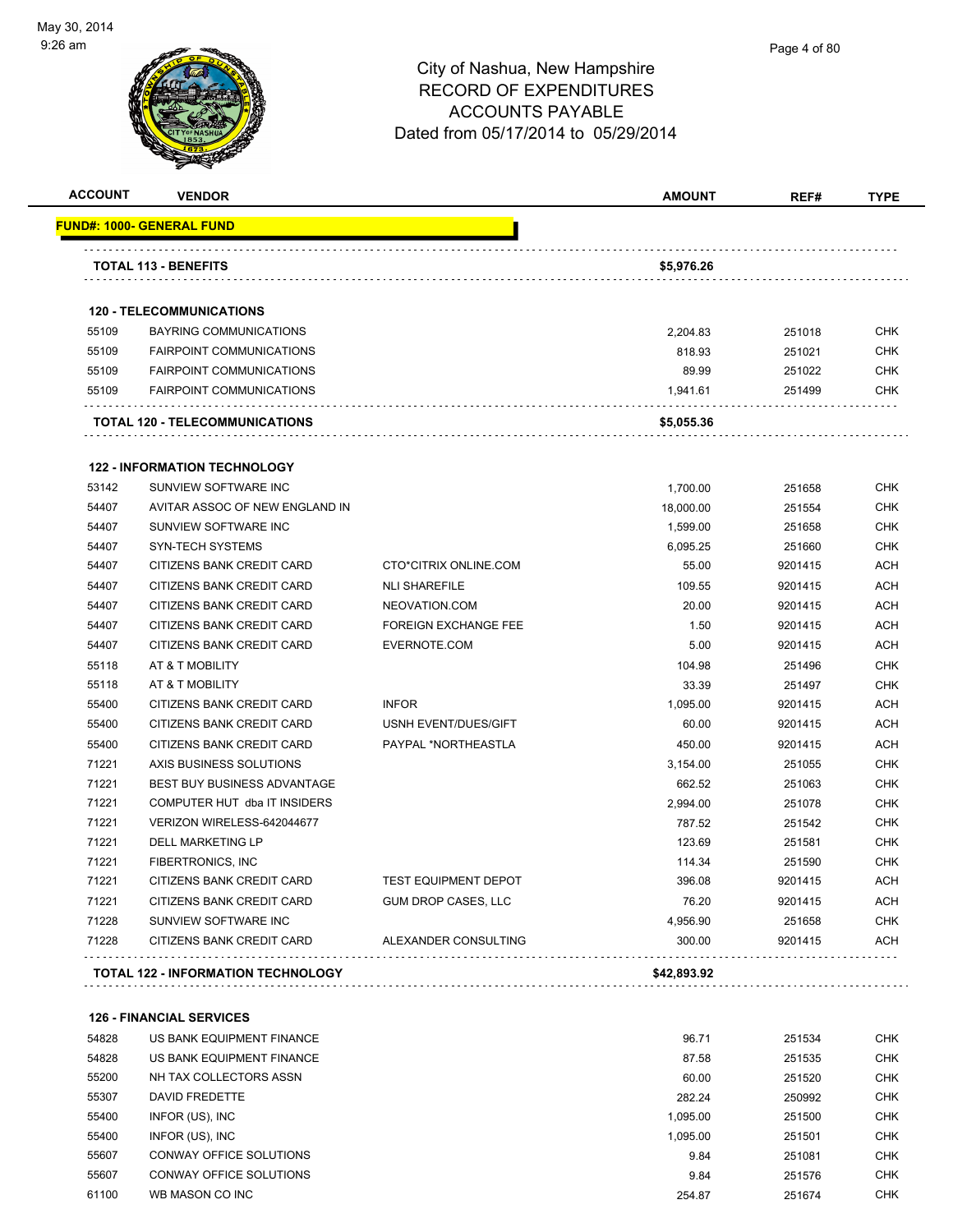| <b>ACCOUNT</b> | <b>VENDOR</b>                         |                     | <b>AMOUNT</b> | REF#    | <b>TYPE</b> |
|----------------|---------------------------------------|---------------------|---------------|---------|-------------|
|                | <u> FUND#: 1000- GENERAL FUND</u>     |                     |               |         |             |
|                | <b>126 - FINANCIAL SERVICES</b>       |                     |               |         |             |
| 61830          | CITIZENS BANK CREDIT CARD             | Wall Street Journal | 113.75        | 9201415 | ACH         |
|                | <b>TOTAL 126 - FINANCIAL SERVICES</b> |                     | \$3,104.83    |         |             |
|                | <b>129 - CITY BUILDINGS</b>           |                     |               |         |             |
| 54100          | <b>PSNH-LARGE POWER</b>               |                     | 4,966.61      | 251035  | <b>CHK</b>  |
| 54141          | PENNICHUCK WATER WORKS INC            |                     | 212.08        | 251033  | <b>CHK</b>  |
| 54141          | PENNICHUCK WATER WORKS INC            |                     | 393.90        | 251521  | <b>CHK</b>  |
| 54243          | J LAWRENCE HALL INC                   |                     | 132.18        | 251610  | <b>CHK</b>  |
| 54243          | VIKING CONTROLS INC                   |                     | 1,488.05      | 251671  | <b>CHK</b>  |
| 54280          | <b>CINTAS FIRE PROTECTION</b>         |                     | 475.00        | 251076  | <b>CHK</b>  |
| 54280          | HUFF & GAUTHIER INC                   |                     | 190.00        | 251117  | <b>CHK</b>  |
| 54280          | KERRY FIRE PROTECTION INC             |                     | 275.00        | 251130  | <b>CHK</b>  |
| 54280          | STANLEY ELEVATOR CO INC               |                     | 134.00        | 251185  | <b>CHK</b>  |
| 54280          | <b>KERRY FIRE PROTECTION INC</b>      |                     | 300.00        | 251616  | <b>CHK</b>  |
| 54280          | PROTECTION ONE ALARM MONTORING        |                     | 463.08        | 251644  | <b>CHK</b>  |
| 54487          | PROTECTION ONE SECURITY               |                     | 135.00        | 251173  | <b>CHK</b>  |
| 54487          | NEVERETTS SEW & VAC INC               |                     | 5.95          | 251634  | <b>CHK</b>  |
| 55118          | AT & T MOBILITY                       |                     | 19.68         | 251497  | <b>CHK</b>  |
| 61299          | PEABODY SUPPLY CO                     |                     | 20.37         | 251169  | <b>CHK</b>  |
| 61499          | <b>BLUE TARP FINANCIAL</b>            |                     | 69.23         | 251562  | CHK         |
|                | <b>130 - PURCHASING</b>               |                     |               |         |             |
| 55607          | CONWAY OFFICE SOLUTIONS               |                     | 11.54         | 251081  | <b>CHK</b>  |
| 61100          | <b>LINDENMEYR MUNROE</b>              |                     | 97.95         | 251134  | <b>CHK</b>  |
| 61100          | WB MASON CO INC                       |                     | 193.35        | 251674  | <b>CHK</b>  |
| 61242          | <b>LINDENMEYR MUNROE</b>              |                     | 108.75        | 251134  | <b>CHK</b>  |
| 61242          | THE WIPER CONNECTION                  |                     | 112.57        | 251205  | <b>CHK</b>  |
| 61242          | WB MASON CO INC                       |                     | 631.00        | 251674  | <b>CHK</b>  |
| 61295          | LINDENMEYR MUNROE                     |                     | 259.36        | 251134  | <b>CHK</b>  |
| 61295          | <b>US POSTAL SERVICES</b>             |                     | 735.00        | 251494  | <b>CHK</b>  |
|                | <b>TOTAL 130 - PURCHASING</b>         |                     | \$2,149.52    |         |             |
|                | 132 - ASSESSING                       |                     |               |         |             |
| 54828          | US BANK EQUIPMENT FINANCE             |                     | 109.70        | 251536  | <b>CHK</b>  |
| 55400          | ANGELO MARINO                         |                     |               |         | <b>CHK</b>  |
|                |                                       |                     | 508.40        | 251485  |             |
|                | <b>TOTAL 132 - ASSESSING</b>          |                     | \$618.10      |         |             |
| 134 - GIS      |                                       |                     |               |         |             |
| 54407          | MAPLOGIC CORP                         |                     | 375.00        | 251622  | <b>CHK</b>  |
| 55400          | PAMELA ANDRUSKEVICH                   |                     | 87.36         | 250984  | <b>CHK</b>  |
|                | TOTAL 134 - GIS                       |                     | \$462.36      |         |             |
|                |                                       |                     |               |         |             |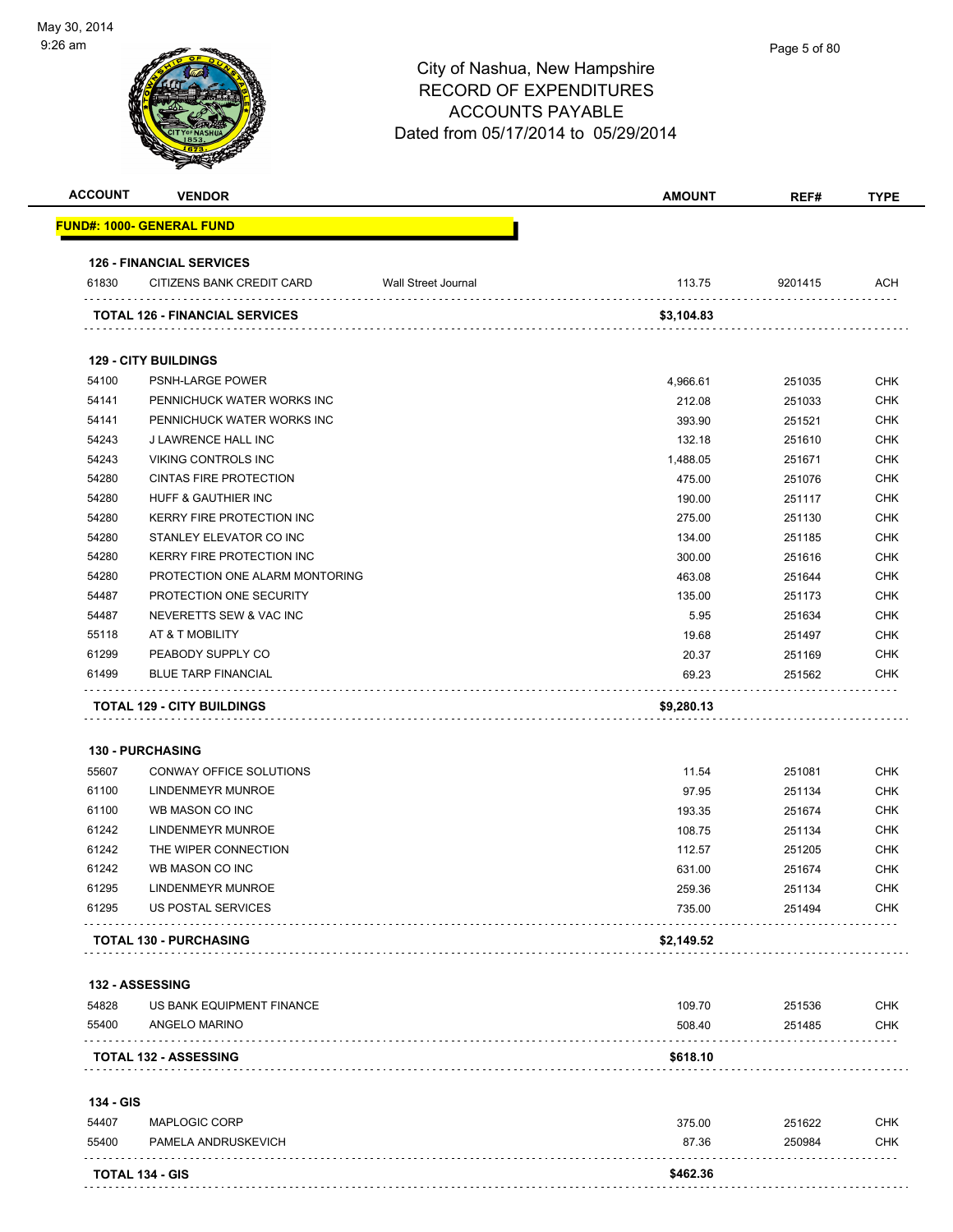| <b>ACCOUNT</b> | <b>VENDOR</b>                                   | AMOUNT     | REF#             | <b>TYPE</b> |
|----------------|-------------------------------------------------|------------|------------------|-------------|
|                | FUND#: 1000- GENERAL FUND                       |            |                  |             |
|                | <b>140 - PINEWOOD CEMETERY</b>                  |            |                  |             |
| 54280          | VAN TASSELL CONSTRUCTION                        | 835.00     | 251201           | <b>CHK</b>  |
|                | <b>TOTAL 140 - PINEWOOD CEMETERY</b>            | \$835.00   |                  |             |
|                | <b>142 - WOODLAWN CEMETERY</b>                  |            |                  |             |
|                |                                                 | 27.09      |                  | <b>CHK</b>  |
| 54280<br>54280 | <b>BELLETETES INC</b><br>PHILIP J STYLIANOS INC | 80.00      | 251060<br>251641 | <b>CHK</b>  |
| 61142          | <b>ULINE</b>                                    | 55.65      | 251666           | <b>CHK</b>  |
| 61428          | HOME DEPOT CREDIT SERVICE 3065                  | 40.28      | 251603           | <b>CHK</b>  |
| 61499          | HOME DEPOT CREDIT SERVICE 3065                  | 7.96       | 251113           | <b>CHK</b>  |
|                |                                                 |            |                  |             |
|                | TOTAL 142 - WOODLAWN CEMETERY                   | \$210.98   |                  |             |
|                | <b>144 - EDGEWOOD CEMETERY</b>                  |            |                  |             |
| 54107          | SHATTUCK MALONE OIL CO                          | 1,377.25   | 251524           | <b>CHK</b>  |
| 54280          | F W WEBB CO                                     | 61.10      | 251095           | <b>CHK</b>  |
| 54280          | WB MASON CO INC                                 | 59.95      | 251203           | <b>CHK</b>  |
| 54280          | <b>CCP INDUSTRIES INC</b>                       | 104.30     | 251569           | <b>CHK</b>  |
| 54280          | <b>CENTRAL GARDEN &amp; PET</b>                 | 170.00     | 251570           | <b>CHK</b>  |
| 55699          | SHATTUCK MALONE OIL CO                          | 170.30     | 251036           | <b>CHK</b>  |
| 55699          | <b>IDEAL BUSINESS MACHINES INC</b>              | 85.00      | 251604           | <b>CHK</b>  |
| 61100          | WB MASON CO INC                                 | 30.64      | 251203           | <b>CHK</b>  |
| 61100          | WB MASON CO INC                                 | 29.98      | 251674           | <b>CHK</b>  |
| 61107          | <b>CCP INDUSTRIES INC</b>                       | 75.05      | 251072           | <b>CHK</b>  |
| 61307          | SHATTUCK MALONE OIL CO                          | 250.53     | 251524           | <b>CHK</b>  |
|                | TOTAL 144 - EDGEWOOD CEMETERY                   | \$2,414.10 |                  |             |
| 150 - POLICE   |                                                 |            |                  |             |
| 52809          | AARON BELANGER                                  | 200.00     | 250986           | <b>CHK</b>  |
| 52809          | <b>DENNIS LEE</b>                               | 200.00     | 250996           | <b>CHK</b>  |
| 52809          | RYAN MCDERMOTT                                  | 161.00     | 250998           | <b>CHK</b>  |
| 52809          | <b>KEVIN RAUTENBERG</b>                         | 200.00     | 251013           | <b>CHK</b>  |
| 52809          | MICHAEL BOULAY                                  | 200.00     | 251478           | <b>CHK</b>  |
| 52809          | <b>GALEN DOUD</b>                               | 200.00     | 251481           | <b>CHK</b>  |
| 52809          | <b>CHRISTOPHER PEACH</b>                        | 244.45     | 251488           | <b>CHK</b>  |
| 54100          | <b>PSNH</b>                                     | 164.34     | 251034           | <b>CHK</b>  |
| 54114          | LIBERTY UTILITIES - NH                          | 1,360.04   | 251503           | CHK         |
| 54114          | LIBERTY UTILITIES - NH                          | 29.44      | 251504           | <b>CHK</b>  |
| 54114          | <b>LIBERTY UTILITIES - NH</b>                   | 54.77      | 251515           | <b>CHK</b>  |
| 54114          | LIBERTY UTILITIES - NH                          | 43.99      | 251517           | <b>CHK</b>  |
| 54243          | J LAWRENCE HALL INC                             | 2,985.26   | 251610           | <b>CHK</b>  |
| 54280          | PETTY CASH                                      | 36.00      | 251008           | CHK         |
| 54280          | DEPENDABLE LOCK SERVICE INC                     | 15.00      | 251089           | <b>CHK</b>  |
| 54280          | HOME DEPOT CREDIT SERVICE 3073                  | 134.95     | 251114           | <b>CHK</b>  |
| 54280          | INNER CITY MATERIALS LLC                        | 1,108.00   | 251608           | <b>CHK</b>  |

 REXEL 216.60 251646 CHK 54407 CITIZENS BANK CREDIT CARD Intuit Quickbooks 2,040.00 9201415 ACH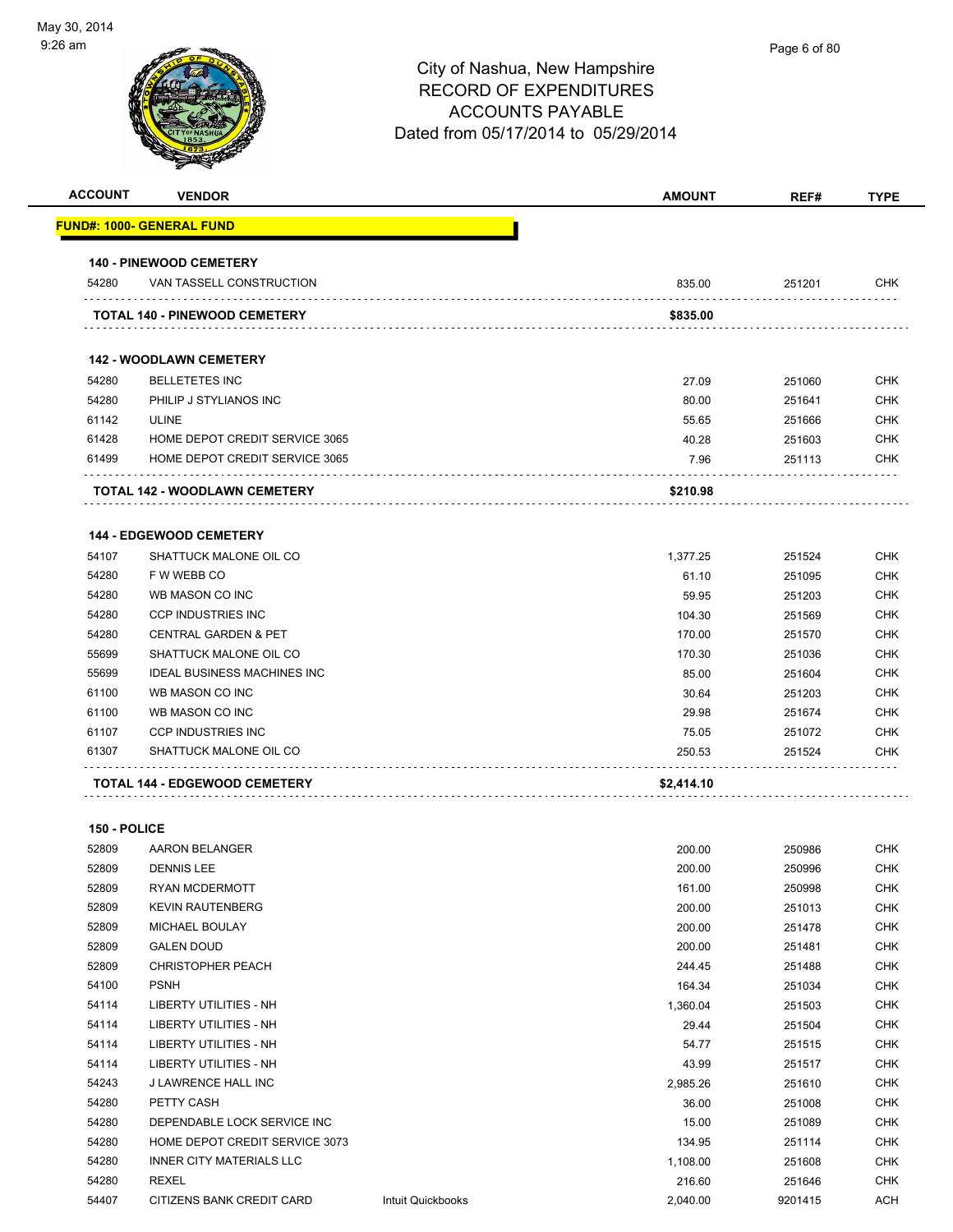

| <b>ACCOUNT</b> | <b>VENDOR</b>                                 |                           | <b>AMOUNT</b>        | REF#             | <b>TYPE</b> |
|----------------|-----------------------------------------------|---------------------------|----------------------|------------------|-------------|
|                | <b>FUND#: 1000- GENERAL FUND</b>              |                           |                      |                  |             |
|                |                                               |                           |                      |                  |             |
| 150 - POLICE   |                                               |                           |                      |                  |             |
| 54600          | AMERICAN AUTO SEAT COVER INC                  |                           | 75.00                | 251051           | CHK         |
| 54849          | COMCAST CABLE COMMUNICATIONS I                |                           | 124.85               | 251019           | CHK         |
| 54849          | <b>DIRECTV INC</b>                            |                           | 11.00                | 251020           | <b>CHK</b>  |
| 54849          | <b>FAIRPOINT COMMUNICATIONS</b>               |                           | 252.42               | 251021           | <b>CHK</b>  |
| 54849          | <b>FAIRPOINT COMMUNICATIONS</b>               |                           | 61.96                | 251022           | <b>CHK</b>  |
| 54849          | <b>FAIRPOINT COMMUNICATIONS</b>               |                           | 34.72                | 251499           | <b>CHK</b>  |
| 55118          | VERIZON WIRELESS-581499451                    |                           | 420.14               | 251038           | CHK         |
| 55307          | RYAN MCDERMOTT                                |                           | 44.80                | 250998           | <b>CHK</b>  |
| 55307          | <b>GREGORY MILLER</b>                         |                           | 44.80                | 250999           | CHK         |
| 55307          | PETTY CASH                                    |                           | 2.25                 | 251008           | CHK         |
| 55307          | <b>JOSHUA TREFRY</b>                          |                           | 44.80                | 251017           | CHK         |
| 55307          | <b>RYAN MCDERMOTT</b>                         |                           | 44.80                | 251486           | <b>CHK</b>  |
| 55400          | <b>DAWN REEBY</b>                             |                           | 125.44               | 251491           | <b>CHK</b>  |
| 55400          | CITIZENS BANK CREDIT CARD                     | Resort & Conference       | 135.16               | 9201415          | ACH         |
| 55400          | CITIZENS BANK CREDIT CARD                     | <b>Bristol Harbor Inn</b> | 418.10               | 9201415          | ACH         |
| 55400          | CITIZENS BANK CREDIT CARD                     | <b>USAirway</b>           | 522.50               | 9201415          | ACH         |
| 55400          | CITIZENS BANK CREDIT CARD                     | <b>USAirway</b>           | 522.50               | 9201415          | <b>ACH</b>  |
| 55400          | CITIZENS BANK CREDIT CARD                     | Fairfield Inn & Suite     | 275.76               | 9201415          | ACH         |
| 55400          | CITIZENS BANK CREDIT CARD                     | Fairfield Inn & Suite     | 275.76               | 9201415          | ACH         |
| 55400          | CITIZENS BANK CREDIT CARD                     | Fairfield Inn & Suite     | 275.76               | 9201415          | ACH         |
| 55600          | <b>ACCURATE PRINTING</b>                      |                           | 565.00               | 251045           | <b>CHK</b>  |
| 55607          | USPS-CMRS-PB #14658595                        |                           | 1,000.00             | 15271            | ACH         |
| 55607          | PETTY CASH                                    |                           | 1.15                 | 251008           | <b>CHK</b>  |
| 55607          | UNITED PARCEL SERVICE                         |                           | 11.33                | 251531           | <b>CHK</b>  |
| 55699          | PETTY CASH                                    |                           | 27.97                | 251007           | CHK         |
| 55699          | PETTY CASH                                    |                           | 10.00                | 251008           | <b>CHK</b>  |
| 55699          | CINTAS DOCUMENT MANAGEMENT                    |                           | 60.00                | 251075           | <b>CHK</b>  |
| 55699          | <b>HUDSON K-9 TRAINING CENTER</b>             |                           | 120.00               | 251116           | CHK         |
| 55699          | <b>JP PEST SERVICES</b>                       |                           | 48.78                | 251124           | CHK         |
| 55699          | ALEXANDRA MESQUITA-BAER                       |                           | 100.00               | 251145           | <b>CHK</b>  |
| 55699          | <b>1ST PRIORITY TOWING &amp; RECOVERY</b>     |                           | 125.00               | 251543           | CHK         |
| 61100          | PETTY CASH                                    |                           | 30.49                | 251008           | <b>CHK</b>  |
| 61100          | TAB PRODUCTS CO LLC                           |                           | 909.53               | 251188           | <b>CHK</b>  |
| 61100          | <b>GRANITE STATE STAMPS INC</b>               |                           | 55.11                | 251598           | <b>CHK</b>  |
| 61100          | WB MASON CO INC                               |                           | 2,642.59             | 251674           | <b>CHK</b>  |
| 61107          | ALECS SHOE STORE INC                          |                           | 2,248.20             | 251046           | CHK         |
| 61107<br>61107 | <b>BEN'S UNIFORMS</b><br>ALECS SHOE STORE INC |                           | 707.00               | 251061           | CHK         |
| 61107          | <b>BEN'S UNIFORMS</b>                         |                           | 367.75               | 251546           | CHK<br>CHK  |
| 61110          | ATLANTIC TACTICAL INC                         |                           | 1,157.17             | 251560           | <b>CHK</b>  |
| 61110          | <b>BEN'S UNIFORMS</b>                         |                           | 377.50               | 251054<br>251061 | CHK         |
| 61110          | STAR PACKER BADGES                            |                           | 2,500.90<br>2,108.40 | 251186           | <b>CHK</b>  |
| 61110          | <b>BEN'S UNIFORMS</b>                         |                           | 110.00               |                  | <b>CHK</b>  |
| 61142          | BOUND TREE MEDICAL, LLC                       |                           | 109.20               | 251560<br>251563 | CHK         |
| 61185          | SIRCHIE FINGERPRINT LABS                      |                           | 22.45                | 251180           | CHK         |
| 61299          | HOME DEPOT CREDIT SERVICE 3073                |                           | 150.10               | 251114           | CHK         |
| 61299          | SAM'S CLUB DIRECT-0860                        |                           | 122.76               | 251178           | CHK         |
|                |                                               |                           |                      |                  |             |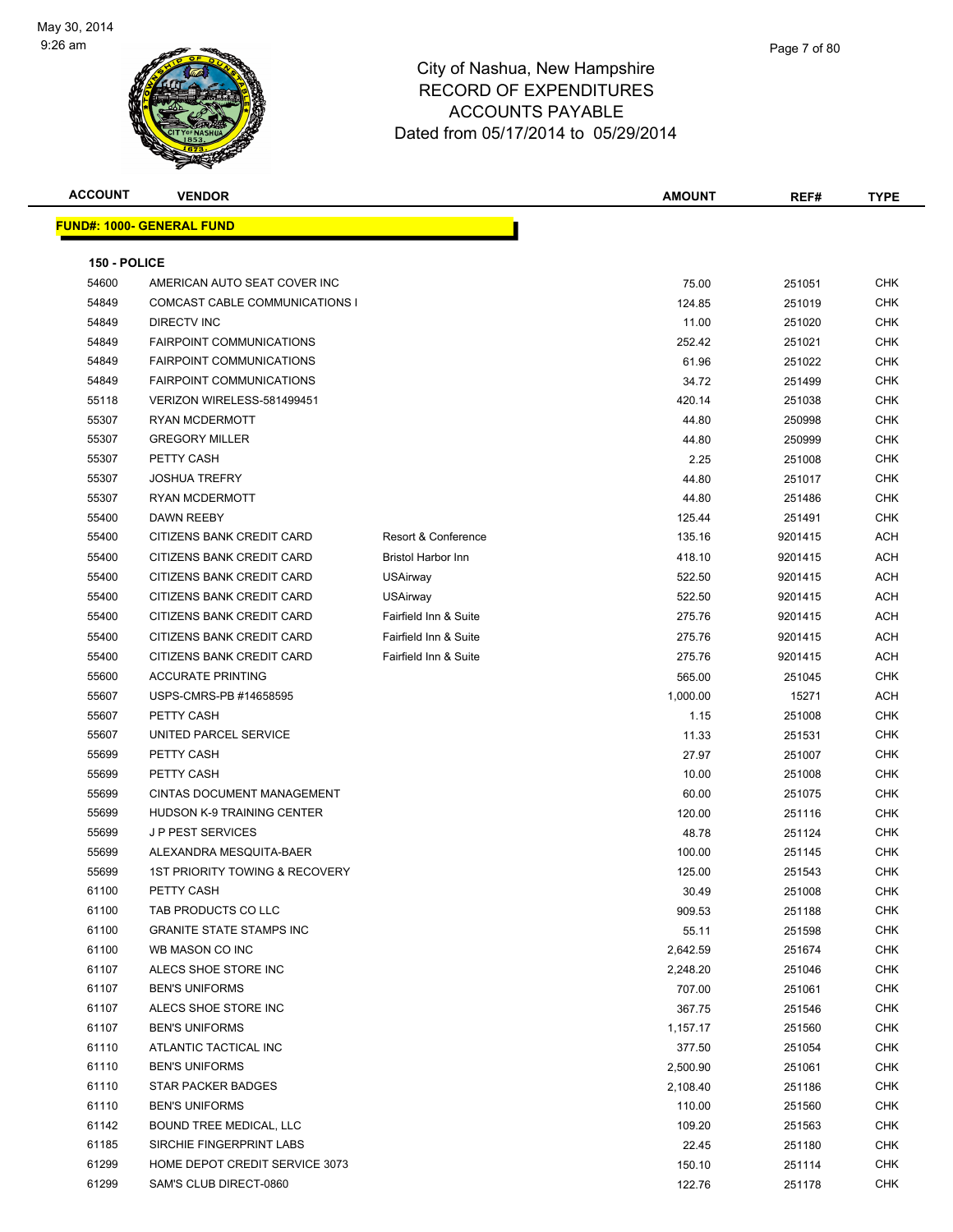

| Page 8 of 80 |
|--------------|
|              |

| <b>ACCOUNT</b> | <b>VENDOR</b>                        |            | <b>AMOUNT</b> | REF#    | <b>TYPE</b> |
|----------------|--------------------------------------|------------|---------------|---------|-------------|
|                | <b>FUND#: 1000- GENERAL FUND</b>     |            |               |         |             |
| 150 - POLICE   |                                      |            |               |         |             |
| 61299          | <b>GOLDEN ENGINEERING INC</b>        |            | 110.00        | 251595  | <b>CHK</b>  |
| 61428          | THE DURKIN CO INC                    |            | 527.13        | 251586  | <b>CHK</b>  |
| 61650          | WB MASON CO INC                      |            | 567.90        | 251674  | <b>CHK</b>  |
| 61705          | MAYNARD & LESIEUR INC                |            | 5,758.74      | 251139  | <b>CHK</b>  |
| 61705          | <b>GOODYEAR TIRE &amp; RUBBER CO</b> |            | 389.08        | 251596  | <b>CHK</b>  |
| 61799          | PETTY CASH                           |            | 24.99         | 251008  | <b>CHK</b>  |
| 61799          | <b>BEST FORD</b>                     |            | 236.75        | 251064  | <b>CHK</b>  |
| 61799          | FISHER AUTO PARTS INC                |            | 160.39        | 251098  | <b>CHK</b>  |
| 61799          | HOME DEPOT CREDIT SERVICE 3073       |            | 4.47          | 251114  | <b>CHK</b>  |
| 61799          | MACMULKIN CHEVROLET INC              |            | 21.09         | 251137  | <b>CHK</b>  |
| 61799          | <b>TOWERS MOTOR PARTS CORP</b>       |            | 29.46         | 251189  | <b>CHK</b>  |
| 61799          | <b>BEST FORD</b>                     |            | 390.06        | 251561  | <b>CHK</b>  |
| 61799          | CARPARTS OF NASHUA                   |            | 187.01        | 251568  | CHK         |
| 61799          | <b>G H BERLIN OIL CO</b>             |            | 2,048.83      | 251592  | <b>CHK</b>  |
| 61799          | MACMULKIN CHEVROLET INC              |            | 76.12         | 251620  | <b>CHK</b>  |
| 61799          | NORTHERN FOREIGN CAR PARTS INC       |            | 598.04        | 251637  | <b>CHK</b>  |
| 61799          | CITIZENS BANK CREDIT CARD            | Weber Auto | 150.00        | 9201415 | <b>ACH</b>  |
| 61910          | PETTY CASH                           |            | 6.99          | 251008  | <b>CHK</b>  |
| 61910          | PETTY CASH                           |            | 51.46         | 251490  | <b>CHK</b>  |
| 71221          | <b>CDW GOVERNMENT</b>                |            | 1,170.24      | 251073  | <b>CHK</b>  |
| 71221          | WB MASON CO INC                      |            | 86.56         | 251674  | <b>CHK</b>  |
| 71228          | <b>SOFTMART</b>                      |            | 6,648.00      | 251181  | <b>CHK</b>  |
| 71400          | RILEYS SPORT SHOP INC                |            | 420.00        | 251177  | <b>CHK</b>  |
| 71407          | RILEYS SPORT SHOP INC                |            | 1,620.00      | 251647  | <b>CHK</b>  |
| 71414          | <b>B&amp;H PHOTO-VIDEO</b>           |            | 207.45        | 251555  | <b>CHK</b>  |
|                | <b>TOTAL 150 - POLICE</b>            |            | \$50,485.50   |         |             |
|                |                                      |            |               |         |             |

**152 - FIRE**

| 42532 | <b>COTE ELECTRIC LLC</b>         | 32.00    | 251083 | <b>CHK</b> |
|-------|----------------------------------|----------|--------|------------|
| 52800 | <b>JAMES W KIRK</b>              | 874.00   | 251131 | <b>CHK</b> |
| 52800 | DAVID LEBLOND                    | 648.00   | 251617 | <b>CHK</b> |
| 54114 | LIBERTY UTILITIES - NH           | 147.04   | 251502 | <b>CHK</b> |
| 54114 | LIBERTY UTILITIES - NH           | 295.23   | 251507 | <b>CHK</b> |
| 54141 | PENNICHUCK WATER WORKS INC       | 321.53   | 251033 | <b>CHK</b> |
| 54141 | PENNICHUCK WATER WORKS INC       | 604.04   | 251521 | <b>CHK</b> |
| 54280 | HARRY W WELLS & SON INC          | 199.38   | 251109 | CHK        |
| 54280 | <b>BELLETETES INC</b>            | 12.93    | 251559 | CHK        |
| 54487 | <b>KERRY FIRE PROTECTION INC</b> | 1,500.00 | 251616 | <b>CHK</b> |
| 54600 | <b>BELLETETES INC</b>            | 3.98     | 251060 | <b>CHK</b> |
| 54600 | <b>GENERATOR POWER SOLUTIONS</b> | 1,689.00 | 251103 | <b>CHK</b> |
| 54600 | INTERSTATE ALL BATTERY CENTER    | 187.90   | 251121 | <b>CHK</b> |
| 54600 | MINUTEMAN TRUCKS INC             | 239.04   | 251150 | <b>CHK</b> |
| 54600 | YANKEE TRUCK LLC                 | 38.92    | 251206 | <b>CHK</b> |
| 54600 | <b>CUMMINS NORTHEAST LLC</b>     | 100.00   | 251579 | <b>CHK</b> |
| 54600 | SANEL AUTO PARTS CO              | 52.24    | 251650 | <b>CHK</b> |
| 55118 | VERIZON WIRELESS-842015493       | 80.04    | 251039 | <b>CHK</b> |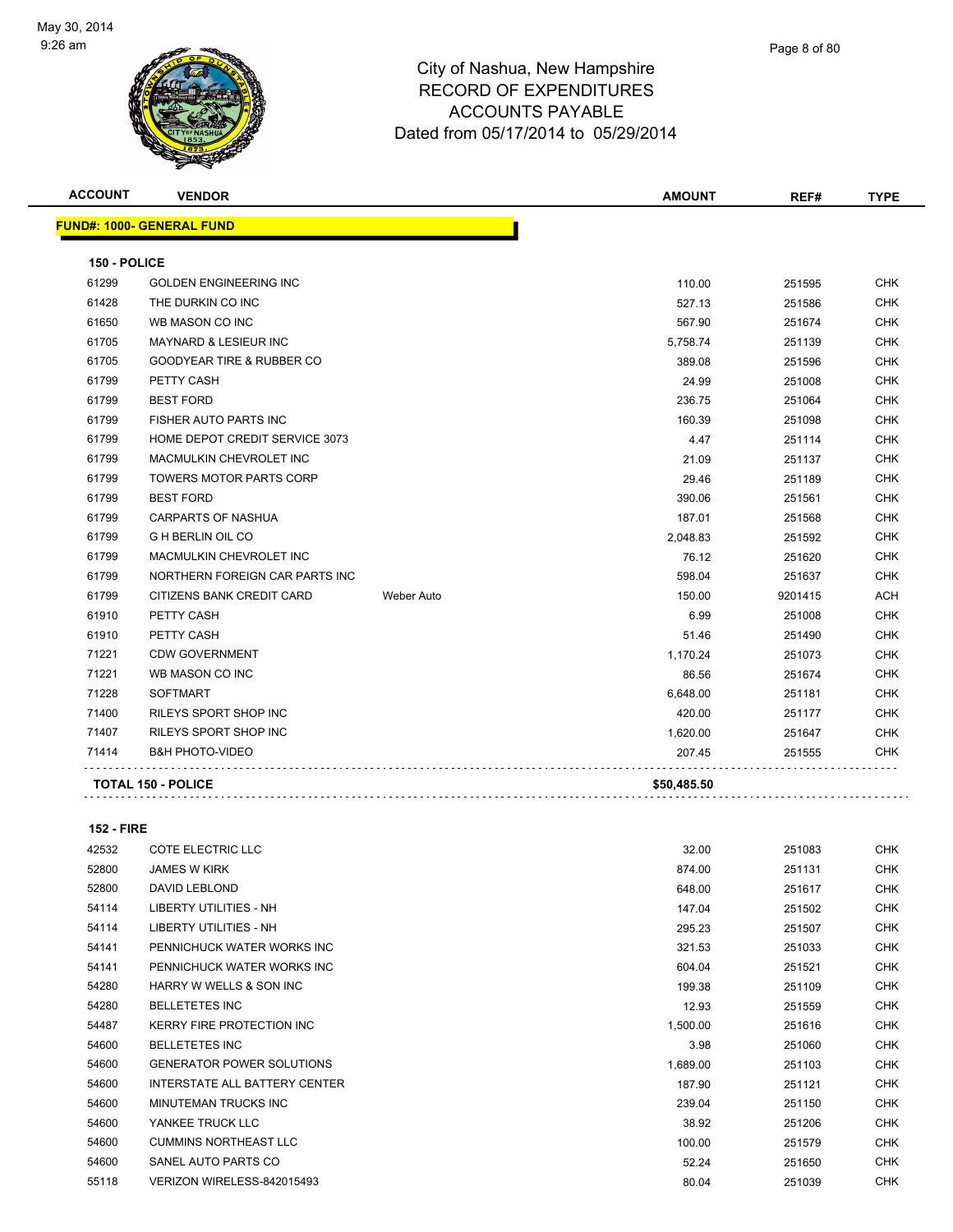

| <b>ACCOUNT</b>    | <b>VENDOR</b>                          |                                | <b>AMOUNT</b> | REF#    | <b>TYPE</b> |
|-------------------|----------------------------------------|--------------------------------|---------------|---------|-------------|
|                   | <u> FUND#: 1000- GENERAL FUND</u>      |                                |               |         |             |
|                   |                                        |                                |               |         |             |
| <b>152 - FIRE</b> |                                        |                                |               |         |             |
| 55118             | AT & T MOBILITY                        |                                | 121.14        | 251497  | <b>CHK</b>  |
| 55307             | <b>THOMAS STEPNEY</b>                  |                                | 305.76        | 251662  | <b>CHK</b>  |
| 55400             | CITIZENS BANK CREDIT CARD              | Starwood Hotels - Sheraton Ind | 582.66        | 9201415 | <b>ACH</b>  |
| 55699             | TRUE BLUE CLEANERS                     |                                | 20.46         | 251190  | <b>CHK</b>  |
| 55699             | <b>TRUE BLUE CLEANERS</b>              |                                | 22.62         | 251191  | <b>CHK</b>  |
| 55699             | <b>TRUE BLUE CLEANERS</b>              |                                | 22.62         | 251192  | <b>CHK</b>  |
| 55699             | TRUE BLUE CLEANERS                     |                                | 30.16         | 251664  | <b>CHK</b>  |
| 55699             | CITIZENS BANK CREDIT CARD              | Holiday Inn - Nashua           | 991.90        | 9201415 | <b>ACH</b>  |
| 61100             | WB MASON CO INC                        |                                | 309.90        | 251203  | <b>CHK</b>  |
| 61107             | <b>WAYNE AGAN</b>                      |                                | 48.50         | 251545  | <b>CHK</b>  |
| 61110             | BERGERON PROTECTIVE CLOTHING           |                                | 103.52        | 251062  | <b>CHK</b>  |
| 61135             | LIFEGUARD SYSTEMS INC                  |                                | 4,550.00      | 251025  | <b>CHK</b>  |
| 61156             | BERGERON PROTECTIVE CLOTHING           |                                | 142.00        | 251062  | <b>CHK</b>  |
| 61156             | SANEL AUTO PARTS CO                    |                                | 478.24        | 251650  | <b>CHK</b>  |
| 61300             | FIRE TECH & SAFETY OF NEW ENGL         |                                | 102.00        | 251097  | <b>CHK</b>  |
| 61300             | NEW ENGLAND RACING FUEL INC            |                                | 528.00        | 251163  | <b>CHK</b>  |
| 61428             | NEW ENGLAND PAPER & SUPPLY             |                                | 179.08        | 251635  | <b>CHK</b>  |
| 61538             | <b>BIRCH HILL LANDSCAPING</b>          |                                | 526.00        | 251065  | <b>CHK</b>  |
| 61699             | M & M ELECTRICAL SUPPLY CO INC         |                                | 102.16        | 251136  | <b>CHK</b>  |
| 61705             | MAYNARD & LESIEUR INC                  |                                | 1,213.42      | 251140  | <b>CHK</b>  |
| 61799             | MINUTEMAN TRUCKS INC                   |                                | 74.38         | 251150  | <b>CHK</b>  |
| 61807             | CITIZENS BANK CREDIT CARD              | Phillip Ackland Holdings LTD   | (21.50)       | 9201415 | ACH         |
|                   | <b>TOTAL 152 - FIRE</b>                |                                | \$17,458.29   |         |             |
|                   |                                        |                                |               |         |             |
|                   | <b>153 - BUILDING INSPECTION</b>       |                                |               |         |             |
| 55118             | VERIZON WIRELESS-642044677             |                                | 47.99         | 251542  | CHK         |
|                   | <b>TOTAL 153 - BUILDING INSPECTION</b> |                                | \$47.99       |         |             |
|                   | <b>155 - CODE ENFORCEMENT</b>          |                                |               |         |             |
| 55118             | AT & T MOBILITY                        |                                | 67.36         | 251497  | <b>CHK</b>  |
| 55307             | <b>KYLE METCALF</b>                    |                                | 346.64        | 251487  | CHK.        |
|                   | <b>TOTAL 155 - CODE ENFORCEMENT</b>    |                                | \$414.00      |         |             |
|                   |                                        |                                |               |         |             |
|                   | <b>156 - EMERGENCY MANAGEMENT</b>      |                                |               |         |             |
| 68325             | <b>JUSTIN KATES</b>                    |                                | 834.88        | 251483  | <b>CHK</b>  |
|                   | TOTAL 156 - EMERGENCY MANAGEMENT       |                                | \$834.88      |         |             |
|                   | <b>157 - CITYWIDE COMMUNICATIONS</b>   |                                |               |         |             |
| 54100             | <b>PSNH</b>                            |                                | 703.16        | 251522  | CHK         |
| 55118             | VERIZON WIRELESS-581499451             |                                | 40.01         | 251038  | CHK         |
| 71025             | PETTY CASH                             |                                | 18.98         | 251008  | CHK         |
| 71207             | MOTOROLA SOLUTIONS INC                 |                                | 9,946.89      | 251518  | CHK         |
|                   |                                        |                                |               |         |             |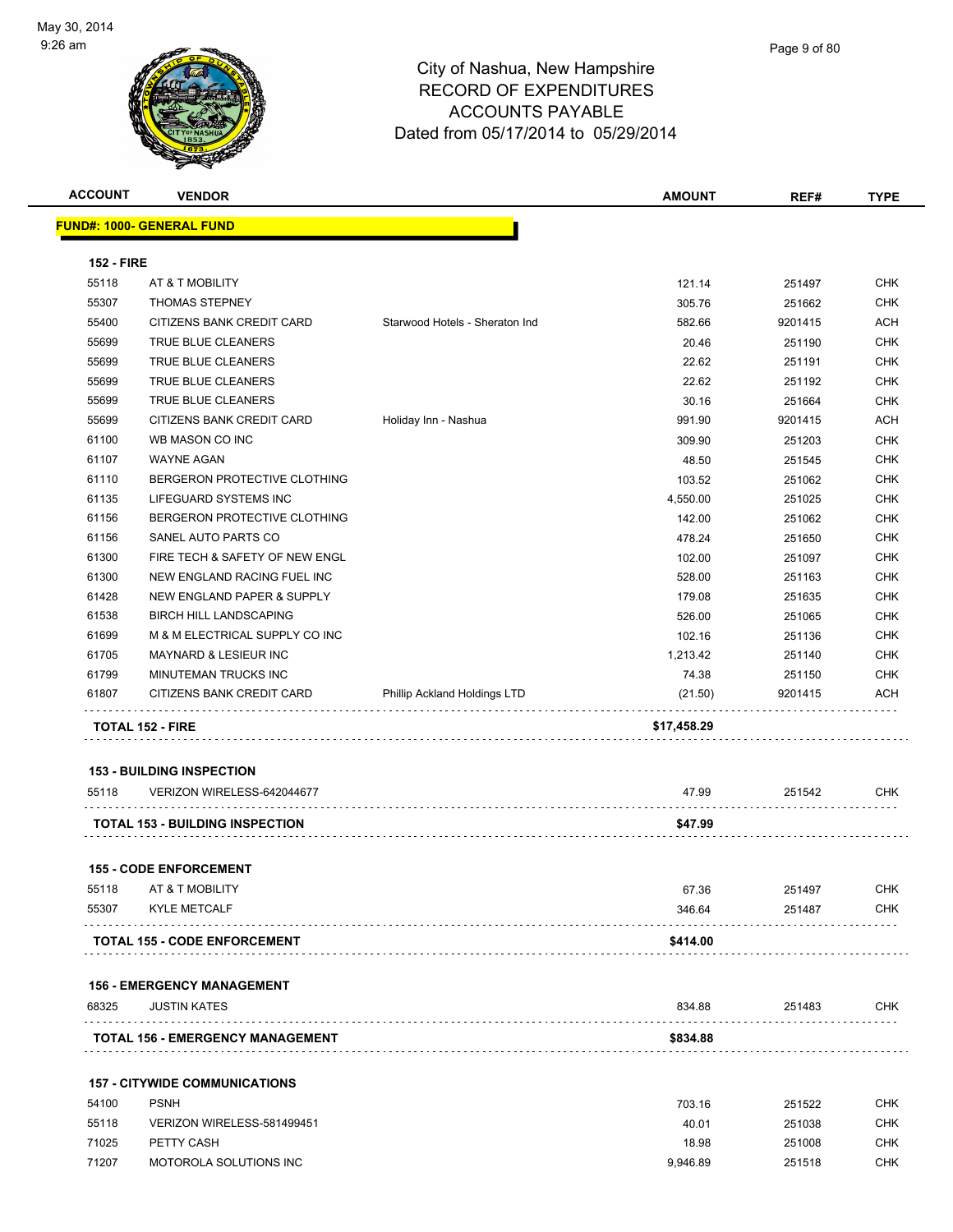

| <b>ACCOUNT</b> | <b>VENDOR</b>                               | <b>AMOUNT</b> | REF#   | <b>TYPE</b> |
|----------------|---------------------------------------------|---------------|--------|-------------|
|                | <b>FUND#: 1000- GENERAL FUND</b>            |               |        |             |
|                |                                             |               |        |             |
|                | <b>TOTAL 157 - CITYWIDE COMMUNICATIONS</b>  | \$10,709.04   |        |             |
|                |                                             |               |        |             |
|                | <b>160 - PUBLIC WORKS-ADMIN/ENGINEERING</b> |               |        |             |
| 54114          | <b>LIBERTY UTILITIES - NH</b>               | 62.36         | 251504 | <b>CHK</b>  |
| 54141          | PENNICHUCK WATER WORKS INC                  | 60.74         | 251033 | <b>CHK</b>  |
| 55118          | AT & T MOBILITY                             | 37.50         | 251496 | CHK         |
| 55118          | AT & T MOBILITY                             | 147.29        | 251497 | <b>CHK</b>  |
| 55307          | PETTY CASH                                  | 1.00          | 251009 | CHK         |
| 55307          | <b>WILLIAM TOOMEY</b>                       | 431.76        | 251493 | <b>CHK</b>  |
| 55400          | <b>UNH</b>                                  | 349.00        | 251193 | <b>CHK</b>  |
| 55400          | UNIVERSITY OF MASSACHUSETTS                 | 35.00         | 251197 | CHK         |
| 55699          | <b>JP PEST SERVICES</b>                     | 4.54          | 251124 | <b>CHK</b>  |
| 55699          | SQUIRES STAFFING SERVICES INC               | 641.82        | 251183 | CHK         |
| 55699          | SQUIRES STAFFING SERVICES INC               | 590.63        | 251655 | CHK         |
| 61100          | <b>STEPHEN DOOKRAN</b>                      | 50.98         | 250991 | <b>CHK</b>  |
| 61100          | WB MASON CO INC                             | 116.91        | 251203 | <b>CHK</b>  |
| 61100          | WB MASON CO INC                             | 111.96        | 251674 | <b>CHK</b>  |
| 61299          | <b>PATRICK MEIGHAN</b>                      | 80.28         | 251006 | <b>CHK</b>  |
| 61299          | PETTY CASH                                  | 57.32         | 251009 | <b>CHK</b>  |
| 61299          | <b>IMTEK REPROGRAPHICS INC</b>              | 61.76         | 251119 | <b>CHK</b>  |
| 61299          | WB MASON CO INC                             | 39.20         | 251674 | CHK         |
| 61310          | ALTERNATIVE VEHICLE SERVICE GR              | 386.88        | 251548 | CHK         |
|                | TOTAL 160 - PUBLIC WORKS-ADMIN/ENGINEERING  | \$3,266.93    |        |             |
|                |                                             |               |        |             |
| 161 - STREETS  |                                             |               |        |             |
| 54100          | <b>PSNH</b>                                 | 81.18         | 251034 | <b>CHK</b>  |
| 54114          | <b>ENERGYNORTH PROPANE</b>                  | 2,542.52      | 251094 | <b>CHK</b>  |
| 54114          | LIBERTY UTILITIES - NH                      | 1,035.20      | 251506 | <b>CHK</b>  |
| 54236          | CALLOGIX INC                                | 73.97         | 251069 | CHK         |
| 54275          | HI-WAY SAFETY SYSTEMS INC                   | 9,079.03      | 251111 | CHK         |
| 54280          | UNIFIRST CORPORATION                        | 26.00         | 251194 | <b>CHK</b>  |
| 54280          | UNIFIRST CORPORATION                        | 52.00         | 251667 | <b>CHK</b>  |
| 54600          | F W WEBB CO                                 | 45.60         | 251095 | <b>CHK</b>  |
| 54600          | <b>HOP SALES &amp; SERVICE</b>              | 769.92        | 251115 | CHK         |
| 54600          | LIBERTY INTNL TRUCKS OF NH LLC              | 937.84        | 251133 | CHK         |
| 54600          | MILL METALS CORP                            | 235.00        | 251149 | <b>CHK</b>  |
| 54600          | NASHUA OUTDOOR POWER EQUIPMENT              | 77.49         | 251158 | <b>CHK</b>  |
| 54600          | NORTHLAND INDUSTRIAL TRUCK CO               | 166.62        | 251165 | <b>CHK</b>  |
| 54600          | NUERA TRANSPORT INC                         | 109.75        | 251166 | <b>CHK</b>  |
| 54600          | UNIVERSAL SIGNWORKS INC                     | 1,017.00      | 251532 | CHK         |
| 54600          | ATLANTIC BROOM SERVICE INC                  | 480.00        | 251553 | <b>CHK</b>  |
| 54600          | <b>BEST FORD</b>                            | 843.31        | 251561 | <b>CHK</b>  |
| 54600          | CARPARTS OF NASHUA                          | 207.96        | 251568 | CHK         |
| 54600          | DONOVAN EQUIPMENT CO INC                    | 725.00        | 251584 | <b>CHK</b>  |
| 54600          | TST HYDRAULICS INC                          | 182.54        | 251665 | CHK         |
| 54828          | US BANK EQUIPMENT FINANCE                   | 109.70        | 251537 | <b>CHK</b>  |
| 55118          | AT & T MOBILITY                             | 148.92        | 251497 | <b>CHK</b>  |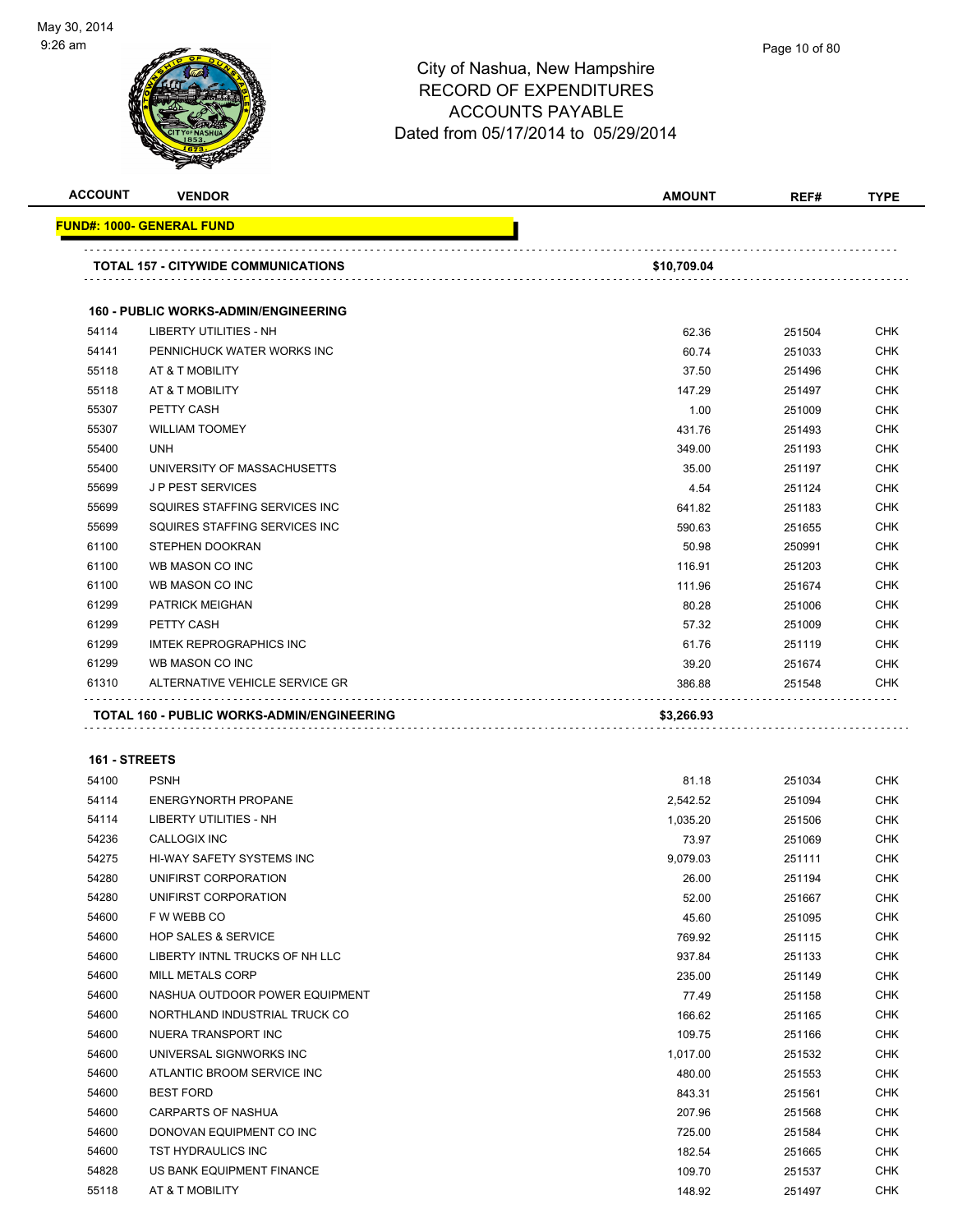

**ACCOUNT VENDOR AMOUNT REF# TYPE**

| Page 11 of 80 |
|---------------|
|               |

|       | <b>FUND#: 1000- GENERAL FUND</b> |           |        |            |
|-------|----------------------------------|-----------|--------|------------|
|       | 161 - STREETS                    |           |        |            |
| 55307 | <b>IMSA</b>                      | 80.00     | 251024 | CHK        |
| 61107 | UNIFIRST CORPORATION             | 205.14    | 251194 | CHK        |
| 61107 | UNIFIRST CORPORATION             | 905.02    | 251667 | CHK        |
| 61299 | BANNER SYSTEMS OF MASSACHUSETT   | 777.66    | 251058 | CHK        |
| 61299 | <b>HELLO DIRECT INC</b>          | 445.59    | 251110 | CHK        |
| 61299 | HOME DEPOT CREDIT SERVICE 3065   | 409.35    | 251113 | CHK        |
| 61299 | NH BRAGG & SONS INC              | 362.88    | 251164 | CHK        |
| 61299 | NH BRAGG & SONS INC              | 127.88    | 251636 | CHK        |
| 61300 | DENNIS K BURKE INC               | 18,688.70 | 251088 | CHK        |
| 61300 | DENNIS K BURKE INC               | 15,632.47 | 251582 | CHK        |
| 61310 | ALTERNATIVE VEHICLE SERVICE GR   | 3,030.24  | 251548 | CHK        |
| 61507 | CONTINENTAL PAVING INC           | 956.38    | 251080 | CHK        |
| 61507 | <b>BROX INDUSTRIES INC</b>       | 2,700.40  | 251564 | <b>CHK</b> |
| 61507 | <b>CONTINENTAL PAVING INC</b>    | 999.97    | 251574 | CHK        |
| 61535 | <b>BROX INDUSTRIES INC</b>       | 209.50    | 251564 | CHK        |
| 61542 | PERMA LINE CORP OF NEW ENGLAND   | 44.80     | 251640 | CHK        |
| 61560 | <b>BLUE TARP FINANCIAL</b>       | 45.24     | 251066 | CHK        |
| 61560 | HOME DEPOT CREDIT SERVICE 3065   | 7.28      | 251113 | <b>CHK</b> |
| 61560 | <b>SWENSON GRANITE WORKS</b>     | 780.00    | 251659 | CHK        |
| 61562 | NASHUA FARMERS EXCHANGE INC      | 240.00    | 251631 | <b>CHK</b> |
| 61705 | <b>MAYNARD &amp; LESIEUR INC</b> | 117.50    | 251141 | CHK        |
| 61709 | <b>G H BERLIN OIL CO</b>         | 1,444.22  | 251100 | <b>CHK</b> |
| 61709 | SANEL AUTO PARTS CO              | 28.68     | 251651 | CHK        |
| 61799 | <b>BELLETETES INC</b>            | 11.80     | 251060 | CHK        |
| 61799 | <b>CARPARTS OF NASHUA</b>        | 108.79    | 251070 | <b>CHK</b> |
| 61799 | F W WEBB CO                      | 2.35      | 251095 | CHK        |

**166 - PARKING LOTS**

|       | <b>TOTAL 166 - PARKING LOTS</b> | \$1.124.31 |        |            |
|-------|---------------------------------|------------|--------|------------|
| 61299 | HOME DEPOT CREDIT SERVICE 3065  | 7.50       | 251113 | <b>CHK</b> |
| 55699 | UNITED SITE SERVICES NORTHEAST  | 54.97      | 251669 | <b>CHK</b> |
| 54141 | PENNICHUCK WATER WORKS INC      | 70.80      | 251521 | <b>CHK</b> |
| 54100 | <b>PSNH</b>                     | 963.04     | 251522 | <b>CHK</b> |
| 44521 | <b>HOMA JAFEREY</b>             | 28.00      | 251602 | <b>CHK</b> |
|       |                                 |            |        |            |

**TOTAL 161 - STREETS \$69,361.63**

 LIBERTY INTNL TRUCKS OF NH LLC 16.02 251133 CHK R WHITE EQUIPMENT CENTER INC 22.25 251175 CHK CARPARTS OF NASHUA 40.23 251568 CHK TST HYDRAULICS INC 17.00 251665 CHK NH BRAGG & SONS INC 1,028.04 251164 CHK USP OF NEW ENGLAND 216.00 251200 CHK GRAINGER 713.70 251597 CHK

. . . . . . . . . . . . . .

. . . . . . . . . . . . . . . . . . 

**171 - COMMUNITY SERVICES**

| 54100 | <b>PSNH</b>                | .024.79     | 251034 | <b>CHK</b> |
|-------|----------------------------|-------------|--------|------------|
| 54141 | PENNICHUCK WATER WORKS INC | 218.68<br>. | 251521 | СНК        |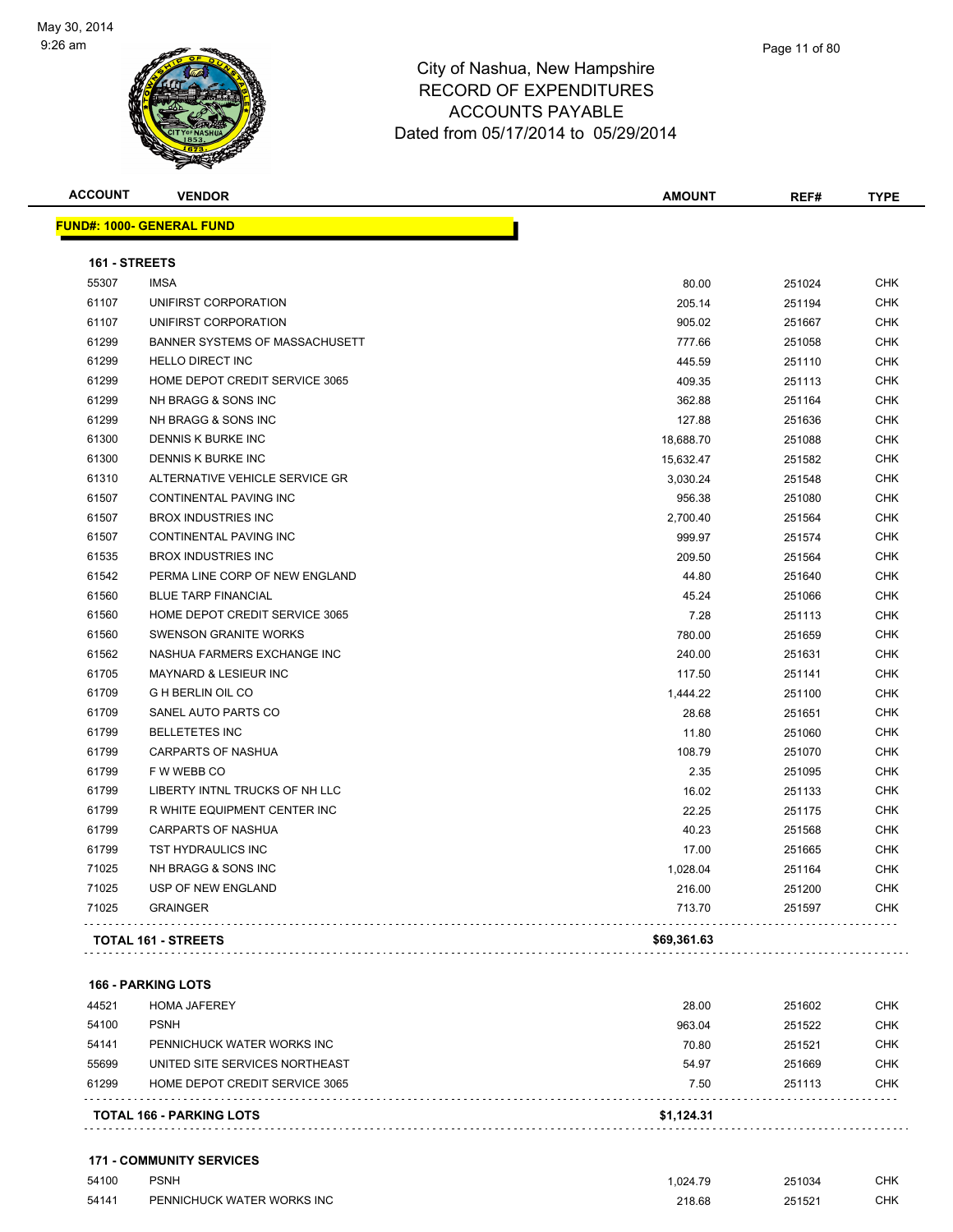

|       | <b>VENDOR</b>                         | <b>AMOUNT</b> | REF#   | <b>TYPE</b> |
|-------|---------------------------------------|---------------|--------|-------------|
|       | <u> FUND#: 1000- GENERAL FUND</u>     |               |        |             |
|       | <b>171 - COMMUNITY SERVICES</b>       |               |        |             |
| 54828 | US BANK EQUIPMENT FINANCE             | 339.00        | 251539 | <b>CHK</b>  |
| 55600 | <b>ALPHAGRAPHICS</b>                  | 1,542.13      | 251049 | <b>CHK</b>  |
| 61100 | CONWAY OFFICE SOLUTIONS               | 9.84          | 251576 | <b>CHK</b>  |
| 61100 | WB MASON CO INC                       | 203.60        | 251674 | <b>CHK</b>  |
| 68318 | SHAW'S                                | 123.68        | 251014 | <b>CHK</b>  |
|       | <b>TOTAL 171 - COMMUNITY SERVICES</b> | \$3,461.72    |        |             |
|       | <b>172 - COMMUNITY HEALTH</b>         |               |        |             |
| 55118 | AT & T MOBILITY                       | 33.23         | 251497 | <b>CHK</b>  |
| 55200 | <b>NHICEP</b>                         | 80.00         | 251028 | <b>CHK</b>  |
| 55200 | <b>NHPHA</b>                          | 50.00         | 251029 | <b>CHK</b>  |
| 55307 | LUIS PORRES                           | 55.52         | 251011 | <b>CHK</b>  |
|       | <b>TOTAL 172 - COMMUNITY HEALTH</b>   | \$218.75      |        |             |
|       |                                       |               |        |             |
|       | <b>173 - ENVIRONMENTAL HEALTH</b>     |               |        |             |
| 55118 | AT & T MOBILITY                       | 21.57         | 251497 | <b>CHK</b>  |
| 55307 | <b>RENE BEAUDOIN</b>                  | 177.52        | 250985 | <b>CHK</b>  |
| 55307 | AMANDA HYDE                           | 84.56         | 250993 | <b>CHK</b>  |
| 61149 | <b>IDEXX DISTRIBUTION INC</b>         | 320.58        | 251605 | <b>CHK</b>  |
| 71300 | <b>IDEXX DISTRIBUTION INC</b>         | 530.97        | 251118 | <b>CHK</b>  |
|       |                                       |               |        |             |
|       | TOTAL 173 - ENVIRONMENTAL HEALTH      | \$1,135.20    |        |             |
|       |                                       |               |        |             |
|       | <b>174 - WELFARE ADMINISTRATION</b>   |               |        |             |
| 55400 | NH MUNICIPAL ASSOCIATION LLC          | 100.00        | 251027 | <b>CHK</b>  |
|       | TOTAL 174 - WELFARE ADMINISTRATION    | \$100.00      |        |             |
|       | <b>175 - WELFARE ASSISTANCE</b>       |               |        |             |
|       | 55810 MOTEL 6                         | 1,139.25      | 251434 | <b>CHK</b>  |
| 55810 | 23-25 TEMPLE ST REALTY LLC            | 101.04        | 251436 | CHK         |
| 55810 | ADOBE REALTY AND HOMES LLC            | 650.00        | 251437 | <b>CHK</b>  |
| 55810 | <b>CHRISTOPHER S CAHILL</b>           | 243.00        | 251438 | <b>CHK</b>  |
| 55810 | CENTRAL REALTY INC                    | 889.98        | 251439 | <b>CHK</b>  |
| 55810 | EDMUND W KING JR                      | 900.00        | 251440 | <b>CHK</b>  |
| 55810 | FIRST LEDGE ST ASSOC LLC              | 900.00        | 251441 | <b>CHK</b>  |
| 55810 | <b>GABRIEL OCHOA PEREZ</b>            | 800.00        | 251442 | <b>CHK</b>  |
| 55810 | <b>CONSTANCE GAUTHIER</b>             | 207.52        | 251443 | <b>CHK</b>  |
| 55810 | GULZAR-E-RAZIA LLC                    | 570.00        | 251444 | <b>CHK</b>  |
| 55810 | LEO M LAVOIE                          | 760.00        | 251445 | <b>CHK</b>  |
| 55810 | NASHUA HOUSING AUTHORITY              | 536.00        | 251447 | <b>CHK</b>  |
| 55810 | CAROLYN K WONG                        | 300.00        | 251448 | <b>CHK</b>  |
| 55810 | MOTEL 6                               | 5,012.70      | 251828 | <b>CHK</b>  |
| 55810 | <b>COUNTRY BARN MOTEL</b>             | 294.00        | 251831 | <b>CHK</b>  |
| 55810 | <b>CONSTANCE GAUTHIER</b>             | 131.54        | 251832 | <b>CHK</b>  |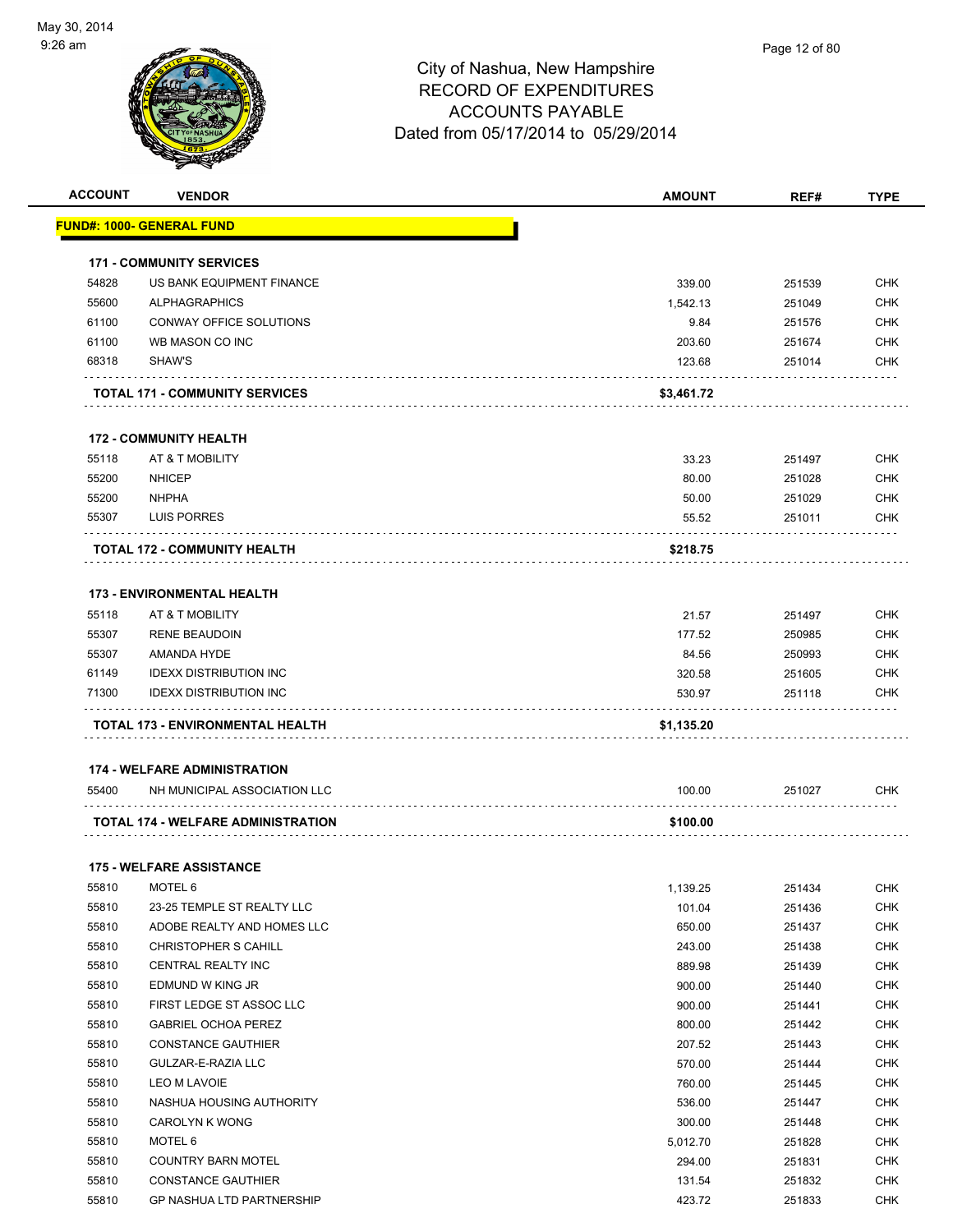

| <b>ACCOUNT</b> | <b>VENDOR</b>                         | <b>AMOUNT</b> | REF#   | <b>TYPE</b> |
|----------------|---------------------------------------|---------------|--------|-------------|
|                | <b>FUND#: 1000- GENERAL FUND</b>      |               |        |             |
|                | <b>175 - WELFARE ASSISTANCE</b>       |               |        |             |
| 55810          | RICHARD P GRAUSLYS                    | 787.52        | 251834 | <b>CHK</b>  |
| 55810          | <b>J.I.B. INVESTMENTS-IVON BOYER</b>  | 600.48        | 251835 | <b>CHK</b>  |
| 55810          | NICHOLAS QUARATIELLO                  | 720.00        | 251836 | <b>CHK</b>  |
| 55810          | <b>GILLES QUIRION</b>                 | 843.94        | 251837 | <b>CHK</b>  |
| 55810          | LINDA J SPENCER                       | 640.00        | 251839 | CHK         |
| 55810          | THE FRONT DOOR AGENCY INC             | 576.00        | 251840 | <b>CHK</b>  |
| 55810          | <b>CAROLYN K WONG</b>                 | 413.72        | 251841 | <b>CHK</b>  |
| 55812          | RITE AID ACCT#1009804                 | 4,118.02      | 251838 | <b>CHK</b>  |
| 55814          | <b>LIBERTY UTILITIES</b>              | 343.00        | 251433 | <b>CHK</b>  |
| 55814          | NORTHEAST UTILITIES                   | 760.32        | 251435 | <b>CHK</b>  |
| 55814          | <b>LIBERTY UTILITIES</b>              | 170.00        | 251827 | <b>CHK</b>  |
| 55814          | NORTHEAST UTILITIES                   | 783.70        | 251829 | <b>CHK</b>  |
| 55814          | PENNICHUCK WATER WORKS INC            | 132.38        | 251830 | <b>CHK</b>  |
| 55816          | MARKET BASKET ACCT 2589096            | 292.40        | 251446 | <b>CHK</b>  |
| 55818          | MARKET BASKET ACCT 2589096            | 172.96        | 251446 | <b>CHK</b>  |
|                | <b>TOTAL 175 - WELFARE ASSISTANCE</b> | \$25,213.19   |        |             |
|                |                                       |               |        |             |
|                | <b>177 - PARKS &amp; RECREATION</b>   |               |        |             |
| 44549          | ANGELA WALSH                          | 20.00         | 251821 | <b>CHK</b>  |
| 44590          | THE GSBL- JOHN SARACENO               | 250.00        | 251424 | <b>CHK</b>  |
| 54100          | <b>PSNH</b>                           | 14.59         | 251034 | <b>CHK</b>  |
| 54100          | <b>PSNH</b>                           | 98.75         | 251522 | CHK         |
| 54114          | <b>LIBERTY UTILITIES - NH</b>         | 45.03         | 251508 | <b>CHK</b>  |
| 54114          | <b>LIBERTY UTILITIES - NH</b>         | 211.23        | 251516 | <b>CHK</b>  |
| 54141          | PENNICHUCK WATER WORKS INC            | 304.54        | 251033 | <b>CHK</b>  |
| 54141          | PENNICHUCK WATER WORKS INC            | 455.38        | 251521 | <b>CHK</b>  |
| 54280          | A G LANDSCAPING SERVICES LLC          | 3,533.60      | 251042 | <b>CHK</b>  |
| 54280          | AMERICAN TANK MANAGEMENT INC          | 715.00        | 251052 | <b>CHK</b>  |
| 54280          | <b>B &amp; S LOCKSMITHS INC</b>       | 20.25         | 251056 | <b>CHK</b>  |
| 54280          | <b>BATTERIES PLUS</b>                 | 17.99         | 251059 | <b>CHK</b>  |
| 54280          | <b>BELLETETES INC</b>                 | 53.94         | 251060 | <b>CHK</b>  |
| 54280          | HOME DEPOT CREDIT SERVICE 3065        | 1,114.73      | 251113 | <b>CHK</b>  |
| 54280          | <b>J G GRADING LLC</b>                | 500.00        | 251122 | <b>CHK</b>  |
| 54280          | JOHN DEERE LANDSCAPES LLC             | 1,584.09      | 251126 | <b>CHK</b>  |
| 54280          | JOHNSONS ELECTRIC INC                 | 1,463.41      | 251127 | <b>CHK</b>  |

 PEABODY SUPPLY CO 800.67 251169 CHK WILDCO-PES 162.34 251204 CHK TOWN OF MERRIMACK CHANGE CHANGE CHANGE CHANGE CHANGE CHANGE CHANGE CHANGE CHANGE CHANGE CHANGE CHANGE CHANGE CHANGE CHANGE CHANGE CHANGE CHANGE CHANGE CHANGE CHANGE CHANGE CHANGE CHANGE CHANGE CHANGE CHANGE CHANGE BATTERIES PLUS 38.76 251558 CHK BELLETETES INC 8.40 251559 CHK C J ROUSSEAU TRUCKING 262.50 251566 CHK JOHN DEERE LANDSCAPES LLC 2.21 251614 CHK JOHNSONS ELECTRIC INC 910.60 251615 CHK M & M ELECTRICAL SUPPLY CO INC 140.25 251618 CHK 54280 NASHUA OUTDOOR POWER EQUIPMENT 177.92 251633 CHK PEABODY SUPPLY CO 441.32 251639 CHK PIONEER ATHLETICS 190.00 251642 CHK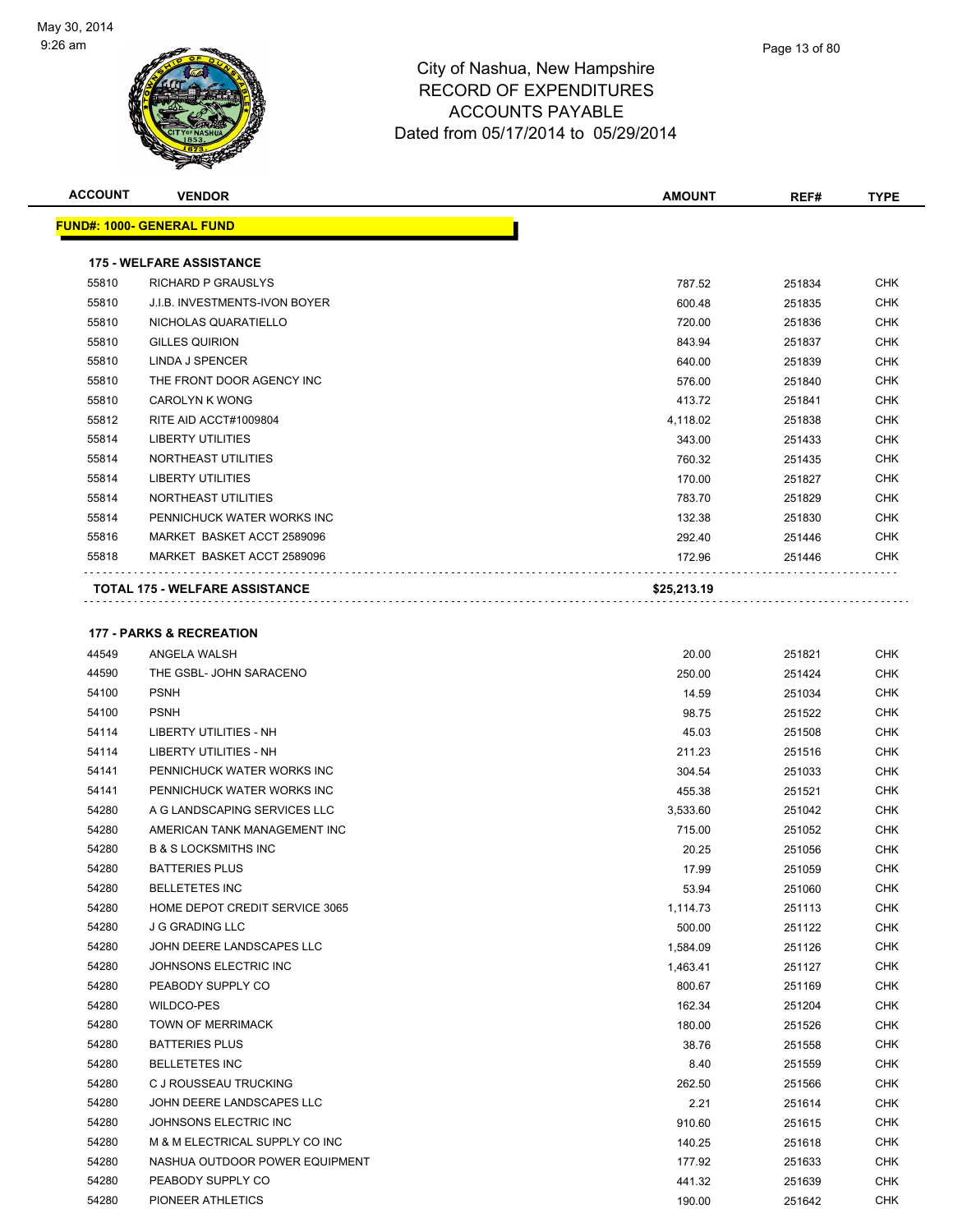

| Page 14 of 80 |  |
|---------------|--|
|               |  |

| <b>ACCOUNT</b> | <b>VENDOR</b>                             | <b>AMOUNT</b> | REF#   | <b>TYPE</b> |
|----------------|-------------------------------------------|---------------|--------|-------------|
|                | <b>FUND#: 1000- GENERAL FUND</b>          |               |        |             |
|                |                                           |               |        |             |
|                | <b>177 - PARKS &amp; RECREATION</b>       |               |        |             |
| 54280          | SAM'S CLUB DIRECT-0860                    | 349.86        | 251649 | <b>CHK</b>  |
| 54280          | STANLEY ELEVATOR CO INC                   | 268.00        | 251657 | <b>CHK</b>  |
| 54280          | UNITED SITE SERVICES NORTHEAST            | 422.81        | 251669 | <b>CHK</b>  |
| 54487          | <b>ALLENS SEED</b>                        | 830.09        | 251047 | CHK         |
| 54828          | US BANK EQUIPMENT FINANCE                 | 83.85         | 251538 | CHK         |
| 55118          | AT & T MOBILITY                           | 37.50         | 251496 | <b>CHK</b>  |
| 55118          | AT & T MOBILITY                           | 135.46        | 251497 | <b>CHK</b>  |
| 55400          | <b>NESTMA</b>                             | 150.00        | 251519 | CHK         |
| 55642          | <b>CHRISTOPHER D BAKER</b>                | 894.00        | 251423 | CHK         |
| 55642          | <b>CHRISTIAN FERLAN</b>                   | 90.00         | 251823 | CHK         |
| 55642          | <b>JASON FERLAN</b>                       | 135.00        | 251824 | <b>CHK</b>  |
| 55642          | <b>BRUCE SMITH</b>                        | 180.00        | 251826 | <b>CHK</b>  |
| 61107          | <b>ARTHUR MCCANN</b>                      | 104.12        | 250997 | CHK         |
| 61128          | <b>M &amp; N SPORTS LLC</b>               | 399.90        | 251619 | <b>CHK</b>  |
| 61299          | <b>MARSHALL SIGNS INC</b>                 | 150.00        | 251138 | <b>CHK</b>  |
| 61300          | DENNIS K BURKE INC                        | 2,552.69      | 251582 | <b>CHK</b>  |
| 61310          | ALTERNATIVE VEHICLE SERVICE GR            | 638.52        | 251548 | <b>CHK</b>  |
| 61542          | <b>MARSHALL SIGNS INC</b>                 | 22.00         | 251623 | <b>CHK</b>  |
| 61799          | <b>JOE GRAFIX LLC</b>                     | 190.00        | 251125 | <b>CHK</b>  |
| 61799          | <b>FRANKLIN PAINT CO INC</b>              | 138.55        | 251591 | <b>CHK</b>  |
| 61799          | NASHUA GLASS                              | 230.00        | 251632 | CHK         |
|                | <b>TOTAL 177 - PARKS &amp; RECREATION</b> | \$21,719.85   |        |             |
|                |                                           |               |        |             |
| 179 - LIBRARY  |                                           |               |        |             |
| 54141          | PENNICHUCK WATER WORKS INC                | 348.47        | 251033 | <b>CHK</b>  |
| 54280          | <b>ALPHAGRAPHICS</b>                      | 30.00         | 251049 | <b>CHK</b>  |
| 54280          | DMS PLUMBING & HEATING                    | 1,850.00      | 251090 | CHK         |
| 54280          | MORINS LANDSCAPING INC                    | 168.00        | 251152 | <b>CHK</b>  |
| 54280          | HOME DEPOT CREDIT SERVICE 3065            | 60.34         | 251603 | CHK         |
| 54428          | COMCAST CABLE COMMUNICATIONS I            | 99.90         | 251498 | <b>CHK</b>  |
| 54487          | NEVERETTS SEW & VAC INC                   | 356.98        | 251161 | <b>CHK</b>  |
| 55109          | AT & T MOBILITY                           | 23.24         | 251497 | <b>CHK</b>  |
| 55300          | REBECCA NUGENT                            | 46.48         | 251167 | <b>CHK</b>  |
| 55699          | LISA ALLEN                                | 300.00        | 250983 | <b>CHK</b>  |
| 61100          | ANCO SIGNS & STAMPS INC                   | 327.52        | 251053 | <b>CHK</b>  |
| 61100          | ANCO SIGNS & STAMPS INC                   | 20.95         | 251550 | <b>CHK</b>  |
| 61299          | <b>GAYLORD BROS INC</b>                   | 72.08         | 251102 | <b>CHK</b>  |
| 61807          | D K AGENCIES P LTD                        | 156.10        | 250990 | <b>CHK</b>  |
| 61807          | <b>BAKER &amp; TAYLOR</b>                 | 965.44        | 251057 | <b>CHK</b>  |
| 61807          | COUNCIL OF STATE GOVERNMENTS              | 58.50         | 251084 | CHK         |
| 61807          | <b>INGRAM LIBRARY SERVICES</b>            | 310.77        | 251120 | <b>CHK</b>  |
| 61807          | <b>BAKER &amp; TAYLOR</b>                 | 4,764.90      | 251556 | <b>CHK</b>  |

 COUNCIL OF STATE GOVERNMENTS 58.50 251578 CHK et and the independent of the intervention of the intervention of the intervention of the intervention of the intervention of the intervention of the intervention of the intervention of the intervention of the intervention BAKER & TAYLOR 287.51 251057 CHK MICRO MARKETING ASSOCIATES 68.00 251147 CHK MIDWEST TAPE 735.12 251148 CHK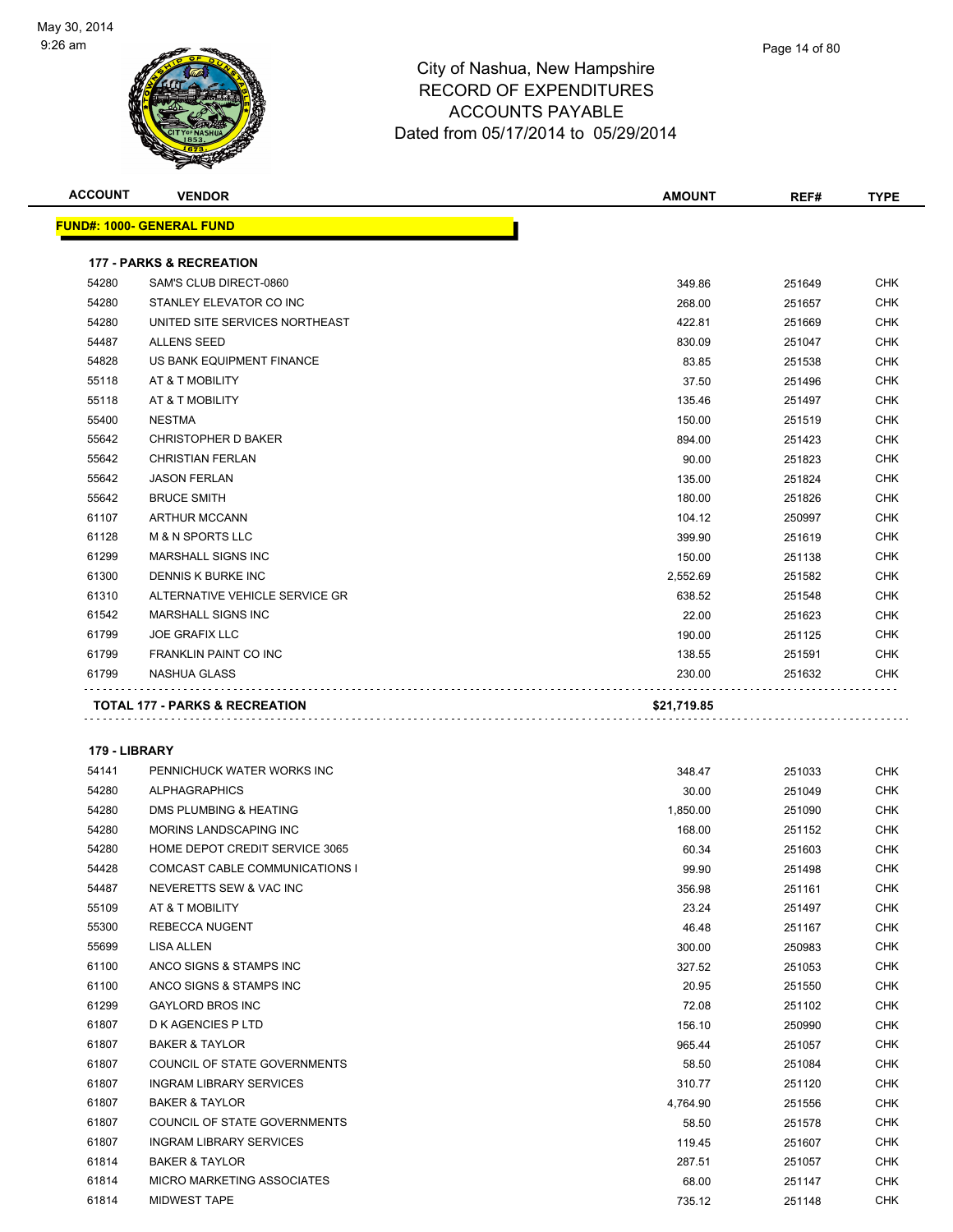

| <b>ACCOUNT</b>      | <b>VENDOR</b>                                                  |                       | <b>AMOUNT</b> | REF#    | <b>TYPE</b> |
|---------------------|----------------------------------------------------------------|-----------------------|---------------|---------|-------------|
|                     | <u> FUND#: 1000- GENERAL FUND</u>                              |                       |               |         |             |
|                     |                                                                |                       |               |         |             |
| 179 - LIBRARY       |                                                                |                       |               |         |             |
| 61814               | <b>RANDOM HOUSE LLC</b>                                        |                       | 90.00         | 251176  | <b>CHK</b>  |
| 61814               | <b>MIDWEST TAPE</b>                                            |                       | 577.71        | 251628  | <b>CHK</b>  |
| 61814               | MULTICULTURAL BOOKS & VIDEOS                                   |                       | 107.75        | 251630  | <b>CHK</b>  |
| 61816               | <b>INGRAM LIBRARY SERVICES</b>                                 |                       | 26.30         | 251120  | <b>CHK</b>  |
| 61816               | ORIENTAL TRADING CO INC                                        |                       | 295.35        | 251168  | <b>CHK</b>  |
| 61816               | <b>UPSTART</b>                                                 |                       | 187.70        | 251199  | <b>CHK</b>  |
| 71221               | APPLE INC                                                      |                       | 95.00         | 251551  | <b>CHK</b>  |
| 71221               | SCHOOLHOUSE OUTFITTERS, LLC                                    |                       | 56.03         | 251652  | CHK         |
|                     | <b>TOTAL 179 - LIBRARY</b>                                     |                       | \$12,664.09   |         |             |
|                     | <b>181 - COMMUNITY DEVELOPMENT</b>                             |                       |               |         |             |
| 61650               | JOSEPH MERRITT & CO INC                                        |                       | 135.52        | 251128  | <b>CHK</b>  |
|                     | <b>TOTAL 181 - COMMUNITY DEVELOPMENT</b>                       |                       | \$135.52      |         |             |
|                     | <b>182 - PLANNING &amp; ZONING</b>                             |                       |               |         |             |
| 55600               | SIGN-A-RAMA OF NASHUA                                          |                       | 2.122.50      | 251653  | <b>CHK</b>  |
|                     | TOTAL 182 - PLANNING & ZONING                                  |                       | \$2,122.50    |         |             |
|                     |                                                                |                       |               |         |             |
| 61299               | <b>183 - ECONOMIC DEVELOPMENT</b><br>CITIZENS BANK CREDIT CARD | <b>Factory Direct</b> | 179.95        | 9201415 | ACH         |
|                     |                                                                |                       |               |         |             |
|                     | <b>TOTAL 183 - ECONOMIC DEVELOPMENT</b>                        |                       | \$179.95      |         |             |
| <b>191 - SCHOOL</b> |                                                                |                       |               |         |             |
| 52300               | <b>GUARDIAN</b>                                                |                       | 2,948.97      | 251731  | <b>CHK</b>  |
| 52300               | UNUM LIFE INSURANCE                                            |                       | 1,423.71      | 251812  | <b>CHK</b>  |
| 53600               | <b>HAMPSTEAD HOSPITAL</b>                                      |                       | 150.00        | 251308  | <b>CHK</b>  |
| 53600               | THE YOUTH COUNCIL                                              |                       | 6,132.50      | 251421  | <b>CHK</b>  |
| 53607               | <b>SERESC</b>                                                  |                       | 2,500.00      | 251402  | CHK         |
| 53614               | <b>COMPASSIONATE STAFFING LLC</b>                              |                       | 1,552.50      | 251266  | <b>CHK</b>  |
| 53614               | <b>CLARK ASSOC</b>                                             |                       | 36,745.50     | 251707  | <b>CHK</b>  |
| 53614               | AMY MCCARTNEY                                                  |                       | 1,679.50      | 251764  | <b>CHK</b>  |
| 53614               | PERKINS SCHOOL FOR THE BLIND                                   |                       | 240.00        | 251783  | <b>CHK</b>  |
| 53628               | CHEETAH DESIGN STUDIO LLC                                      |                       | 250.00        | 251260  | <b>CHK</b>  |
| 53628               | DJ JEFF HAMILTON                                               |                       | 250.00        | 251278  | <b>CHK</b>  |
| 53628               | FIREPRO INCORPORATED                                           |                       | 500.00        | 251288  | <b>CHK</b>  |
| 53628               | NORTHEAST PRO-CON SOLUTIONS                                    |                       | 575.00        | 251363  | <b>CHK</b>  |
| 53628               | D A BUCCI & SONS INC                                           |                       | 54.00         | 251713  | <b>CHK</b>  |
| 54100               | <b>PSNH</b>                                                    |                       | 6,230.86      | 251210  | <b>CHK</b>  |
| 54100               | PUBLIC SERVICE OF NH-LARGE POW                                 |                       | 81,120.64     | 251379  | <b>CHK</b>  |
| 54100               | <b>PSNH</b>                                                    |                       | 3,552.74      | 251682  | <b>CHK</b>  |
| 54114               | LIBERTY UTILITIES                                              |                       | 4,017.07      | 251680  | <b>CHK</b>  |
| 54114               | <b>PSNH</b>                                                    |                       | 4,784.76      | 251682  | <b>CHK</b>  |
| 54114               | <b>HESS CORPORATION</b>                                        |                       | 6,763.34      | 251735  | <b>CHK</b>  |
| 54141               | PENNICHUCK WATER WORKS INC                                     |                       | 829.28        | 251209  | <b>CHK</b>  |
|                     |                                                                |                       |               |         |             |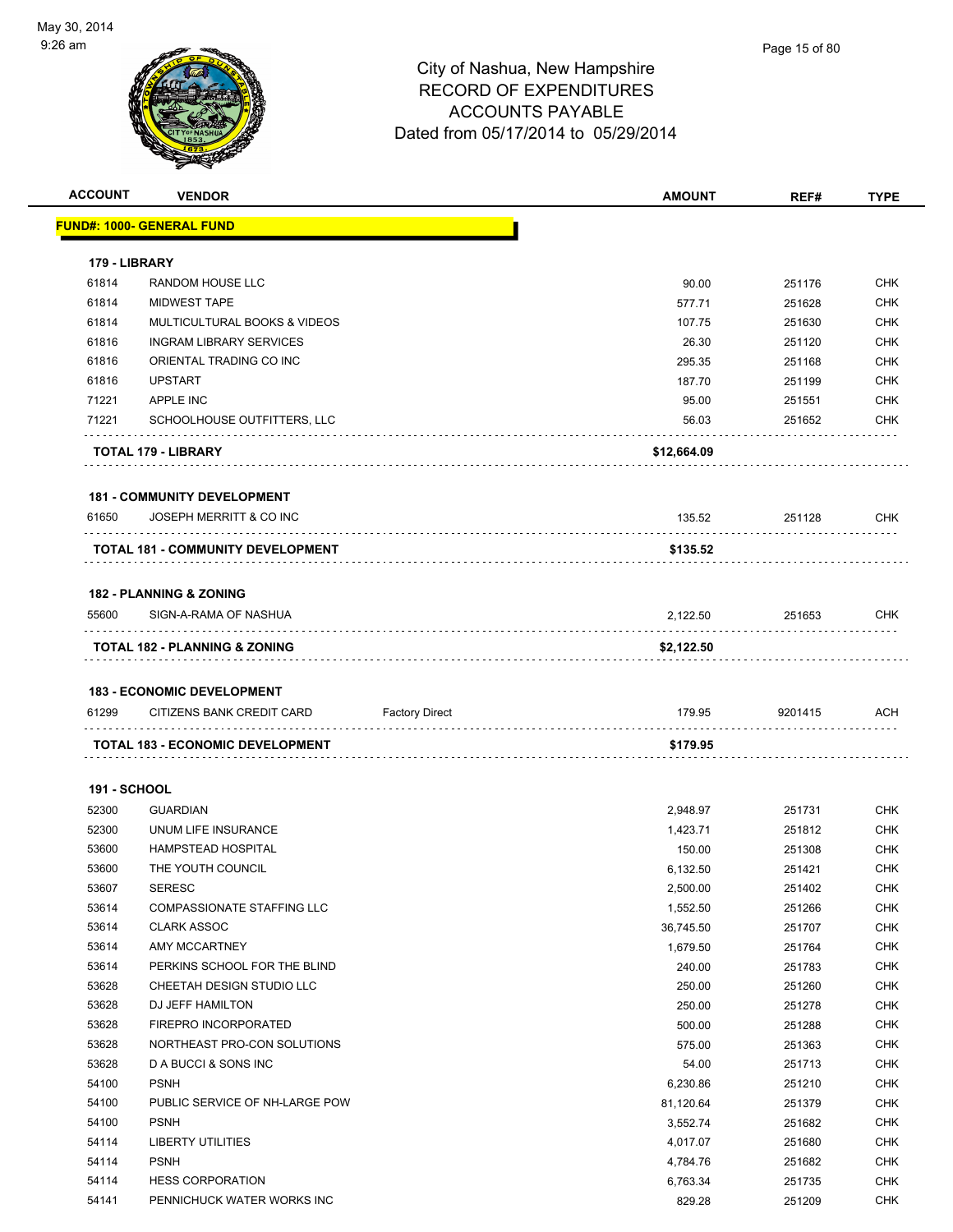

| <b>ACCOUNT</b>      | <b>VENDOR</b>                             |                          | <b>AMOUNT</b> | REF#    | <b>TYPE</b> |
|---------------------|-------------------------------------------|--------------------------|---------------|---------|-------------|
|                     | <b>FUND#: 1000- GENERAL FUND</b>          |                          |               |         |             |
|                     |                                           |                          |               |         |             |
| <b>191 - SCHOOL</b> |                                           |                          |               |         |             |
| 54141               | PENNICHUCK WATER WORKS INC                |                          | 4,274.71      | 251681  | CHK         |
| 54280               | ALTERNATIVE COMMUNICATIONS SVC            |                          | 468.95        | 251220  | CHK         |
| 54280               | <b>B &amp; S LOCKSMITHS INC</b>           |                          | 75.41         | 251227  | CHK         |
| 54280               | MERRIMACK BUILDING SUPPLY INC             |                          | 1,425.00      | 251347  | CHK         |
| 54280               | NASHUA WALLPAPER & PAINT CO               |                          | 4.49          | 251357  | CHK         |
| 54280               | SECURADYNE SYSTEMS                        |                          | 323.00        | 251401  | <b>CHK</b>  |
| 54280               | <b>B &amp; S LOCKSMITHS INC</b>           |                          | 75.41         | 251690  | CHK         |
| 54280               | KARCHER NORTH AMERICA                     |                          | 182.01        | 251747  | CHK         |
| 54280               | LOWE'S - 3410-SCHOOLS                     |                          | 47.00         | 251756  | CHK         |
| 54280               | RC WELDING LLC                            |                          | 224.00        | 251788  | CHK         |
| 54280               | STANLEY ACCESS TECH                       |                          | 220.00        | 251803  | CHK         |
| 54487               | ALL AMERICAN SPORTS CORP                  |                          | 7,612.76      | 251219  | CHK         |
| 54487               | DAVID BAILEY                              |                          | 120.00        | 251228  | CHK         |
| 54487               | RIDDELL/ALL AMERICAN SPORTS CO            |                          | 7,147.28      | 251384  | CHK         |
| 54487               | HILLYARD/MANCHESTER                       |                          | 113.75        | 251736  | CHK         |
| 54487               | <b>NED TEMPESTA</b>                       |                          | 32.88         | 251808  | CHK         |
| 54600               | <b>MAYNARD &amp; LESIEUR INC</b>          |                          | 207.30        | 251340  | CHK         |
| 54600               | SANEL AUTO PARTS CO                       |                          | 326.54        | 251391  | CHK         |
| 54600               | D & R TOWING INC                          |                          | 1,928.54      | 251712  | CHK         |
| 54600               | <b>HEAVY DUTY TRUCK &amp; DIESEL SERV</b> |                          | 1,192.67      | 251733  | CHK         |
| 54600               | SANEL AUTO PARTS CO                       |                          | 120.77        | 251795  | CHK         |
| 54600               | <b>TOWERS MOTOR PARTS CORP</b>            |                          | 4.18          | 251810  | CHK         |
| 54899               | PATS PEAK                                 |                          | 7,025.00      | 251370  | CHK         |
| 55109               | <b>FAIRPOINT COMMUNICATIONS</b>           |                          | 847.15        | 251021  | CHK         |
| 55109               | <b>FAIRPOINT COMMUNICATIONS</b>           |                          | 34.72         | 251208  | CHK         |
| 55109               | VERIZON WIRELESS 742005979                |                          | 466.12        | 251212  | <b>CHK</b>  |
| 55109               | <b>FAIRPOINT COMMUNICATIONS</b>           |                          | 5,118.79      | 251678  | <b>CHK</b>  |
| 55200               | <b>NESDEC</b>                             |                          | 4,405.00      | 251360  | <b>CHK</b>  |
| 55200               | <b>CPI INC</b>                            |                          | 150.00        | 251709  | CHK         |
| 55300               | <b>SUSAN ANGEL</b>                        |                          | 132.80        | 251221  | CHK         |
| 55300               | <b>TAMMY O'TOOLE</b>                      |                          | 425.60        | 251364  | CHK         |
| 55300               | <b>DEB WRIGHT</b>                         |                          | 131.80        | 251420  | <b>CHK</b>  |
| 55300               | CITIZENS BANK CREDIT CARD                 | North Conway Grand Hotel | 269.00        | 9201415 | ACH         |
| 55300               | CITIZENS BANK CREDIT CARD                 | North Conway Grand Hotel | 418.00        | 9201415 | ACH         |
| 55300               | CITIZENS BANK CREDIT CARD                 | North Conway Grand Hotel | 209.00        | 9201415 | ACH         |
| 55300               | CITIZENS BANK CREDIT CARD                 | North Conway Grand Hotel | 418.00        | 9201415 | ACH         |
| 55300               | CITIZENS BANK CREDIT CARD                 | North Conway Grand Hotel | 418.00        | 9201415 | ACH         |
| 55300               | CITIZENS BANK CREDIT CARD                 | North Conway Grand Hotel | 176.00        | 9201415 | ACH         |
| 55300               | CITIZENS BANK CREDIT CARD                 | North Conway Grand Hotel | (60.00)       | 9201415 | ACH         |
| 55300               | CITIZENS BANK CREDIT CARD                 | North Conway Grand Hotel | (209.00)      | 9201415 | ACH         |
| 55307               | JUDITH DIAZ                               |                          | 132.80        | 251277  | <b>CHK</b>  |
| 55307               | LISA GINGRAS                              |                          | 212.60        | 251301  | CHK         |
| 55307               | LYNNE JOSEPH                              |                          | 27.16         | 251325  | CHK         |
| 55307               | KIMBERLY CALLAN                           |                          | 224.56        | 251702  | CHK         |
| 55307               | ANDREIA DRANKA                            |                          | 20.21         | 251718  | <b>CHK</b>  |
| 55307               | LAURA OUELLETTE                           |                          | 21.28         | 251776  | CHK         |
| 55307               | STEPHANIE ROSS-SAURI                      |                          | 4.48          | 251792  | <b>CHK</b>  |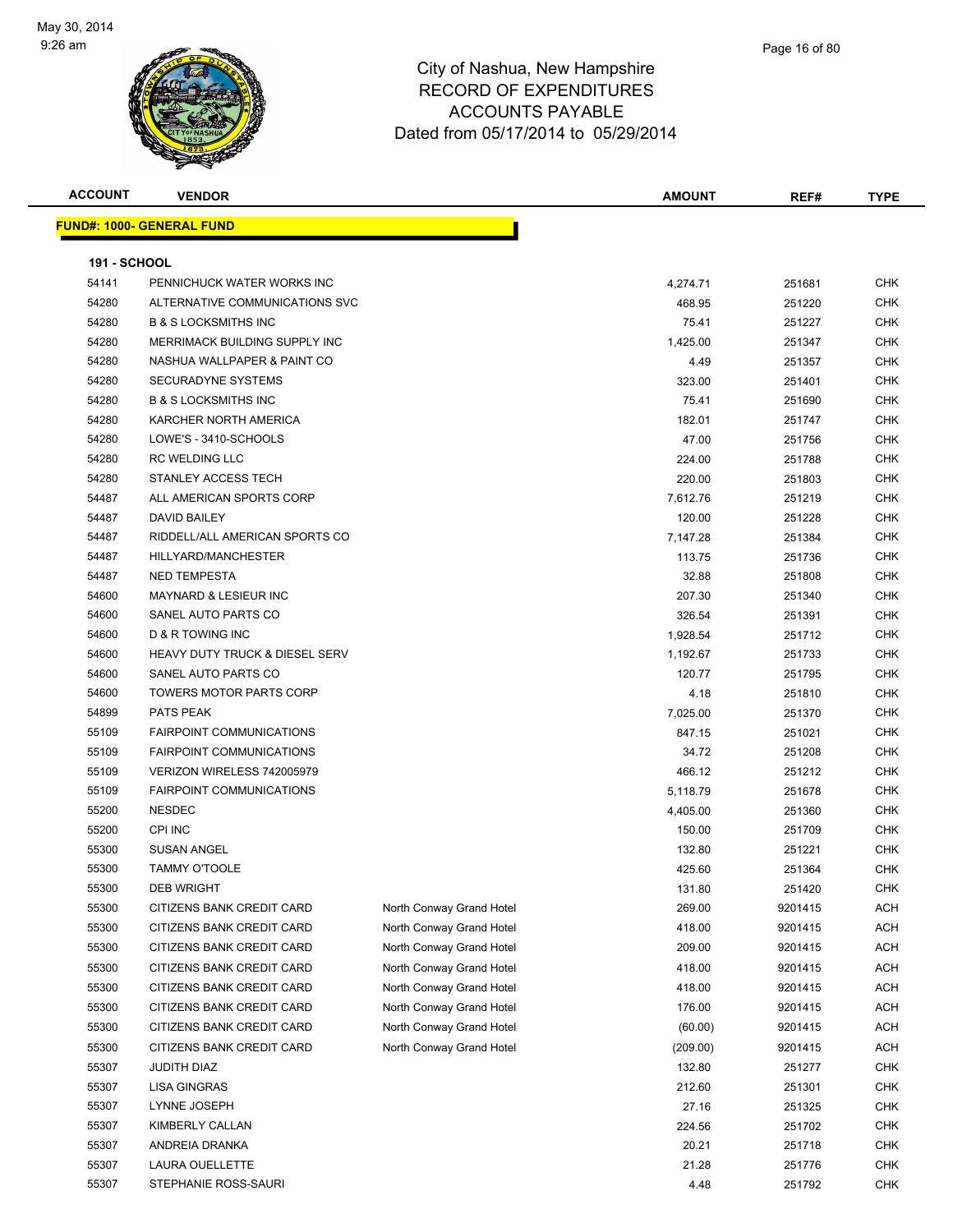

**ACCOUNT VENDOR AMOUNT REF# TYPE FUND#: 1000- GENERAL FUND 191 - SCHOOL** POONGOTHAI BALASANJEEVI 750.00 251229 CHK SUNIL BOTADRA 750.00 251243 CHK PAULA REYNOLDS 90.00 251383 CHK BROOKE SCHOCH 750.00 251395 CHK BRIDGET SPRING 90.00 251404 CHK JENNIFER FITZGERALD 100.00 251723 CHK DEBORAH RICHARDSON 100.00 251790 CHK 55400 CITIZENS BANK CREDIT CARD Hyaatt Regency Washington 514.08 9201415 ACH 55400 CITIZENS BANK CREDIT CARD Hyaatt Regency Washington 514.08 9201415 ACH JOSTENS INC 3,403.30 251326 CHK CMRS-POC 2,400.00 251263 CHK RESERVE ACCOUNT 2,000.00 251382 CHK 55607 US POSTAL SERVICE 164.00 251411 CHK FAIRGROUNDS MIDDLE SCH PETTY C 12.10 251677 CHK LEDGE ST SCH PETTY CASH 20.30 251679 CHK NASHUA SCHOOL DISTRICT 42 800.00 15294 ACH WILLIAM AUBIN 134.00 251224 CHK BRADFORD AYERS 134.00 251225 CHK SCOTT BELVILLE 62.00 251234 CHK HOWARD BETHKE 82.00 251236 CHK MIKE BLAZE 62.00 251238 CHK KEN BOURQUE 62.00 251246 CHK COREY BURGESS 82.00 251248 CHK ROBERT CAMIRAND 93.00 251249 CHK RUSSELL CARDIN 82.00 251252 CHK JOHN CARON 62.00 251255 CHK MARK CHERBONNEAU 82.00 251261 CHK JAMES A DAVALA 62.00 251273 CHK KEVIN DERHAK 62.00 251276 CHK MARGARET DONOVAN 82.00 251279 CHK FRED DOUGLAS 62.00 251280 CHK 55642 JOYCE DROWN 251281 CHK JAMES FLANDERS 155.00 251290 CHK JAMES FLETCHER 62.00 251291 CHK SCOTT GABRIEL 62.00 251296 CHK THOMAS GIBSON 62.00 251299 CHK

 JAMES GORSUCH 82.00 251304 CHK SHAUN HANSON 62.00 251310 CHK FRANK HOELL 82.00 251314 CHK TYLER S LEEDS 62.00 251330 CHK PHILIP LEVESQUE 124.00 251331 CHK WILLIAM MANIOTIS 93.00 251334 CHK MITCHELL MASTROMATTEO 62.00 251338 CHK ROGER A MAXFIELD 96.00 251339 CHK PHIL MCCARTHY 62.00 251341 CHK BRETT MCCREA 14.00 251342 CHK DONALD MCGUIGAN 134.00 251344 CHK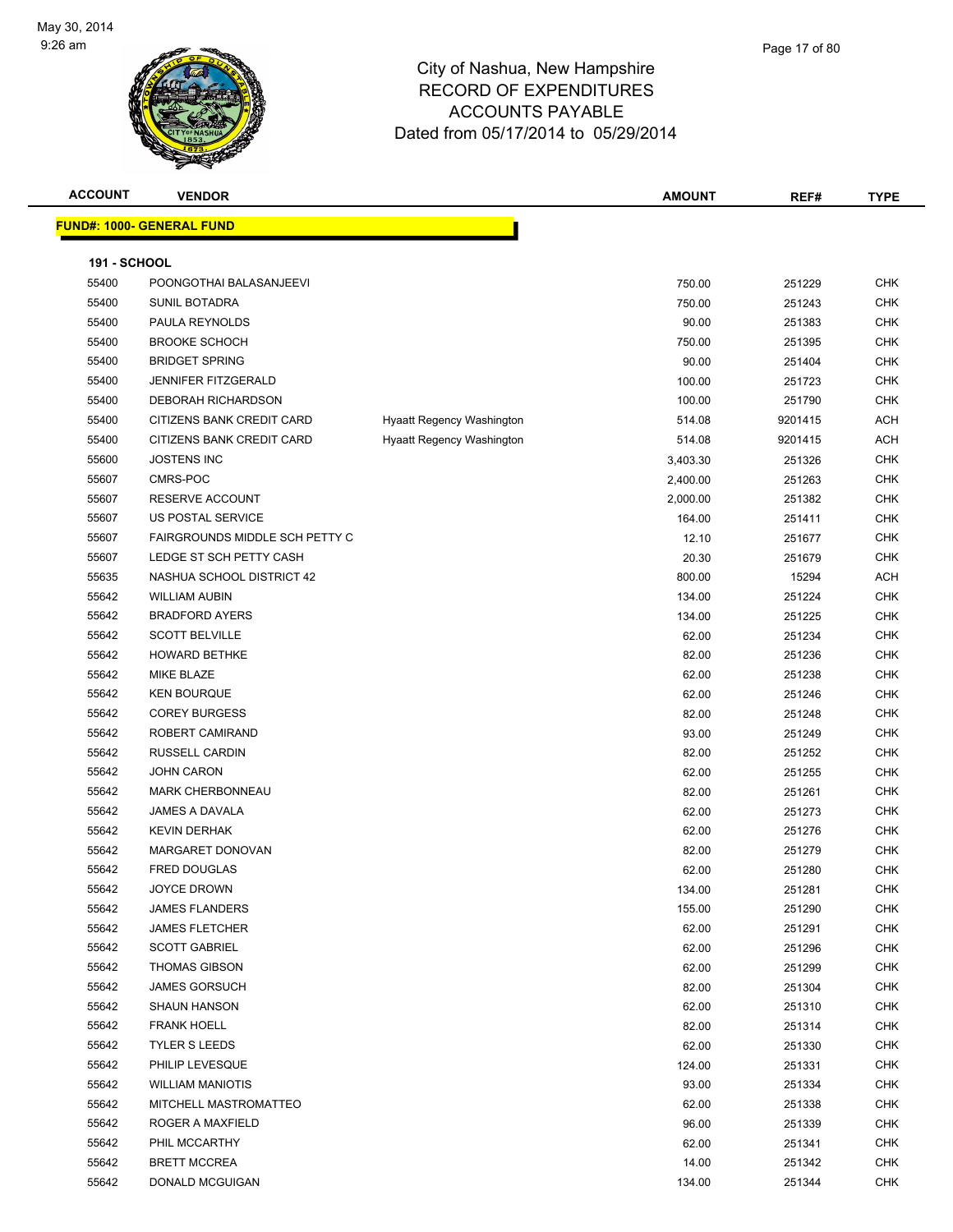

| mpshire      |  |  |
|--------------|--|--|
| <b>TURES</b> |  |  |
| ᄁᆮ           |  |  |

Page 18 of 80

| <b>ACCOUNT</b>      | <b>VENDOR</b>                    | <b>AMOUNT</b> | REF#   | <b>TYPE</b> |
|---------------------|----------------------------------|---------------|--------|-------------|
|                     | <b>FUND#: 1000- GENERAL FUND</b> |               |        |             |
|                     |                                  |               |        |             |
| <b>191 - SCHOOL</b> |                                  |               |        |             |
| 55642               | <b>DENIS MESSIER</b>             | 148.00        | 251348 | <b>CHK</b>  |
| 55642               | <b>SEAN T MURPHY</b>             | 82.00         | 251352 | <b>CHK</b>  |
| 55642               | <b>GARY MURTAGH</b>              | 62.00         | 251353 | CHK         |
| 55642               | <b>MATTHEW OLENSKI</b>           | 148.00        | 251365 | CHK         |
| 55642               | TOM PELLETIER                    | 82.00         | 251372 | <b>CHK</b>  |
| 55642               | <b>VINCENT PERRONI</b>           | 134.00        | 251373 | <b>CHK</b>  |
| 55642               | <b>BARRY REDDICK</b>             | 82.00         | 251381 | <b>CHK</b>  |
| 55642               | <b>GERARD ROBICHAUD</b>          | 124.00        | 251386 | <b>CHK</b>  |
| 55642               | DALE STEARNS                     | 124.00        | 251405 | <b>CHK</b>  |
| 55642               | <b>TROUPE BRIAN</b>              | 82.00         | 251409 | <b>CHK</b>  |
| 55642               | RICHARD WALLACE                  | 134.00        | 251414 | <b>CHK</b>  |
| 55642               | DAVID WEBSTER                    | 62.00         | 251416 | <b>CHK</b>  |
| 55642               | RICHARD B WILSON                 | 82.00         | 251417 | <b>CHK</b>  |
| 55642               | <b>GARY WONG</b>                 | 268.00        | 251418 | <b>CHK</b>  |
| 55642               | <b>GERARDO ACOSTA-GARCIA</b>     | 134.00        | 251686 | <b>CHK</b>  |
| 55642               | <b>KEVIN BOLDUC</b>              | 62.00         | 251695 | <b>CHK</b>  |
| 55642               | <b>KEN BOURQUE</b>               | 124.00        | 251697 | <b>CHK</b>  |
| 55642               | <b>COREY BURGESS</b>             | 226.00        | 251700 | <b>CHK</b>  |
| 55642               | ROBERT CAMIRAND                  | 93.00         | 251704 | <b>CHK</b>  |
| 55642               | <b>GORDON K DANIELS</b>          | 82.00         | 251714 | <b>CHK</b>  |
| 55642               | <b>JAMES A DAVALA</b>            | 62.00         | 251715 | <b>CHK</b>  |
| 55642               | EDWARD J EMOND JR                | 164.00        | 251719 | <b>CHK</b>  |
| 55642               | <b>RICHARD HEBERT</b>            | 82.00         | 251734 | <b>CHK</b>  |
| 55642               | <b>FRANK HOELL</b>               | 82.00         | 251737 | <b>CHK</b>  |
| 55642               | <b>GARY KUBA</b>                 | 124.00        | 251750 | <b>CHK</b>  |
| 55642               | <b>TED LEVESQUE</b>              | 82.00         | 251754 | <b>CHK</b>  |
| 55642               | <b>WILLIAM MAKARAWICZ</b>        | 62.00         | 251760 | <b>CHK</b>  |
| 55642               | ROGER A MAXFIELD                 | 96.00         | 251762 | <b>CHK</b>  |
| 55642               | PHIL MCCARTHY                    | 62.00         | 251763 | <b>CHK</b>  |
| 55642               | <b>DAVID PELLETIER</b>           | 134.00        | 251781 | <b>CHK</b>  |
| 55642               | TOM PELLETIER                    | 62.00         | 251782 | <b>CHK</b>  |
| 55642               | THOMAS SAWYER                    | 134.00        | 251796 | <b>CHK</b>  |
| 55642               | LARRY L SHANE                    | 186.00        | 251800 | CHK         |
| 55642               | DALE STEARNS                     | 62.00         | 251804 | <b>CHK</b>  |
| 55642               | <b>TROUPE BRIAN</b>              | 82.00         | 251811 | <b>CHK</b>  |
| 55642               | DAVID WEBSTER                    | 124.00        | 251816 | <b>CHK</b>  |
| 55642               | RACHEL WOLFF                     | 62.00         | 251817 | <b>CHK</b>  |
| 55642               | SHELDON WOLFF                    | 62.00         | 251818 | <b>CHK</b>  |
| 55690               | FIRST STUDENT INC                | 23,339.06     | 251289 | <b>CHK</b>  |
| 55690               | FIRST STUDENT INC                | 3,870.77      | 251722 | <b>CHK</b>  |
| 55691               | CARING HANDS TRANSPORTATION LL   | 12,705.00     | 251253 | <b>CHK</b>  |
| 55691               | FIRST STUDENT INC                | 22,563.59     | 251289 | <b>CHK</b>  |
| 55691               | <b>BARBARA MELANSON</b>          | 140.00        | 251346 | <b>CHK</b>  |
| 55691               | MILFORD SCHOOL DISTRICT          | 872.50        | 251349 | <b>CHK</b>  |
| 55691               | THE PROVIDER ENTERPRISES INC     | 52,566.70     | 251378 | <b>CHK</b>  |
| 61100               | LAWRANCE DIRECT, LLC             | 305.00        | 251329 | <b>CHK</b>  |
| 61100               | WB MASON CO INC                  | 1,558.05      | 251415 | CHK         |
| 61100               | LEDGE ST SCH PETTY CASH          | 39.92         | 251679 | <b>CHK</b>  |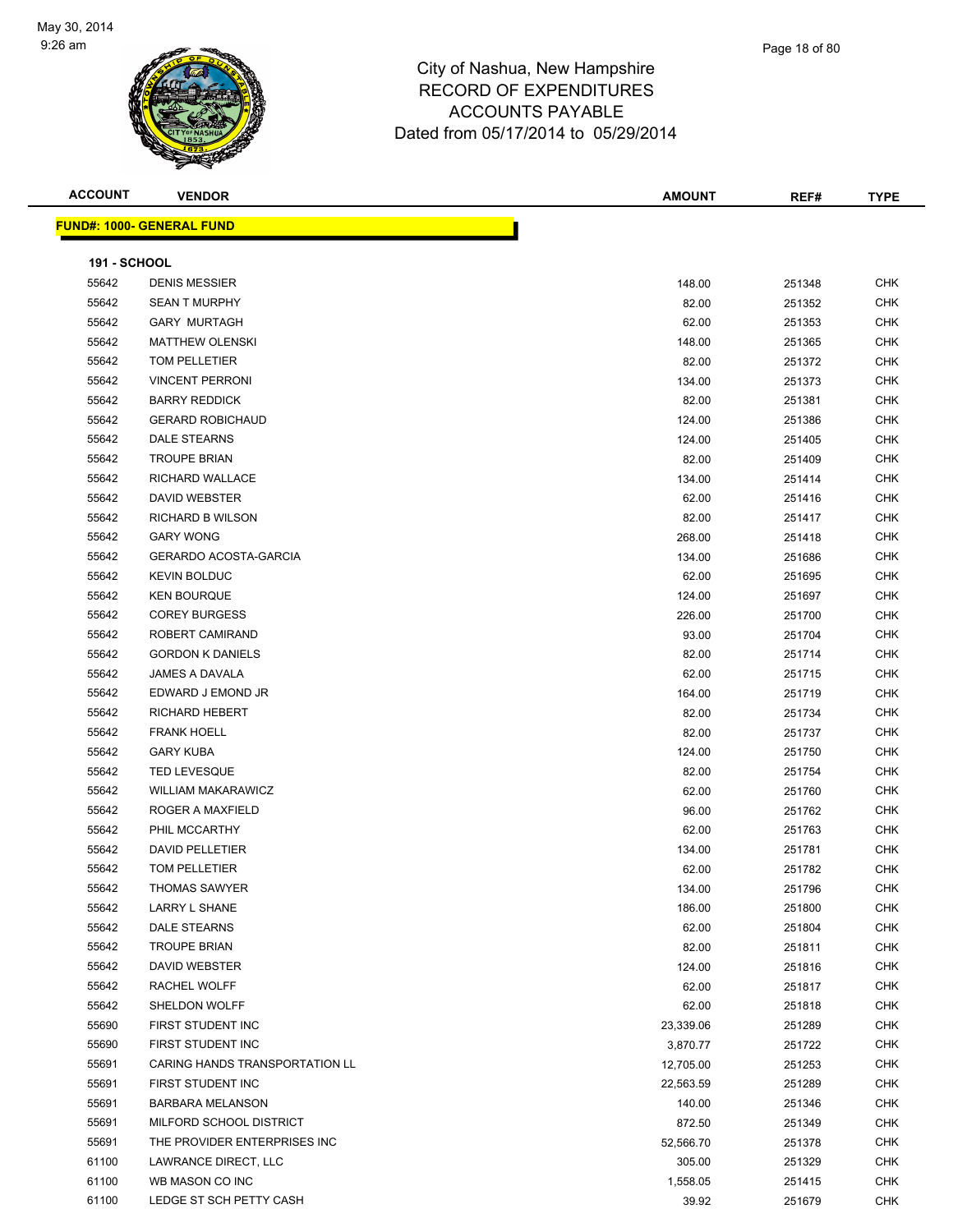

| ACCOUNT             | <b>VENDOR</b>                      | <b>AMOUNT</b> | REF#   | <b>TYPE</b> |
|---------------------|------------------------------------|---------------|--------|-------------|
|                     | <u> IND#: 1000- GENERAL FUND</u>   |               |        |             |
| <b>191 - SCHOOL</b> |                                    |               |        |             |
| 61100               | DEE DEMPSTER                       | 97.70         | 251716 | CHK         |
| 61100               | <b>SCHOOL SPECIALTY</b>            | 651.05        | 251799 | <b>CHK</b>  |
| 61135               | <b>CULINARY ARTS</b>               | 68.45         | 251207 | <b>CHK</b>  |
| 61135               | 4IMPRINT                           | 689.02        | 251213 | <b>CHK</b>  |
| 61135               | AC MOORE                           | 193.42        | 251214 | <b>CHK</b>  |
| 61135               | ASCD                               | 20.45         | 251223 | CHK         |
| 61135               | B & H PHOTO VIDEO PRO AUDIO        | 58.84         | 251226 | CHK         |
| 61135               | <b>BARNES &amp; NOBLE INC</b>      | 207.58        | 251230 | <b>CHK</b>  |
| 61135               | <b>BELLETETES INC</b>              | 71.21         | 251233 | <b>CHK</b>  |
| 61135               | CAROLYN BOURQUE                    | 92.03         | 251245 | <b>CHK</b>  |
| 61135               | <b>BRAINPOP LLC</b>                | 410.00        | 251247 | <b>CHK</b>  |
| 61135               | CANON SOLUTIONS AMERICA            | 125.00        | 251250 | CHK         |
| 61135               | CAROLINA BIOLOGICAL SUPPLY CO      | 495.80        | 251254 | <b>CHK</b>  |
| 61135               | CHANNING BETE CO INC               | 412.02        | 251257 | <b>CHK</b>  |
| 61135               | CHARACTER DEVELOPMENT GROUP IN     | 94.64         | 251258 | <b>CHK</b>  |
| 61135               | <b>CLASSROOM FRIENDLY SUPPLIES</b> | 503.64        | 251262 | <b>CHK</b>  |
| 61135               | COMPUTER HUT dba IT INSIDERS       | 69.95         | 251267 | <b>CHK</b>  |
| 61135               | CONN VALLEY BIOLOGICAL SUPPLY      | 35.81         | 251268 | <b>CHK</b>  |
| 61135               | PAULA DANEAU                       | 93.50         | 251272 | <b>CHK</b>  |
| 61135               | PAMELA DEGENNARO                   | 181.29        | 251274 | <b>CHK</b>  |
| 61135               | <b>MARIANNE DUSTIN</b>             | 20.00         | 251282 | <b>CHK</b>  |
| 61135               | EDUCATIONAL INNOVATIONS INC        | 650.21        | 251283 | CHK         |
| 61135               | ENCHANTED LEARNING LLC             | 125.00        | 251284 | <b>CHK</b>  |
| 61135               | FLINN SCIENTIFIC INC               | 119.35        | 251292 | <b>CHK</b>  |
| 61135               | <b>LUANE GENEST</b>                | 88.67         | 251298 | <b>CHK</b>  |
| 61135               | <b>GIOVANNIS</b>                   | 453.37        | 251302 | <b>CHK</b>  |
| 61135               | <b>GLOBAL TRADEQUEST INC</b>       | 129.00        | 251303 | <b>CHK</b>  |
| 61135               | <b>HAAN CRAFTS LLC</b>             | 288.56        | 251307 | CHK         |
| 61135               | <b>HANNAFORD</b>                   | 225.57        | 251309 | <b>CHK</b>  |
| 61135               | <b>HEINEMANN</b>                   | 1,386.00      | 251311 | <b>CHK</b>  |
| 61135               | <b>HEINEMANN</b>                   | 569.19        | 251312 | <b>CHK</b>  |
| 61135               | HOME DEPOT CREDIT SERVICES         | 17.97         | 251315 | <b>CHK</b>  |
| 61135               | HOME DEPOT CREDIT SERVICES         | 37.22         | 251316 | <b>CHK</b>  |
| 61135               | HOME DEPOT CREDIT SERVICE          | 88.68         | 251317 | <b>CHK</b>  |
| 61135               | HOUGHTON MIFFLIN HARCOURT PUB.     | 2,310.74      | 251319 | <b>CHK</b>  |
| 61135               | <b>INSECT LORE</b>                 | 82.90         | 251320 | <b>CHK</b>  |
| 61135               | J W PEPPER & SON INC               | 526.38        | 251322 | <b>CHK</b>  |
| 61135               | J W PEPPER & SONS INC              | 132.60        | 251323 | <b>CHK</b>  |
| 61135               | LAKESHORE LEARNING MATERIALS       | 224.22        | 251328 | <b>CHK</b>  |
| 61135               | MARKET BASKET ACCT 2589096         | 208.71        | 251336 | <b>CHK</b>  |

er 1135 MARY FRANCES TINTLE And the state of the control of the control of the control of the control of the control of the control of the control of the control of the control of the control of the control of the control JULIE MITCHELL 57.98 251350 CHK MARC MOREAU 7.99 251351 CHK NORTHEAST FOUNDATION FOR CHILD 214.20 251362 CHK KATHY PAETZOLD 119.94 251367 CHK SIMONNE PERRY 13.98 251374 CHK DEBORAH POTHIER 45.00 251375 CHK PRINCIPALS ESSENTIALS 274.50 251376 CHK

**FUND#: 1000- GENE**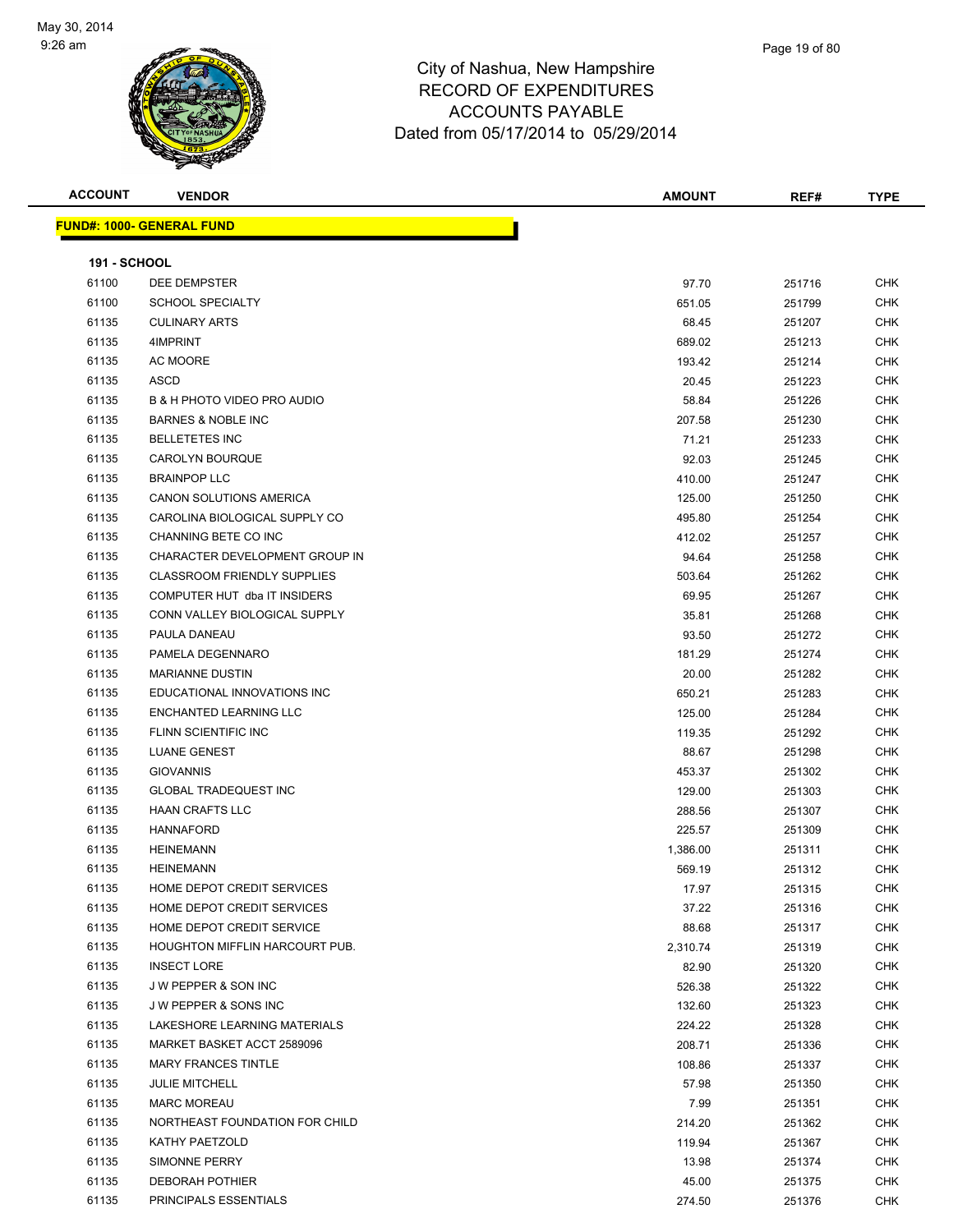**FUND#:** 



| <b>ACCOUNT</b>      | <b>VENDOR</b>                    | <b>AMOUNT</b> | REF#   | <b>TYPE</b> |
|---------------------|----------------------------------|---------------|--------|-------------|
|                     | <u> IND#: 1000- GENERAL FUND</u> |               |        |             |
|                     |                                  |               |        |             |
| <b>191 - SCHOOL</b> |                                  |               |        |             |
| 61135               | DAVID QUIMBY                     | 15.39         | 251380 | <b>CHK</b>  |
| 61135               | <b>JOANNE RITCHIE</b>            | 9.93          | 251385 | <b>CHK</b>  |
| 61135               | <b>STEPHANIE ROSS</b>            | 22.94         | 251388 | <b>CHK</b>  |
| 61135               | <b>SARGENT WELCH</b>             | 344.20        | 251392 | <b>CHK</b>  |
| 61135               | <b>SCALESONLINE</b>              | 648.00        | 251393 | <b>CHK</b>  |
| 61135               | <b>SCHOLASTIC INC</b>            | 496.39        | 251396 | <b>CHK</b>  |
| 61135               | <b>SCHOOL SPECIALTY</b>          | 3,521.23      | 251399 | <b>CHK</b>  |
| 61135               | STENHOUSE PUBLISHERS             | 53.00         | 251406 | <b>CHK</b>  |
| 61135               | <b>TEACHERS DISCOVERY</b>        | 141.29        | 251407 | <b>CHK</b>  |
| 61135               | <b>WAL-MART</b>                  | 93.41         | 251413 | <b>CHK</b>  |
| 61135               | WB MASON CO INC                  | 882.37        | 251415 | CHK         |
| 61135               | WOODWIND & BRASSWIND             | 1,655.25      | 251419 | <b>CHK</b>  |
| 61135               | YOUTHLIGHT, INC.                 | 84.48         | 251422 | <b>CHK</b>  |
| 61135               | BICENTENNIAL SCHOOL PETTY CASH   | 24.42         | 251675 | <b>CHK</b>  |
| 61135               | FAIRGROUNDS MIDDLE SCH PETTY C   | 105.72        | 251677 | <b>CHK</b>  |
| 61135               | LEDGE ST SCH PETTY CASH          | 48.39         | 251679 | <b>CHK</b>  |
| 61135               | AC MOORE                         | 91.99         | 251684 | <b>CHK</b>  |
| 61135               | <b>MARY BYERS</b>                | 106.10        | 251701 | <b>CHK</b>  |
| 61135               | CARTRIDGE WORLD NASHUA           | 551.45        | 251705 | <b>CHK</b>  |
| 61135               | <b>JENNIFER DIMARIA</b>          | 30.99         | 251717 | <b>CHK</b>  |
| 61135               | <b>VIRGINIA ESSON</b>            | 39.25         | 251720 | <b>CHK</b>  |
| 61135               | GENERAL LINEN SERVICE INC        | 74.66         | 251727 | <b>CHK</b>  |
| 61135               | <b>GLOBAL TRADEQUEST INC</b>     | 169.00        | 251728 | <b>CHK</b>  |
| 61135               | <b>GOPHER SPORTS</b>             | 268.32        | 251729 | <b>CHK</b>  |
| 61135               | <b>HANNAFORD</b>                 | 123.23        | 251732 | <b>CHK</b>  |
| 61135               | HOME DEPOT CREDIT SERVICES       | 55.84         | 251738 | <b>CHK</b>  |
| 61135               | HOME DEPOT CREDIT SERVICE        | 526.73        | 251739 | <b>CHK</b>  |
| 61135               | <b>JW PEPPER &amp; SON INC</b>   | 489.97        | 251743 | CHK         |
| 61135               | KAPLAN EARLY LEARNING CO         | 47.03         | 251746 | <b>CHK</b>  |
| 61135               | MARKET BASKET ACCT 2589096       | 238.77        | 251761 | CHK         |
| 61135               | MOORE MEDICAL LLC                | 68.99         | 251767 | <b>CHK</b>  |
| 61135               | CHERYL MOREAU                    | 22.47         | 251768 | <b>CHK</b>  |
| 61135               | MSC INDUSTRIAL SUPPLY CO INC     | 209.80        | 251769 | CHK         |
| 61135               | <b>NCS PEARSON</b>               | 751.00        | 251772 | <b>CHK</b>  |
| 61135               | NORTH CENTER FOOD SERVICE        | 596.92        | 251775 | <b>CHK</b>  |
| 61135               | PAXTON PATTERSON                 | 56.76         | 251778 | <b>CHK</b>  |
| 61135               | PITSCO INC                       | 1,812.30      | 251784 | <b>CHK</b>  |
| 61135               | ROCHESTER 100 INC                | 115.00        | 251791 | <b>CHK</b>  |
| 61135               | <b>SCHOOL SPECIALTY</b>          | 994.40        | 251799 | <b>CHK</b>  |
| 61135               | SYSCO BOSTON LLC                 | 1,622.63      | 251806 | <b>CHK</b>  |
| 61135               | TECHNICAL EDUCATION PRODUCTS     | 47.05         | 251807 | CHK         |
| 61135               | TOWERS MOTOR PARTS CORP          | 710.00        | 251810 | <b>CHK</b>  |
| 61135               | WAL-MART                         | 700.65        | 251815 | <b>CHK</b>  |
| 61135               | WOODCRAFT SUPPLY, LLC            | 232.26        | 251819 | CHK         |
| 61142               | SCHOOL NURSE SUPPLY INC          | 347.48        | 251398 | <b>CHK</b>  |
| 61142               | BICENTENNIAL SCHOOL PETTY CASH   | 19.99         | 251675 | <b>CHK</b>  |
| 61249               | <b>CURRICULUM ASSOCIATES LLC</b> | 88.99         | 251271 | <b>CHK</b>  |
| 61249               | <b>NCS PEARSON</b>               | 64.20         | 251359 | <b>CHK</b>  |
|                     |                                  |               |        |             |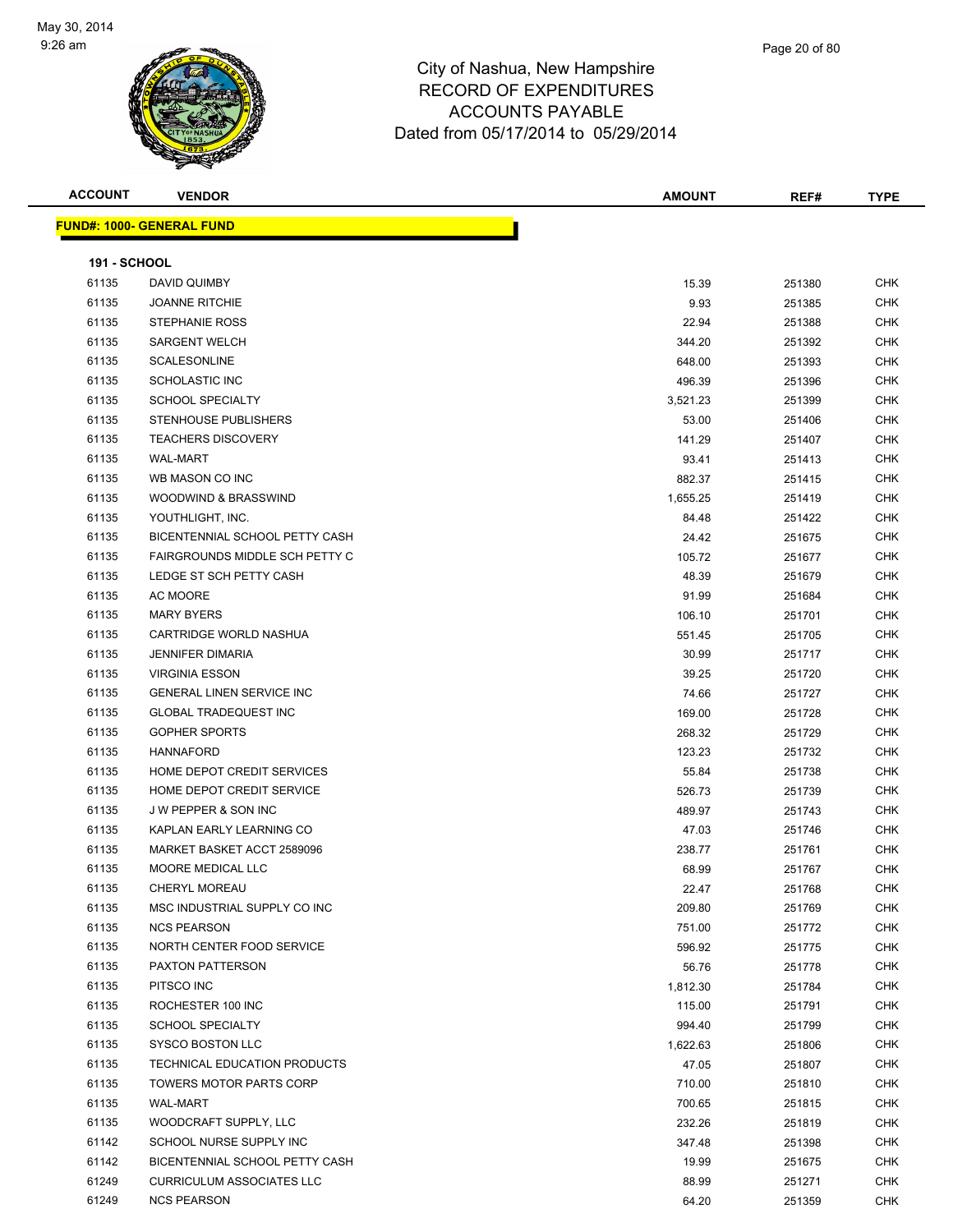

**ACCOUNT VENDOR AMOUNT REF# TYPE FUND#: 1000- GENERAL FUND 191 - SCHOOL** PAR, INC 384.48 251368 CHK MHS MULTI HEALTH SERVICES 115.00 251766 CHK BELLETETES INC 148.97 251233 CHK COMPUTER HUT dba IT INSIDERS 149.95 251267 CHK DEMCO 735.84 251275 CHK FASTENAL CO 89.06 251287 CHK PASEK CORP 263.90 251369 CHK WB MASON CO INC 83.29 251415 CHK BELLETETES INC 209.25 251693 CHK BLUE TARP FINANCIAL 283.14 251694 CHK COMPUTER HUT dba IT INSIDERS 4,324.11 251708 CHK HOME DEPOT CREDIT SERVICES 152.94 251740 CHK LINEN & SHADE BIN INC 496.99 251755 CHK ALARMAX DISTRIBUTORS INC 200.65 251218 CHK M & M ELECTRICAL SUPPLY CO INC 453.02 251332 CHK CED 10.60 251706 CHK 61407 BATTERY SPECIALISTS OF NH LLC 61 A CHANGE 114.45 251742 CHK M & M ELECTRICAL SUPPLY CO INC 1,241.39 251757 CHK RADIOSHACK 20.97 251787 CHK F W WEBB CO 200.42 251285 CHK PEABODY SUPPLY CO 441.93 251371 CHK F W WEBB CO 255.39 251721 CHK er and the PEABODY SUPPLY CO and the state of the state of the state of the state of the state of the state of the state of the state of the state of the state of the state of the state of the state of the state of the sta TOTAL AIR SUPPLY INC 26.06 251809 CHK BEARINGS SPECIALTY CO INC 24.40 251231 CHK CAPP INC 158.00 251251 CHK GRAINGER 485.00 251305 CHK BEARINGS SPECIALTY CO INC 234.97 251692 CHK GRAINGER 744.58 251730 CHK NATIONWIDE SALES & SERVICE 109.85 251358 CHK NILFISK-ADVANCE INC 3,861.17 251774 CHK JOHN DEERE LANDSCAPES LLC 57.34 251324 CHK GATE CITY FENCE CO INC 40.00 251726 CHK JOHN DEERE LANDSCAPES LLC 1,475.68 251744 CHK LOWE'S - 3410-SCHOOLS 189.05 251756 CHK 61599 NASHUA OUTDOOR POWER EQUIPMENT CHANGER AND THE CHANGER OF THE RESEARCH ON THE PASS OF THE RESEARCH OF TH COMPUTER HUT dba IT INSIDERS 1,019.70 251267 CHK SCHOOL SPECIALTY 141.75 251399 CHK SCHOOLHOUSE OUTFITTERS, LLC 260.20 251400 CHK

 HEINEMANN 1,237.50 251312 CHK THE BOSTON GLOBE 281.65 251242 CHK FOLLETT SCHOOL SOLUTIONS INC 1,358.66 251294 CHK BICENTENNIAL SCHOOL PETTY CASH 16.93 251675 CHK BARNES & NOBLE INC 736.04 251230 CHK CARSON-DELOSA PUBLISHING 28.94 251256 CHK CURRICULUM ASSOC INC 934.19 251270 CHK 61875 FOLLETT SCHOOL SOLUTIONS INC **SUITE A SECULAR SECULAR SECULAR SECULAR SECULAR SECULAR SECULAR SECULAR SECU** TEACHERS DISCOVERY 36.85 251407 CHK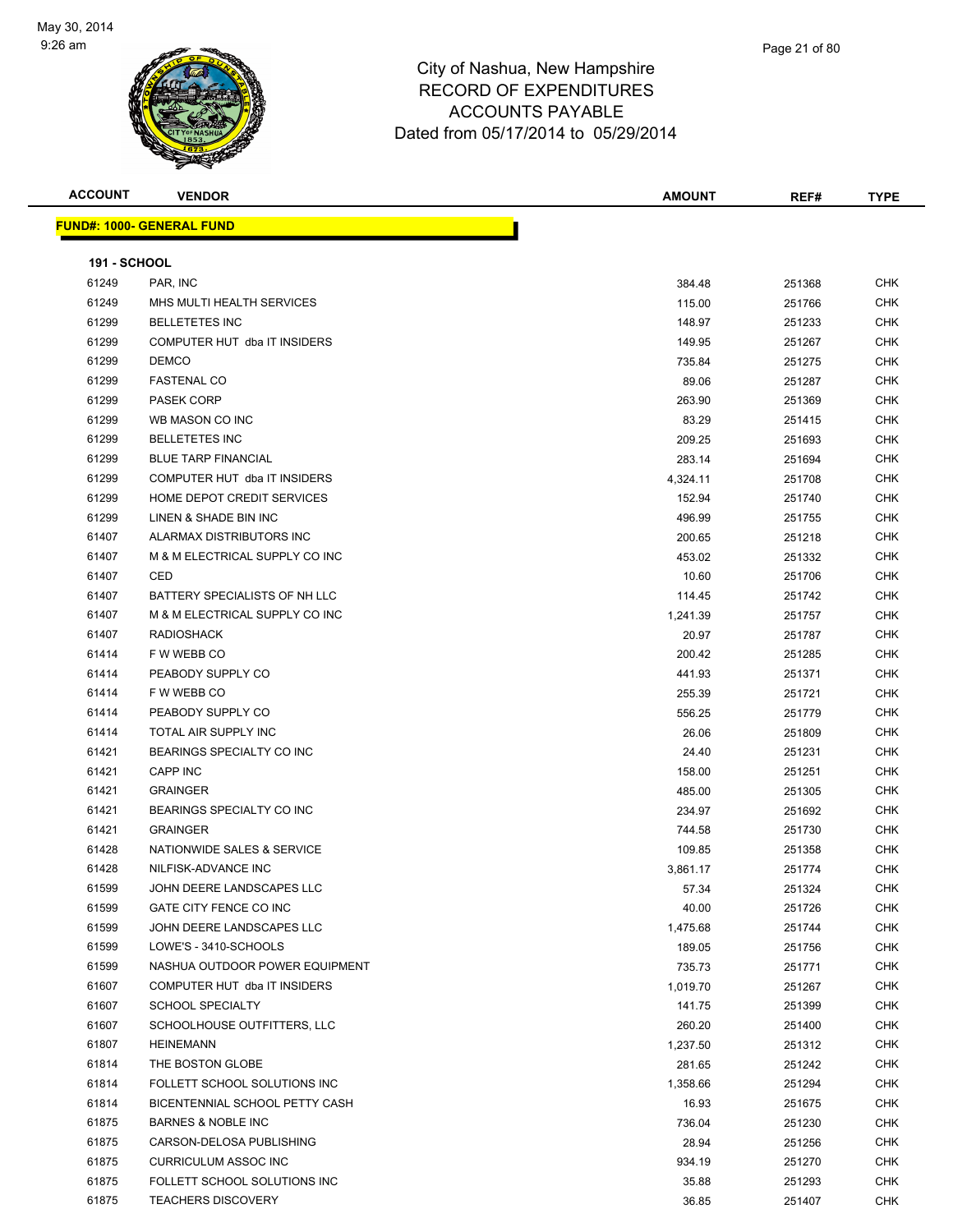

#### Page 22 of 80

### City of Nashua, New Hampshire RECORD OF EXPENDITURES ACCOUNTS PAYABLE Dated from 05/17/2014 to 05/29/2014

| <b>ACCOUNT</b>      | <b>VENDOR</b>                               |       | <b>AMOUNT</b>  | REF#    | <b>TYPE</b> |
|---------------------|---------------------------------------------|-------|----------------|---------|-------------|
|                     | <b>FUND#: 1000- GENERAL FUND</b>            |       |                |         |             |
| <b>191 - SCHOOL</b> |                                             |       |                |         |             |
| 61875               | LEARNING CYCLES LLC                         |       | 440.00         | 251752  | <b>CHK</b>  |
| 71221               | SCHOOLHOUSE OUTFITTERS, LLC                 |       | 25.53          | 251400  | <b>CHK</b>  |
| 71221               | PRO AV SYSTEMS INC                          |       | 2,490.00       | 251785  | <b>CHK</b>  |
| 71800               | <b>SCHOOL SPECIALTY</b>                     |       | 499.58         | 251799  | <b>CHK</b>  |
| 71999               | <b>APPLE INC</b>                            |       | 39.95          | 251222  | <b>CHK</b>  |
| 71999               | <b>BEST BUY BUSINESS ADVANTAGE</b>          |       | 50.00          | 251235  | <b>CHK</b>  |
| 71999               | CAROLINA BIOLOGICAL SUPPLY CO               |       | 458.95         | 251254  | <b>CHK</b>  |
| 71999               | MARKERTEK VIDEO SUPPLY                      |       | 1,920.58       | 251335  | <b>CHK</b>  |
| 71999               | MYCABLEMART.COM                             |       | 85.41          | 251354  | <b>CHK</b>  |
| 71999               | NASHUA OUTDOOR POWER EQUIPMENT              |       | 10,359.00      | 251356  | <b>CHK</b>  |
| 71999               | <b>VIRCO INC</b>                            |       | 2,312.69       | 251412  | <b>CHK</b>  |
| 71999               | WOODWIND & BRASSWIND                        |       | 1,185.00       | 251419  | <b>CHK</b>  |
| 71999               | KRUEGER INTERNATIONAL INC                   |       | 8,813.38       | 251749  | <b>CHK</b>  |
| 71999               | <b>VIRCO INC</b>                            |       | 826.47         | 251814  | <b>CHK</b>  |
| 71999               | CITIZENS BANK CREDIT CARD                   | Sears | 912.95         | 9201415 | ACH         |
|                     | <b>TOTAL 191 - SCHOOL</b>                   |       | \$434,576.96   |         |             |
|                     |                                             |       |                |         |             |
| 75300               | <b>193 - DEBT SERVICE</b><br><b>US BANK</b> |       | 2,000.00       | 251670  | <b>CHK</b>  |
|                     | <b>TOTAL 193 - DEBT SERVICE</b>             |       | \$2,000.00     |         |             |
|                     |                                             |       |                |         |             |
|                     | <b>TOTAL FUND 1000 - GENERAL FUND</b>       |       | \$1,262,375.75 |         |             |
|                     | <b>FUND#: 1001- GF-CAPITAL IMPROVEMENTS</b> |       |                |         |             |
|                     | 152 - FIRE-CAP IMP                          |       |                |         |             |
| 81100               | NEW ENGLAND BACKFLOW INC                    |       | 2,960.00       | 251162  | <b>CHK</b>  |
|                     | <b>TOTAL 152 - FIRE-CAP IMP</b>             |       | \$2,960.00     |         |             |
|                     | 161 - STREETS-CAP IMP                       |       |                |         |             |
| 81100               | <b>CLASSIC CURB INC</b>                     |       | 8,569.50       | 251077  | <b>CHK</b>  |
| 81100               | A H HARRIS & SONS INC                       |       | 4,195.62       | 251043  | <b>CHK</b>  |
| 81100               | <b>GRANITE STATE CONCRETE CO INC</b>        |       | 1,617.00       | 251106  | <b>CHK</b>  |
| 81100               | <b>BROX INDUSTRIES INC</b>                  |       | 529.20         | 251564  | <b>CHK</b>  |
| 81100               | MICHIE CORP                                 |       | 828.00         | 251627  | <b>CHK</b>  |
| 81100               | UNION METAL CORPORATION                     |       | 1,500.00       | 251668  | <b>CHK</b>  |
| 81100               | A H HARRIS & SONS INC                       |       | 4,075.18       | 251043  | <b>CHK</b>  |
| 81100               | UNION METAL CORPORATION                     |       | 300.00         | 251668  | <b>CHK</b>  |
|                     | TOTAL 161 - STREETS-CAP IMP                 |       | \$21,614.50    |         |             |
|                     |                                             |       |                |         |             |

#### **166 - PARKING-CAP IMP**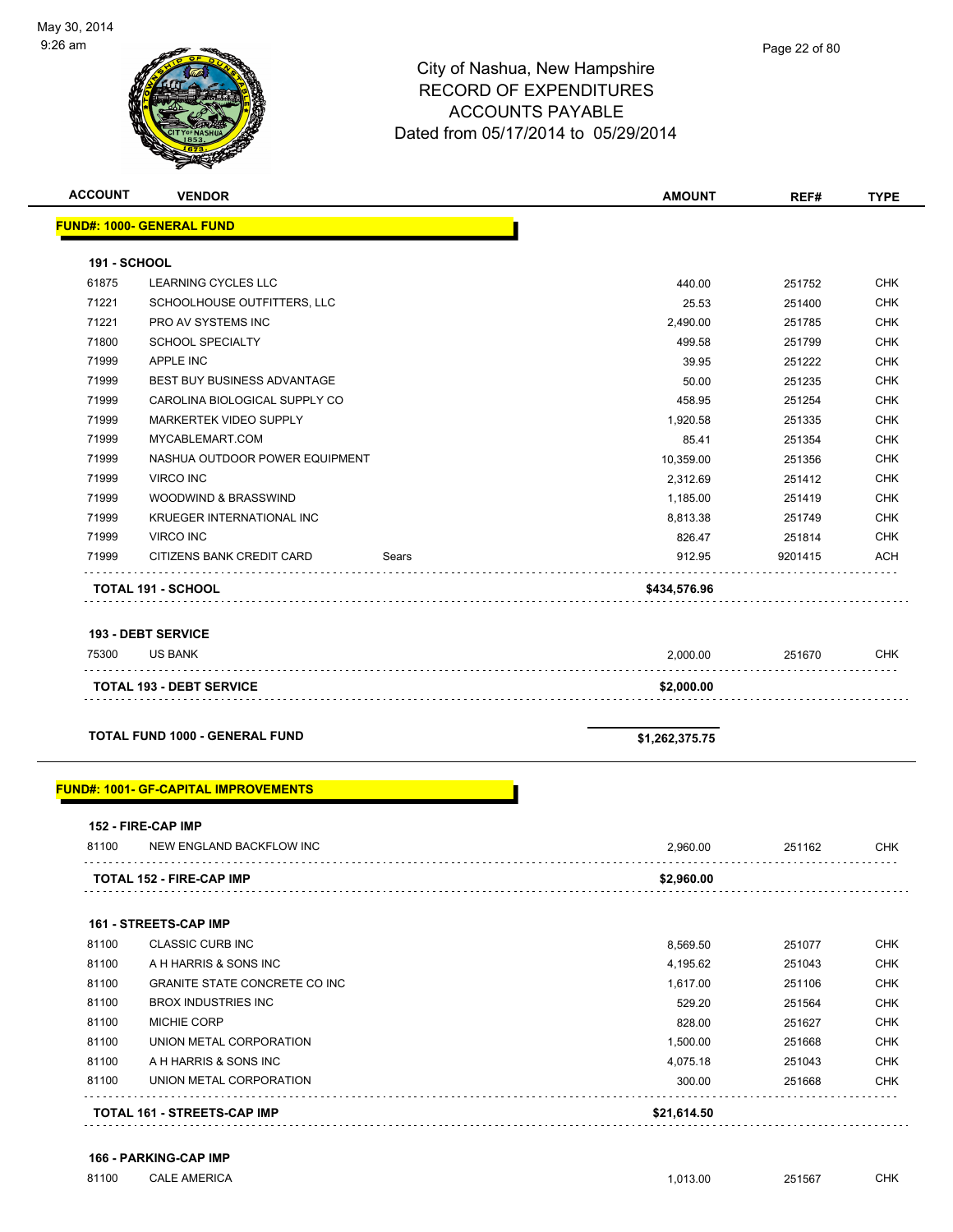| May 30, 2014<br>9:26 am |                                                            |                                                                                                                                  |                      | Page 23 of 80    |                          |
|-------------------------|------------------------------------------------------------|----------------------------------------------------------------------------------------------------------------------------------|----------------------|------------------|--------------------------|
|                         |                                                            | City of Nashua, New Hampshire<br><b>RECORD OF EXPENDITURES</b><br><b>ACCOUNTS PAYABLE</b><br>Dated from 05/17/2014 to 05/29/2014 |                      |                  |                          |
| <b>ACCOUNT</b>          | <b>VENDOR</b>                                              |                                                                                                                                  | <b>AMOUNT</b>        | REF#             | <b>TYPE</b>              |
|                         | <b>FUND#: 1001- GF-CAPITAL IMPROVEMENTS</b>                |                                                                                                                                  |                      |                  |                          |
|                         | <b>TOTAL 166 - PARKING-CAP IMP</b>                         |                                                                                                                                  | \$1,013.00           |                  |                          |
|                         | <b>TOTAL FUND 1001 - GF-CAPITAL IMPROVEMENTS</b>           |                                                                                                                                  | \$25,587.50          |                  |                          |
|                         | <b>FUND#: 1010- GF-PRIOR YEAR ESCROWS/EXPENSES</b>         |                                                                                                                                  |                      |                  |                          |
|                         | <b>126 - FINANCIAL SERVICES</b>                            |                                                                                                                                  |                      |                  |                          |
| 53114                   | MELANSON HEATH & CO PC                                     |                                                                                                                                  | 7,290.00             | 251144           | <b>CHK</b>               |
| 53142                   | <b>MELANSON HEATH &amp; CO PC</b>                          |                                                                                                                                  | 7,710.00             | 251144           | <b>CHK</b>               |
|                         | <b>TOTAL 126 - FINANCIAL SERVICES</b>                      |                                                                                                                                  | \$15,000.00          |                  |                          |
|                         | 161 - STREETS-PRIOR YEAR                                   |                                                                                                                                  |                      |                  |                          |
| 81100                   | <b>SWENSON GRANITE WORKS</b>                               |                                                                                                                                  | 7,494.00             | 251659           | <b>CHK</b>               |
|                         | <b>TOTAL 161 - STREETS-PRIOR YEAR</b>                      |                                                                                                                                  | \$7,494.00           |                  |                          |
|                         | <b>TOTAL FUND 1010 - GF-PRIOR YEAR ESCROWS/EXPENSES</b>    |                                                                                                                                  | \$22,494.00          |                  |                          |
|                         | <u> FUND#: 2100- FOOD SERVICES FUND</u>                    |                                                                                                                                  |                      |                  |                          |
| 54487                   | <b>HOBART SERVICE</b>                                      |                                                                                                                                  | 863.02               | 251313           | <b>CHK</b>               |
| 55600                   | ACE PRINTING CO                                            |                                                                                                                                  | 465.00               | 251217           | CHK                      |
| 61100                   | WB MASON CO INC                                            |                                                                                                                                  | 577.10               | 251415           | CHK                      |
| 61214                   | BIMBO FOODS BAKERIES INC                                   |                                                                                                                                  | 3,080.82             | 251237           | <b>CHK</b>               |
| 61214                   | COCA COLA BOTTLING CO                                      |                                                                                                                                  | 2,623.80             | 251264           | <b>CHK</b>               |
| 61214<br>61214          | COSTA FRUIT & PRODUCE CO INC<br><b>GARELICK FARMS LYNN</b> |                                                                                                                                  | 43,907.43            | 251269           | <b>CHK</b><br><b>CHK</b> |
| 61214                   | GILLS PIZZA CO                                             |                                                                                                                                  | 8,515.03<br>5,102.10 | 251297<br>251300 | <b>CHK</b>               |
| 61214                   | <b>GREAT STATE BEVERAGES INC</b>                           |                                                                                                                                  | 359.50               | 251306           | <b>CHK</b>               |
| 61214                   | M SAUNDERS INC                                             |                                                                                                                                  | 12,297.78            | 251333           | <b>CHK</b>               |
| 61214                   | NEW ENGLAND ICE CREAM                                      |                                                                                                                                  | 895.84               | 251361           | <b>CHK</b>               |
|                         | <b>TOTAL FUND 2100 - FOOD SERVICES FUND</b>                |                                                                                                                                  | \$78,687.42          |                  |                          |
|                         | <b>FUND#: 2201- DRIVERS EDUCATION FUND</b>                 |                                                                                                                                  |                      |                  |                          |
| 55300                   | <b>KEENE STATE COLLEGE</b>                                 |                                                                                                                                  | 2,814.00             | 251748           | CHK                      |
|                         | <b>TOTAL FUND 2201 - DRIVERS EDUCATION FUND</b>            |                                                                                                                                  | \$2,814.00           |                  |                          |
|                         | <b>FUND#: 2207- ADULT ED/CONTINUING ED</b>                 |                                                                                                                                  |                      |                  |                          |
| 55307                   | ADAM ROZUMEK                                               |                                                                                                                                  | 229.23               | 251793           | CHK                      |
| 61135                   | <b>JOSTENS INC</b>                                         |                                                                                                                                  | 231.88               | 251326           | <b>CHK</b>               |
| 61135                   | JOSTENS INC                                                |                                                                                                                                  | 67.00                | 251745           | <b>CHK</b>               |

-

61299 LUIS SOSA 115.61 251403 CHK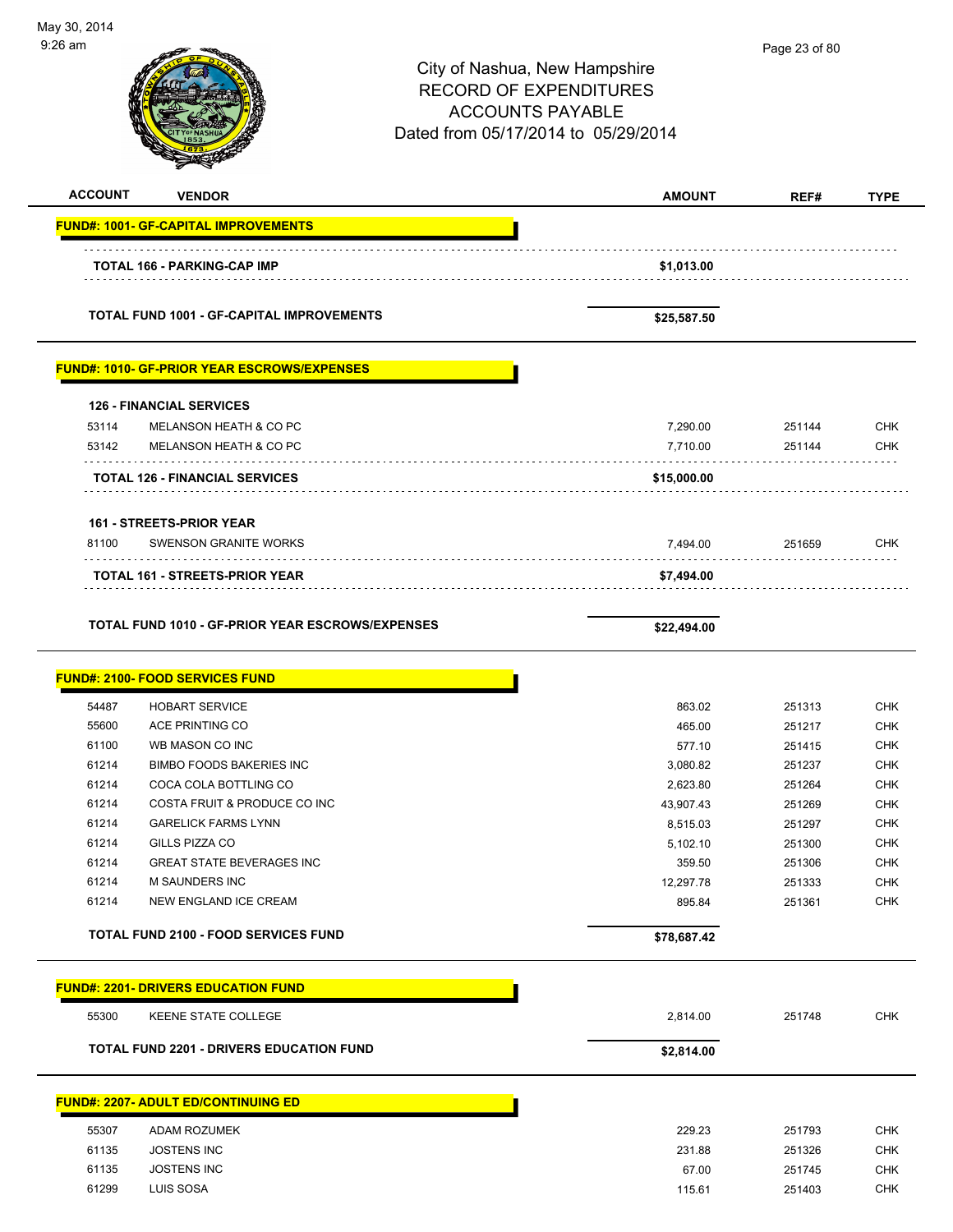| <b>TOTAL FUND 2207 - ADULT ED/CONTINUING ED</b><br>\$643.72<br><b>FUND#: 2212- ATHLETICS REVENUE FUND</b><br>44563<br>NASHUA SCHOOL DISTRICT 42<br>250.00<br>15294<br><b>ACH</b><br>61107<br><b>M &amp; N SPORTS LLC</b><br><b>CHK</b><br>598.00<br>251758<br>71999<br><b>FAMILY ID</b><br><b>CHK</b><br>251286<br>2,195.00<br><b>TOTAL FUND 2212 - ATHLETICS REVENUE FUND</b><br>\$3,043.00<br><b>FUND#: 2222- AFTER SCHOOL PROGRAM</b><br>55300<br><b>DIANE BOSTEELS</b><br><b>CHK</b><br>141.20<br>251241<br>CHK<br>55300<br><b>HEATHER BOUCHER</b><br>44.32<br>251244<br>55300<br>DEBRA KUDALIS<br>48.00<br><b>CHK</b><br>251327<br>61299<br>AC MOORE INC<br><b>CHK</b><br>83.08<br>251215<br>61299<br><b>BOB'S PIZZA</b><br><b>CHK</b><br>27.64<br>251240<br>61299<br><b>ERIC CHARTERS</b><br>59.93<br><b>CHK</b><br>251259<br>61299<br>CATHERINE COGSWELL<br><b>CHK</b><br>99.75<br>251265<br>61299<br>HOME DEPOT CREDIT SERV<br>142.05<br><b>CHK</b><br>251318<br>61299<br>MARKET BASKET ACCT 2589096<br><b>CHK</b><br>170.95<br>251336<br>61299<br>SABRINA NADEAU<br>23.09<br><b>CHK</b><br>251355<br>61299<br><b>CHK</b><br>SAMS CLUB/GECRB (21ST)<br>105.98<br>251390<br>61299<br><b>CANOBIE LAKE PARK</b><br><b>CHK</b><br>1,500.00<br>251676<br><b>CHK</b><br>61299<br>AC MOORE INC<br>84.83<br>251685<br>61299<br><b>GARELICK FARMS LYNN</b><br>466.89<br><b>CHK</b><br>251725<br>61299<br>M SAUNDERS INC<br><b>CHK</b><br>184.85<br>251759<br>61299<br>MARKET BASKET ACCT 2589096<br>78.21<br><b>CHK</b><br>251761<br>61299<br><b>CHK</b><br>NEW ENGLAND ICE CREAM<br>115.78<br>251773<br>61299<br><b>ALAN PARADISE</b><br>CHK<br>42.89<br>251777<br><b>CHK</b><br>61299<br>SAMS CLUB/GECRB (21ST)<br>56.84<br>251794<br>TOTAL FUND 2222 - AFTER SCHOOL PROGRAM<br>\$3,476.28<br><b>FUND#: 2257- SPECIAL ED LOCAL</b><br><b>CHK</b><br>53628<br>AMY MCCARTNEY<br>3,577.55<br>251764<br><b>TOTAL FUND 2257 - SPECIAL ED LOCAL</b><br>\$3,577.55<br><u>FUND#: 2501- PUBLIC HEALTH CLIENT FEES FUND</u><br>55845<br>TREASURER STATE OF NH<br>CHK<br>50.00<br>251530<br>TOTAL FUND 2501 - PUBLIC HEALTH CLIENT FEES FUND<br>\$50.00<br><b>FUND#: 2503- PARKS &amp; REC PROGRAMS FUND</b><br>44549<br>LAKSHMI PRABHALA<br><b>CHK</b><br>200.00<br>251825 | <b>ACCOUNT</b> | <b>VENDOR</b> | <b>AMOUNT</b> | REF# | <b>TYPE</b> |
|-------------------------------------------------------------------------------------------------------------------------------------------------------------------------------------------------------------------------------------------------------------------------------------------------------------------------------------------------------------------------------------------------------------------------------------------------------------------------------------------------------------------------------------------------------------------------------------------------------------------------------------------------------------------------------------------------------------------------------------------------------------------------------------------------------------------------------------------------------------------------------------------------------------------------------------------------------------------------------------------------------------------------------------------------------------------------------------------------------------------------------------------------------------------------------------------------------------------------------------------------------------------------------------------------------------------------------------------------------------------------------------------------------------------------------------------------------------------------------------------------------------------------------------------------------------------------------------------------------------------------------------------------------------------------------------------------------------------------------------------------------------------------------------------------------------------------------------------------------------------------------------------------------------------------------------------------------------------------------------------------------------------------------------------------------------------------------------------------------------------------------------------------------------------------------------------------------------------------------------------------------------------|----------------|---------------|---------------|------|-------------|
|                                                                                                                                                                                                                                                                                                                                                                                                                                                                                                                                                                                                                                                                                                                                                                                                                                                                                                                                                                                                                                                                                                                                                                                                                                                                                                                                                                                                                                                                                                                                                                                                                                                                                                                                                                                                                                                                                                                                                                                                                                                                                                                                                                                                                                                                   |                |               |               |      |             |
|                                                                                                                                                                                                                                                                                                                                                                                                                                                                                                                                                                                                                                                                                                                                                                                                                                                                                                                                                                                                                                                                                                                                                                                                                                                                                                                                                                                                                                                                                                                                                                                                                                                                                                                                                                                                                                                                                                                                                                                                                                                                                                                                                                                                                                                                   |                |               |               |      |             |
|                                                                                                                                                                                                                                                                                                                                                                                                                                                                                                                                                                                                                                                                                                                                                                                                                                                                                                                                                                                                                                                                                                                                                                                                                                                                                                                                                                                                                                                                                                                                                                                                                                                                                                                                                                                                                                                                                                                                                                                                                                                                                                                                                                                                                                                                   |                |               |               |      |             |
|                                                                                                                                                                                                                                                                                                                                                                                                                                                                                                                                                                                                                                                                                                                                                                                                                                                                                                                                                                                                                                                                                                                                                                                                                                                                                                                                                                                                                                                                                                                                                                                                                                                                                                                                                                                                                                                                                                                                                                                                                                                                                                                                                                                                                                                                   |                |               |               |      |             |
|                                                                                                                                                                                                                                                                                                                                                                                                                                                                                                                                                                                                                                                                                                                                                                                                                                                                                                                                                                                                                                                                                                                                                                                                                                                                                                                                                                                                                                                                                                                                                                                                                                                                                                                                                                                                                                                                                                                                                                                                                                                                                                                                                                                                                                                                   |                |               |               |      |             |
|                                                                                                                                                                                                                                                                                                                                                                                                                                                                                                                                                                                                                                                                                                                                                                                                                                                                                                                                                                                                                                                                                                                                                                                                                                                                                                                                                                                                                                                                                                                                                                                                                                                                                                                                                                                                                                                                                                                                                                                                                                                                                                                                                                                                                                                                   |                |               |               |      |             |
|                                                                                                                                                                                                                                                                                                                                                                                                                                                                                                                                                                                                                                                                                                                                                                                                                                                                                                                                                                                                                                                                                                                                                                                                                                                                                                                                                                                                                                                                                                                                                                                                                                                                                                                                                                                                                                                                                                                                                                                                                                                                                                                                                                                                                                                                   |                |               |               |      |             |
|                                                                                                                                                                                                                                                                                                                                                                                                                                                                                                                                                                                                                                                                                                                                                                                                                                                                                                                                                                                                                                                                                                                                                                                                                                                                                                                                                                                                                                                                                                                                                                                                                                                                                                                                                                                                                                                                                                                                                                                                                                                                                                                                                                                                                                                                   |                |               |               |      |             |
|                                                                                                                                                                                                                                                                                                                                                                                                                                                                                                                                                                                                                                                                                                                                                                                                                                                                                                                                                                                                                                                                                                                                                                                                                                                                                                                                                                                                                                                                                                                                                                                                                                                                                                                                                                                                                                                                                                                                                                                                                                                                                                                                                                                                                                                                   |                |               |               |      |             |
|                                                                                                                                                                                                                                                                                                                                                                                                                                                                                                                                                                                                                                                                                                                                                                                                                                                                                                                                                                                                                                                                                                                                                                                                                                                                                                                                                                                                                                                                                                                                                                                                                                                                                                                                                                                                                                                                                                                                                                                                                                                                                                                                                                                                                                                                   |                |               |               |      |             |
|                                                                                                                                                                                                                                                                                                                                                                                                                                                                                                                                                                                                                                                                                                                                                                                                                                                                                                                                                                                                                                                                                                                                                                                                                                                                                                                                                                                                                                                                                                                                                                                                                                                                                                                                                                                                                                                                                                                                                                                                                                                                                                                                                                                                                                                                   |                |               |               |      |             |
|                                                                                                                                                                                                                                                                                                                                                                                                                                                                                                                                                                                                                                                                                                                                                                                                                                                                                                                                                                                                                                                                                                                                                                                                                                                                                                                                                                                                                                                                                                                                                                                                                                                                                                                                                                                                                                                                                                                                                                                                                                                                                                                                                                                                                                                                   |                |               |               |      |             |
|                                                                                                                                                                                                                                                                                                                                                                                                                                                                                                                                                                                                                                                                                                                                                                                                                                                                                                                                                                                                                                                                                                                                                                                                                                                                                                                                                                                                                                                                                                                                                                                                                                                                                                                                                                                                                                                                                                                                                                                                                                                                                                                                                                                                                                                                   |                |               |               |      |             |
|                                                                                                                                                                                                                                                                                                                                                                                                                                                                                                                                                                                                                                                                                                                                                                                                                                                                                                                                                                                                                                                                                                                                                                                                                                                                                                                                                                                                                                                                                                                                                                                                                                                                                                                                                                                                                                                                                                                                                                                                                                                                                                                                                                                                                                                                   |                |               |               |      |             |
|                                                                                                                                                                                                                                                                                                                                                                                                                                                                                                                                                                                                                                                                                                                                                                                                                                                                                                                                                                                                                                                                                                                                                                                                                                                                                                                                                                                                                                                                                                                                                                                                                                                                                                                                                                                                                                                                                                                                                                                                                                                                                                                                                                                                                                                                   |                |               |               |      |             |
|                                                                                                                                                                                                                                                                                                                                                                                                                                                                                                                                                                                                                                                                                                                                                                                                                                                                                                                                                                                                                                                                                                                                                                                                                                                                                                                                                                                                                                                                                                                                                                                                                                                                                                                                                                                                                                                                                                                                                                                                                                                                                                                                                                                                                                                                   |                |               |               |      |             |
|                                                                                                                                                                                                                                                                                                                                                                                                                                                                                                                                                                                                                                                                                                                                                                                                                                                                                                                                                                                                                                                                                                                                                                                                                                                                                                                                                                                                                                                                                                                                                                                                                                                                                                                                                                                                                                                                                                                                                                                                                                                                                                                                                                                                                                                                   |                |               |               |      |             |
|                                                                                                                                                                                                                                                                                                                                                                                                                                                                                                                                                                                                                                                                                                                                                                                                                                                                                                                                                                                                                                                                                                                                                                                                                                                                                                                                                                                                                                                                                                                                                                                                                                                                                                                                                                                                                                                                                                                                                                                                                                                                                                                                                                                                                                                                   |                |               |               |      |             |
|                                                                                                                                                                                                                                                                                                                                                                                                                                                                                                                                                                                                                                                                                                                                                                                                                                                                                                                                                                                                                                                                                                                                                                                                                                                                                                                                                                                                                                                                                                                                                                                                                                                                                                                                                                                                                                                                                                                                                                                                                                                                                                                                                                                                                                                                   |                |               |               |      |             |
|                                                                                                                                                                                                                                                                                                                                                                                                                                                                                                                                                                                                                                                                                                                                                                                                                                                                                                                                                                                                                                                                                                                                                                                                                                                                                                                                                                                                                                                                                                                                                                                                                                                                                                                                                                                                                                                                                                                                                                                                                                                                                                                                                                                                                                                                   |                |               |               |      |             |
|                                                                                                                                                                                                                                                                                                                                                                                                                                                                                                                                                                                                                                                                                                                                                                                                                                                                                                                                                                                                                                                                                                                                                                                                                                                                                                                                                                                                                                                                                                                                                                                                                                                                                                                                                                                                                                                                                                                                                                                                                                                                                                                                                                                                                                                                   |                |               |               |      |             |
|                                                                                                                                                                                                                                                                                                                                                                                                                                                                                                                                                                                                                                                                                                                                                                                                                                                                                                                                                                                                                                                                                                                                                                                                                                                                                                                                                                                                                                                                                                                                                                                                                                                                                                                                                                                                                                                                                                                                                                                                                                                                                                                                                                                                                                                                   |                |               |               |      |             |
|                                                                                                                                                                                                                                                                                                                                                                                                                                                                                                                                                                                                                                                                                                                                                                                                                                                                                                                                                                                                                                                                                                                                                                                                                                                                                                                                                                                                                                                                                                                                                                                                                                                                                                                                                                                                                                                                                                                                                                                                                                                                                                                                                                                                                                                                   |                |               |               |      |             |
|                                                                                                                                                                                                                                                                                                                                                                                                                                                                                                                                                                                                                                                                                                                                                                                                                                                                                                                                                                                                                                                                                                                                                                                                                                                                                                                                                                                                                                                                                                                                                                                                                                                                                                                                                                                                                                                                                                                                                                                                                                                                                                                                                                                                                                                                   |                |               |               |      |             |
|                                                                                                                                                                                                                                                                                                                                                                                                                                                                                                                                                                                                                                                                                                                                                                                                                                                                                                                                                                                                                                                                                                                                                                                                                                                                                                                                                                                                                                                                                                                                                                                                                                                                                                                                                                                                                                                                                                                                                                                                                                                                                                                                                                                                                                                                   |                |               |               |      |             |
|                                                                                                                                                                                                                                                                                                                                                                                                                                                                                                                                                                                                                                                                                                                                                                                                                                                                                                                                                                                                                                                                                                                                                                                                                                                                                                                                                                                                                                                                                                                                                                                                                                                                                                                                                                                                                                                                                                                                                                                                                                                                                                                                                                                                                                                                   |                |               |               |      |             |
|                                                                                                                                                                                                                                                                                                                                                                                                                                                                                                                                                                                                                                                                                                                                                                                                                                                                                                                                                                                                                                                                                                                                                                                                                                                                                                                                                                                                                                                                                                                                                                                                                                                                                                                                                                                                                                                                                                                                                                                                                                                                                                                                                                                                                                                                   |                |               |               |      |             |
|                                                                                                                                                                                                                                                                                                                                                                                                                                                                                                                                                                                                                                                                                                                                                                                                                                                                                                                                                                                                                                                                                                                                                                                                                                                                                                                                                                                                                                                                                                                                                                                                                                                                                                                                                                                                                                                                                                                                                                                                                                                                                                                                                                                                                                                                   |                |               |               |      |             |
|                                                                                                                                                                                                                                                                                                                                                                                                                                                                                                                                                                                                                                                                                                                                                                                                                                                                                                                                                                                                                                                                                                                                                                                                                                                                                                                                                                                                                                                                                                                                                                                                                                                                                                                                                                                                                                                                                                                                                                                                                                                                                                                                                                                                                                                                   |                |               |               |      |             |
|                                                                                                                                                                                                                                                                                                                                                                                                                                                                                                                                                                                                                                                                                                                                                                                                                                                                                                                                                                                                                                                                                                                                                                                                                                                                                                                                                                                                                                                                                                                                                                                                                                                                                                                                                                                                                                                                                                                                                                                                                                                                                                                                                                                                                                                                   |                |               |               |      |             |
|                                                                                                                                                                                                                                                                                                                                                                                                                                                                                                                                                                                                                                                                                                                                                                                                                                                                                                                                                                                                                                                                                                                                                                                                                                                                                                                                                                                                                                                                                                                                                                                                                                                                                                                                                                                                                                                                                                                                                                                                                                                                                                                                                                                                                                                                   |                |               |               |      |             |
|                                                                                                                                                                                                                                                                                                                                                                                                                                                                                                                                                                                                                                                                                                                                                                                                                                                                                                                                                                                                                                                                                                                                                                                                                                                                                                                                                                                                                                                                                                                                                                                                                                                                                                                                                                                                                                                                                                                                                                                                                                                                                                                                                                                                                                                                   |                |               |               |      |             |
|                                                                                                                                                                                                                                                                                                                                                                                                                                                                                                                                                                                                                                                                                                                                                                                                                                                                                                                                                                                                                                                                                                                                                                                                                                                                                                                                                                                                                                                                                                                                                                                                                                                                                                                                                                                                                                                                                                                                                                                                                                                                                                                                                                                                                                                                   |                |               |               |      |             |
|                                                                                                                                                                                                                                                                                                                                                                                                                                                                                                                                                                                                                                                                                                                                                                                                                                                                                                                                                                                                                                                                                                                                                                                                                                                                                                                                                                                                                                                                                                                                                                                                                                                                                                                                                                                                                                                                                                                                                                                                                                                                                                                                                                                                                                                                   |                |               |               |      |             |
|                                                                                                                                                                                                                                                                                                                                                                                                                                                                                                                                                                                                                                                                                                                                                                                                                                                                                                                                                                                                                                                                                                                                                                                                                                                                                                                                                                                                                                                                                                                                                                                                                                                                                                                                                                                                                                                                                                                                                                                                                                                                                                                                                                                                                                                                   |                |               |               |      |             |
|                                                                                                                                                                                                                                                                                                                                                                                                                                                                                                                                                                                                                                                                                                                                                                                                                                                                                                                                                                                                                                                                                                                                                                                                                                                                                                                                                                                                                                                                                                                                                                                                                                                                                                                                                                                                                                                                                                                                                                                                                                                                                                                                                                                                                                                                   |                |               |               |      |             |
|                                                                                                                                                                                                                                                                                                                                                                                                                                                                                                                                                                                                                                                                                                                                                                                                                                                                                                                                                                                                                                                                                                                                                                                                                                                                                                                                                                                                                                                                                                                                                                                                                                                                                                                                                                                                                                                                                                                                                                                                                                                                                                                                                                                                                                                                   |                |               |               |      |             |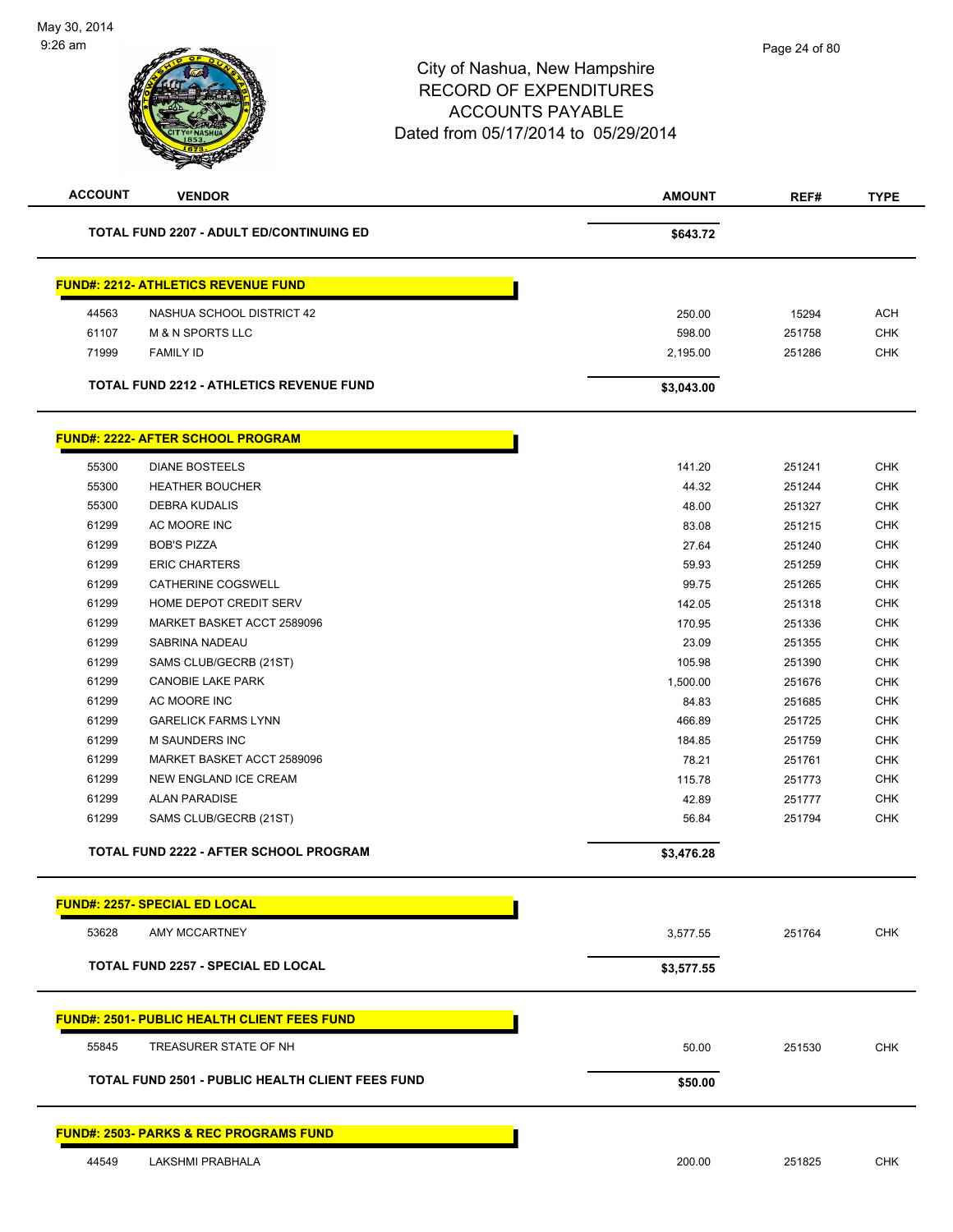# City of Nashua, New Hampshire RECORD OF EXPENDITURES ACCOUNTS PAYABLE Dated from 05/17/2014 to 05/29/2014 **ACCOUNT VENDOR AMOUNT REF# TYPE**

| <b>TOTAL FUND 2503 - PARKS &amp; REC PROGRAMS FUND</b> |          |
|--------------------------------------------------------|----------|
|                                                        | \$200.00 |

### **FUND#: 2504- HOLMAN STADIUM EVENTS FUND**

55658 CHELSEA MURFIT 110.00 251822 CHK

**TOTAL FUND 2504 - HOLMAN STADIUM EVENTS FUND \$110.00** 

### **FUND#: 2505- GOVT & EDUCATION CHANNELS FUND**

| 53470 | <b>JOHN COLLINS</b>        |                | 50.00  | 251573  | <b>CHK</b> |
|-------|----------------------------|----------------|--------|---------|------------|
| 53470 | MIKE JEYNES                |                | 325.00 | 251613  | <b>CHK</b> |
| 53470 | <b>JIM MCLEAN</b>          |                | 200.00 | 251624  | <b>CHK</b> |
| 53470 | <b>TIM O'NEIL</b>          |                | 475.00 | 251638  | <b>CHK</b> |
| 53470 | <b>FRANK J WALLENT</b>     |                | 362.50 | 251673  | <b>CHK</b> |
| 54114 | LIBERTY UTILITIES - NH     |                | 17.32  | 251504  | <b>CHK</b> |
| 54141 | PENNICHUCK WATER WORKS INC |                | 16.57  | 251033  | <b>CHK</b> |
| 54487 | <b>ACCESS AV</b>           |                | 198.00 | 251044  | <b>CHK</b> |
| 54487 | <b>ACCESS AV</b>           |                | 999.00 | 251544  | <b>CHK</b> |
| 55300 | <b>JEFF POEHNERT</b>       |                | 61.60  | 251010  | <b>CHK</b> |
| 55400 | PETER JOHNSON              |                | 912.38 | 251489  | <b>CHK</b> |
| 55699 | <b>JP PEST SERVICES</b>    |                | 106.14 | 251124  | <b>CHK</b> |
| 61299 | <b>ACCESS AV</b>           |                | 181.97 | 251544  | <b>CHK</b> |
| 61299 | CITIZENS BANK CREDIT CARD  | RADIOSHACK COR | 24.46  | 9201415 | <b>ACH</b> |
| 61428 | NEW ENGLAND PAPER & SUPPLY |                | 148.68 | 251635  | <b>CHK</b> |
| 71000 | <b>ACCESS AV</b>           |                | 576.00 | 251044  | <b>CHK</b> |
| 81100 | <b>ACCESS AV</b>           |                | 995.00 | 251044  | <b>CHK</b> |
|       |                            |                |        |         |            |

**TOTAL FUND 2505 - GOVT & EDUCATION CHANNELS FUND \$5,649.62** 

|       | <b>FUND#: 2506- HUNT BLDG SPECIAL REVENUE FUND</b>      |          |        |            |
|-------|---------------------------------------------------------|----------|--------|------------|
| 54141 | PENNICHUCK WATER WORKS INC                              | 50.46    | 251033 | <b>CHK</b> |
| 54200 | PROTECTION ONE SECURITY                                 | 54.00    | 251173 | <b>CHK</b> |
| 54200 | PROTECTION ONE ALARM MONTORING                          | 54.00    | 251644 | <b>CHK</b> |
|       |                                                         |          |        |            |
|       | <b>TOTAL FUND 2506 - HUNT BLDG SPECIAL REVENUE FUND</b> | \$158.46 |        |            |
|       | <b>FUND#: 3050- POLICE GRANTS FUND</b>                  |          |        |            |

### **TOTAL FUND 3050 - POLICE GRANTS FUND \$100.00**

| \$100.00 |  |
|----------|--|

## **FUND#: 3068- COMMUNITY SERVICES GRANTS FUND** 55100 AT & T MOBILITY 50.20 251497 CHK 55300 ASHLEY CONLEY 770.66 251480 CHK 55300 CITIZENS BANK CREDIT CARD Delta 373.00 9201415 ACH 55300 LISA VASQUEZ 81.68 251495 CHK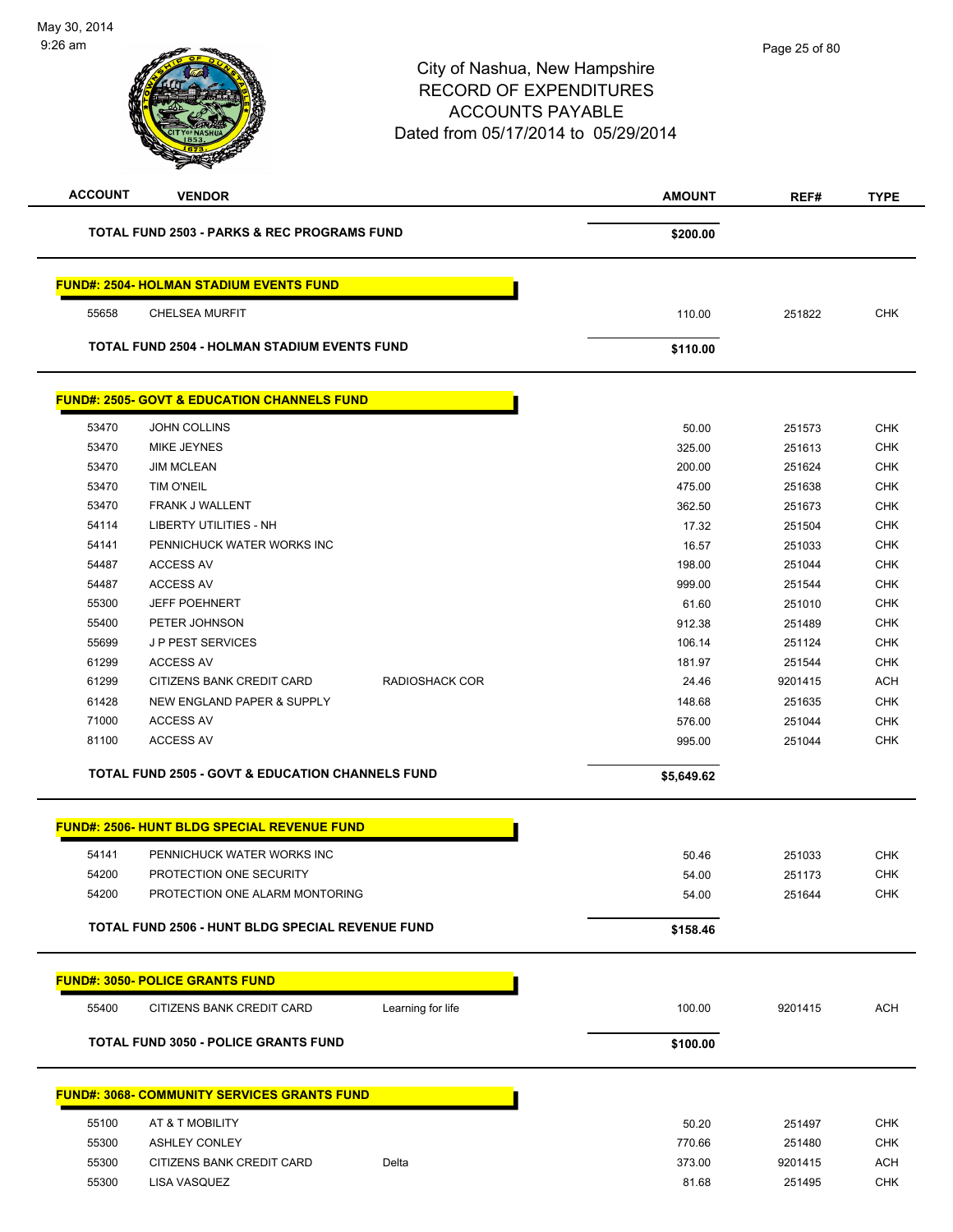

| <b>ACCOUNT</b> | <b>VENDOR</b>                                           | <b>AMOUNT</b> | REF#   | <b>TYPE</b> |
|----------------|---------------------------------------------------------|---------------|--------|-------------|
|                | <b>FUND#: 3068- COMMUNITY SERVICES GRANTS FUND</b>      |               |        |             |
| 55421          | <b>CELEBRATIONS CATERING</b>                            | 900.00        | 251479 | <b>CHK</b>  |
| 55600          | WB MASON CO INC                                         | 349.86        | 251674 | <b>CHK</b>  |
| 55810          | <b>HARBOR HOMES INC</b>                                 | 29,002.00     | 251108 | <b>CHK</b>  |
| 61142          | MAGELLAN DIAGNOSTICS INC                                | 102.71        | 251621 | <b>CHK</b>  |
| 61917          | <b>CELEBRATIONS CATERING</b>                            | 370.00        | 251479 | <b>CHK</b>  |
| 68235          | <b>HARBOR HOMES INC</b>                                 | 2,100.14      | 251108 | <b>CHK</b>  |
| 69025          | <b>HARBOR HOMES INC</b>                                 | 1,000.00      | 251108 | <b>CHK</b>  |
|                | <b>TOTAL FUND 3068 - COMMUNITY SERVICES GRANTS FUND</b> | \$35,100.25   |        |             |
|                | <b>FUND#: 3070- COMMUNITY HEALTH GRANTS FUND</b>        |               |        |             |
| 55300          | LUIS PORRES                                             | 22.40         | 251011 | <b>CHK</b>  |
| 55300          | LUIS PORRES                                             | 2.80          | 251011 | <b>CHK</b>  |
| 61250          | CVS STORE #639                                          | 100.00        | 250989 | <b>CHK</b>  |
| 61250          | ALTERNATE TRANSIT ADVERTISING                           | 2,350.00      | 251552 | <b>CHK</b>  |
|                | <b>TOTAL FUND 3070 - COMMUNITY HEALTH GRANTS FUND</b>   | \$2,475.20    |        |             |
|                |                                                         |               |        |             |
|                | <b>FUND#: 3090- URBAN PROGRAM GRANTS FUND</b>           |               |        |             |
| 54210          | CRAIG M TAYLOR AND DAD'S                                | 15,000.00     | 251016 | <b>CHK</b>  |
| 55118          | AT & T MOBILITY                                         | 21.57         | 251497 | <b>CHK</b>  |
| 55307          | CARRIE JOHNSON SCHENA                                   | 112.28        | 251492 | <b>CHK</b>  |
| 69025          | <b>GREATER NASHUA HABITAT</b>                           | 19,906.40     | 251107 | <b>CHK</b>  |
| 69075          | NASHUA POLICE ATHLETIC LEAGUE                           | 12,341.27     | 251159 | CHK         |
|                |                                                         |               |        |             |
|                | TOTAL FUND 3090 - URBAN PROGRAM GRANTS FUND             | \$47,381.52   |        |             |
|                | <b>FUND#: 3120- TRANSIT GRANTS FUND</b>                 |               |        |             |
| 54114          | <b>LIBERTY UTILITIES - NH</b>                           | 64.08         | 251504 | CHK         |
| 54114          | <b>LIBERTY UTILITIES - NH</b>                           | 175.93        | 251505 | <b>CHK</b>  |
| 54141          | PENNICHUCK WATER WORKS INC                              | 60.75         | 251033 | <b>CHK</b>  |
| 54141          | PENNICHUCK WATER WORKS INC                              | 49.08         | 251521 | <b>CHK</b>  |
| 55118          | AT & T MOBILITY                                         | 149.16        | 251497 | <b>CHK</b>  |
| 55699          | VERIZON WIRELESS-842008777                              | 1,170.90      | 251540 | <b>CHK</b>  |
| 55699          | <b>JP PEST SERVICES</b>                                 | 95.54         | 251124 | <b>CHK</b>  |
| 55699          | <b>CINTAS UNIFORMS</b>                                  | 128.79        | 251572 | <b>CHK</b>  |
| 61299          | WB MASON CO INC                                         | 167.68        | 251674 | CHK         |
| 61299          | <b>JAMES M FLANDERS</b>                                 | 100.00        | 251099 | <b>CHK</b>  |
| 61299          | <b>GRAINGER</b>                                         | 71.60         | 251105 | <b>CHK</b>  |
| 61299          | HOME DEPOT CREDIT SERVICE 3065                          | 261.79        | 251113 | <b>CHK</b>  |
| 61299          | <b>JAMES FLANDERS</b>                                   | (100.00)      | 251290 | <b>CHK</b>  |
| 61299          | CENTRAL PAPER PRODUCTS CO                               | 92.37         | 251571 | <b>CHK</b>  |
| 61799          | ALLIANCE BUS GROUP INC                                  | 750.24        | 251048 | CHK         |
| 61799          | <b>CUMMINS NORTHEAST LLC</b>                            | 90.71         | 251086 | <b>CHK</b>  |
| 61799          | <b>GILLIG LLC</b>                                       | 1,843.99      | 251104 | <b>CHK</b>  |
| 61799          | NAPA AUTO PARTS                                         | 253.05        | 251157 | <b>CHK</b>  |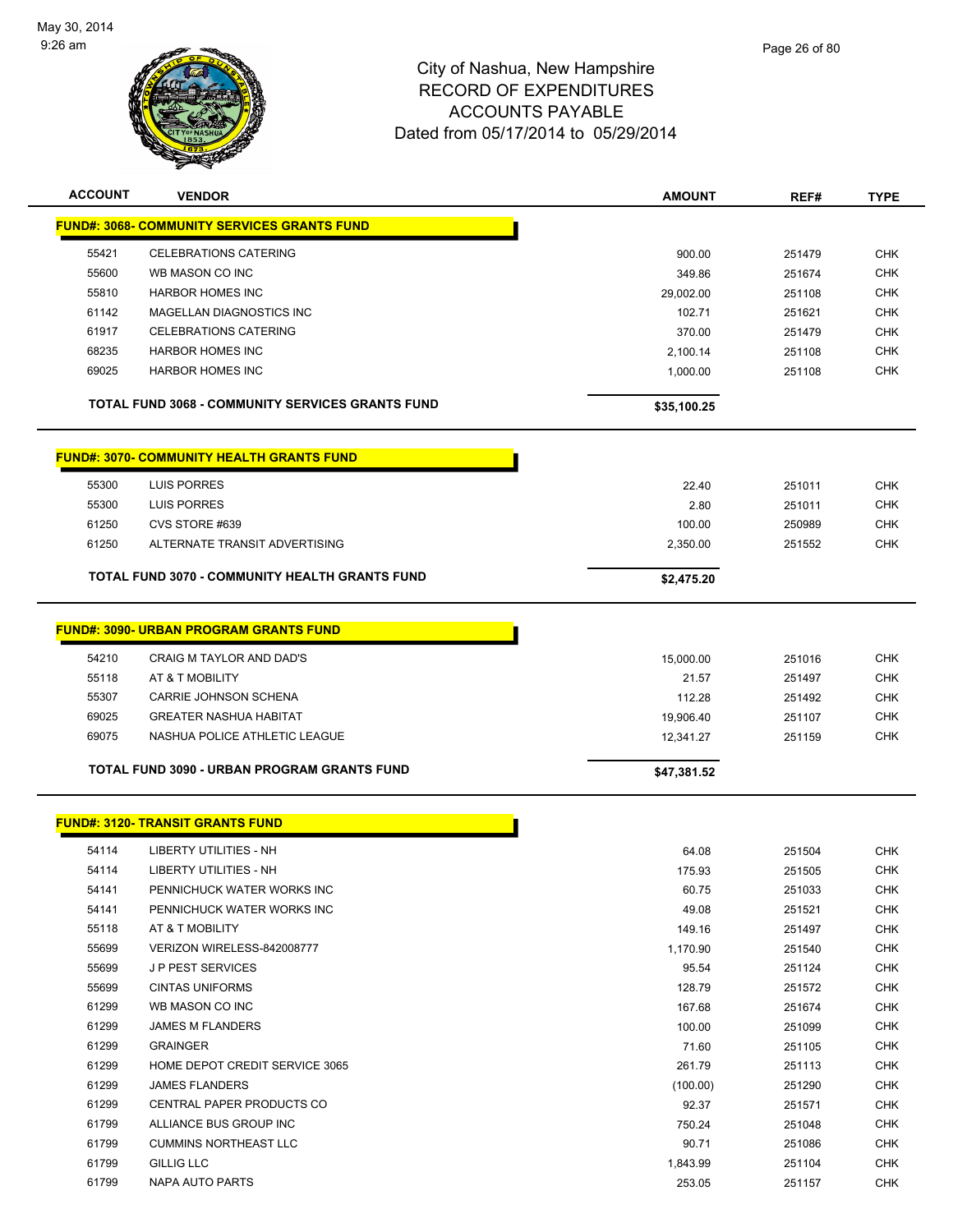

| <b>ACCOUNT</b> | <b>VENDOR</b>                           | <b>AMOUNT</b> | REF#   | <b>TYPE</b> |
|----------------|-----------------------------------------|---------------|--------|-------------|
|                | <b>FUND#: 3120- TRANSIT GRANTS FUND</b> |               |        |             |
| 61799          | <b>CUMMINS NORTHEAST LLC</b>            | 26.89         | 251579 | <b>CHK</b>  |
| 61799          | <b>GILLIG LLC</b>                       | 98.02         | 251594 | <b>CHK</b>  |
| 61799          | ALLIANCE BUS GROUP INC                  | 244.80        | 251048 | <b>CHK</b>  |
| 61799          | NAPA AUTO PARTS                         | 134.36        | 251157 | <b>CHK</b>  |
| 61799          | ALLIANCE BUS GROUP INC                  | 120.12        | 251547 | <b>CHK</b>  |
| 61799          | <b>CUMMINS NORTHEAST LLC</b>            | 390.00        | 251579 | <b>CHK</b>  |
| 61799          | <b>MOLLY CORPORATION</b>                | 162.88        | 251629 | <b>CHK</b>  |
| 61799          | <b>FASTENAL CO</b>                      | 60.57         | 251096 | <b>CHK</b>  |
| 61799          | NAPA AUTO PARTS                         | 23.89         | 251157 | <b>CHK</b>  |
|                | TOTAL FUND 3120 - TRANSIT GRANTS FUND   | \$6,687.19    |        |             |

Г

## **FUND#: 3800- SCHOOL GRANTS FUND**

| 53600<br>53607 | <b>STEVE BLUNT</b><br><b>JUSTIN MEDAS</b> |                           | 200.00   | 251239  | <b>CHK</b> |
|----------------|-------------------------------------------|---------------------------|----------|---------|------------|
|                |                                           |                           |          |         |            |
|                |                                           |                           | 750.00   | 251345  | <b>CHK</b> |
| 53607          | <b>MARK PROULX</b>                        |                           | 315.00   | 251377  | CHK        |
| 53607          | <b>BEVERLY TUFTS</b>                      |                           | 315.00   | 251410  | <b>CHK</b> |
| 53628          | <b>CHRISTINE URBAN</b>                    |                           | 225.00   | 251813  | <b>CHK</b> |
| 53628          | <b>JULIE K OTA</b>                        |                           | 200.00   | 251366  | <b>CHK</b> |
| 53628          | <b>HOLLY LAVINE</b>                       |                           | 100.00   | 251751  | <b>CHK</b> |
| 53628          | BOOTHBY THERAPY SERVICES LLC              |                           | 1,445.36 | 251696  | CHK        |
| 53628          | <b>INTERIM HEALTH CARE</b>                |                           | 5,328.63 | 251741  | <b>CHK</b> |
| 53628          | SILVER TOUCH HHC                          |                           | 630.00   | 251801  | <b>CHK</b> |
| 55109          | <b>FAIRPOINT COMMUNICATIONS</b>           |                           | 169.36   | 251021  | <b>CHK</b> |
| 55300          | CITIZENS BANK CREDIT CARD                 | <b>Southwest Airlines</b> | 944.00   | 9201415 | <b>ACH</b> |
| 55300          | NICOLE LECLAIRE                           |                           | 939.00   | 251753  | <b>CHK</b> |
| 55300          | CROWNE PLAZA NASHUA                       |                           | 237.62   | 251710  | <b>CHK</b> |
| 55300          | DAVID QUIMBY                              |                           | 52.64    | 251786  | <b>CHK</b> |
| 55400          | <b>MARIA ROGER</b>                        |                           | 1,179.34 | 251387  | <b>CHK</b> |
| 55400          | <b>FRANK IOVIENO</b>                      |                           | 132.56   | 251321  | <b>CHK</b> |
| 55400          | <b>CHELSEY ROTHERMEL</b>                  |                           | 150.00   | 251389  | <b>CHK</b> |
| 55400          | <b>HEATHER BRICKNER</b>                   |                           | 145.00   | 251698  | <b>CHK</b> |
| 55690          | FIRST STUDENT INC                         |                           | 490.26   | 251289  | <b>CHK</b> |
| 61135          | SCHOOLHOUSE OUTFITTERS, LLC               |                           | 297.28   | 251400  | CHK        |
| 61135          | JOANNE BEAUCHAMP                          |                           | 38.25    | 251232  | <b>CHK</b> |
| 61135          | <b>JENNIFER SCARPATI</b>                  |                           | 113.31   | 251394  | <b>CHK</b> |
| 61135          | SCHOOL SPECIALTY                          |                           | 195.60   | 251399  | <b>CHK</b> |
| 61135          | <b>SCHOOL SPECIALTY</b>                   |                           | 608.03   | 251399  | <b>CHK</b> |
| 61135          | TITLE ONE PETTY CASH                      |                           | 89.90    | 251211  | CHK        |
| 61135          | SCHOLASTIC INC                            |                           | 87.44    | 251397  | <b>CHK</b> |
| 61299          | <b>WAL-MART</b>                           |                           | 416.23   | 251413  | <b>CHK</b> |
| 61875          | <b>BARNES &amp; NOBLE INC</b>             |                           | 1,596.80 | 251691  | <b>CHK</b> |
| 61875          | <b>BRIGANTINE MEDIA</b>                   |                           | 2,396.00 | 251699  | <b>CHK</b> |
| 61875          | <b>CHRISTINE URBAN</b>                    |                           | 575.00   | 251813  | <b>CHK</b> |
| 61875          | <b>BARNES &amp; NOBLE INC</b>             |                           | 46.65    | 251691  | <b>CHK</b> |
| 61875          | PEARSON EDUCATION                         |                           | 542.31   | 251780  | <b>CHK</b> |
| 61875          | <b>SCHOLASTIC INC</b>                     |                           | 990.00   | 251797  | <b>CHK</b> |
| 61875          | MCGRAW HILL SCHOOL EDUCATION              |                           | 412.86   | 251343  | <b>CHK</b> |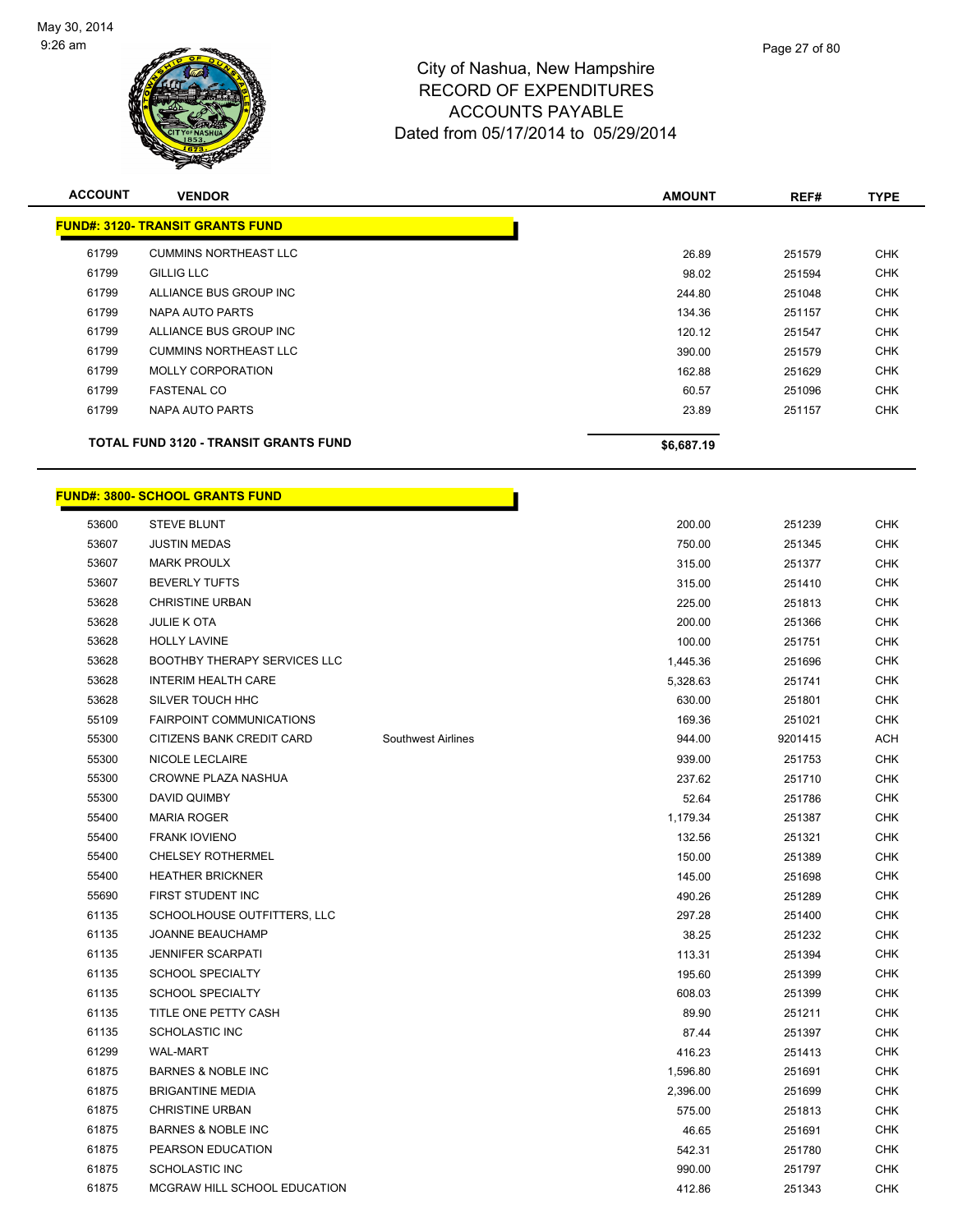

| <b>ACCOUNT</b> | <b>VENDOR</b>                                     |                     | <b>AMOUNT</b> | REF#    | <b>TYPE</b> |
|----------------|---------------------------------------------------|---------------------|---------------|---------|-------------|
|                | <b>FUND#: 3800- SCHOOL GRANTS FUND</b>            |                     |               |         |             |
| 61875          | UNITED PARCEL SERVICE                             |                     | 139.66        | 251683  | <b>CHK</b>  |
| 61875          | CAMBIUM LEARNING INC                              |                     | 11,703.81     | 251703  | <b>CHK</b>  |
| 61875          | <b>CURRICULUM ASSOCIATES LLC</b>                  |                     | 670.88        | 251711  | <b>CHK</b>  |
| 61875          | <b>GANDER PUBLISHING</b>                          |                     | 500.45        | 251724  | CHK         |
| 61875          | MCGRAW HILL SCHOOL EDUCATION                      |                     | 197.61        | 251765  | <b>CHK</b>  |
| 61875          | <b>SCHOOL HEALTH CORP</b>                         |                     | 329.00        | 251798  | CHK         |
| 61875          | <b>SOCIAL THINKING</b>                            |                     | 201.30        | 251802  | <b>CHK</b>  |
| 61875          | SUPER DUPER SCHOOL CO                             |                     | 599.00        | 251805  | <b>CHK</b>  |
| 71221          | COMPUTER HUT dba IT INSIDERS                      |                     | 99.75         | 251267  | <b>CHK</b>  |
| 71221          | APPLE INC                                         |                     | 14,370.00     | 251688  | <b>CHK</b>  |
| 71228          | <b>TEACHTOWN INC</b>                              |                     | 13,960.00     | 251408  | <b>CHK</b>  |
| 71228          | <b>RETHINK AUTISM, INC</b>                        |                     | 30,000.00     | 251789  | <b>CHK</b>  |
| 71999          | <b>CHRISTINE URBAN</b>                            |                     | 372.96        | 251813  | <b>CHK</b>  |
| 71999          | APS LIGHTING SOUND A V                            |                     | 1,583.60      | 251689  | <b>CHK</b>  |
| 71999          | <b>WORTHINGTON DIRECT INC</b>                     |                     | 2,149.93      | 251820  | <b>CHK</b>  |
| 71999          | AMERICAN TOOL SUPPLY CO INC                       |                     | 3,563.36      | 251687  | <b>CHK</b>  |
|                | <b>TOTAL FUND 3800 - SCHOOL GRANTS FUND</b>       |                     | \$102,795.74  |         |             |
|                |                                                   |                     |               |         |             |
|                | <b>FUND#: 4005- TRAFFIC VIOLATIONS FUND</b>       |                     |               |         |             |
| 45400          | <b>JOSHUA TREFRY</b>                              |                     | 20.00         | 251129  | <b>CHK</b>  |
| 45400          | <b>KATHRYN L BUSBY</b>                            |                     | 200.00        | 251484  | <b>CHK</b>  |
| 55699          | 1ST PRIORITY TOWING & RECOVERY                    |                     | 315.00        | 251041  | CHK         |
| 55699          | D & R TOWING INC                                  |                     | 95.00         | 251087  | <b>CHK</b>  |
| 55699          | VERIZON WIRELESS-742016226                        |                     | 154.08        | 251541  | <b>CHK</b>  |
| 55699          | D & R TOWING INC                                  |                     | 250.00        | 251580  | <b>CHK</b>  |
| 61799          | MACMULKIN CHEVROLET INC                           |                     | 23.67         | 251620  | <b>CHK</b>  |
|                | <b>TOTAL FUND 4005 - TRAFFIC VIOLATIONS FUND</b>  |                     | \$1,057.75    |         |             |
|                |                                                   |                     |               |         |             |
|                | <b>FUND#: 4010- MOTOR VEHICLE ADMIN FUND</b>      |                     |               |         |             |
| 55699          | CINTAS DOCUMENT MANAGEMENT                        |                     | 40.45         | 251075  | <b>CHK</b>  |
|                | <b>TOTAL FUND 4010 - MOTOR VEHICLE ADMIN FUND</b> |                     | \$40.45       |         |             |
|                |                                                   |                     |               |         |             |
|                | <b>FUND#: 4020- POLICE DRUG ENFORCEMENT FUND</b>  |                     |               |         |             |
| 55400          | CITIZENS BANK CREDIT CARD                         | PP*Professional Law | 1,250.00      | 9201415 | <b>ACH</b>  |
|                | TOTAL FUND 4020 - POLICE DRUG ENFORCEMENT FUND    |                     | \$1,250.00    |         |             |
|                |                                                   |                     |               |         |             |
|                | <b>FUND#: 4025- DOJ DRUG FORFEITURE FUND</b>      |                     |               |         |             |
| 54487          | DTC COMMUNICATIONS INC                            |                     | 631.86        | 251092  | <b>CHK</b>  |
| 54899          | LAW REALTY CO INC                                 |                     | 833.34        | 251132  | <b>CHK</b>  |
| 54899          | LITCHFIELD VANTAGE LLC                            |                     | 3,166.66      | 251135  | <b>CHK</b>  |
| 55699          | CITIZENS BANK CREDIT CARD                         | WM EZPay            | 50.00         | 9201415 | <b>ACH</b>  |
| 55699          | CITIZENS BANK CREDIT CARD                         | WM EZPay            | 79.00         | 9201415 | <b>ACH</b>  |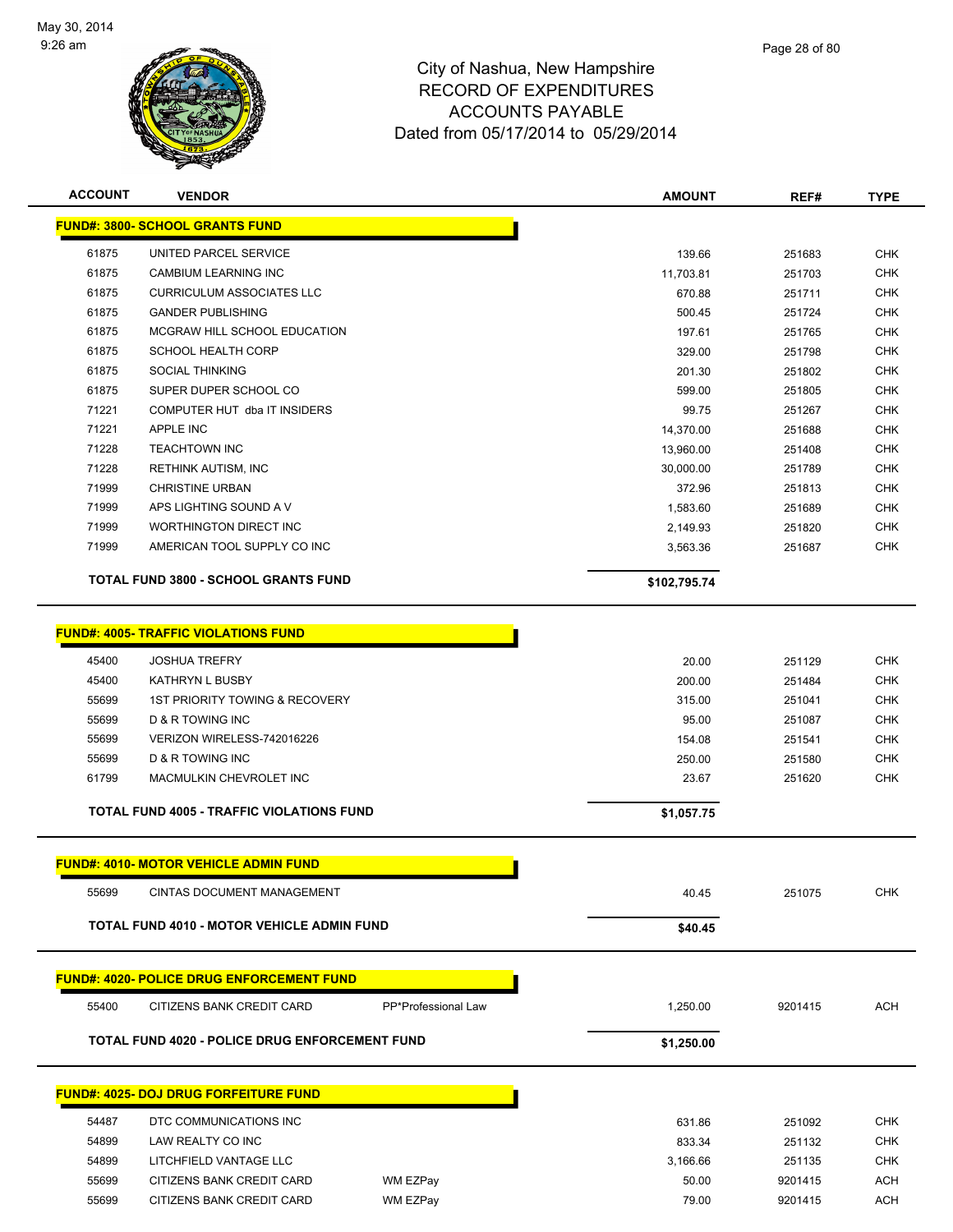

| <b>ACCOUNT</b> | <b>VENDOR</b>                                         |                           | <b>AMOUNT</b> | REF#    | <b>TYPE</b> |
|----------------|-------------------------------------------------------|---------------------------|---------------|---------|-------------|
|                | <b>FUND#: 4025- DOJ DRUG FORFEITURE FUND</b>          |                           |               |         |             |
| 56315          | HILLSBOROUGH COUNTY CHILD                             |                           | 833.33        | 251112  | <b>CHK</b>  |
| 61799          | <b>GRAPPONE AUTOMOTIVE GROUP</b>                      |                           | 282.53        | 251599  | <b>CHK</b>  |
| 61799          | NORTHERN FOREIGN CAR PARTS INC                        |                           | 461.51        | 251637  | <b>CHK</b>  |
|                |                                                       |                           |               |         |             |
|                | TOTAL FUND 4025 - DOJ DRUG FORFEITURE FUND            |                           | \$6,338.23    |         |             |
|                | <b>FUND#: 4053- FIRE REGIONAL HAZMAT FUND</b>         |                           |               |         |             |
| 71000          | CITIZENS BANK CREDIT CARD                             | Amazon                    | 268.72        | 9201415 | <b>ACH</b>  |
| 71000          | CITIZENS BANK CREDIT CARD                             | Northern Tool & Equipment | 95.80         | 9201415 | <b>ACH</b>  |
|                | TOTAL FUND 4053 - FIRE REGIONAL HAZMAT FUND           |                           | \$364.52      |         |             |
|                |                                                       |                           |               |         |             |
|                | <b>FUND#: 4090- LIB-LOST/DAMAGED BOOK FINES</b>       |                           |               |         |             |
| 61814          | MIDWEST TAPE                                          |                           | 722.46        | 251148  | <b>CHK</b>  |
| 61814          | <b>RANDOM HOUSE LLC</b>                               |                           | 30.00         | 251645  | <b>CHK</b>  |
| 61875          | <b>BAKER &amp; TAYLOR</b>                             |                           | 167.96        | 251057  | <b>CHK</b>  |
| 61875          | <b>INGRAM LIBRARY SERVICES</b>                        |                           | 9.86          | 251120  | <b>CHK</b>  |
| 61875          | UNIQUE MANAGEMENT SERVICES INC                        |                           | 384.85        | 251195  | <b>CHK</b>  |
| 61875          | UNIVERSITY OF MASSACHUSETTS                           |                           | 15.00         | 251198  | <b>CHK</b>  |
|                | TOTAL FUND 4090 - LIB-LOST/DAMAGED BOOK FINES         |                           | \$1,330.13    |         |             |
|                | <b>FUND#: 4100- COMM DEV-ENVIRONMENTAL RLF</b>        |                           |               |         |             |
| 53142          | NASHUA REGIONAL PLANNING COMM                         |                           | 225.00        | 251160  | <b>CHK</b>  |
|                | TOTAL FUND 4100 - COMM DEV-ENVIRONMENTAL RLF          |                           | \$225.00      |         |             |
|                | FUND#: 5010- CAP PROJECTS-INFO TECHNOLOGY             |                           |               |         |             |
|                |                                                       |                           |               |         |             |
| 81342          | INFOR (US) INC                                        |                           | 4,620.00      | 251606  | <b>CHK</b>  |
|                | <b>TOTAL FUND 5010 - CAP PROJECTS-INFO TECHNOLOGY</b> |                           | \$4,620.00    |         |             |
|                | <b>FUND#: 5050- CAPITAL PROJ-COMMUNICATIONS</b>       |                           |               |         |             |
| 81300          | CITIZENS BANK CREDIT CARD                             | Southwest Airline         | 45.00         | 9201415 | <b>ACH</b>  |
| 81300          | MOTOROLA SOLUTIONS INC                                |                           | 960.48        | 251026  | <b>CHK</b>  |
|                |                                                       |                           |               |         |             |
|                | <b>TOTAL FUND 5050 - CAPITAL PROJ-COMMUNICATIONS</b>  |                           | \$1,005.48    |         |             |
|                | <u> FUND#: 5200- CAPITAL PROJECTS-STREETS</u>         |                           |               |         |             |
| 81700          | R S AUDLEY INC                                        |                           | 6,164.00      | 251174  | <b>CHK</b>  |
|                | TOTAL FUND 5200 - CAPITAL PROJECTS-STREETS            |                           | \$6,164.00    |         |             |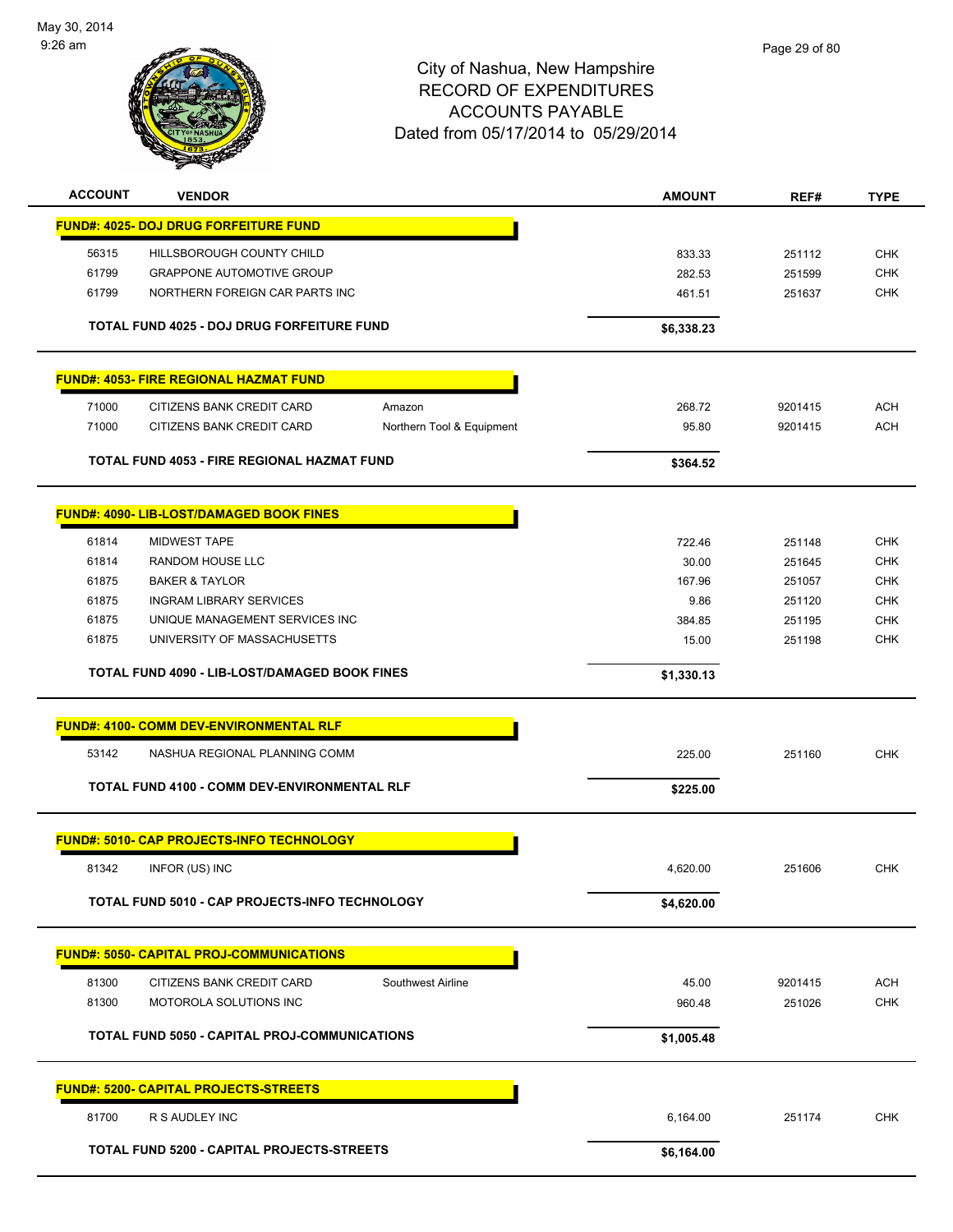

| <b>ACCOUNT</b>                               | <b>VENDOR</b>                                  | <b>AMOUNT</b>  | REF#   | <b>TYPE</b> |
|----------------------------------------------|------------------------------------------------|----------------|--------|-------------|
|                                              | <b>FUND#: 5700- CAP PROJECTS-BROAD ST PKWY</b> |                |        |             |
| 81700                                        | E D SWETT INC                                  | 402.341.25     | 251093 | <b>CHK</b>  |
| 81700                                        | E D SWETT INC                                  | 195,474.65     | 251093 | <b>CHK</b>  |
| 81700                                        | R S AUDLEY INC                                 | 949.744.20     | 251174 | <b>CHK</b>  |
| 81700                                        | JAY-MOR ENTERPRISES INC                        | 4.500.00       | 251482 | <b>CHK</b>  |
| TOTAL FUND 5700 - CAP PROJECTS-BROAD ST PKWY |                                                | \$1,552,060.10 |        |             |

|       | <u> FUND#: 6000- SOLID WASTE FUND</u>     |             |        |            |
|-------|-------------------------------------------|-------------|--------|------------|
| 53107 | <b>KERRY CONVERSE</b>                     | 74.58       | 251575 | CHK        |
| 53479 | <b>DOCULYNX INC</b>                       | 750.00      | 251583 | <b>CHK</b> |
| 54100 | <b>PSNH</b>                               | 488.96      | 251522 | <b>CHK</b> |
| 54280 | HOME DEPOT CREDIT SERVICE 3065            | 239.32      | 251113 | <b>CHK</b> |
| 54280 | HOME DEPOT CREDIT SERVICE 3065            | 197.48      | 251603 | <b>CHK</b> |
| 54600 | LIBERTY INTNL TRUCKS OF NH LLC            | 674.62      | 251133 | <b>CHK</b> |
| 54600 | MCNEILUS TRUCK & MANUFACTURING            | 1,810.48    | 251143 | <b>CHK</b> |
| 54600 | NAPA AUTO PARTS                           | 267.66      | 251155 | <b>CHK</b> |
| 54600 | NORTHLAND INDUSTRIAL TRUCK CO             | 207.68      | 251165 | <b>CHK</b> |
| 54600 | <b>CARPARTS OF NASHUA</b>                 | 233.43      | 251568 | CHK        |
| 54600 | <b>G H BERLIN OIL CO</b>                  | 1,118.50    | 251592 | <b>CHK</b> |
| 54600 | <b>POWERPLAN</b>                          | 303.27      | 251643 | <b>CHK</b> |
| 54600 | SOUTHWORTH-MILTON INC                     | 32.57       | 251654 | <b>CHK</b> |
| 55109 | <b>FAIRPOINT COMMUNICATIONS</b>           | 30.47       | 251022 | <b>CHK</b> |
| 55109 | COMCAST CABLE COMMUNICATIONS I            | 94.30       | 251498 | <b>CHK</b> |
| 55118 | AT & T MOBILITY                           | 37.50       | 251496 | <b>CHK</b> |
| 55118 | AT & T MOBILITY                           | (16.79)     | 251497 | CHK        |
| 55200 | TREASURER STATE OF NH                     | 360.00      | 251529 | <b>CHK</b> |
| 55607 | <b>FEDEX</b>                              | 604.88      | 251023 | <b>CHK</b> |
| 55699 | SQUIRES STAFFING SERVICES INC             | 137.53      | 251183 | <b>CHK</b> |
| 55699 | UNIVERSAL RECYCLING TECH LLC              | 2,784.02    | 251196 | <b>CHK</b> |
| 55699 | INTEGRATED PAPER RECYCLERS LLC            | 1,065.55    | 251609 | CHK        |
| 55699 | SQUIRES STAFFING SERVICES INC             | 126.56      | 251655 | <b>CHK</b> |
| 61107 | UNIFIRST CORPORATION                      | 164.12      | 251667 | <b>CHK</b> |
| 61110 | PHOENIX SCREEN PRINTING                   | 1,137.76    | 251171 | <b>CHK</b> |
| 61192 | <b>CALLOGIX INC</b>                       | 92.03       | 251069 | <b>CHK</b> |
| 61192 | PIONEER ATHLETICS                         | 862.33      | 251172 | CHK        |
| 61192 | STANLEY CONVERGENT SECURITY               | 89.04       | 251656 | <b>CHK</b> |
| 61307 | SHATTUCK MALONE OIL CO                    | 903.11      | 251036 | CHK        |
| 61310 | ALTERNATIVE VEHICLE SERVICE GR            | 13,329.95   | 251548 | <b>CHK</b> |
| 71000 | <b>HELLO DIRECT INC</b>                   | 219.82      | 251110 | <b>CHK</b> |
|       | <b>TOTAL FUND 6000 - SOLID WASTE FUND</b> | \$28,420.73 |        |            |

|       | <b>FUND#: 6200- WASTEWATER FUND</b> |        |
|-------|-------------------------------------|--------|
| 21775 | <b>HEATHER KLAUBER</b>              | 45.51  |
| 21775 | KENNETH COOK                        | 27.36  |
| 21775 | PATRICK HANNON                      | 24.15  |
| 53107 | CHEMSERVE ENVIRONMENTAL ANALYS      | 112.71 |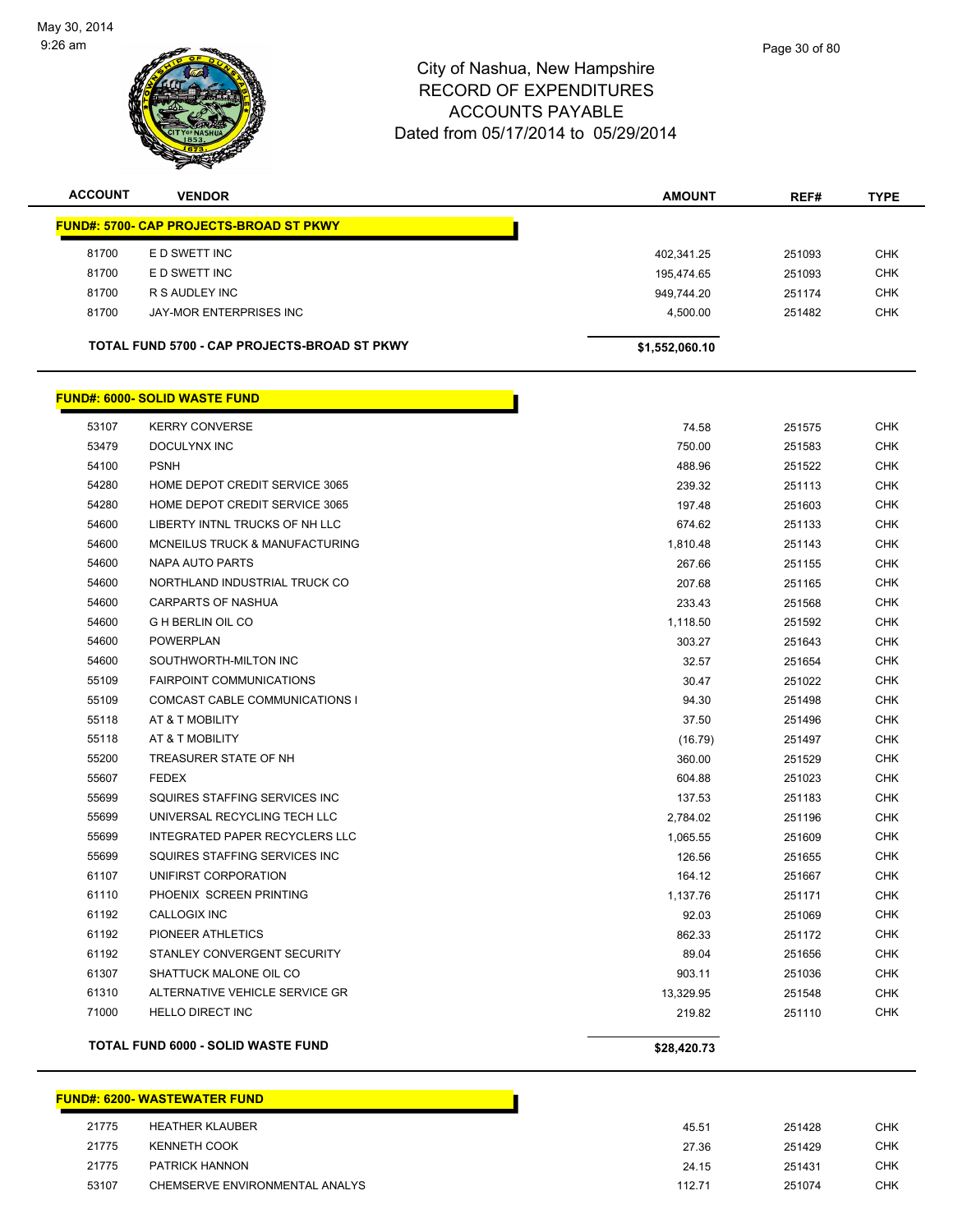

**FUND#: 6200- WASTEWATER FUND**

|                |                                    | <b>ACCOUNTS PAYABLE</b><br>Dated from 05/17/2014 to 05/29/2014 |            |             |  |
|----------------|------------------------------------|----------------------------------------------------------------|------------|-------------|--|
| <b>ACCOUNT</b> | <b>VENDOR</b>                      | <b>AMOUNT</b>                                                  | REF#       | <b>TYPE</b> |  |
|                | <b>IND#: 6200- WASTEWATER FUND</b> |                                                                |            |             |  |
| 53107          | <b>EASTERN ANALYTICAL INC</b>      | 2,240.25                                                       | 251587     | <b>CHK</b>  |  |
| 53467          | PENNICHUCK WATER WORKS INC         | 9,038.04                                                       | 251032     | <b>CHK</b>  |  |
| 53479          | DOCULYNX INC                       | 750.00                                                         | 251583     | <b>CHK</b>  |  |
| 54100          | <b>PSNH-LARGE POWER</b>            | 41,299.74                                                      | 251523     | <b>CHK</b>  |  |
| 54114          | <b>LIBERTY UTILITIES - NH</b>      | 2,365.50                                                       | 251509     | <b>CHK</b>  |  |
| 54114          | LIBERTY UTILITIES - NH             | 207.80                                                         | 251510     | <b>CHK</b>  |  |
| 54114          | LIBERTY UTILITIES - NH             | 719.35                                                         | 251511     | <b>CHK</b>  |  |
| 54114          | LIBERTY UTILITIES - NH             | 42.31                                                          | 251512     | <b>CHK</b>  |  |
| 54114          | LIBERTY UTILITIES - NH             | 48.85                                                          | 251513     | <b>CHK</b>  |  |
| 54114          | LIBERTY UTILITIES - NH             | 64.79                                                          | 251514     | <b>CHK</b>  |  |
| 54141          | PENNICHUCK WATER WORKS INC         | 47.16                                                          | 251033     | <b>CHK</b>  |  |
| 54141          | PENNICHUCK WATER WORKS INC         | 32.116.49                                                      | 251521     | <b>CHK</b>  |  |
| 54280          | GATE CITY FENCE CO INC             | 975.00                                                         | 251101     | <b>CHK</b>  |  |
| 54280          | HOME DEPOT CREDIT SERVICE 3065     | 306.84                                                         | 251603     | <b>CHK</b>  |  |
| 5.000          | <b>DOOV INDUCTDIES INS</b>         | 470F                                                           | 0.00000000 | $\sim$ 11/  |  |

| 54114 | LIBERTY UTILITIES - NH         | 207.80    | 251510 | CHK        |
|-------|--------------------------------|-----------|--------|------------|
| 54114 | LIBERTY UTILITIES - NH         | 719.35    | 251511 | <b>CHK</b> |
| 54114 | <b>LIBERTY UTILITIES - NH</b>  | 42.31     | 251512 | <b>CHK</b> |
| 54114 | LIBERTY UTILITIES - NH         | 48.85     | 251513 | <b>CHK</b> |
| 54114 | LIBERTY UTILITIES - NH         | 64.79     | 251514 | <b>CHK</b> |
| 54141 | PENNICHUCK WATER WORKS INC     | 47.16     | 251033 | <b>CHK</b> |
| 54141 | PENNICHUCK WATER WORKS INC     | 32,116.49 | 251521 | <b>CHK</b> |
| 54280 | GATE CITY FENCE CO INC         | 975.00    | 251101 | <b>CHK</b> |
| 54280 | HOME DEPOT CREDIT SERVICE 3065 | 306.84    | 251603 | <b>CHK</b> |
| 54300 | <b>BROX INDUSTRIES INC</b>     | 178.50    | 251564 | <b>CHK</b> |
| 54300 | CORRIVEAU ROUTHIER INC         | 330.90    | 251577 | <b>CHK</b> |
| 54300 | ROBERT W CHAMPAGNE             | 7,300.00  | 251648 | <b>CHK</b> |
| 54487 | <b>FASTENAL CO</b>             | 289.90    | 251096 | <b>CHK</b> |
| 54487 | <b>GRAINGER</b>                | 701.23    | 251105 | <b>CHK</b> |
| 54487 | HOME DEPOT CREDIT SERVICE 3065 | 75.12     | 251113 | <b>CHK</b> |
| 54487 | M & M ELECTRICAL SUPPLY CO INC | 376.82    | 251136 | <b>CHK</b> |
| 54487 | MCMASTER-CARR                  | 1,786.37  | 251142 | <b>CHK</b> |
| 54487 | NAPA AUTO PARTS                | 70.00     | 251156 | <b>CHK</b> |
| 54487 | PEABODY SUPPLY CO              | 18.84     | 251169 | <b>CHK</b> |
| 54487 | SANEL AUTO PARTS CO            | 15.67     | 251179 | <b>CHK</b> |
| 54487 | <b>CARPARTS OF NASHUA</b>      | 51.39     | 251568 | <b>CHK</b> |
| 54487 | <b>FASTENAL CO</b>             | 332.05    | 251589 | <b>CHK</b> |
| 54487 | MCMASTER-CARR                  | 1,400.87  | 251625 | <b>CHK</b> |
| 54600 | D & R TOWING INC               | 165.00    | 251087 | CHK        |
| 54600 | LIBERTY INTNL TRUCKS OF NH LLC | 176.39    | 251133 | <b>CHK</b> |
| 54600 | NAPA AUTO PARTS                | 298.50    | 251156 | <b>CHK</b> |
| 55109 | <b>BAYRING COMMUNICATIONS</b>  | 60.21     | 251018 | <b>CHK</b> |
| 55109 | FAIRPOINT COMMUNICATIONS       | 732.75    | 251021 | <b>CHK</b> |
| 55118 | AT & T MOBILITY                | 37.50     | 251496 | <b>CHK</b> |
| 55118 | AT & T MOBILITY                | 203.55    | 251497 | <b>CHK</b> |
| 55200 | WATER ENVIROMENT FEDERATION    | 688.00    | 251040 | <b>CHK</b> |
| 55400 | <b>NHWPCA</b>                  | 210.00    | 251030 | <b>CHK</b> |
| 55421 | TREASURER STATE OF NH          | 150.00    | 251037 | <b>CHK</b> |
| 55421 | TREASURER STATE OF NH          | 100.00    | 251528 | CHK        |
| 55699 | SQUIRES STAFFING SERVICES INC  | 137.53    | 251183 | <b>CHK</b> |
| 55699 | SQUIRES STAFFING SERVICES INC  | 126.56    | 251655 | <b>CHK</b> |
| 55699 | TELVENT DTN, LLC               | 2,532.00  | 251661 | <b>CHK</b> |
| 61100 | ANCO SIGNS & STAMPS INC        | 44.75     | 251053 | <b>CHK</b> |
| 61100 | WB MASON CO INC                | 94.65     | 251674 | <b>CHK</b> |
| 61107 | UNIFIRST CORPORATION           | 320.89    | 251194 | <b>CHK</b> |
| 61107 | UNIFIRST CORPORATION           | 309.64    | 251667 | <b>CHK</b> |
| 61149 | <b>VWR INTERNATIONAL</b>       | 98.96     | 251202 | <b>CHK</b> |
| 61149 | <b>ENVIROSYSTEMS INC</b>       | 50.00     | 251588 | <b>CHK</b> |
| 61149 | <b>VWR INTERNATIONAL</b>       | 117.74    | 251672 | <b>CHK</b> |
|       |                                |           |        |            |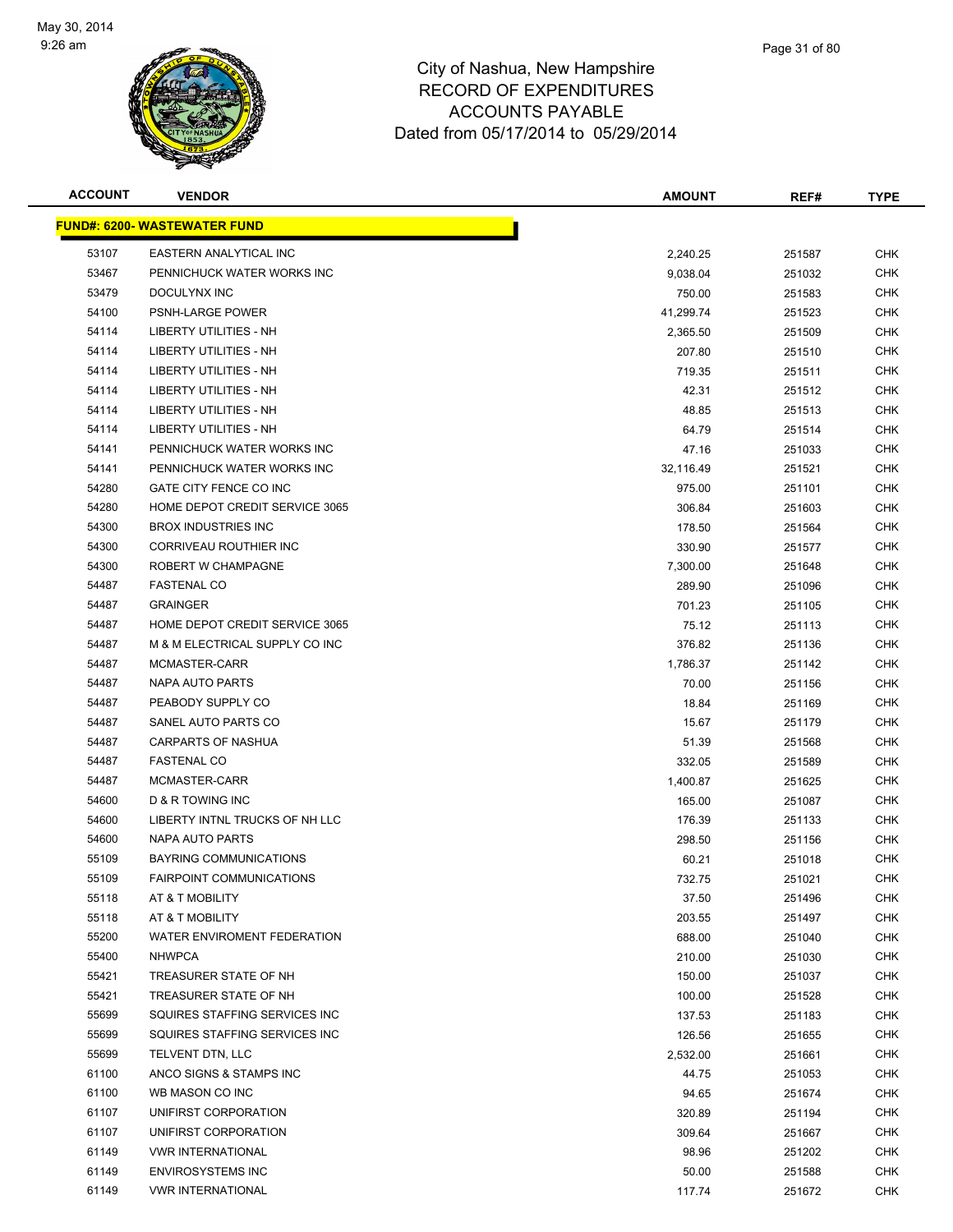

|                | <b>MASHUAZ</b><br><b>ALL</b>        | <b>Dated HUIH US/TIZUTA to US/29/2014</b> |               |        |             |  |
|----------------|-------------------------------------|-------------------------------------------|---------------|--------|-------------|--|
| <b>ACCOUNT</b> | <b>VENDOR</b>                       |                                           | <b>AMOUNT</b> | REF#   | <b>TYPE</b> |  |
|                | <b>FUND#: 6200- WASTEWATER FUND</b> |                                           |               |        |             |  |
| 61156          | <b>BASF CORP</b>                    |                                           | 4,739.04      | 251557 | <b>CHK</b>  |  |
| 61156          | JCI JONES CHEMICALS INC             |                                           | 2,439.36      | 251611 | <b>CHK</b>  |  |
| 61299          | CASAD COMPANY, INC.                 |                                           | 340.88        | 251071 | <b>CHK</b>  |  |

|       | TOTAL FUND 6200 - WASTEWATER FUND | \$653,649.00 |        |            |
|-------|-----------------------------------|--------------|--------|------------|
| 81700 | IMTEK REPROGRAPHICS INC           | 346.14       | 251119 | CHK        |
| 81700 | METHUEN CONSTRUCTION CO           | 405,897.00   | 251146 | <b>CHK</b> |
| 81700 | PENTA CORP                        | 77,730.42    | 251170 | <b>CHK</b> |
| 81700 | <b>HAZEN &amp; SAWYER PC</b>      | 6,027.23     | 251600 | <b>CHK</b> |
| 81500 | <b>MHQ MUNICIPAL VEHICLES</b>     | 43,677.00    | 251626 | <b>CHK</b> |
| 71025 | MCMASTER-CARR                     | 311.81       | 251625 | <b>CHK</b> |
| 71025 | <b>FASTENAL CO</b>                | 235.99       | 251589 | <b>CHK</b> |
| 71000 | MCMASTER-CARR                     | 1,069.67     | 251625 | <b>CHK</b> |
| 61830 | THE TELEGRAPH                     | 228.00       | 251525 | <b>CHK</b> |
| 61428 | CENTRAL PAPER PRODUCTS CO         | 200.21       | 251571 | <b>CHK</b> |
| 61310 | ALTERNATIVE VEHICLE SERVICE GR    | 284.60       | 251548 | <b>CHK</b> |
| 61299 | MOORE MEDICAL LLC                 | 107.52       | 251151 | <b>CHK</b> |
| 61299 | CASAD COMPANY, INC.               | 340.88       | 251071 | <b>CHK</b> |

|       | <b>FUND#: 6500- PROPERTY &amp; CASUALTY FUND</b> |           |
|-------|--------------------------------------------------|-----------|
| 54267 | TREASURER STATE OF NH                            |           |
| 55118 | AT & T MOBILITY                                  |           |
| 59207 | FOUR SEASONS ORTHOPEDIC CENTER                   |           |
| 59207 | <b>MERRIMACK VALLEY PHYSICAL</b>                 |           |
| 59207 | NH NEUROSPINE INSTITUTE                          |           |
| 59207 | OCCUPATIONAL HEALTH CTRS SOUTH                   | 1,568.80  |
| 59207 | CHIMA O OHAEGBULAM MD PC                         | 295.00    |
| 59207 | SO NH REGIONAL MEDICAL CENTER                    | 5,874.42  |
| 59207 | STONERIVER PHARMACY SOLUTIONS                    | 866.88    |
| 59207 | <b>TRANSPORTATION NETWORK</b>                    | 217.53    |
| 59207 | APPLE NASHUA LLC                                 | 633.00    |
| 59207 | DARTMOUTH HITCHCOCK CLINIC                       | 535.60    |
| 59207 | EXCEL ORTHOPAEDIC SPECIALISTS                    | 379.00    |
| 59207 | FOUR SEASONS ORTHOPEDIC CENTER                   | 352.00    |
| 59207 | LEWIS PHYSICAL MEDICINE ASSOC                    | 547.00    |
| 59207 | <b>MERRIMACK VALLEY PHYSICAL</b>                 | 224.00    |
| 59207 | NEW ENGLAND BAPTIST HOSPITAL                     | 1,875.00  |
| 59207 | NH INSURANCE GUARANTY ASSOC                      | 2,507.93  |
| 59207 | NH NEUROSPINE INSTITUTE                          | 408.00    |
| 59207 | OCCUPATIONAL HEALTH CTRS SOUTH                   | 844.94    |
| 59207 | PERFORMANCE REHAB INC                            | 2,085.00  |
| 59225 | <b>JIMMIE PURSELLEY</b>                          | 12,500.00 |
| 59225 | GATE CITY FENCE CO INC                           | 460.00    |
| 59250 | J F WHITE CONTRACTING CO                         | 7,700.00  |
| 59250 | MARVELL PLATE GLASS INC                          | 1,425.00  |
| 59275 | <b>PSNH</b>                                      | 4,604.45  |
| 59275 | CLAIMS BUREAU USA INC                            | 2,354.25  |
| 59275 | PROGRESSIVE UNIVERSAL INSURANC                   | 842.50    |
| 59275 | <b>KENNETH COLETTA</b>                           | 15.78     |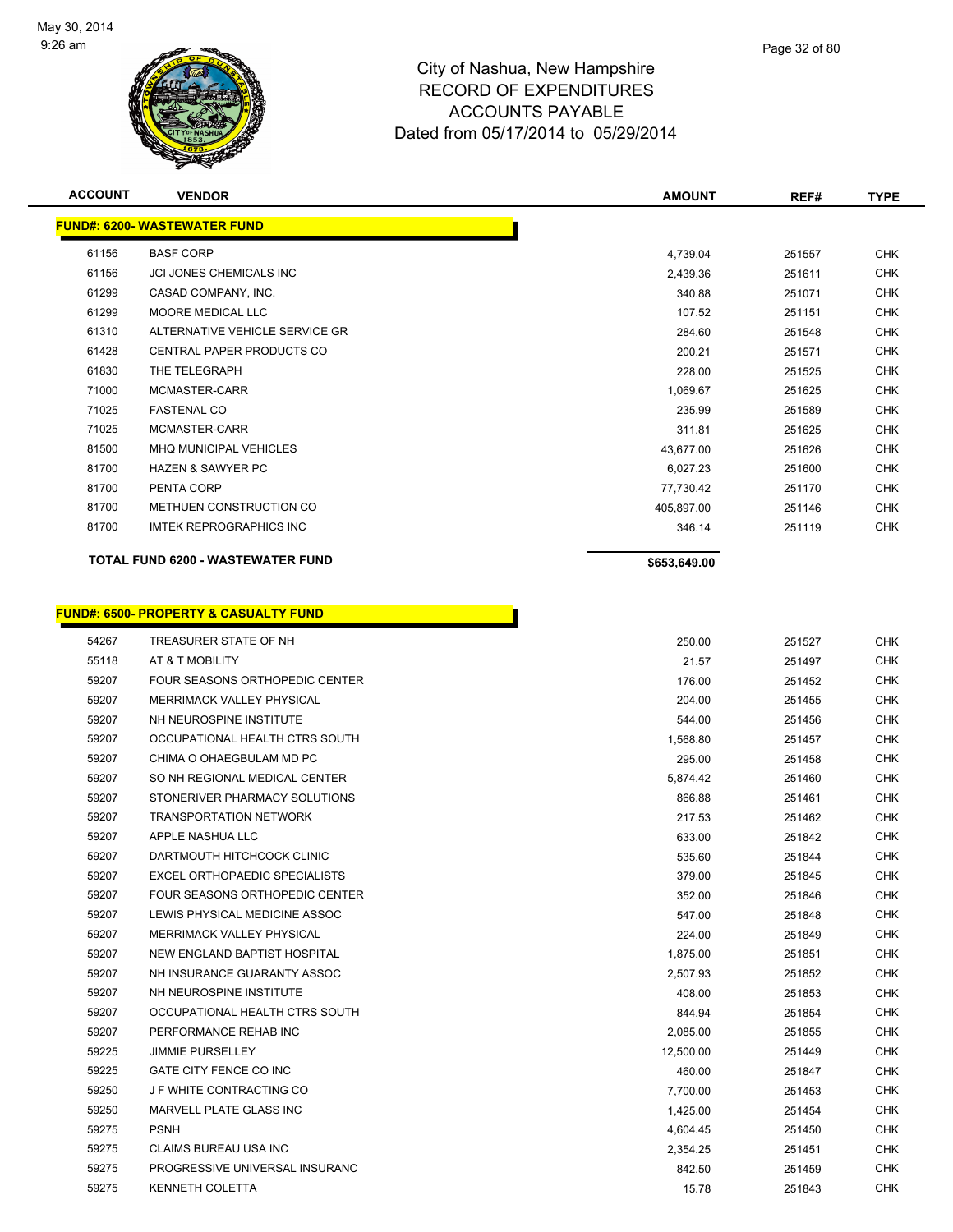| <b>ACCOUNT</b> | <b>VENDOR</b>                                      | <b>AMOUNT</b>  | REF#   | <b>TYPE</b> |
|----------------|----------------------------------------------------|----------------|--------|-------------|
|                | <b>FUND#: 6500- PROPERTY &amp; CASUALTY FUND</b>   |                |        |             |
| 59275          | <b>WILLIAM MOSHER</b>                              | 200.00         | 251850 | <b>CHK</b>  |
|                |                                                    |                |        |             |
|                | TOTAL FUND 6500 - PROPERTY & CASUALTY FUND         | \$50,511.65    |        |             |
|                | <b>FUND#: 6600- BENEFITS SELF INSURANCE FUND</b>   |                |        |             |
|                |                                                    |                |        |             |
| 21500          | <b>ITT HARTFORD</b>                                | 36,610.96      | 15239  | <b>ACH</b>  |
| 21505          | PROTECTIVE LIFE INSURANCE CO                       | 47.08          | 15241  | ACH         |
| 21516          | BOSTON MUTUAL LIFE INSURANCE                       | 9,004.64       | 15236  | <b>ACH</b>  |
| 21520          | SUN LIFE ASSURANCE CO OF CANAD                     | 4,332.48       | 15296  | <b>ACH</b>  |
| 21553          | ANTHEM BLUE CROSS /BLUE SHIELD                     | 290,720.88     | 15292  | <b>ACH</b>  |
| 21575          | NORTHEAST DELTA DENTAL                             | 161,982.71     | 15240  | ACH         |
| 45623          | JENNIFER VEILLEUX-MERCER FOR                       | 1,832.25       | 250994 | <b>CHK</b>  |
| 45623          | <b>JOAN GAUCHER</b>                                | 952.28         | 250995 | <b>CHK</b>  |
| 53135          | ST JOSEPHS BUSINESS & HEALTH                       | 8,865.00       | 251184 | <b>CHK</b>  |
| 59165          | HM LIFE INSURANCE CO                               | 106,107.34     | 15238  | ACH         |
| 59500          | ANTHEM BCBS OF NE                                  | 85,830.09      | 15234  | <b>ACH</b>  |
| 59500          | HARVARD PILGRIM HEALTH CARE                        | 22,647.60      | 15237  | <b>ACH</b>  |
| 59500          | NORTHEAST DELTA DENTAL                             | 11,750.16      | 15240  | ACH         |
| 59507          | ANTHEM BCBS OF NE                                  | 1,170.98       | 15244  | <b>ACH</b>  |
| 59507          | ANTHEM BCBS OF NE                                  | 430,983.00     | 15234  | ACH         |
| 59507          | ANTHEM BCBS OF NE                                  | 616,330.08     | 15244  | <b>ACH</b>  |
| 59507          | ANTHEM BCBS OF NE                                  | 545,818.04     | 15291  | <b>ACH</b>  |
| 59507          | ANTHEM BCBS OF NE                                  | 23,974.56      | 15234  | ACH         |
| 59507          | ANTHEM BCBS OF NE                                  | 47,144.85      | 15244  | ACH         |
| 59507          | ANTHEM BCBS OF NE                                  | 41,770.52      | 15291  | ACH         |
| 59507          | ANTHEM BCBS OF NE                                  | 23,945.71      | 15234  | <b>ACH</b>  |
| 59507          | HARVARD PILGRIM HEALTH CARE                        | 97,117.09      | 15237  | <b>ACH</b>  |
| 59507          | ANTHEM BCBS OF NE                                  | 34,848.69      | 15244  | <b>ACH</b>  |
| 59507          | HARVARD PILGRIM HEALTH CARE                        | 75,960.85      | 15246  | ACH         |
| 59507          | ANTHEM BCBS OF NE                                  | 74,504.55      | 15291  | <b>ACH</b>  |
| 59507          | HARVARD PILGRIM HEALTH CARE                        | 67,207.93      | 15293  | ACH         |
| 59525          | NORTHEAST DELTA DENTAL                             | 9,773.51       | 15240  | <b>ACH</b>  |
| 59525          | NORTHEAST DELTA DENTAL                             | 33,018.37      | 15247  | <b>ACH</b>  |
| 59525          | NORTHEAST DELTA DENTAL                             | 22,129.11      | 15295  | <b>ACH</b>  |
|                | TOTAL FUND 6600 - BENEFITS SELF INSURANCE FUND     | \$2,886,381.31 |        |             |
|                | <b>FUND#: 7020- UAW EDUCATIONAL ASSISTANCE</b>     |                |        |             |
|                |                                                    |                |        |             |
| 51607          | <b>LOUISE BROWN</b>                                | 945.00         | 251068 | <b>CHK</b>  |
|                | TOTAL FUND 7020 - UAW EDUCATIONAL ASSISTANCE       | \$945.00       |        |             |
|                | <b>FUND#: 7026- CAPITAL EQUIPMENT RESERVE FUND</b> |                |        |             |
| 81500          | MHQ MUNICIPAL VEHICLES                             | 2,000.00       | 251626 | <b>CHK</b>  |
| 81500          | LIBERTY INTNL TRUCKS OF NH LLC                     | 349,100.00     | 251133 | <b>CHK</b>  |
|                |                                                    |                |        |             |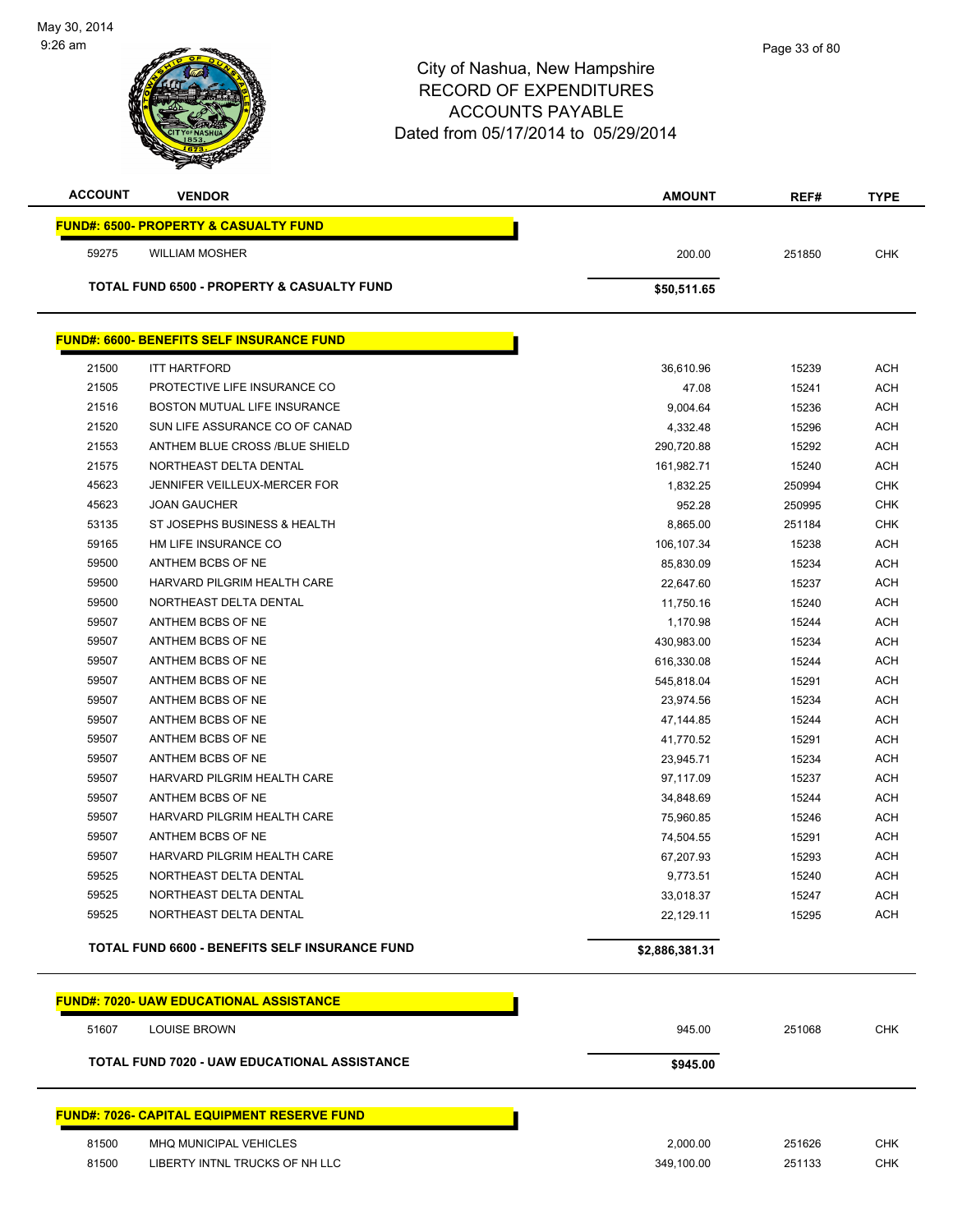| <b>ACCOUNT</b>                          | <b>VENDOR</b>                                     | <b>AMOUNT</b> | REF#   | <b>TYPE</b> |
|-----------------------------------------|---------------------------------------------------|---------------|--------|-------------|
|                                         | TOTAL FUND 7026 - CAPITAL EQUIPMENT RESERVE FUND  | \$351,100.00  |        |             |
| <b>FUND#: 7052- MINE FALLS PARK ETF</b> |                                                   |               |        |             |
| 54280                                   | <b>BELLETETES INC</b>                             | 154.00        | 251559 | <b>CHK</b>  |
| 54280                                   | TIMS TURF & LANDSCAPING MATERI                    | 168.20        | 251663 | <b>CHK</b>  |
|                                         | TOTAL FUND 7052 - MINE FALLS PARK ETF             | \$322.20      |        |             |
|                                         | <b>FUND#: 7076- REG VOC ED CAPITAL RESERVE</b>    |               |        |             |
| 71000<br><b>ACCESS AV</b>               |                                                   | 2,386.00      | 251216 | <b>CHK</b>  |
| 71000                                   | COMPUTER HUT dba IT INSIDERS                      | 8,442.05      | 251708 | <b>CHK</b>  |
|                                         | TOTAL FUND 7076 - REG VOC ED CAPITAL RESERVE      | \$10,828.05   |        |             |
|                                         | <b>FUND#: 7506- ETF CONTRIB-WOODLAWN CEMETERY</b> |               |        |             |
| 54280                                   | CORNERSTONE CEMETERY SERVICES                     | 1,000.00      | 251082 | <b>CHK</b>  |
| 54280                                   | CROWE FENCE & DECK SUPPLY LLC                     | 2,755.00      | 251085 | <b>CHK</b>  |
| 54280                                   | J LAWRENCE HALL INC                               | 1,085.75      | 251123 | <b>CHK</b>  |
| 54600                                   | MORIN ENGINE SERVICES LLC                         | 3,426.52      | 251000 | <b>CHK</b>  |
| 71999                                   | AMERICAN CEMETERY SUPPLIES INC                    | 88.17         | 251549 | <b>CHK</b>  |
|                                         | TOTAL FUND 7506 - ETF CONTRIB-WOODLAWN CEMETERY   | \$8,355.44    |        |             |
| <b>FUND#: 7551- P&amp;R-SUMMERFUN</b>   |                                                   |               |        |             |
| 61299                                   | <b>BELLETETES INC</b>                             | 44.99         | 251559 | <b>CHK</b>  |
| 61900                                   | JEANNOTTE'S MARKET LLC                            | 57.64         | 251612 | <b>CHK</b>  |
|                                         | <b>TOTAL FUND 7551 - P&amp;R-SUMMERFUN</b>        | \$102.63      |        |             |
|                                         | <u>FUND#: 7565- SCHOOL RELATED PROGRAMS-ETF</u>   |               |        |             |
| 55642                                   | <b>LARRY FRIZZELL</b>                             | 82.00         | 251295 | <b>CHK</b>  |
| 55690                                   | FIRST STUDENT INC                                 | 295.46        | 251289 | <b>CHK</b>  |
| 55690                                   | FIRST STUDENT INC                                 | 116.35        | 251722 | <b>CHK</b>  |
| 61135                                   | SCHOOLHOUSE OUTFITTERS, LLC                       | 16.01         | 251400 | <b>CHK</b>  |
| 61135                                   | COMPUTER HUT dba IT INSIDERS                      | 99.75         | 251708 | <b>CHK</b>  |
|                                         | TOTAL FUND 7565 - SCHOOL RELATED PROGRAMS-ETF     | \$609.57      |        |             |
|                                         | <b>FUND#: 8063- LIBRARY-HENRY STEARNS FUND</b>    |               |        |             |
| 61807                                   | <b>BAKER &amp; TAYLOR</b>                         | 542.17        | 251057 | <b>CHK</b>  |
| 61807                                   | <b>BAKER &amp; TAYLOR</b>                         | 204.53        | 251556 | CHK         |
|                                         | TOTAL FUND 8063 - LIBRARY-HENRY STEARNS FUND      | \$746.70      |        |             |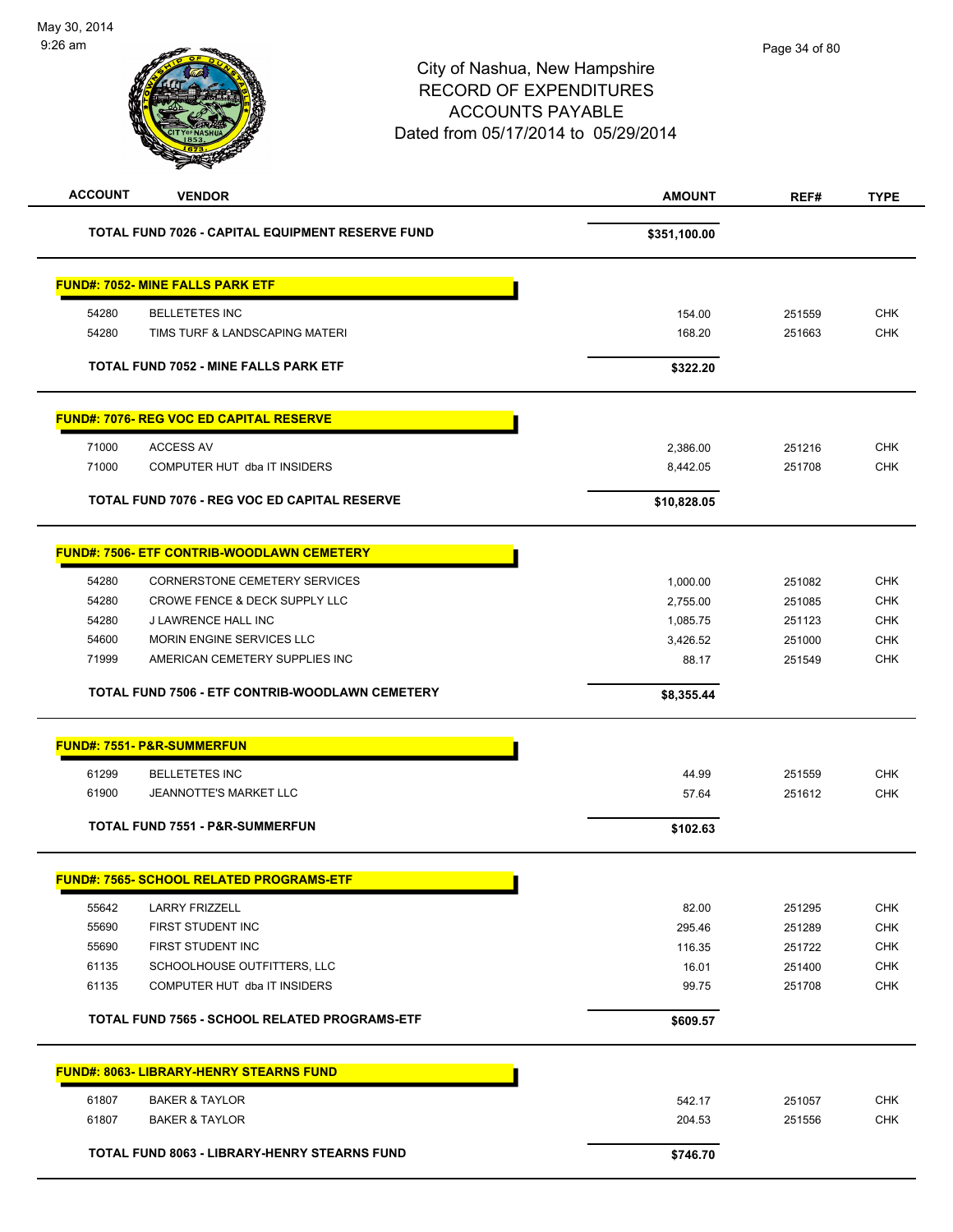| May 30, 2014<br>$9:10 \text{ am}$ |               |         | City of Nashua, New Hampshire<br><b>RECORD OF EXPENDITURES</b><br><b>ACCOUNTS PAYABLE</b><br>Dated from 05/17/2014 to 05/29/2014 |                | Page 35 of 80 |             |
|-----------------------------------|---------------|---------|----------------------------------------------------------------------------------------------------------------------------------|----------------|---------------|-------------|
| <b>ACCOUNT</b>                    | <b>VENDOR</b> |         |                                                                                                                                  | <b>AMOUNT</b>  | REF#          | <b>TYPE</b> |
|                                   |               |         | <b>Grand Total:</b>                                                                                                              | \$7,169,835.14 |               |             |
| Last Modified:                    | May 30, 2014  | 8:47 am |                                                                                                                                  |                |               |             |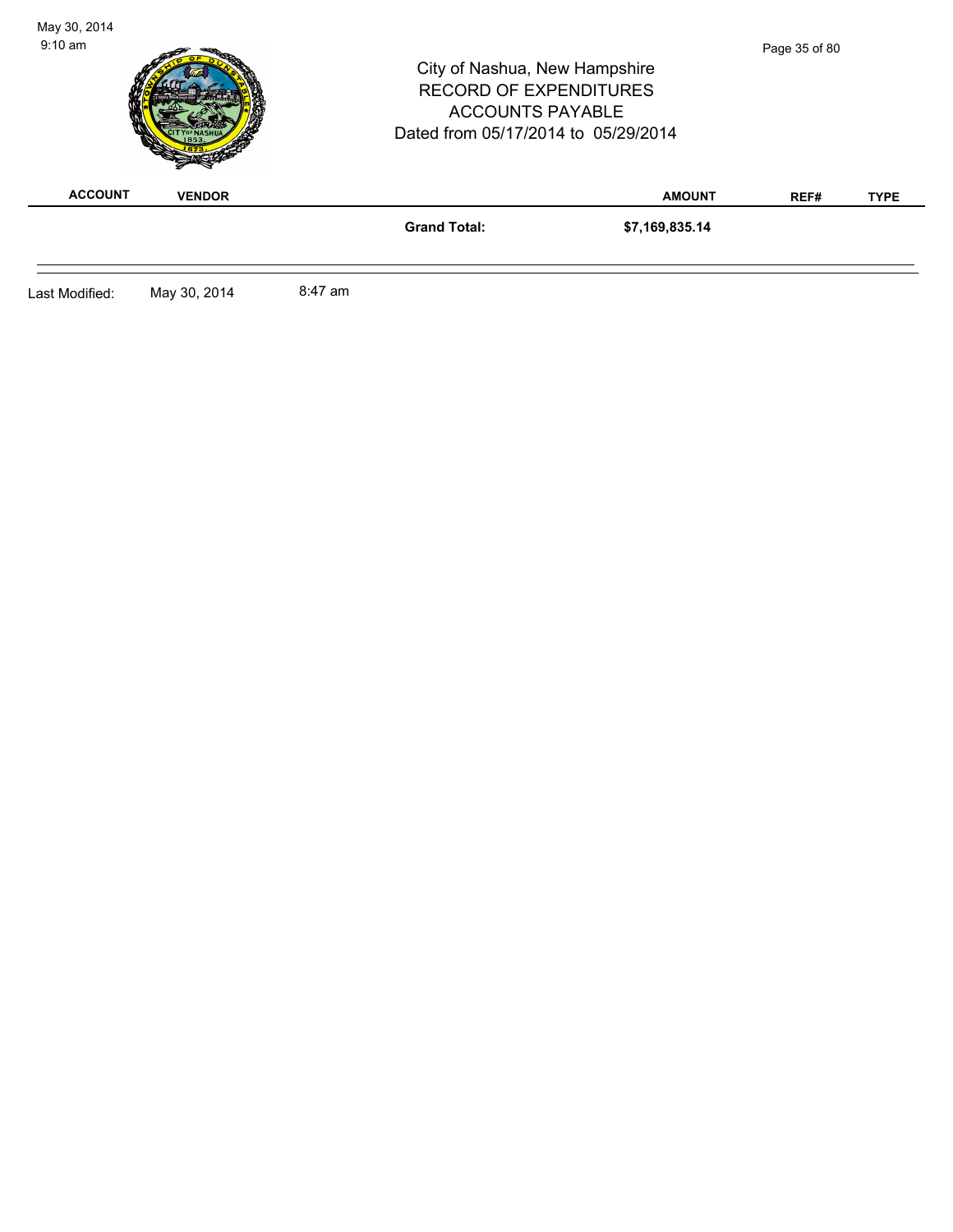

## City of Nashua, New Hampshire RECORD OF EXPENDITURES PAYROLL-GROSS WAGES Dated from 05/17/2014- 05/29/2014

Page 36 of 80

|     | <b>PAY DATE</b>                      | <b>ACCOUNT</b> | <b>DESCRIPTION</b>             | <b>AMOUNT</b> |
|-----|--------------------------------------|----------------|--------------------------------|---------------|
|     | <b>FUND#: 1000 - GENERAL FUND</b>    |                |                                |               |
|     |                                      |                |                                |               |
| 101 | <b>MAYOR</b>                         |                |                                |               |
|     | 5/22/14                              | 51100          | CITIZEN SERVICES DIRECTOR      | 929.81        |
|     | 5/29/14                              | 51100          | CITIZEN SERVICES DIRECTOR      | 929.80        |
|     | 5/22/14                              | 51100          | <b>COMMUNICATIONS DIRECTOR</b> | 852.15        |
|     | 5/29/14                              | 51100          | <b>COMMUNICATIONS DIRECTOR</b> | 852.15        |
|     | 5/22/14                              | 51100          | EXECUTIVE SECRETARY AA         | 903.15        |
|     | 5/29/14                              | 51100          | EXECUTIVE SECRETARY AA         | 903.15        |
|     | 5/22/14                              | 51100          | <b>RESOURCE COORDINATOR</b>    | 452.45        |
|     | 5/29/14                              | 51100          | <b>RESOURCE COORDINATOR</b>    | 452.45        |
|     | 5/22/14                              | 51100          | SECRETARY RECEPTIONIST         | 565.55        |
|     | 5/29/14                              | 51100          | SECRETARY RECEPTIONIST         | 565.55        |
|     | 5/22/14                              | 51500          | <b>MAYOR</b>                   | 2,115.95      |
|     | 5/29/14                              | 51500          | <b>MAYOR</b>                   | 2,115.95      |
|     | 5/29/14                              | 55118          | TELEPHONE-CELLULAR             | 50.00         |
|     | <b>TOTAL 101 - MAYOR</b>             |                |                                | \$11,688.11   |
| 102 | <b>BOARD OF ALDERMEN</b>             |                |                                |               |
|     | 5/22/14                              | 51100          | ALDERMANIC LEGISLATION MANAGER | 1,404.70      |
|     | 5/29/14                              | 51100          | ALDERMANIC LEGISLATION MANAGER | 1,404.70      |
|     | 5/22/14                              | 51200          | LEGISLATIVE TRANSCRIPTION SPEC | 391.40        |
|     | 5/29/14                              | 51200          | LEGISLATIVE TRANSCRIPTION SPEC | 475.56        |
|     | <b>TOTAL 102 - BOARD OF ALDERMEN</b> |                |                                | \$3,676.36    |
|     |                                      |                |                                |               |
| 103 | <b>LEGAL</b>                         |                |                                |               |
|     | 5/22/14                              | 51100          | ASSISTANT CORP COUNSEL         | 1,324.90      |
|     | 5/29/14                              | 51100          | ASSISTANT CORP COUNSEL         | 1,324.90      |
|     | 5/22/14                              | 51100          | <b>CORPORATION COUNSEL</b>     | 2,183.75      |
|     | 5/29/14                              | 51100          | <b>CORPORATION COUNSEL</b>     | 2,183.76      |
|     | 5/22/14                              | 51100          | DEPUTY CORPORATION COUNSEL     | 1,986.70      |
|     | 5/29/14                              | 51100          | DEPUTY CORPORATION COUNSEL     | 1,986.70      |
|     | 5/22/14                              | 51100          | <b>LEGAL ASSISTANT</b>         | 1,846.55      |
|     | 5/29/14                              | 51100          | <b>LEGAL ASSISTANT</b>         | 1,846.55      |
|     | 5/29/14                              | 55118          | TELEPHONE-CELLULAR             | 100.00        |
|     | <b>TOTAL 103 - LEGAL</b>             |                |                                | \$14,783.81   |
| 105 | <b>CITI-STAT</b>                     |                |                                |               |
|     | 5/22/14                              | 51100          | DIRECTOR CITISTAT              | 1,529.80      |
|     | 5/29/14                              | 51100          | <b>DIRECTOR CITISTAT</b>       | 1,529.80      |
|     | 5/22/14                              | 51100          | OPERATIONS ANALYST             | 690.85        |
|     | 5/29/14                              | 51100          | OPERATIONS ANALYST             | 690.85        |
|     | <b>TOTAL 105 - CITI-STAT</b>         |                |                                | \$4,441.30    |
| 107 | <b>CITY CLERK</b>                    |                |                                |               |
|     | 5/22/14                              | 51100          | <b>CITY CLERK</b>              | 1,771.20      |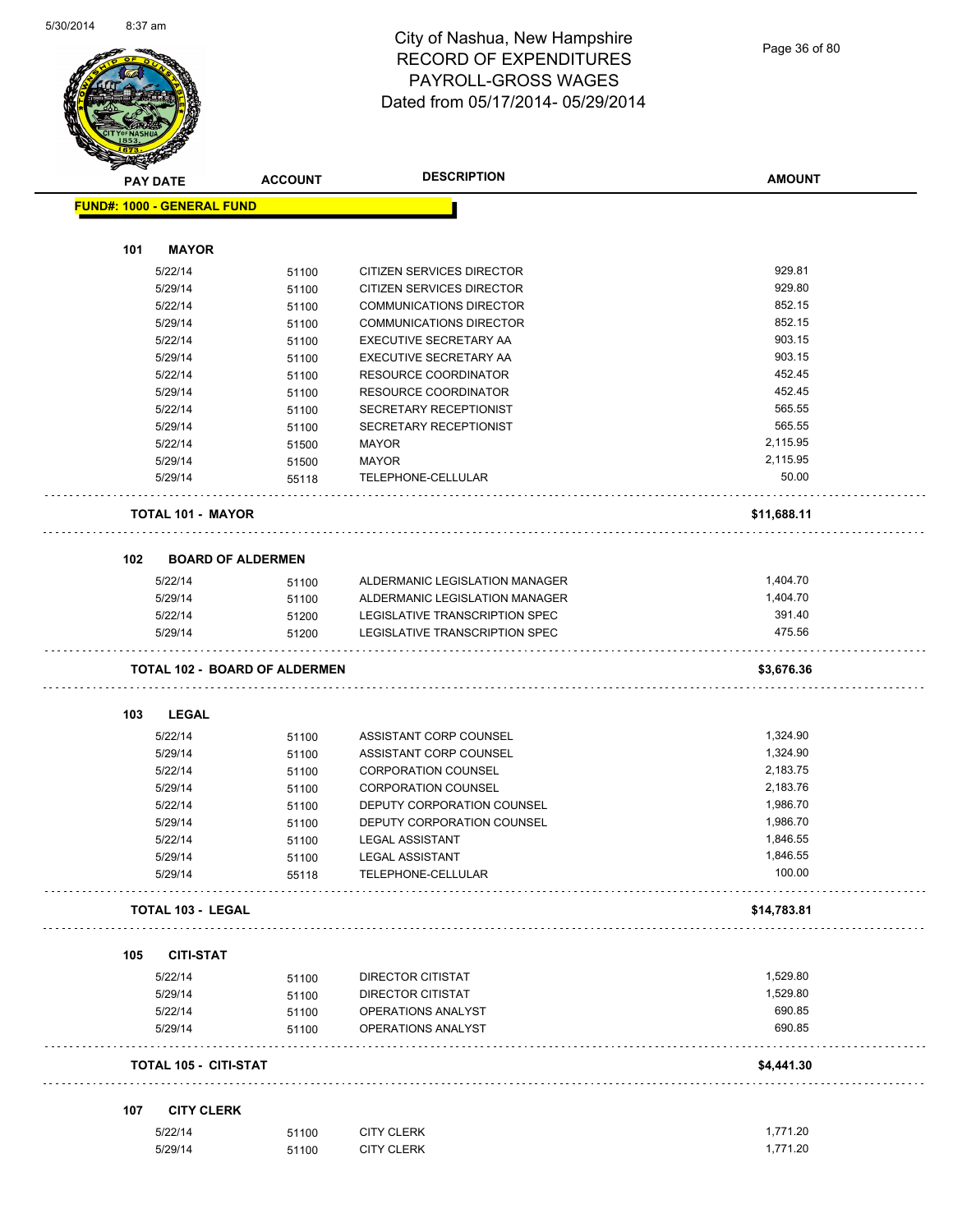Page 37 of 80

| <b>PAY DATE</b>                   |                               | <b>ACCOUNT</b>                       | <b>DESCRIPTION</b>                   | <b>AMOUNT</b>  |
|-----------------------------------|-------------------------------|--------------------------------------|--------------------------------------|----------------|
| <b>FUND#: 1000 - GENERAL FUND</b> |                               |                                      |                                      |                |
| 107                               | <b>CITY CLERK</b>             |                                      |                                      |                |
|                                   |                               |                                      |                                      |                |
|                                   | 5/22/14                       | 51100                                | <b>CLERK VITAL RECORDS II</b>        | 1,293.05       |
|                                   | 5/29/14                       | 51100                                | <b>CLERK VITAL RECORDS II</b>        | 1,293.05       |
|                                   | 5/22/14                       | 51100                                | DEPARTMENT COORDINATOR, CC           | 791.45         |
|                                   | 5/29/14                       | 51100                                | DEPARTMENT COORDINATOR, CC           | 791.45         |
|                                   | 5/22/14                       | 51100                                | <b>DEPUTY CITY CLERK</b>             | 1,371.00       |
|                                   | 5/29/14                       | 51100                                | DEPUTY CITY CLERK                    | 1,371.00       |
|                                   | 5/22/14<br>5/29/14            | 51300<br>51300                       | OVERTIME-REGULAR<br>OVERTIME-REGULAR | 22.26<br>29.68 |
|                                   |                               |                                      |                                      |                |
|                                   | <b>TOTAL 107 - CITY CLERK</b> |                                      |                                      | \$10,505.34    |
|                                   |                               |                                      |                                      |                |
| 111                               | <b>HUMAN RESOURCES</b>        |                                      |                                      |                |
|                                   | 5/22/14                       | 51100                                | <b>HR ANALYST</b>                    | 1,014.70       |
|                                   | 5/29/14                       | 51100                                | <b>HR ANALYST</b>                    | 1,014.70       |
|                                   | 5/22/14                       | 51100                                | HR SPEC                              | 833.85         |
|                                   | 5/29/14                       | 51100                                | HR SPEC                              | 833.85         |
|                                   | 5/22/14                       | 51100                                | HUMAN RESOURCES DIRECTOR             | 1,546.45       |
|                                   | 5/29/14                       | 51100                                | HUMAN RESOURCES DIRECTOR             | 1,546.45       |
|                                   | 5/22/14                       | 51200                                | ADMINISTRATIVE ASSISTANT I           | 255.60         |
|                                   | 5/29/14                       | 51200                                | ADMINISTRATIVE ASSISTANT I           | 255.60         |
|                                   | 5/29/14                       | 55118                                | TELEPHONE-CELLULAR                   | 50.00          |
|                                   |                               | <b>TOTAL 111 - HUMAN RESOURCES</b>   |                                      | \$7,351.20     |
| 115                               | <b>CITYWIDE PENSIONS</b>      |                                      |                                      |                |
|                                   | 5/29/14                       | 52120                                | PENSION DISTRIBUTIONS                | 50.00          |
|                                   |                               |                                      |                                      |                |
|                                   |                               | <b>TOTAL 115 - CITYWIDE PENSIONS</b> |                                      | \$50.00        |
| 122                               |                               | <b>INFORMATION TECHNOLOGY</b>        |                                      |                |
|                                   | 5/22/14                       | 51100                                | ADMIN ASSISTANT II                   | 665.60         |
|                                   | 5/29/14                       | 51100                                | ADMIN ASSISTANT II                   | 665.60         |
|                                   | 5/22/14                       | 51100                                | ERP SYSTEM ADMIN DBA                 | 1,622.10       |
|                                   | 5/29/14                       | 51100                                | ERP SYSTEM ADMIN DBA                 | 1,622.10       |
|                                   | 5/22/14                       | 51100                                | INTER INTRA APPL DEV PROJ LDR        | 1,579.20       |
|                                   | 5/29/14                       | 51100                                | INTER INTRA APPL DEV PROJ LDR        | 1,579.20       |
|                                   | 5/22/14                       | 51100                                | IT APPLICATIONS ANALYST              | 1,143.65       |
|                                   | 5/29/14                       | 51100                                | IT APPLICATIONS ANALYST              | 1,143.65       |
|                                   | 5/22/14                       | 51100                                | IT DIVISION DIRECTOR                 | 1,986.70       |
|                                   | 5/29/14                       | 51100                                | IT DIVISION DIRECTOR                 | 1,986.70       |
|                                   | 5/22/14                       | 51100                                | IT INFRASTRUCTURE ANALYST            | 1,194.35       |
|                                   | 5/29/14                       | 51100                                | IT INFRASTRUCTURE ANALYST            | 1,194.35       |
|                                   | 5/22/14                       | 51100                                | IT INFRASTRUCTURE TEAM LEADER        | 1,771.20       |
|                                   | 5/29/14                       | 51100                                | IT INFRASTRUCTURE TEAM LEADER        | 1,771.20       |
|                                   | 5/22/14                       | 51100                                | SYSTEMS ADM DATABASE ADM             | 1,611.14       |
|                                   | 5/29/14                       | 51100                                | SYSTEMS ADM DATABASE ADM             | 1,611.15       |
|                                   | 5/22/14                       | 51100                                | TECHNICAL SPEC II NET SUPPORT        | 2,310.92       |

5/29/14 51100 TECHNICAL SPEC II NET SUPPORT 1,086.15 5/22/14 51100 TECHNICAL SPEC III 1,444.15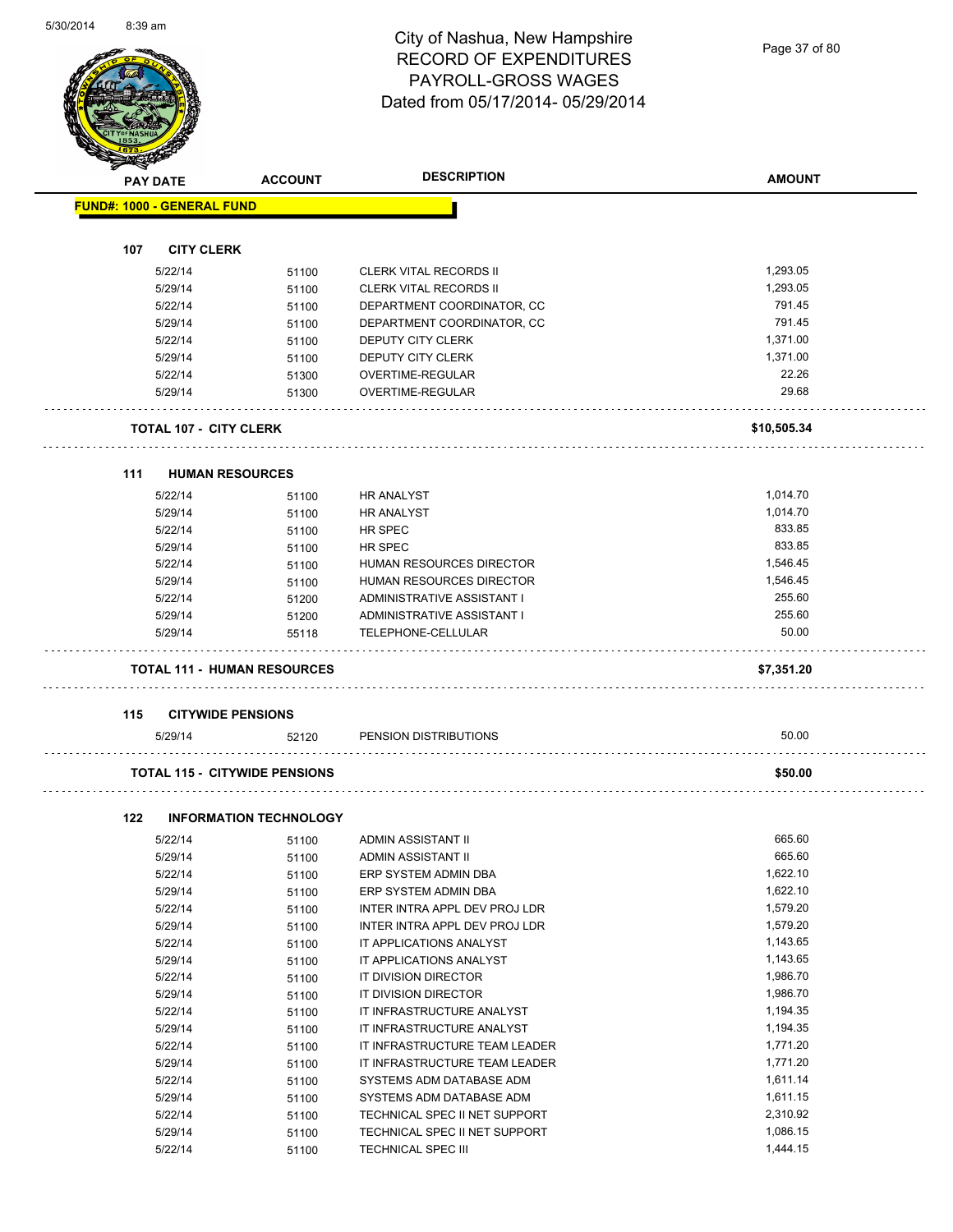| PAY DATE                          |                           | <b>ACCOUNT</b>                            | <b>DESCRIPTION</b>                             | <b>AMOUNT</b>    |
|-----------------------------------|---------------------------|-------------------------------------------|------------------------------------------------|------------------|
| <b>FUND#: 1000 - GENERAL FUND</b> |                           |                                           |                                                |                  |
|                                   |                           |                                           |                                                |                  |
| 122                               |                           | <b>INFORMATION TECHNOLOGY</b>             |                                                |                  |
|                                   | 5/29/14                   | 51100                                     | <b>TECHNICAL SPEC III</b>                      | 1,444.15         |
|                                   | 5/22/14                   | 51100                                     | <b>WEB DESIGNER</b>                            | 633.45           |
|                                   | 5/29/14                   | 51100                                     | <b>WEB DESIGNER</b>                            | 633.45           |
|                                   | 5/29/14                   | 51300                                     | OVERTIME-REGULAR                               | 122.19           |
|                                   | 5/22/14                   | 51750                                     | <b>RETIREMENT &amp; SEPARATION PAY</b>         | 742.52           |
|                                   | 5/29/14                   | 55118                                     | TELEPHONE-CELLULAR                             | 267.00           |
|                                   |                           | <b>TOTAL 122 - INFORMATION TECHNOLOGY</b> |                                                | \$31,831.87      |
|                                   |                           |                                           |                                                |                  |
| 126                               | <b>FINANCIAL SERVICES</b> |                                           |                                                |                  |
|                                   | 5/22/14                   | 51100                                     | <b>ACCOUNTANT</b>                              | 898.10<br>898.10 |
|                                   | 5/29/14<br>5/22/14        | 51100                                     | <b>ACCOUNTANT</b><br>ACCOUNTING COMPLIANCE MGR | 1,073.50         |
|                                   | 5/29/14                   | 51100                                     | ACCOUNTING COMPLIANCE MGR                      | 1,073.50         |
|                                   | 5/22/14                   | 51100<br>51100                            | ACCOUNTS PAYABLE COORDINATOR                   | 2,188.53         |
|                                   | 5/29/14                   | 51100                                     | ACCOUNTS PAYABLE COORDINATOR                   | 2,192.90         |
|                                   | 5/22/14                   | 51100                                     | ACCOUNTS PAYABLE SUPV                          | 929.80           |
|                                   | 5/29/14                   | 51100                                     | ACCOUNTS PAYABLE SUPV                          | 929.80           |
|                                   | 5/22/14                   | 51100                                     | ADMINISTRATIVE ASSISTANT I                     | 760.32           |
|                                   | 5/29/14                   | 51100                                     | ADMINISTRATIVE ASSISTANT I                     | 760.32           |
|                                   | 5/22/14                   | 51100                                     | <b>CFO COMPTROLLER</b>                         | 1,999.70         |
|                                   | 5/29/14                   | 51100                                     | CFO COMPTROLLER                                | 1,999.70         |
|                                   | 5/22/14                   | 51100                                     | <b>COMPENSATION MANAGER</b>                    | 1,533.60         |
|                                   | 5/29/14                   | 51100                                     | <b>COMPENSATION MANAGER</b>                    | 1,533.60         |
|                                   | 5/22/14                   | 51100                                     | DEP TREASURER TAX COLLECTOR                    | 1,076.20         |
|                                   | 5/29/14                   | 51100                                     | DEP TREASURER TAX COLLECTOR                    | 1,076.20         |
|                                   | 5/22/14                   | 51100                                     | FINANCE AND ADMIN MANAGER                      | 744.65           |
|                                   | 5/29/14                   | 51100                                     | FINANCE AND ADMIN MANAGER                      | 744.65           |
|                                   | 5/22/14                   | 51100                                     | FINANCIAL MANAGER GENERAL GOVT                 | 1,367.60         |
|                                   | 5/29/14                   | 51100                                     | FINANCIAL MANAGER GENERAL GOVT                 | 1.367.60         |
|                                   | 5/22/14                   | 51100                                     | FINANCIAL SERVICES COORDINATOR                 | 936.70           |
|                                   | 5/29/14                   | 51100                                     | FINANCIAL SERVICES COORDINATOR                 | 936.70           |
|                                   | 5/22/14                   | 51100                                     | MOTOR VEHICLE COORDINATOR                      | 646.80           |
|                                   | 5/29/14                   | 51100                                     | MOTOR VEHICLE COORDINATOR                      | 646.80           |
|                                   | 5/22/14                   | 51100                                     | MV CLERK II REGISTRATION                       | 637.44           |
|                                   | 5/29/14                   | 51100                                     | MV CLERK II REGISTRATION                       | 632.00           |
|                                   | 5/22/14                   | 51100                                     | PAYROLL ANALYST II                             | 1,770.55         |
|                                   | 5/29/14                   | 51100                                     | PAYROLL ANALYST II                             | 1,770.55         |
|                                   | 5/22/14                   | 51100                                     | REVENUE ACCOUNTS SPEC                          | 971.91           |
|                                   | 5/29/14                   | 51100                                     | REVENUE ACCOUNTS SPEC                          | 951.60           |
|                                   | 5/22/14                   | 51100                                     | SENIOR FINANCIAL ANALYST                       | 1,100.45         |
|                                   | 5/29/14                   | 51100                                     | SENIOR FINANCIAL ANALYST                       | 1,100.45         |
|                                   | 5/22/14                   | 51100                                     | SUPV VEHICLE REGISTRATION                      | 1,044.70         |
|                                   | 5/29/14                   | 51100                                     | SUPV VEHICLE REGISTRATION                      | 1,044.70         |
|                                   | 5/22/14                   | 51100                                     | TREASURER TAX COLLECTOR                        | 1,771.20         |
|                                   | 5/29/14                   | 51100                                     | TREASURER TAX COLLECTOR                        | 1,771.20         |
|                                   | 5/22/14                   | 51100                                     | <b>VEHICLE REGISTRATION CLERK</b>              | 1,629.94         |
|                                   | 5/29/14                   | 51100                                     | <b>VEHICLE REGISTRATION CLERK</b>              | 1,685.71         |
|                                   | 5/22/14                   | 51200                                     | TRUST ACCOUNTANT PT                            | 670.88           |
|                                   | 5/29/14                   | 51200                                     | TRUST ACCOUNTANT PT                            | 670.88           |
|                                   | 5/22/14                   |                                           | OVERTIME-REGULAR                               | 295.69           |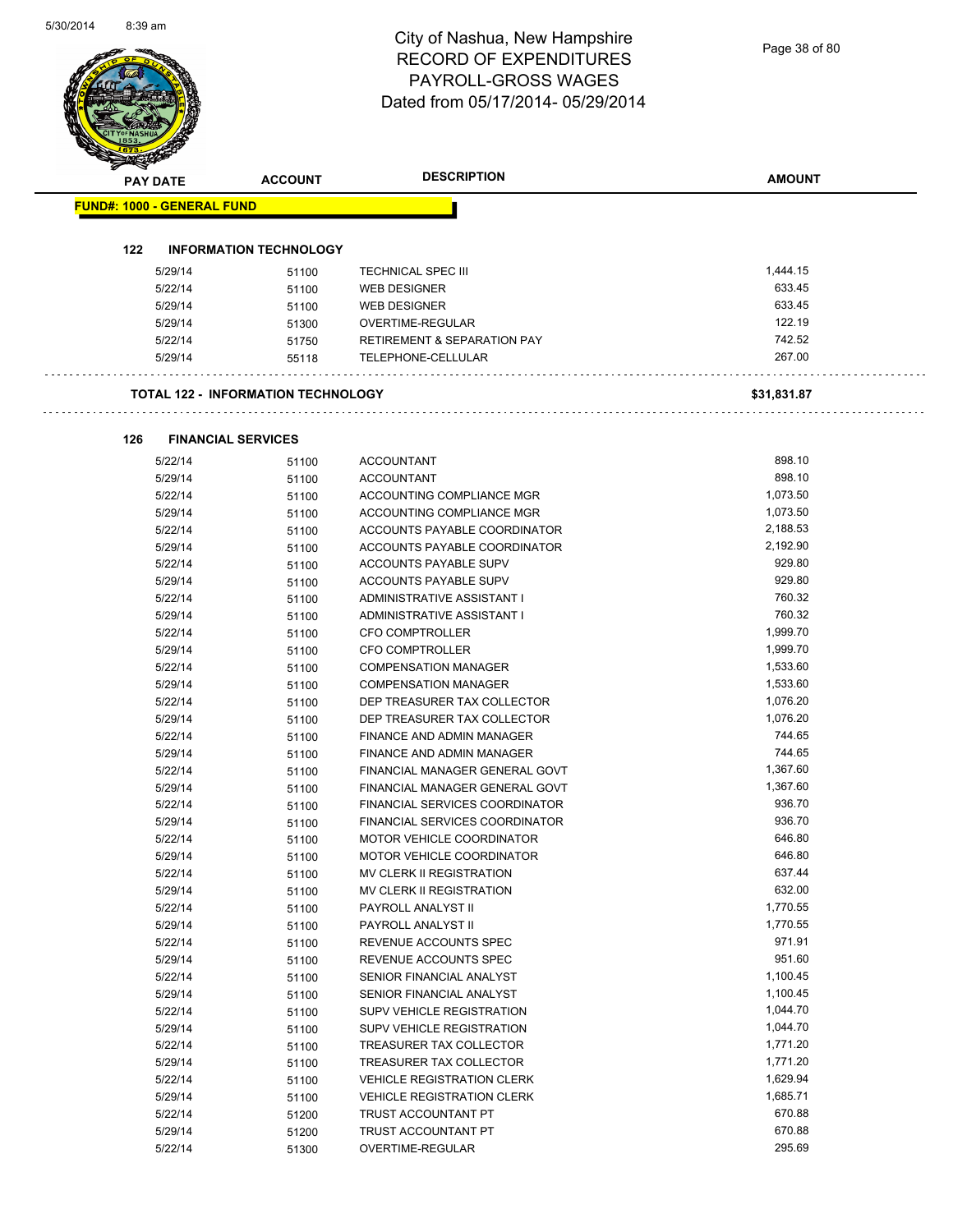| 5/30/2014 | 8:39 am |                 |                                       | City of Nashua, New Hampshire<br><b>RECORD OF EXPENDITURES</b><br>PAYROLL-GROSS WAGES | Page 39 of 80 |
|-----------|---------|-----------------|---------------------------------------|---------------------------------------------------------------------------------------|---------------|
|           |         |                 |                                       | Dated from 05/17/2014-05/29/2014                                                      |               |
|           |         | <b>PAY DATE</b> | <b>ACCOUNT</b>                        | <b>DESCRIPTION</b>                                                                    | <b>AMOUNT</b> |
|           |         |                 | <b>FUND#: 1000 - GENERAL FUND</b>     |                                                                                       |               |
|           | 126     |                 | <b>FINANCIAL SERVICES</b>             |                                                                                       |               |
|           |         | 5/29/14         | 51300                                 | OVERTIME-REGULAR                                                                      | 305.89        |
|           |         | 5/29/14         | 55118                                 | TELEPHONE-CELLULAR                                                                    | 50.00         |
|           |         |                 | <b>TOTAL 126 - FINANCIAL SERVICES</b> |                                                                                       | \$48,191.11   |
|           |         |                 |                                       |                                                                                       |               |
|           | 129     |                 | <b>CITY BUILDINGS</b>                 |                                                                                       |               |
|           |         | 5/22/14         | 51100                                 | <b>BUILDING MANAGER</b>                                                               | 788.60        |
|           |         | 5/29/14         | 51100                                 | <b>BUILDING MANAGER</b>                                                               | 788.60        |
|           |         | 5/22/14         | 51100                                 | <b>CUSTODIAN I</b>                                                                    | 1,166.85      |
|           |         | 5/29/14         | 51100                                 | <b>CUSTODIAN I</b>                                                                    | 1,166.85      |
|           |         | 5/22/14         | 51100                                 | MAINTENANCE SPEC                                                                      | 663.85        |
|           |         | 5/29/14         | 51100                                 | MAINTENANCE SPEC                                                                      | 663.85        |
|           |         | 5/22/14         | 51200                                 | <b>CUSTODIAN I</b>                                                                    | 306.75        |
|           |         | 5/29/14         | 51200                                 | <b>CUSTODIAN I</b>                                                                    | 306.75        |
|           |         | 5/22/14         | 51300                                 | OVERTIME-REGULAR                                                                      | 13.61         |
|           |         |                 | <b>TOTAL 129 - CITY BUILDINGS</b>     |                                                                                       | \$5,865.71    |
|           |         |                 |                                       |                                                                                       |               |
|           | 130     |                 | <b>PURCHASING</b>                     |                                                                                       |               |
|           |         | 5/22/14         | 51100                                 | PRINTING TECH MAIL DIST                                                               | 972.30        |
|           |         | 5/29/14         | 51100                                 | PRINTING TECH MAIL DIST                                                               | 972.30        |
|           |         | 5/22/14         | 51100                                 | PURCHASING AGENT I                                                                    | 661.95        |
|           |         | 5/29/14         | 51100                                 | PURCHASING AGENT I                                                                    | 661.95        |
|           |         | 5/22/14         | 51100                                 | PURCHASING AGENT II                                                                   | 1,020.45      |
|           |         | 5/29/14         | 51100                                 | PURCHASING AGENT II                                                                   | 1,020.45      |
|           |         | 5/22/14         | 51100                                 | PURCHASING MANAGER                                                                    | 1,364.20      |
|           |         | 5/29/14         | 51100                                 | PURCHASING MANAGER                                                                    | 1,364.20      |
|           |         | 5/22/14         | 51300                                 | OVERTIME-REGULAR                                                                      | 12.42         |
|           |         | 5/29/14         | 51300                                 | OVERTIME-REGULAR                                                                      | 37.24         |
|           |         |                 | <b>TOTAL 130 - PURCHASING</b>         |                                                                                       | \$8,087.46    |
|           |         |                 |                                       |                                                                                       |               |
|           | 131     |                 | <b>HUNT BUILDING</b>                  |                                                                                       |               |
|           |         | 5/22/14         | 51200                                 | HUNT BUILDING ADMINISTRATOR                                                           | 319.05        |
|           |         | 5/29/14         | 51200                                 | HUNT BUILDING ADMINISTRATOR                                                           | 319.05        |
|           |         |                 | <b>TOTAL 131 - HUNT BUILDING</b>      |                                                                                       | \$638.10      |
|           |         |                 |                                       |                                                                                       |               |
|           | 132     |                 | <b>ASSESSING</b>                      |                                                                                       | 853.70        |
|           |         | 5/22/14         | 51100                                 | <b>APPRAISER I</b>                                                                    |               |
|           |         | 5/29/14         | 51100                                 | <b>APPRAISER I</b>                                                                    | 853.70        |
|           |         | 5/22/14         | 51100                                 | <b>APPRAISER II</b>                                                                   | 1,020.45      |
|           |         | 5/29/14         | 51100                                 | <b>APPRAISER II</b>                                                                   | 1,020.45      |
|           |         | 5/22/14         | 51100                                 | <b>APPRAISER III</b>                                                                  | 1,162.45      |
|           |         | 5/29/14         | 51100                                 | <b>APPRAISER III</b>                                                                  | 1,162.44      |
|           |         | 5/22/14         | 51100                                 | ASSESSING ADMIN SPEC I CSR                                                            | 301.70        |
|           |         | 5/29/14         | 51100                                 | ASSESSING ADMIN SPEC I CSR                                                            | 301.70        |
|           |         | 5/22/14         | 51100                                 | ASSESSING ADMIN SPEC II CSR                                                           | 699.35        |

5/30/2014 8:39 am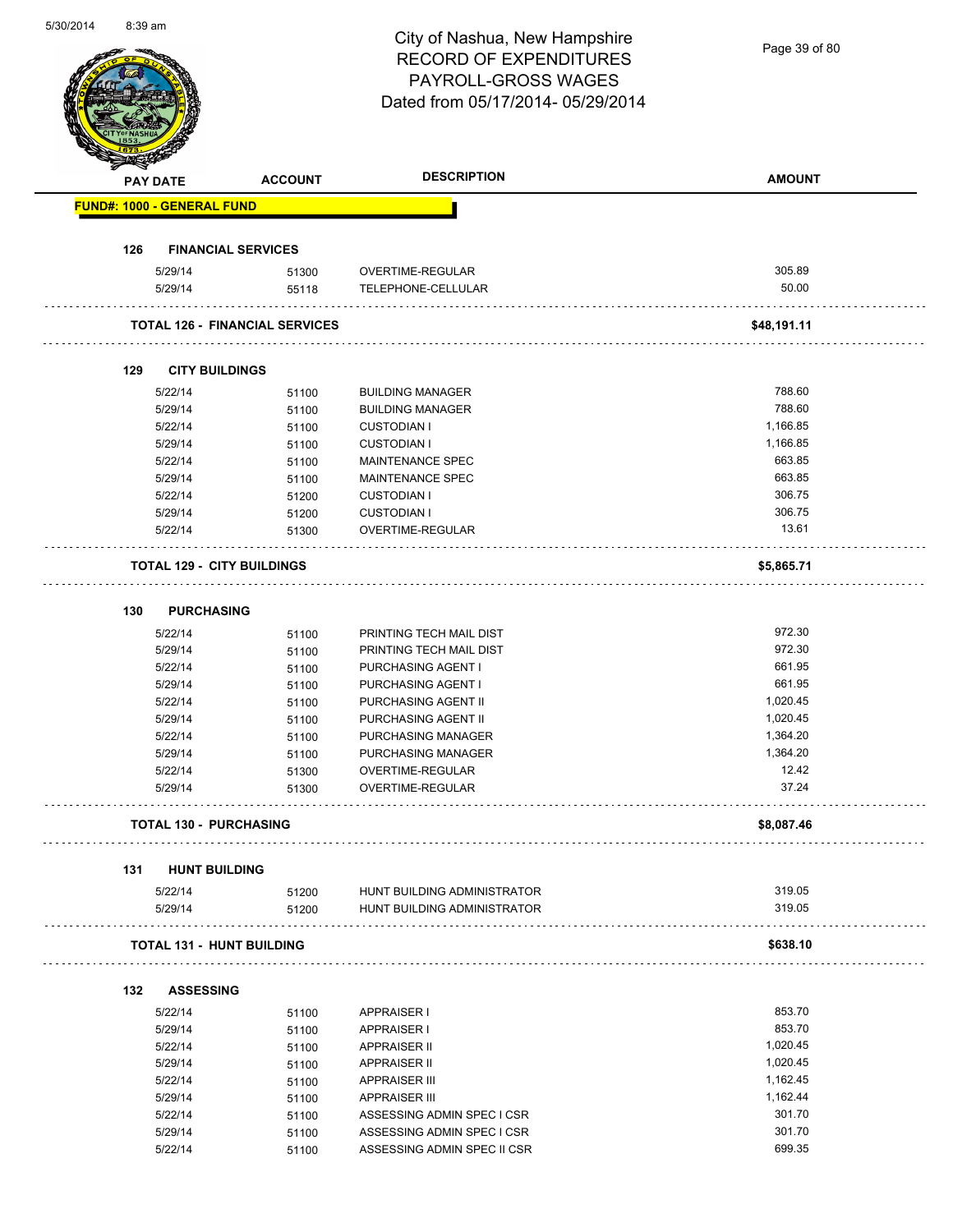

Page 40 of 80

| $\rightarrow$ | <b>PAY DATE</b>                   | <b>DESCRIPTION</b><br><b>ACCOUNT</b> |                                                   | <b>AMOUNT</b>        |
|---------------|-----------------------------------|--------------------------------------|---------------------------------------------------|----------------------|
|               | <b>FUND#: 1000 - GENERAL FUND</b> |                                      |                                                   |                      |
|               |                                   |                                      |                                                   |                      |
| 132           | <b>ASSESSING</b>                  |                                      |                                                   |                      |
|               | 5/29/14                           | 51100                                | ASSESSING ADMIN SPEC II CSR                       | 699.35               |
|               | 5/22/14                           | 51100                                | ASSESSING ADMIN SPEC III CSR                      | 888.75               |
|               | 5/29/14                           | 51100                                | ASSESSING ADMIN SPEC III CSR                      | 888.76               |
|               | 5/22/14                           | 51100                                | CHIEF ASSESSOR GIS MANAGER                        | 2,077.25             |
|               | 5/29/14                           | 51100                                | CHIEF ASSESSOR GIS MANAGER                        | 2,077.25             |
|               | 5/22/14                           | 51100                                | DEPARTMENT COORDINATOR                            | 844.05               |
|               | 5/29/14                           | 51100                                | DEPARTMENT COORDINATOR                            | 844.05               |
|               | 5/22/14                           | 51100                                | DEPUTY MANAGER APPRAISER IV                       | 1,450.00             |
|               | 5/29/14                           | 51100                                | DEPUTY MANAGER APPRAISER IV                       | 1,450.00             |
|               | 5/29/14                           | 51512                                | <b>WAGES APPOINTED OFFICIALS</b>                  | 375.00               |
|               | <b>TOTAL 132 - ASSESSING</b>      |                                      |                                                   | \$18,970.40          |
| 134           | GIS                               |                                      |                                                   |                      |
|               | 5/22/14                           | 51100                                | <b>GIS TECHNICIAN II</b>                          | 1,042.60             |
|               | 5/29/14                           | 51100                                | <b>GIS TECHNICIAN II</b>                          | 1,042.60             |
|               | <b>TOTAL 134 - GIS</b>            |                                      |                                                   | \$2,085.20           |
|               |                                   |                                      |                                                   |                      |
| 140           | 5/29/14                           | <b>PINEWOOD CEMETERY</b><br>55314    | FIXED RATE MILEAGE ALLOWANCE                      | 100.00               |
|               |                                   |                                      |                                                   |                      |
|               |                                   | <b>TOTAL 140 - PINEWOOD CEMETERY</b> |                                                   | \$100.00             |
| 142           |                                   | <b>WOODLAWN CEMETERY</b>             |                                                   |                      |
|               | 5/22/14                           | 51100                                | <b>GROUNDSKEEPER CEMETERY</b>                     | 1,264.40             |
|               | 5/29/14                           | 51100                                | <b>GROUNDSKEEPER CEMETERY</b>                     | 1,264.40             |
|               | 5/22/14                           | 51100                                | SUBFOREMAN CEMETERY                               | 722.90               |
|               | 5/29/14                           | 51100                                | SUBFOREMAN CEMETERY                               | 722.90               |
|               | 5/22/14                           | 51100                                | SUPERINTENDENT CEMETERY I                         | 1,014.70             |
|               | 5/29/14                           | 51100                                | SUPERINTENDENT CEMETERY I                         | 1,014.70             |
|               | 5/22/14                           | 51300                                | OVERTIME-REGULAR                                  | 41.50                |
|               | 5/29/14                           | 51300                                | OVERTIME-REGULAR                                  | 106.69               |
|               | 5/22/14<br>5/29/14                | 51400<br>51400                       | WAGES TEMP-SEASONAL<br><b>WAGES TEMP-SEASONAL</b> | 1,440.00<br>1,520.00 |
|               |                                   |                                      |                                                   |                      |
|               |                                   | <b>TOTAL 142 - WOODLAWN CEMETERY</b> |                                                   | \$9,112.19           |
| 144           |                                   | <b>EDGEWOOD CEMETERY</b>             |                                                   |                      |
|               | 5/22/14                           | 51100                                | <b>GROUNDSKEEPER CEMETERY</b>                     | 1,094.45             |
|               | 5/29/14                           | 51100                                | <b>GROUNDSKEEPER CEMETERY</b>                     | 1,094.45             |
|               | 5/22/14                           | 51100                                | <b>SUBFOREMAN CEMETERY</b>                        | 788.60               |
|               | 5/29/14                           | 51100                                | SUBFOREMAN CEMETERY                               | 788.60               |
|               | 5/22/14                           | 51100                                | SUPERINTENDENT CEMETERY II                        | 1,124.65             |
|               | 5/29/14                           | 51100                                | SUPERINTENDENT CEMETERY II                        | 1,124.65             |
|               | 5/29/14                           | 51300                                | OVERTIME-REGULAR                                  | 582.46               |
|               | 5/22/14                           | 51400                                | WAGES TEMP-SEASONAL                               | 785.00               |
|               | 5/29/14                           | 51400                                | WAGES TEMP-SEASONAL                               | 1,680.00             |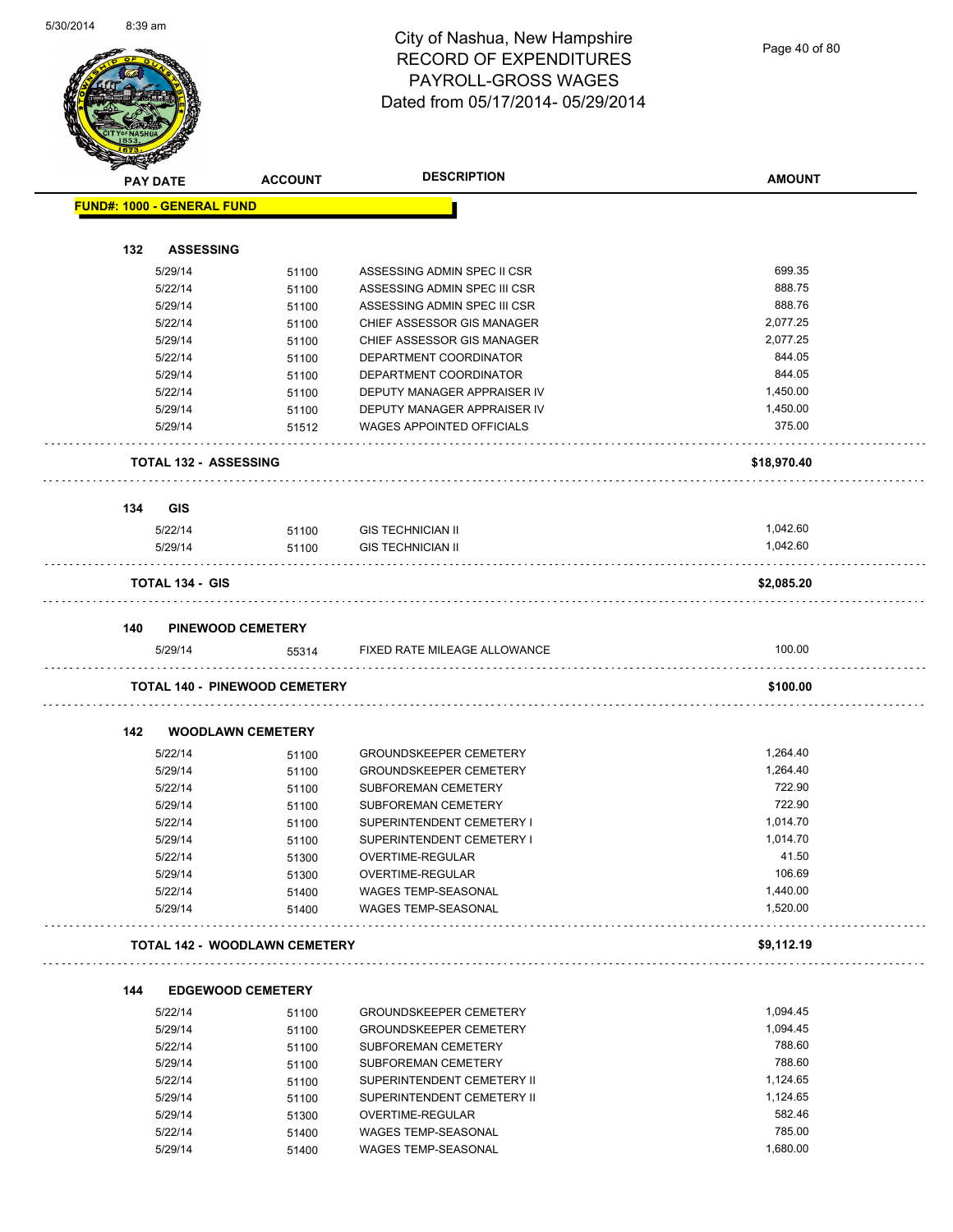| <b>DESCRIPTION</b><br><b>AMOUNT</b><br><b>ACCOUNT</b><br><b>PAY DATE</b><br><b>FUND#: 1000 - GENERAL FUND</b><br>144<br><b>EDGEWOOD CEMETERY</b><br>100.00<br>5/29/14<br>FIXED RATE MILEAGE ALLOWANCE<br>55314<br><b>TOTAL 144 - EDGEWOOD CEMETERY</b><br>\$9,162.86<br>150<br><b>POLICE</b><br>5/22/14<br><b>1ST YEAR OFFICERS</b><br>5,634.61<br>51100<br>5,634.61<br>5/29/14<br>51100<br><b>1ST YEAR OFFICERS</b><br>1,826.08<br>5/22/14<br><b>ACCOUNT CLERK III</b><br>51100<br>2,090.85<br>5/29/14<br>51100<br><b>ACCOUNT CLERK III</b><br>1,212.05<br>5/22/14<br>ADMINISTRATIVE PROJECT SPEC<br>51100<br>5/29/14<br>ADMINISTRATIVE PROJECT SPEC<br>1,212.05<br>51100<br>904.75<br>5/22/14<br>ANIMAL CONTROL OFFICER<br>51100<br>904.76<br>5/29/14<br>ANIMAL CONTROL OFFICER<br>51100<br>1,550.60<br>5/22/14<br>AUTO MECHANIC 1ST CLASS<br>51100<br>1,550.60<br>5/29/14<br>AUTO MECHANIC 1ST CLASS<br>51100<br>938.81<br>5/22/14<br><b>BUILDING MAINTENANCE SUPV</b><br>51100<br>938.80<br>5/29/14<br><b>BUILDING MAINTENANCE SUPV</b><br>51100<br>22,871.06<br>5/22/14<br><b>CAPTAIN</b><br>51100<br>5/29/14<br><b>CAPTAIN</b><br>13,991.25<br>51100<br>2,462.75<br>5/22/14<br>51100<br>CHIEF OF POLICE<br>2,462.75<br>5/29/14<br>CHIEF OF POLICE<br>51100<br>7,270.20<br>5/22/14<br>COMM TECH ALL DESIGNATIONS<br>51100<br>7,272.64<br>5/29/14<br>COMM TECH ALL DESIGNATIONS<br>51100<br>1,236.00<br>5/22/14<br>COMMUNITY POLICE COORD CEMD<br>51100<br>1,236.00<br>5/29/14<br>COMMUNITY POLICE COORD CEMD<br>51100<br>1,199.75<br>5/22/14<br>51100<br><b>CRIME ANALYST</b><br>1,199.75<br>5/29/14<br><b>CRIME ANALYST</b><br>51100<br>723.40<br>5/22/14<br><b>CUSTODIAN II</b><br>51100<br>723.40<br>5/29/14<br>51100<br><b>CUSTODIAN II</b><br>1,414.00<br>5/22/14<br><b>CUSTODIAN III</b><br>51100<br>1,414.00<br>5/29/14<br>51100<br><b>CUSTODIAN III</b><br>DEPUTY CHIEF OF POLICE<br>4,463.40<br>5/22/14<br>51100<br>4,463.40<br>5/29/14<br>DEPUTY CHIEF OF POLICE<br>51100<br>5/22/14<br>817.20<br>DETENTION SPEC<br>51100<br>817.20<br>5/29/14<br>51100<br>DETENTION SPEC<br>5/22/14<br>DISPATCHERS ALL DESIGNATIONS<br>7,607.32<br>51100<br>7,607.32<br>5/29/14<br>51100<br>DISPATCHERS ALL DESIGNATIONS<br>878.80<br>5/22/14<br>FLEET MAINTENANCE ASST SUPV<br>51100<br>878.80<br>5/29/14<br>51100<br>FLEET MAINTENANCE ASST SUPV<br>1,576.80<br>5/22/14<br>IT MANAGER/SOFTWARE SPECIALIST<br>51100<br>1,576.80<br>5/29/14<br>IT MANAGER/SOFTWARE SPECIALIST<br>51100<br>661.85<br>5/22/14<br>LEGAL SECRETARY<br>51100<br>661.85<br>5/29/14<br>LEGAL SECRETARY<br>51100<br>95,679.83<br>5/22/14<br>51100<br>LIEUTENANT<br>15,251.40<br>5/29/14<br>LIEUTENANT<br>51100<br>938.80<br>5/22/14<br>NPD BUSINESS COORDINATOR<br>51100<br>5/29/14<br>NPD BUSINESS COORDINATOR<br>938.80<br>51100<br>1,674.50<br>5/22/14<br>51100<br>NPD BUSINESS MANAGER<br>1,674.50<br>5/29/14<br>NPD BUSINESS MANAGER<br>51100<br>1,288.45<br>5/22/14<br>NPD NETWORK ADMINISTRATOR<br>51100<br>1,288.45<br>5/29/14<br>NPD NETWORK ADMINISTRATOR<br>51100 | 5/30/2014 | 8:39 am |  | City of Nashua, New Hampshire<br><b>RECORD OF EXPENDITURES</b><br><b>PAYROLL-GROSS WAGES</b><br>Dated from 05/17/2014-05/29/2014 | Page 41 of 80 |
|------------------------------------------------------------------------------------------------------------------------------------------------------------------------------------------------------------------------------------------------------------------------------------------------------------------------------------------------------------------------------------------------------------------------------------------------------------------------------------------------------------------------------------------------------------------------------------------------------------------------------------------------------------------------------------------------------------------------------------------------------------------------------------------------------------------------------------------------------------------------------------------------------------------------------------------------------------------------------------------------------------------------------------------------------------------------------------------------------------------------------------------------------------------------------------------------------------------------------------------------------------------------------------------------------------------------------------------------------------------------------------------------------------------------------------------------------------------------------------------------------------------------------------------------------------------------------------------------------------------------------------------------------------------------------------------------------------------------------------------------------------------------------------------------------------------------------------------------------------------------------------------------------------------------------------------------------------------------------------------------------------------------------------------------------------------------------------------------------------------------------------------------------------------------------------------------------------------------------------------------------------------------------------------------------------------------------------------------------------------------------------------------------------------------------------------------------------------------------------------------------------------------------------------------------------------------------------------------------------------------------------------------------------------------------------------------------------------------------------------------------------------------------------------------------------------------------------------------------------------------------------------------------------------------------------------------------------------------------------------------------------------------------------------------------|-----------|---------|--|----------------------------------------------------------------------------------------------------------------------------------|---------------|
|                                                                                                                                                                                                                                                                                                                                                                                                                                                                                                                                                                                                                                                                                                                                                                                                                                                                                                                                                                                                                                                                                                                                                                                                                                                                                                                                                                                                                                                                                                                                                                                                                                                                                                                                                                                                                                                                                                                                                                                                                                                                                                                                                                                                                                                                                                                                                                                                                                                                                                                                                                                                                                                                                                                                                                                                                                                                                                                                                                                                                                                      |           |         |  |                                                                                                                                  |               |
|                                                                                                                                                                                                                                                                                                                                                                                                                                                                                                                                                                                                                                                                                                                                                                                                                                                                                                                                                                                                                                                                                                                                                                                                                                                                                                                                                                                                                                                                                                                                                                                                                                                                                                                                                                                                                                                                                                                                                                                                                                                                                                                                                                                                                                                                                                                                                                                                                                                                                                                                                                                                                                                                                                                                                                                                                                                                                                                                                                                                                                                      |           |         |  |                                                                                                                                  |               |
|                                                                                                                                                                                                                                                                                                                                                                                                                                                                                                                                                                                                                                                                                                                                                                                                                                                                                                                                                                                                                                                                                                                                                                                                                                                                                                                                                                                                                                                                                                                                                                                                                                                                                                                                                                                                                                                                                                                                                                                                                                                                                                                                                                                                                                                                                                                                                                                                                                                                                                                                                                                                                                                                                                                                                                                                                                                                                                                                                                                                                                                      |           |         |  |                                                                                                                                  |               |
|                                                                                                                                                                                                                                                                                                                                                                                                                                                                                                                                                                                                                                                                                                                                                                                                                                                                                                                                                                                                                                                                                                                                                                                                                                                                                                                                                                                                                                                                                                                                                                                                                                                                                                                                                                                                                                                                                                                                                                                                                                                                                                                                                                                                                                                                                                                                                                                                                                                                                                                                                                                                                                                                                                                                                                                                                                                                                                                                                                                                                                                      |           |         |  |                                                                                                                                  |               |
|                                                                                                                                                                                                                                                                                                                                                                                                                                                                                                                                                                                                                                                                                                                                                                                                                                                                                                                                                                                                                                                                                                                                                                                                                                                                                                                                                                                                                                                                                                                                                                                                                                                                                                                                                                                                                                                                                                                                                                                                                                                                                                                                                                                                                                                                                                                                                                                                                                                                                                                                                                                                                                                                                                                                                                                                                                                                                                                                                                                                                                                      |           |         |  |                                                                                                                                  |               |
|                                                                                                                                                                                                                                                                                                                                                                                                                                                                                                                                                                                                                                                                                                                                                                                                                                                                                                                                                                                                                                                                                                                                                                                                                                                                                                                                                                                                                                                                                                                                                                                                                                                                                                                                                                                                                                                                                                                                                                                                                                                                                                                                                                                                                                                                                                                                                                                                                                                                                                                                                                                                                                                                                                                                                                                                                                                                                                                                                                                                                                                      |           |         |  |                                                                                                                                  |               |
|                                                                                                                                                                                                                                                                                                                                                                                                                                                                                                                                                                                                                                                                                                                                                                                                                                                                                                                                                                                                                                                                                                                                                                                                                                                                                                                                                                                                                                                                                                                                                                                                                                                                                                                                                                                                                                                                                                                                                                                                                                                                                                                                                                                                                                                                                                                                                                                                                                                                                                                                                                                                                                                                                                                                                                                                                                                                                                                                                                                                                                                      |           |         |  |                                                                                                                                  |               |
|                                                                                                                                                                                                                                                                                                                                                                                                                                                                                                                                                                                                                                                                                                                                                                                                                                                                                                                                                                                                                                                                                                                                                                                                                                                                                                                                                                                                                                                                                                                                                                                                                                                                                                                                                                                                                                                                                                                                                                                                                                                                                                                                                                                                                                                                                                                                                                                                                                                                                                                                                                                                                                                                                                                                                                                                                                                                                                                                                                                                                                                      |           |         |  |                                                                                                                                  |               |
|                                                                                                                                                                                                                                                                                                                                                                                                                                                                                                                                                                                                                                                                                                                                                                                                                                                                                                                                                                                                                                                                                                                                                                                                                                                                                                                                                                                                                                                                                                                                                                                                                                                                                                                                                                                                                                                                                                                                                                                                                                                                                                                                                                                                                                                                                                                                                                                                                                                                                                                                                                                                                                                                                                                                                                                                                                                                                                                                                                                                                                                      |           |         |  |                                                                                                                                  |               |
|                                                                                                                                                                                                                                                                                                                                                                                                                                                                                                                                                                                                                                                                                                                                                                                                                                                                                                                                                                                                                                                                                                                                                                                                                                                                                                                                                                                                                                                                                                                                                                                                                                                                                                                                                                                                                                                                                                                                                                                                                                                                                                                                                                                                                                                                                                                                                                                                                                                                                                                                                                                                                                                                                                                                                                                                                                                                                                                                                                                                                                                      |           |         |  |                                                                                                                                  |               |
|                                                                                                                                                                                                                                                                                                                                                                                                                                                                                                                                                                                                                                                                                                                                                                                                                                                                                                                                                                                                                                                                                                                                                                                                                                                                                                                                                                                                                                                                                                                                                                                                                                                                                                                                                                                                                                                                                                                                                                                                                                                                                                                                                                                                                                                                                                                                                                                                                                                                                                                                                                                                                                                                                                                                                                                                                                                                                                                                                                                                                                                      |           |         |  |                                                                                                                                  |               |
|                                                                                                                                                                                                                                                                                                                                                                                                                                                                                                                                                                                                                                                                                                                                                                                                                                                                                                                                                                                                                                                                                                                                                                                                                                                                                                                                                                                                                                                                                                                                                                                                                                                                                                                                                                                                                                                                                                                                                                                                                                                                                                                                                                                                                                                                                                                                                                                                                                                                                                                                                                                                                                                                                                                                                                                                                                                                                                                                                                                                                                                      |           |         |  |                                                                                                                                  |               |
|                                                                                                                                                                                                                                                                                                                                                                                                                                                                                                                                                                                                                                                                                                                                                                                                                                                                                                                                                                                                                                                                                                                                                                                                                                                                                                                                                                                                                                                                                                                                                                                                                                                                                                                                                                                                                                                                                                                                                                                                                                                                                                                                                                                                                                                                                                                                                                                                                                                                                                                                                                                                                                                                                                                                                                                                                                                                                                                                                                                                                                                      |           |         |  |                                                                                                                                  |               |
|                                                                                                                                                                                                                                                                                                                                                                                                                                                                                                                                                                                                                                                                                                                                                                                                                                                                                                                                                                                                                                                                                                                                                                                                                                                                                                                                                                                                                                                                                                                                                                                                                                                                                                                                                                                                                                                                                                                                                                                                                                                                                                                                                                                                                                                                                                                                                                                                                                                                                                                                                                                                                                                                                                                                                                                                                                                                                                                                                                                                                                                      |           |         |  |                                                                                                                                  |               |
|                                                                                                                                                                                                                                                                                                                                                                                                                                                                                                                                                                                                                                                                                                                                                                                                                                                                                                                                                                                                                                                                                                                                                                                                                                                                                                                                                                                                                                                                                                                                                                                                                                                                                                                                                                                                                                                                                                                                                                                                                                                                                                                                                                                                                                                                                                                                                                                                                                                                                                                                                                                                                                                                                                                                                                                                                                                                                                                                                                                                                                                      |           |         |  |                                                                                                                                  |               |
|                                                                                                                                                                                                                                                                                                                                                                                                                                                                                                                                                                                                                                                                                                                                                                                                                                                                                                                                                                                                                                                                                                                                                                                                                                                                                                                                                                                                                                                                                                                                                                                                                                                                                                                                                                                                                                                                                                                                                                                                                                                                                                                                                                                                                                                                                                                                                                                                                                                                                                                                                                                                                                                                                                                                                                                                                                                                                                                                                                                                                                                      |           |         |  |                                                                                                                                  |               |
|                                                                                                                                                                                                                                                                                                                                                                                                                                                                                                                                                                                                                                                                                                                                                                                                                                                                                                                                                                                                                                                                                                                                                                                                                                                                                                                                                                                                                                                                                                                                                                                                                                                                                                                                                                                                                                                                                                                                                                                                                                                                                                                                                                                                                                                                                                                                                                                                                                                                                                                                                                                                                                                                                                                                                                                                                                                                                                                                                                                                                                                      |           |         |  |                                                                                                                                  |               |
|                                                                                                                                                                                                                                                                                                                                                                                                                                                                                                                                                                                                                                                                                                                                                                                                                                                                                                                                                                                                                                                                                                                                                                                                                                                                                                                                                                                                                                                                                                                                                                                                                                                                                                                                                                                                                                                                                                                                                                                                                                                                                                                                                                                                                                                                                                                                                                                                                                                                                                                                                                                                                                                                                                                                                                                                                                                                                                                                                                                                                                                      |           |         |  |                                                                                                                                  |               |
|                                                                                                                                                                                                                                                                                                                                                                                                                                                                                                                                                                                                                                                                                                                                                                                                                                                                                                                                                                                                                                                                                                                                                                                                                                                                                                                                                                                                                                                                                                                                                                                                                                                                                                                                                                                                                                                                                                                                                                                                                                                                                                                                                                                                                                                                                                                                                                                                                                                                                                                                                                                                                                                                                                                                                                                                                                                                                                                                                                                                                                                      |           |         |  |                                                                                                                                  |               |
|                                                                                                                                                                                                                                                                                                                                                                                                                                                                                                                                                                                                                                                                                                                                                                                                                                                                                                                                                                                                                                                                                                                                                                                                                                                                                                                                                                                                                                                                                                                                                                                                                                                                                                                                                                                                                                                                                                                                                                                                                                                                                                                                                                                                                                                                                                                                                                                                                                                                                                                                                                                                                                                                                                                                                                                                                                                                                                                                                                                                                                                      |           |         |  |                                                                                                                                  |               |
|                                                                                                                                                                                                                                                                                                                                                                                                                                                                                                                                                                                                                                                                                                                                                                                                                                                                                                                                                                                                                                                                                                                                                                                                                                                                                                                                                                                                                                                                                                                                                                                                                                                                                                                                                                                                                                                                                                                                                                                                                                                                                                                                                                                                                                                                                                                                                                                                                                                                                                                                                                                                                                                                                                                                                                                                                                                                                                                                                                                                                                                      |           |         |  |                                                                                                                                  |               |
|                                                                                                                                                                                                                                                                                                                                                                                                                                                                                                                                                                                                                                                                                                                                                                                                                                                                                                                                                                                                                                                                                                                                                                                                                                                                                                                                                                                                                                                                                                                                                                                                                                                                                                                                                                                                                                                                                                                                                                                                                                                                                                                                                                                                                                                                                                                                                                                                                                                                                                                                                                                                                                                                                                                                                                                                                                                                                                                                                                                                                                                      |           |         |  |                                                                                                                                  |               |
|                                                                                                                                                                                                                                                                                                                                                                                                                                                                                                                                                                                                                                                                                                                                                                                                                                                                                                                                                                                                                                                                                                                                                                                                                                                                                                                                                                                                                                                                                                                                                                                                                                                                                                                                                                                                                                                                                                                                                                                                                                                                                                                                                                                                                                                                                                                                                                                                                                                                                                                                                                                                                                                                                                                                                                                                                                                                                                                                                                                                                                                      |           |         |  |                                                                                                                                  |               |
|                                                                                                                                                                                                                                                                                                                                                                                                                                                                                                                                                                                                                                                                                                                                                                                                                                                                                                                                                                                                                                                                                                                                                                                                                                                                                                                                                                                                                                                                                                                                                                                                                                                                                                                                                                                                                                                                                                                                                                                                                                                                                                                                                                                                                                                                                                                                                                                                                                                                                                                                                                                                                                                                                                                                                                                                                                                                                                                                                                                                                                                      |           |         |  |                                                                                                                                  |               |
|                                                                                                                                                                                                                                                                                                                                                                                                                                                                                                                                                                                                                                                                                                                                                                                                                                                                                                                                                                                                                                                                                                                                                                                                                                                                                                                                                                                                                                                                                                                                                                                                                                                                                                                                                                                                                                                                                                                                                                                                                                                                                                                                                                                                                                                                                                                                                                                                                                                                                                                                                                                                                                                                                                                                                                                                                                                                                                                                                                                                                                                      |           |         |  |                                                                                                                                  |               |
|                                                                                                                                                                                                                                                                                                                                                                                                                                                                                                                                                                                                                                                                                                                                                                                                                                                                                                                                                                                                                                                                                                                                                                                                                                                                                                                                                                                                                                                                                                                                                                                                                                                                                                                                                                                                                                                                                                                                                                                                                                                                                                                                                                                                                                                                                                                                                                                                                                                                                                                                                                                                                                                                                                                                                                                                                                                                                                                                                                                                                                                      |           |         |  |                                                                                                                                  |               |
|                                                                                                                                                                                                                                                                                                                                                                                                                                                                                                                                                                                                                                                                                                                                                                                                                                                                                                                                                                                                                                                                                                                                                                                                                                                                                                                                                                                                                                                                                                                                                                                                                                                                                                                                                                                                                                                                                                                                                                                                                                                                                                                                                                                                                                                                                                                                                                                                                                                                                                                                                                                                                                                                                                                                                                                                                                                                                                                                                                                                                                                      |           |         |  |                                                                                                                                  |               |
|                                                                                                                                                                                                                                                                                                                                                                                                                                                                                                                                                                                                                                                                                                                                                                                                                                                                                                                                                                                                                                                                                                                                                                                                                                                                                                                                                                                                                                                                                                                                                                                                                                                                                                                                                                                                                                                                                                                                                                                                                                                                                                                                                                                                                                                                                                                                                                                                                                                                                                                                                                                                                                                                                                                                                                                                                                                                                                                                                                                                                                                      |           |         |  |                                                                                                                                  |               |
|                                                                                                                                                                                                                                                                                                                                                                                                                                                                                                                                                                                                                                                                                                                                                                                                                                                                                                                                                                                                                                                                                                                                                                                                                                                                                                                                                                                                                                                                                                                                                                                                                                                                                                                                                                                                                                                                                                                                                                                                                                                                                                                                                                                                                                                                                                                                                                                                                                                                                                                                                                                                                                                                                                                                                                                                                                                                                                                                                                                                                                                      |           |         |  |                                                                                                                                  |               |
|                                                                                                                                                                                                                                                                                                                                                                                                                                                                                                                                                                                                                                                                                                                                                                                                                                                                                                                                                                                                                                                                                                                                                                                                                                                                                                                                                                                                                                                                                                                                                                                                                                                                                                                                                                                                                                                                                                                                                                                                                                                                                                                                                                                                                                                                                                                                                                                                                                                                                                                                                                                                                                                                                                                                                                                                                                                                                                                                                                                                                                                      |           |         |  |                                                                                                                                  |               |
|                                                                                                                                                                                                                                                                                                                                                                                                                                                                                                                                                                                                                                                                                                                                                                                                                                                                                                                                                                                                                                                                                                                                                                                                                                                                                                                                                                                                                                                                                                                                                                                                                                                                                                                                                                                                                                                                                                                                                                                                                                                                                                                                                                                                                                                                                                                                                                                                                                                                                                                                                                                                                                                                                                                                                                                                                                                                                                                                                                                                                                                      |           |         |  |                                                                                                                                  |               |
|                                                                                                                                                                                                                                                                                                                                                                                                                                                                                                                                                                                                                                                                                                                                                                                                                                                                                                                                                                                                                                                                                                                                                                                                                                                                                                                                                                                                                                                                                                                                                                                                                                                                                                                                                                                                                                                                                                                                                                                                                                                                                                                                                                                                                                                                                                                                                                                                                                                                                                                                                                                                                                                                                                                                                                                                                                                                                                                                                                                                                                                      |           |         |  |                                                                                                                                  |               |
|                                                                                                                                                                                                                                                                                                                                                                                                                                                                                                                                                                                                                                                                                                                                                                                                                                                                                                                                                                                                                                                                                                                                                                                                                                                                                                                                                                                                                                                                                                                                                                                                                                                                                                                                                                                                                                                                                                                                                                                                                                                                                                                                                                                                                                                                                                                                                                                                                                                                                                                                                                                                                                                                                                                                                                                                                                                                                                                                                                                                                                                      |           |         |  |                                                                                                                                  |               |
|                                                                                                                                                                                                                                                                                                                                                                                                                                                                                                                                                                                                                                                                                                                                                                                                                                                                                                                                                                                                                                                                                                                                                                                                                                                                                                                                                                                                                                                                                                                                                                                                                                                                                                                                                                                                                                                                                                                                                                                                                                                                                                                                                                                                                                                                                                                                                                                                                                                                                                                                                                                                                                                                                                                                                                                                                                                                                                                                                                                                                                                      |           |         |  |                                                                                                                                  |               |
|                                                                                                                                                                                                                                                                                                                                                                                                                                                                                                                                                                                                                                                                                                                                                                                                                                                                                                                                                                                                                                                                                                                                                                                                                                                                                                                                                                                                                                                                                                                                                                                                                                                                                                                                                                                                                                                                                                                                                                                                                                                                                                                                                                                                                                                                                                                                                                                                                                                                                                                                                                                                                                                                                                                                                                                                                                                                                                                                                                                                                                                      |           |         |  |                                                                                                                                  |               |
|                                                                                                                                                                                                                                                                                                                                                                                                                                                                                                                                                                                                                                                                                                                                                                                                                                                                                                                                                                                                                                                                                                                                                                                                                                                                                                                                                                                                                                                                                                                                                                                                                                                                                                                                                                                                                                                                                                                                                                                                                                                                                                                                                                                                                                                                                                                                                                                                                                                                                                                                                                                                                                                                                                                                                                                                                                                                                                                                                                                                                                                      |           |         |  |                                                                                                                                  |               |
|                                                                                                                                                                                                                                                                                                                                                                                                                                                                                                                                                                                                                                                                                                                                                                                                                                                                                                                                                                                                                                                                                                                                                                                                                                                                                                                                                                                                                                                                                                                                                                                                                                                                                                                                                                                                                                                                                                                                                                                                                                                                                                                                                                                                                                                                                                                                                                                                                                                                                                                                                                                                                                                                                                                                                                                                                                                                                                                                                                                                                                                      |           |         |  |                                                                                                                                  |               |
|                                                                                                                                                                                                                                                                                                                                                                                                                                                                                                                                                                                                                                                                                                                                                                                                                                                                                                                                                                                                                                                                                                                                                                                                                                                                                                                                                                                                                                                                                                                                                                                                                                                                                                                                                                                                                                                                                                                                                                                                                                                                                                                                                                                                                                                                                                                                                                                                                                                                                                                                                                                                                                                                                                                                                                                                                                                                                                                                                                                                                                                      |           |         |  |                                                                                                                                  |               |
|                                                                                                                                                                                                                                                                                                                                                                                                                                                                                                                                                                                                                                                                                                                                                                                                                                                                                                                                                                                                                                                                                                                                                                                                                                                                                                                                                                                                                                                                                                                                                                                                                                                                                                                                                                                                                                                                                                                                                                                                                                                                                                                                                                                                                                                                                                                                                                                                                                                                                                                                                                                                                                                                                                                                                                                                                                                                                                                                                                                                                                                      |           |         |  |                                                                                                                                  |               |
|                                                                                                                                                                                                                                                                                                                                                                                                                                                                                                                                                                                                                                                                                                                                                                                                                                                                                                                                                                                                                                                                                                                                                                                                                                                                                                                                                                                                                                                                                                                                                                                                                                                                                                                                                                                                                                                                                                                                                                                                                                                                                                                                                                                                                                                                                                                                                                                                                                                                                                                                                                                                                                                                                                                                                                                                                                                                                                                                                                                                                                                      |           |         |  |                                                                                                                                  |               |
|                                                                                                                                                                                                                                                                                                                                                                                                                                                                                                                                                                                                                                                                                                                                                                                                                                                                                                                                                                                                                                                                                                                                                                                                                                                                                                                                                                                                                                                                                                                                                                                                                                                                                                                                                                                                                                                                                                                                                                                                                                                                                                                                                                                                                                                                                                                                                                                                                                                                                                                                                                                                                                                                                                                                                                                                                                                                                                                                                                                                                                                      |           |         |  |                                                                                                                                  |               |
|                                                                                                                                                                                                                                                                                                                                                                                                                                                                                                                                                                                                                                                                                                                                                                                                                                                                                                                                                                                                                                                                                                                                                                                                                                                                                                                                                                                                                                                                                                                                                                                                                                                                                                                                                                                                                                                                                                                                                                                                                                                                                                                                                                                                                                                                                                                                                                                                                                                                                                                                                                                                                                                                                                                                                                                                                                                                                                                                                                                                                                                      |           |         |  |                                                                                                                                  |               |
|                                                                                                                                                                                                                                                                                                                                                                                                                                                                                                                                                                                                                                                                                                                                                                                                                                                                                                                                                                                                                                                                                                                                                                                                                                                                                                                                                                                                                                                                                                                                                                                                                                                                                                                                                                                                                                                                                                                                                                                                                                                                                                                                                                                                                                                                                                                                                                                                                                                                                                                                                                                                                                                                                                                                                                                                                                                                                                                                                                                                                                                      |           |         |  |                                                                                                                                  |               |
|                                                                                                                                                                                                                                                                                                                                                                                                                                                                                                                                                                                                                                                                                                                                                                                                                                                                                                                                                                                                                                                                                                                                                                                                                                                                                                                                                                                                                                                                                                                                                                                                                                                                                                                                                                                                                                                                                                                                                                                                                                                                                                                                                                                                                                                                                                                                                                                                                                                                                                                                                                                                                                                                                                                                                                                                                                                                                                                                                                                                                                                      |           |         |  |                                                                                                                                  |               |
|                                                                                                                                                                                                                                                                                                                                                                                                                                                                                                                                                                                                                                                                                                                                                                                                                                                                                                                                                                                                                                                                                                                                                                                                                                                                                                                                                                                                                                                                                                                                                                                                                                                                                                                                                                                                                                                                                                                                                                                                                                                                                                                                                                                                                                                                                                                                                                                                                                                                                                                                                                                                                                                                                                                                                                                                                                                                                                                                                                                                                                                      |           |         |  |                                                                                                                                  |               |
|                                                                                                                                                                                                                                                                                                                                                                                                                                                                                                                                                                                                                                                                                                                                                                                                                                                                                                                                                                                                                                                                                                                                                                                                                                                                                                                                                                                                                                                                                                                                                                                                                                                                                                                                                                                                                                                                                                                                                                                                                                                                                                                                                                                                                                                                                                                                                                                                                                                                                                                                                                                                                                                                                                                                                                                                                                                                                                                                                                                                                                                      |           |         |  |                                                                                                                                  |               |
|                                                                                                                                                                                                                                                                                                                                                                                                                                                                                                                                                                                                                                                                                                                                                                                                                                                                                                                                                                                                                                                                                                                                                                                                                                                                                                                                                                                                                                                                                                                                                                                                                                                                                                                                                                                                                                                                                                                                                                                                                                                                                                                                                                                                                                                                                                                                                                                                                                                                                                                                                                                                                                                                                                                                                                                                                                                                                                                                                                                                                                                      |           |         |  |                                                                                                                                  |               |
|                                                                                                                                                                                                                                                                                                                                                                                                                                                                                                                                                                                                                                                                                                                                                                                                                                                                                                                                                                                                                                                                                                                                                                                                                                                                                                                                                                                                                                                                                                                                                                                                                                                                                                                                                                                                                                                                                                                                                                                                                                                                                                                                                                                                                                                                                                                                                                                                                                                                                                                                                                                                                                                                                                                                                                                                                                                                                                                                                                                                                                                      |           |         |  |                                                                                                                                  |               |
|                                                                                                                                                                                                                                                                                                                                                                                                                                                                                                                                                                                                                                                                                                                                                                                                                                                                                                                                                                                                                                                                                                                                                                                                                                                                                                                                                                                                                                                                                                                                                                                                                                                                                                                                                                                                                                                                                                                                                                                                                                                                                                                                                                                                                                                                                                                                                                                                                                                                                                                                                                                                                                                                                                                                                                                                                                                                                                                                                                                                                                                      |           |         |  |                                                                                                                                  |               |
|                                                                                                                                                                                                                                                                                                                                                                                                                                                                                                                                                                                                                                                                                                                                                                                                                                                                                                                                                                                                                                                                                                                                                                                                                                                                                                                                                                                                                                                                                                                                                                                                                                                                                                                                                                                                                                                                                                                                                                                                                                                                                                                                                                                                                                                                                                                                                                                                                                                                                                                                                                                                                                                                                                                                                                                                                                                                                                                                                                                                                                                      |           |         |  |                                                                                                                                  |               |
|                                                                                                                                                                                                                                                                                                                                                                                                                                                                                                                                                                                                                                                                                                                                                                                                                                                                                                                                                                                                                                                                                                                                                                                                                                                                                                                                                                                                                                                                                                                                                                                                                                                                                                                                                                                                                                                                                                                                                                                                                                                                                                                                                                                                                                                                                                                                                                                                                                                                                                                                                                                                                                                                                                                                                                                                                                                                                                                                                                                                                                                      |           |         |  |                                                                                                                                  |               |
|                                                                                                                                                                                                                                                                                                                                                                                                                                                                                                                                                                                                                                                                                                                                                                                                                                                                                                                                                                                                                                                                                                                                                                                                                                                                                                                                                                                                                                                                                                                                                                                                                                                                                                                                                                                                                                                                                                                                                                                                                                                                                                                                                                                                                                                                                                                                                                                                                                                                                                                                                                                                                                                                                                                                                                                                                                                                                                                                                                                                                                                      |           |         |  |                                                                                                                                  |               |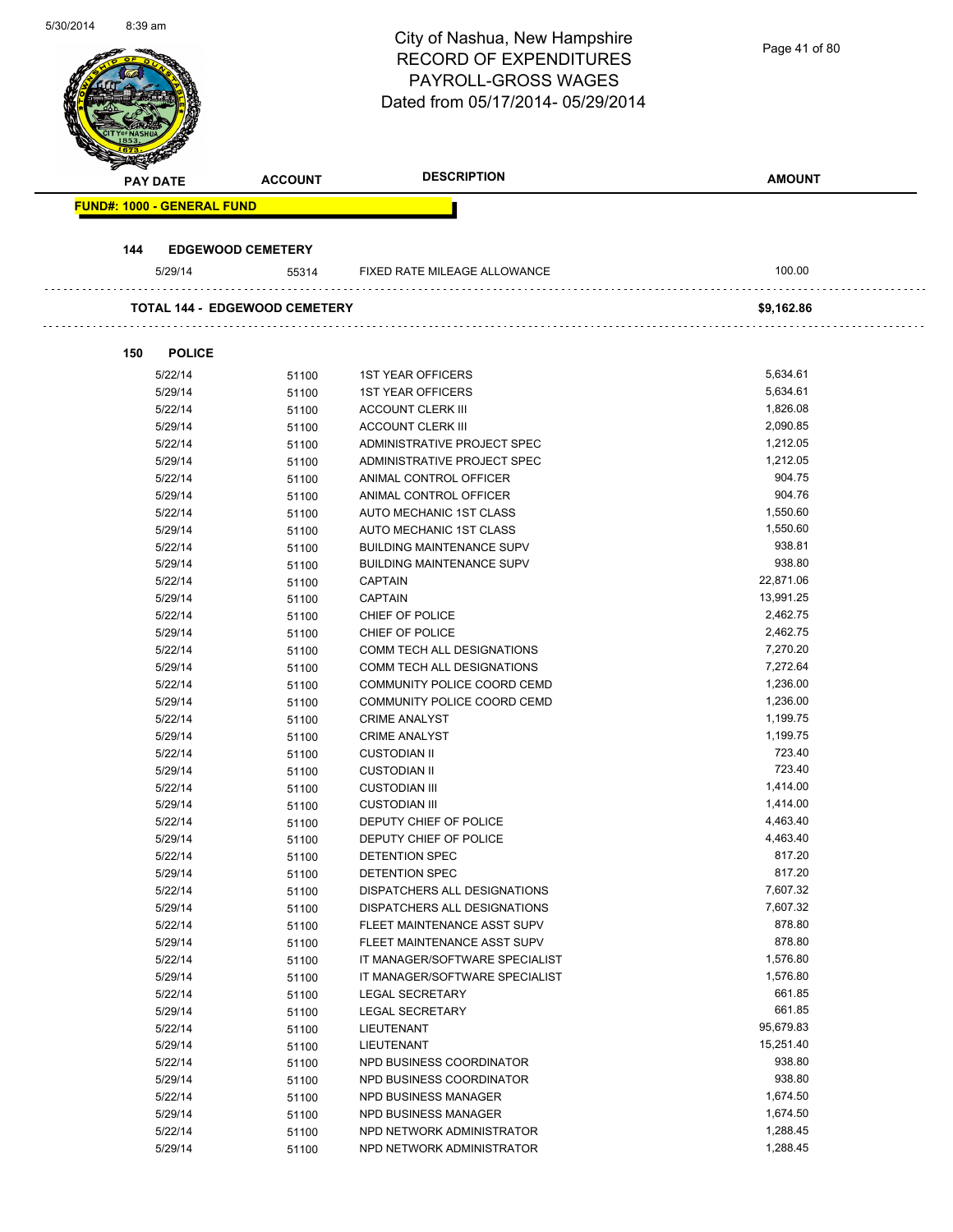

Page 42 of 80

| <b>PAY DATE</b>                   | <b>ACCOUNT</b> | <b>DESCRIPTION</b>             | <b>AMOUNT</b> |
|-----------------------------------|----------------|--------------------------------|---------------|
| <b>FUND#: 1000 - GENERAL FUND</b> |                |                                |               |
| <b>POLICE</b><br>150              |                |                                |               |
| 5/22/14                           | 51100          | PARALEGAL                      | 925.55        |
| 5/29/14                           | 51100          | PARALEGAL                      | 925.55        |
| 5/22/14                           | 51100          | PATROLMAN ALL RANKS            | 151,853.72    |
| 5/29/14                           | 51100          | PATROLMAN ALL RANKS            | 152,923.26    |
| 5/22/14                           | 51100          | POLICE ATTORNEY                | 1,523.60      |
| 5/29/14                           | 51100          | POLICE ATTORNEY                | 1,523.60      |
| 5/22/14                           | 51100          | <b>RECORDS MANAGER</b>         | 1,200.00      |
| 5/29/14                           | 51100          | <b>RECORDS MANAGER</b>         | 1,200.00      |
| 5/22/14                           | 51100          | RECORDS TECHNICIAN I           | 2,489.90      |
| 5/29/14                           | 51100          | RECORDS TECHNICIAN I           | 2,489.91      |
| 5/22/14                           | 51100          | RECORDS TECHNICIAN II          | 1,608.00      |
| 5/29/14                           | 51100          | RECORDS TECHNICIAN II          | 1,608.00      |
| 5/22/14                           | 51100          | SEC DOMESTIC VIOLENCE UNIT     | 683.95        |
| 5/29/14                           | 51100          | SEC DOMESTIC VIOLENCE UNIT     | 683.95        |
| 5/22/14                           | 51100          | SECRETARIAL SUPV DET BUREAU    | 861.20        |
| 5/29/14                           | 51100          | SECRETARIAL SUPV DET BUREAU    | 861.20        |
| 5/22/14                           | 51100          | <b>SECRETARY III</b>           | 2,535.25      |
| 5/29/14                           | 51100          | <b>SECRETARY III</b>           | 2,535.25      |
| 5/22/14                           | 51100          | <b>SECRETARY V</b>             | 3,159.19      |
| 5/29/14                           | 51100          | <b>SECRETARY V</b>             | 3,159.21      |
| 5/22/14                           | 51100          | SERGEANT                       | 183,341.43    |
| 5/29/14                           | 51100          | SERGEANT                       | 35,641.94     |
| 5/22/14                           | 51100          | <b>SUPV POLICE FLEET</b>       | 1,192.40      |
| 5/29/14                           | 51100          | <b>SUPV POLICE FLEET</b>       | 1,192.40      |
| 5/22/14                           | 51200          | <b>ACCREDITATION MANAGER</b>   | 1,017.76      |
| 5/29/14                           | 51200          | <b>ACCREDITATION MANAGER</b>   | 1,017.76      |
| 5/22/14                           | 51200          | DETENTION SPEC                 | 699.16        |
| 5/29/14                           | 51200          | DETENTION SPEC                 | 699.16        |
| 5/22/14                           | 51200          | POLICE ATTORNEY PT             | 1,179.52      |
| 5/29/14                           | 51200          | POLICE ATTORNEY PT             | 1,179.52      |
| 5/22/14                           | 51200          | PRISONER TRANSPORT OFFICER     | 726.00        |
| 5/29/14                           | 51200          | PRISONER TRANSPORT OFFICER     | 726.00        |
| 5/22/14                           | 51300          | <b>OVERTIME-REGULAR</b>        | 10,026.48     |
| 5/29/14                           | 51300          | OVERTIME-REGULAR               | 7,266.06      |
| 5/29/14                           | 51309          | <b>OVERTIME-TRAINING</b>       | 593.55        |
| 5/22/14                           | 51315          | <b>OVERTIME-WITNESS</b>        | 4,331.10      |
| 5/29/14                           | 51315          | <b>OVERTIME-WITNESS</b>        | 3,312.31      |
| 5/22/14                           | 51322          | OVERTIME-INVESTIGATIVE         | 3,065.23      |
| 5/29/14                           | 51322          | OVERTIME-INVESTIGATIVE         | 6,562.49      |
| 5/22/14                           | 51330          | OVERTIME-COVERAGE              | 7,454.82      |
| 5/29/14                           | 51330          | OVERTIME-COVERAGE              | 6,902.67      |
| 5/22/14                           | 51412          | WAGES PER DIEM                 | 1,280.00      |
| 5/29/14                           | 51412          | WAGES PER DIEM                 | 1,200.00      |
| 5/29/14                           | 55118          | TELEPHONE-CELLULAR             | 117.00        |
| 5/22/14                           | 61107          | <b>CLOTHING &amp; UNIFORMS</b> | 1,544.81      |
| 5/29/14                           | 61107          | <b>CLOTHING &amp; UNIFORMS</b> | 3,441.74      |
|                                   |                |                                |               |

**152 FIRE**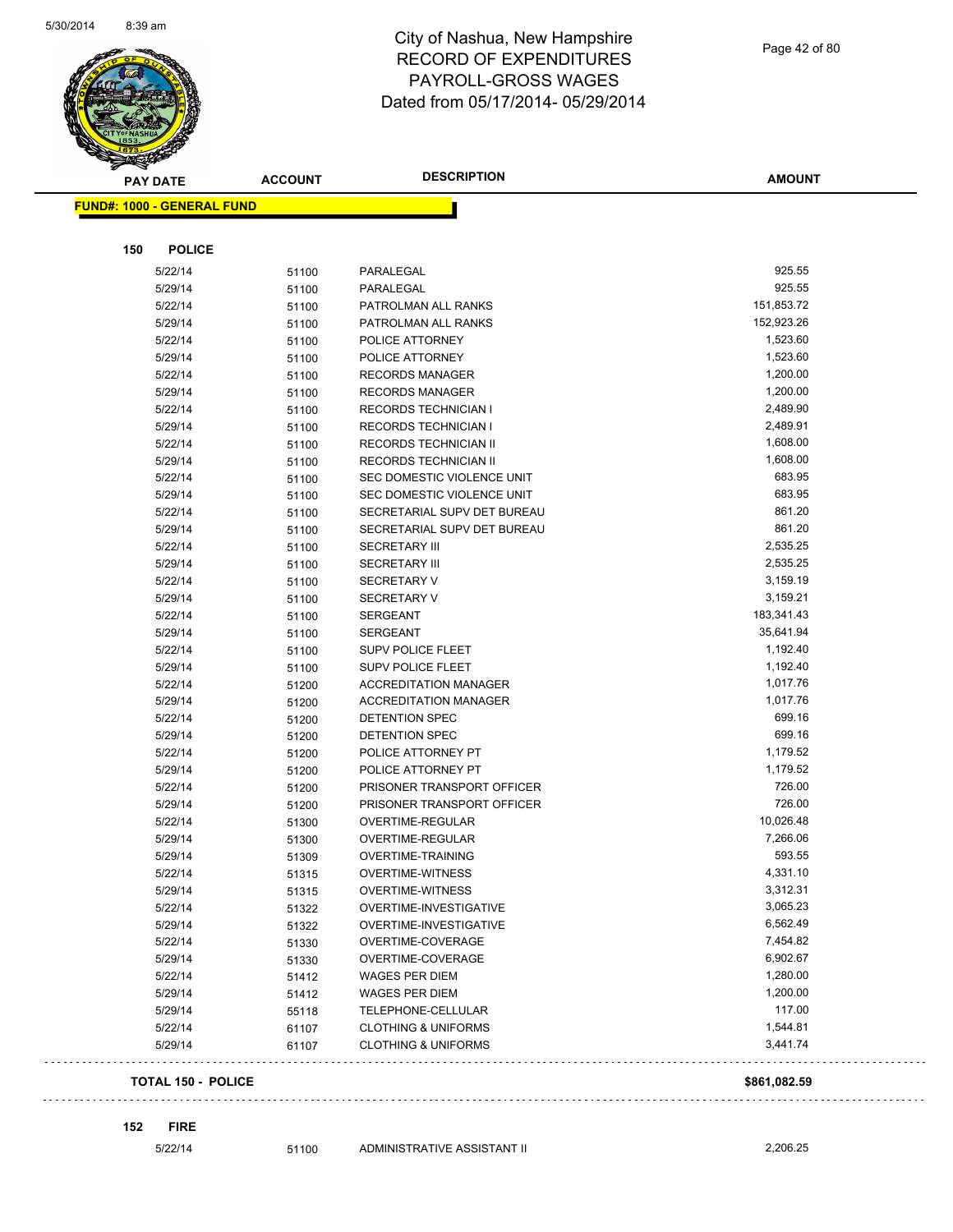

Page 43 of 80

| <b>PAY DATE</b>                   | <b>DESCRIPTION</b><br><b>ACCOUNT</b> |                                 | <b>AMOUNT</b> |  |
|-----------------------------------|--------------------------------------|---------------------------------|---------------|--|
| <b>FUND#: 1000 - GENERAL FUND</b> |                                      |                                 |               |  |
| 152<br><b>FIRE</b>                |                                      |                                 |               |  |
| 5/29/14                           | 51100                                | ADMINISTRATIVE ASSISTANT II     | 2,206.25      |  |
| 5/22/14                           | 51100                                | <b>ASST FIRE CHIEF</b>          | 2,032.40      |  |
| 5/29/14                           | 51100                                | <b>ASST FIRE CHIEF</b>          | 2,032.40      |  |
| 5/22/14                           | 51100                                | ASST SUPERINTENDENT FIRE ALARM  | 1,566.20      |  |
| 5/29/14                           | 51100                                | ASST SUPERINTENDENT FIRE ALARM  | 1,566.20      |  |
| 5/22/14                           | 51100                                | ASST SUPERINTENDENT FIRE FLEET  | 1,461.24      |  |
| 5/29/14                           | 51100                                | ASST SUPERINTENDENT FIRE FLEET  | 1,461.24      |  |
| 5/22/14                           | 51100                                | ASST SUPERINTENDENT PREVENTION  | 2,922.48      |  |
| 5/29/14                           | 51100                                | ASST SUPERINTENDENT PREVENTION  | 2,922.48      |  |
| 5/22/14                           | 51100                                | <b>CAPTAIN</b>                  | 11,852.65     |  |
| 5/29/14                           | 51100                                | <b>CAPTAIN</b>                  | 11,852.63     |  |
| 5/22/14                           | 51100                                | CAPTAIN FIRE TRAINING SAFETY    | 1,646.08      |  |
| 5/29/14                           | 51100                                | CAPTAIN FIRE TRAINING SAFETY    | 1,646.08      |  |
| 5/22/14                           | 51100                                | <b>DEPUTY FIRE CHIEF</b>        | 7,002.22      |  |
| 5/29/14                           |                                      | <b>DEPUTY FIRE CHIEF</b>        | 7,002.22      |  |
| 5/22/14                           | 51100                                | <b>EXEC ASST BUSINESS COORD</b> | 1,041.35      |  |
| 5/29/14                           | 51100                                | <b>EXEC ASST BUSINESS COORD</b> | 1,041.35      |  |
| 5/22/14                           | 51100                                | <b>FIRE CHIEF</b>               | 2,331.28      |  |
|                                   | 51100                                | <b>FIRE CHIEF</b>               | 2,331.28      |  |
| 5/29/14                           | 51100                                | FIRE DISPATCH ALL RANKS         | 6,978.62      |  |
| 5/22/14                           | 51100                                |                                 |               |  |
| 5/29/14                           | 51100                                | FIRE DISPATCH ALL RANKS         | 6,628.79      |  |
| 5/22/14                           | 51100                                | FIRE DISPATCHER CLERK TRAINER   | 1,182.48      |  |
| 5/29/14                           | 51100                                | FIRE DISPATCHER CLERK TRAINER   | 1,493.66      |  |
| 5/22/14                           | 51100                                | <b>FIRE LIEUTENANT</b>          | 37,226.98     |  |
| 5/29/14                           | 51100                                | <b>FIRE LIEUTENANT</b>          | 37,323.53     |  |
| 5/22/14                           | 51100                                | <b>FIRE MECHANIC</b>            | 1,308.48      |  |
| 5/29/14                           | 51100                                | <b>FIRE MECHANIC</b>            | 1,308.48      |  |
| 5/22/14                           | 51100                                | FIRE TRAINING OFFICER           | 1,446.76      |  |
| 5/29/14                           | 51100                                | FIRE TRAINING OFFICER           | 1,446.76      |  |
| 5/22/14                           | 51100                                | FIREFIGHTERS ALL RANKS          | 114,418.96    |  |
| 5/29/14                           | 51100                                | FIREFIGHTERS ALL RANKS          | 114,016.03    |  |
| 5/22/14                           | 51100                                | SUPERINTENDENT FIRE ALARM       | 937.13        |  |
| 5/29/14                           | 51100                                | SUPERINTENDENT FIRE ALARM       | 937.13        |  |
| 5/22/14                           | 51100                                | SUPERINTENDENT FIRE FLEET       | 1,651.01      |  |
| 5/29/14                           | 51100                                | SUPERINTENDENT FIRE FLEET       | 1,629.80      |  |
| 5/22/14                           | 51100                                | SUPERINTENDENT FIRE PREVENTION  | 1,574.31      |  |
| 5/29/14                           | 51100                                | SUPERINTENDENT FIRE PREVENTION  | 1,574.32      |  |
| 5/22/14                           | 51300                                | OVERTIME-REGULAR                | 2,574.08      |  |
| 5/29/14                           | 51300                                | OVERTIME-REGULAR                | 3,239.94      |  |
| 5/22/14                           | 51330                                | OVERTIME-COVERAGE               | 8,936.40      |  |
| 5/29/14                           | 51330                                | OVERTIME-COVERAGE               | 12,115.78     |  |
| 5/22/14                           | 51650                                | <b>ADDITIONAL HOURS</b>         | 22,972.07     |  |
| 5/29/14                           | 51650                                | <b>ADDITIONAL HOURS</b>         | 30,502.47     |  |
| 5/22/14                           | 51700                                | <b>STIPENDS</b>                 | 4,415.36      |  |
| 5/29/14                           | 51700                                | <b>STIPENDS</b>                 | 4,415.36      |  |
| 5/29/14                           | 55118                                | TELEPHONE-CELLULAR              | 352.00        |  |
|                                   |                                      |                                 |               |  |

#### **153 BUILDING INSPECTION**

5/22/14 51100 BUILDING AND UTILITIES INSPCTR 3,224.42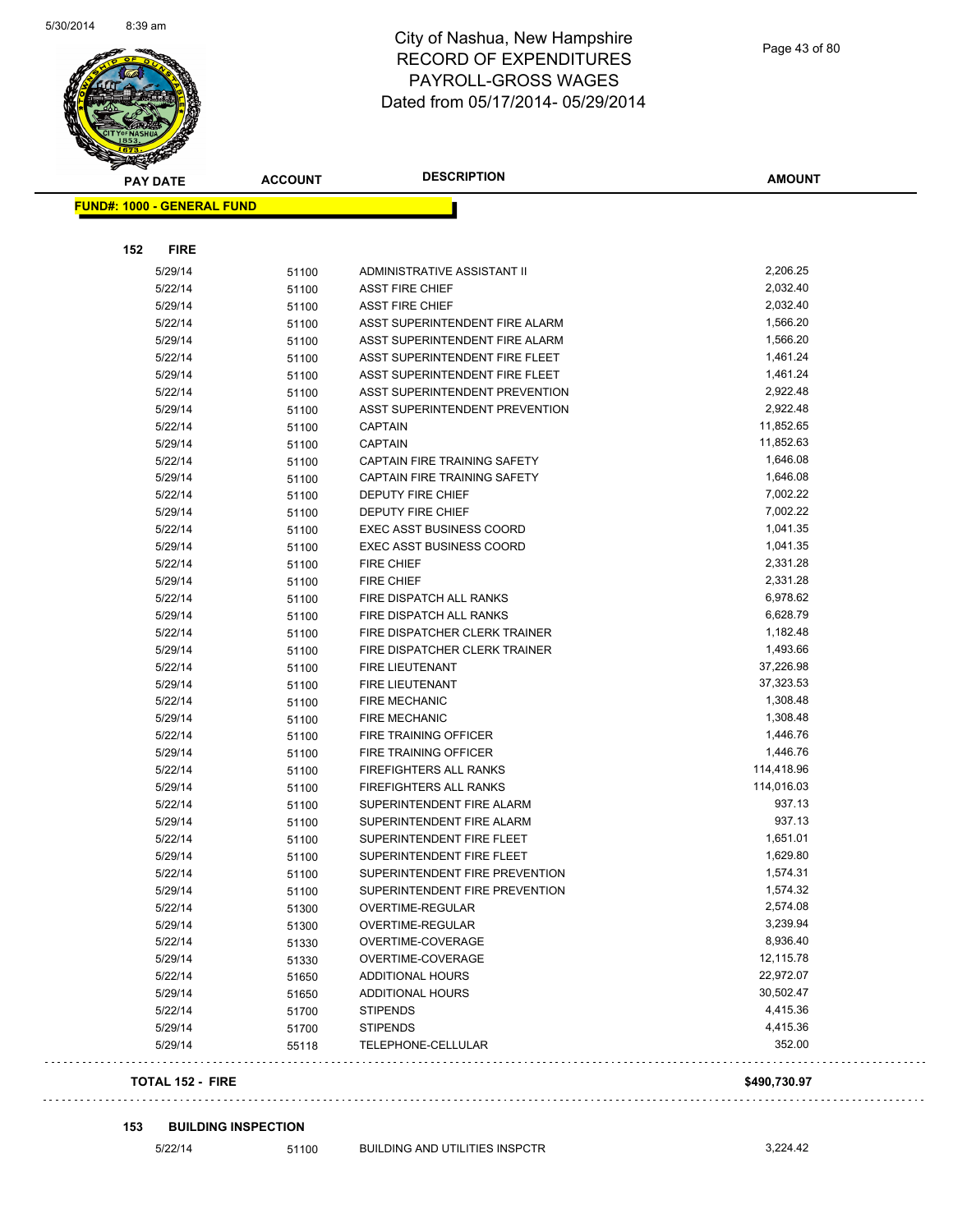Page 44 of 80

|                                   | <b>PAY DATE</b> | <b>ACCOUNT</b>                             | <b>DESCRIPTION</b>                    | <b>AMOUNT</b> |
|-----------------------------------|-----------------|--------------------------------------------|---------------------------------------|---------------|
| <b>FUND#: 1000 - GENERAL FUND</b> |                 |                                            |                                       |               |
|                                   |                 |                                            |                                       |               |
| 153                               |                 | <b>BUILDING INSPECTION</b>                 |                                       |               |
|                                   | 5/29/14         | 51100                                      | <b>BUILDING AND UTILITIES INSPCTR</b> | 3,224.40      |
|                                   | 5/22/14         | 51100                                      | <b>BUILDING DEPARTMENT MANAGER</b>    | 1,367.60      |
|                                   | 5/29/14         | 51100                                      | <b>BUILDING DEPARTMENT MANAGER</b>    | 1,367.60      |
|                                   | 5/22/14         | 51100                                      | PERMIT TECHNICIAN I                   | 601.55        |
|                                   | 5/29/14         | 51100                                      | PERMIT TECHNICIAN I                   | 601.55        |
|                                   | 5/22/14         | 51100                                      | PERMIT TECHNICIAN III                 | 734.80        |
|                                   | 5/29/14         | 51100                                      | PERMIT TECHNICIAN III                 | 734.80        |
|                                   | 5/22/14         | 51100                                      | <b>PLANS EXAMINER</b>                 | 1,131.50      |
|                                   | 5/29/14         | 51100                                      | <b>PLANS EXAMINER</b>                 | 1,131.50      |
|                                   | 5/22/14         | 51200                                      | <b>BUILDING AND UTILITIES INSPCTR</b> | 794.22        |
|                                   | 5/29/14         | 51200                                      | <b>BUILDING AND UTILITIES INSPCTR</b> | 768.60        |
|                                   |                 |                                            |                                       |               |
|                                   |                 | <b>TOTAL 153 - BUILDING INSPECTION</b>     |                                       | \$15,682.54   |
| 155                               |                 | <b>CODE ENFORCEMENT</b>                    |                                       |               |
|                                   | 5/22/14         | 51100                                      | <b>CODE ENFORCEMENT OFFICER II</b>    | 2,026.65      |
|                                   | 5/29/14         | 51100                                      | <b>CODE ENFORCEMENT OFFICER II</b>    | 2,026.65      |
|                                   | 5/22/14         | 51100                                      | MGR CODE ENFORCEMENT DEPT             | 1,289.90      |
|                                   | 5/29/14         | 51100                                      | MGR CODE ENFORCEMENT DEPT             | 1,289.90      |
|                                   |                 |                                            |                                       |               |
|                                   |                 | <b>TOTAL 155 - CODE ENFORCEMENT</b>        |                                       | \$6,633.10    |
| 156                               |                 | <b>EMERGENCY MANAGEMENT</b>                |                                       |               |
|                                   | 5/22/14         | 51100                                      | <b>EMERGENCY MANAGEMENT DIRECTOR</b>  | 1,442.85      |
|                                   | 5/29/14         | 51100                                      | EMERGENCY MANAGEMENT DIRECTOR         | 1,442.85      |
|                                   | 5/29/14         | 55118                                      | TELEPHONE-CELLULAR                    | 50.00         |
|                                   |                 | <b>TOTAL 156 - EMERGENCY MANAGEMENT</b>    |                                       | \$2,935.70    |
|                                   |                 |                                            |                                       |               |
| 157                               |                 | <b>CITYWIDE COMMUNICATIONS</b>             |                                       |               |
|                                   | 5/22/14         | 51100                                      | <b>COMM SYS ENGR TECH</b>             | 1,475.60      |
|                                   | 5/29/14         | 51100                                      | COMM SYS ENGR TECH                    | 1,475.60      |
|                                   | 5/22/14         | 51200                                      | RADIO SYSTEMS MANAGER                 | 1,252.16      |
|                                   | 5/29/14         | 51200                                      | <b>RADIO SYSTEMS MANAGER</b>          | 1,252.16      |
|                                   | 5/29/14         | 55118                                      | TELEPHONE-CELLULAR                    | 50.00         |
|                                   |                 | <b>TOTAL 157 - CITYWIDE COMMUNICATIONS</b> |                                       | \$5,505.52    |
| 160                               |                 | <b>PUBLIC WORKS-ADMIN/ENGINEERING</b>      |                                       |               |
|                                   | 5/22/14         | 51100                                      | ADMINISTRATIVE ASSISTANT II           | 665.60        |
|                                   | 5/29/14         | 51100                                      | ADMINISTRATIVE ASSISTANT II           | 665.60        |
|                                   | 5/22/14         | 51100                                      | CITIZEN SERVICES COORDINATOR          | 721.90        |
|                                   | 5/29/14         | 51100                                      | CITIZEN SERVICES COORDINATOR          | 721.90        |
|                                   | 5/22/14         | 51100                                      | <b>CITY ENGINEER</b>                  | 993.35        |
|                                   | 5/29/14         | 51100                                      | <b>CITY ENGINEER</b>                  | 993.35        |
|                                   | 5/22/14         | 51100                                      | DEPUTY MANAGER OF ENGINEERING         | 670.20        |
|                                   | 5/29/14         | 51100                                      | DEPUTY MANAGER OF ENGINEERING         | 670.20        |
|                                   | 5/22/14         | 51100                                      | DIRECTOR PUBLIC WORKS                 | 1,441.50      |
|                                   |                 |                                            |                                       |               |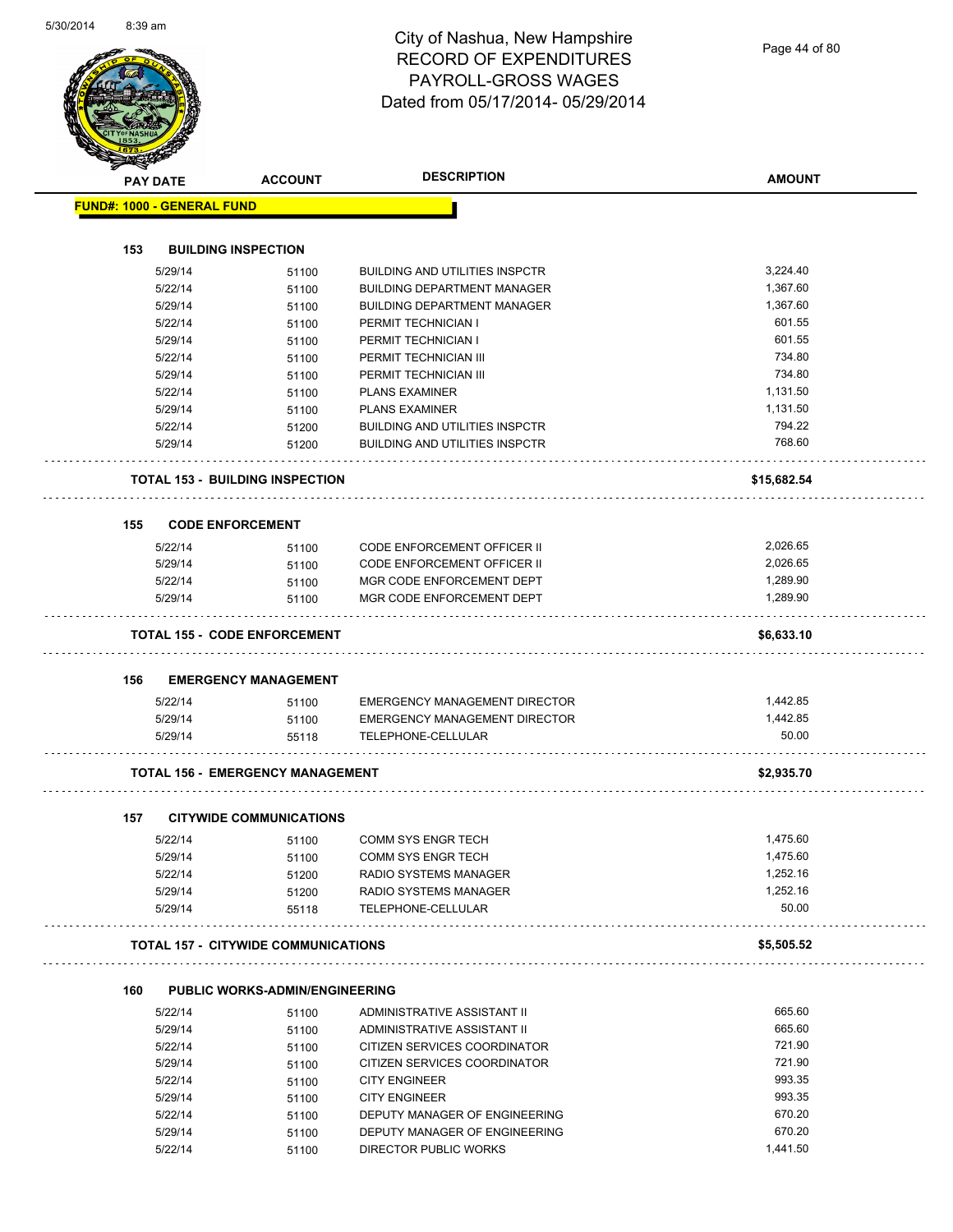| <b>FUND#: 1000 - GENERAL FUND</b><br>160<br><b>PUBLIC WORKS-ADMIN/ENGINEERING</b><br>5/29/14<br><b>DIRECTOR PUBLIC WORKS</b><br>51100<br>5/22/14<br><b>DIVISION OPERATIONS MANAGER</b><br>51100<br>5/29/14<br>51100<br>DIVISION OPERATIONS MANAGER<br>DPW CONTRACT ADMINISTRATOR<br>5/22/14<br>51100<br>5/29/14<br>DPW CONTRACT ADMINISTRATOR<br>51100<br>5/22/14<br><b>ENGINEERING INSPECTORS</b><br>51100<br>5/29/14<br><b>ENGINEERING INSPECTORS</b><br>51100<br>5/22/14<br><b>SENIOR FOREMAN</b><br>51100<br>5/29/14<br><b>SENIOR FOREMAN</b><br>51100<br>SENIOR STAFF ENGINEER<br>5/22/14<br>51100<br>5/29/14<br>SENIOR STAFF ENGINEER<br>51100<br>5/22/14<br>SENIOR TRAFFIC ENGINEER<br>51100<br>5/29/14<br>SENIOR TRAFFIC ENGINEER<br>51100<br>5/22/14<br>51100<br>STREET CONSTRUCTION ENGINEER<br>5/29/14<br>STREET CONSTRUCTION ENGINEER<br>51100<br>5/22/14<br>51100<br><b>SURVEY TECHNICIAN</b><br>SURVEY TECHNICIAN<br>5/29/14<br>51100<br>TELEPHONE-CELLULAR<br>5/29/14<br>55118<br><b>TOTAL 160 - PUBLIC WORKS-ADMIN/ENGINEERING</b><br><b>STREETS</b><br>161<br>5/22/14<br>ADMINISTRATIVE ASSISTANT III<br>51100<br>5/29/14<br>ADMINISTRATIVE ASSISTANT III<br>51100<br>5/22/14<br>AUTO MECH 1ST CLASS NIGHTS<br>51100<br>5/29/14<br>AUTO MECH 1ST CLASS NIGHTS<br>51100<br>1,818.40<br>5/22/14<br>AUTO MECH 2ND CLASS<br>51100<br>1,818.40<br>5/29/14<br>AUTO MECH 2ND CLASS<br>51100<br>5/22/14<br>51100<br>AUTO MECH 2ND CLASS NIGHTS<br>921.20<br>5/29/14<br>AUTO MECH 2ND CLASS NIGHTS<br>51100<br>2,993.60<br>5/22/14<br>51100<br>AUTO MECHANIC 1ST CLASS<br>5/29/14<br>AUTO MECHANIC 1ST CLASS<br>51100<br>5/22/14<br>EQUIP OPR STREET REPAIR<br>51100<br>5/29/14<br>EQUIP OPR STREET REPAIR<br>51100<br>5/22/14<br>51100<br>FLEET MAINTENANCE FOREMAN<br>5/29/14<br>FLEET MAINTENANCE FOREMAN<br>51100<br>5/22/14<br>51100<br>FLEET MANAGER STREET DEPT<br>5/29/14<br>FLEET MANAGER STREET DEPT<br>51100<br>5/22/14<br>51100<br><b>MASON PIPELAYER</b><br>5/29/14<br><b>MASON PIPELAYER</b><br>51100<br>OPERATIONS COORDINATOR<br>5/22/14<br>51100<br>5/29/14<br>OPERATIONS COORDINATOR<br>51100<br>5/22/14<br>SIGN MAINTENANCE<br>51100<br>5/29/14<br>SIGN MAINTENANCE<br>51100<br>5/22/14<br>SIGN MAINTENANCE ASSISTANT<br>51100<br>5/29/14<br>51100<br>SIGN MAINTENANCE ASSISTANT |             |                 | <b>ACCOUNT</b> | <b>PAY DATE</b> |
|-------------------------------------------------------------------------------------------------------------------------------------------------------------------------------------------------------------------------------------------------------------------------------------------------------------------------------------------------------------------------------------------------------------------------------------------------------------------------------------------------------------------------------------------------------------------------------------------------------------------------------------------------------------------------------------------------------------------------------------------------------------------------------------------------------------------------------------------------------------------------------------------------------------------------------------------------------------------------------------------------------------------------------------------------------------------------------------------------------------------------------------------------------------------------------------------------------------------------------------------------------------------------------------------------------------------------------------------------------------------------------------------------------------------------------------------------------------------------------------------------------------------------------------------------------------------------------------------------------------------------------------------------------------------------------------------------------------------------------------------------------------------------------------------------------------------------------------------------------------------------------------------------------------------------------------------------------------------------------------------------------------------------------------------------------------------------------------------------------------------------------------------------------------------------------------------------------------------------------------------------------------------------------------------------------------|-------------|-----------------|----------------|-----------------|
|                                                                                                                                                                                                                                                                                                                                                                                                                                                                                                                                                                                                                                                                                                                                                                                                                                                                                                                                                                                                                                                                                                                                                                                                                                                                                                                                                                                                                                                                                                                                                                                                                                                                                                                                                                                                                                                                                                                                                                                                                                                                                                                                                                                                                                                                                                             |             |                 |                |                 |
|                                                                                                                                                                                                                                                                                                                                                                                                                                                                                                                                                                                                                                                                                                                                                                                                                                                                                                                                                                                                                                                                                                                                                                                                                                                                                                                                                                                                                                                                                                                                                                                                                                                                                                                                                                                                                                                                                                                                                                                                                                                                                                                                                                                                                                                                                                             |             |                 |                |                 |
|                                                                                                                                                                                                                                                                                                                                                                                                                                                                                                                                                                                                                                                                                                                                                                                                                                                                                                                                                                                                                                                                                                                                                                                                                                                                                                                                                                                                                                                                                                                                                                                                                                                                                                                                                                                                                                                                                                                                                                                                                                                                                                                                                                                                                                                                                                             |             |                 |                |                 |
|                                                                                                                                                                                                                                                                                                                                                                                                                                                                                                                                                                                                                                                                                                                                                                                                                                                                                                                                                                                                                                                                                                                                                                                                                                                                                                                                                                                                                                                                                                                                                                                                                                                                                                                                                                                                                                                                                                                                                                                                                                                                                                                                                                                                                                                                                                             | 1,441.50    |                 |                |                 |
|                                                                                                                                                                                                                                                                                                                                                                                                                                                                                                                                                                                                                                                                                                                                                                                                                                                                                                                                                                                                                                                                                                                                                                                                                                                                                                                                                                                                                                                                                                                                                                                                                                                                                                                                                                                                                                                                                                                                                                                                                                                                                                                                                                                                                                                                                                             | 1,372.55    |                 |                |                 |
|                                                                                                                                                                                                                                                                                                                                                                                                                                                                                                                                                                                                                                                                                                                                                                                                                                                                                                                                                                                                                                                                                                                                                                                                                                                                                                                                                                                                                                                                                                                                                                                                                                                                                                                                                                                                                                                                                                                                                                                                                                                                                                                                                                                                                                                                                                             | 1,372.55    |                 |                |                 |
|                                                                                                                                                                                                                                                                                                                                                                                                                                                                                                                                                                                                                                                                                                                                                                                                                                                                                                                                                                                                                                                                                                                                                                                                                                                                                                                                                                                                                                                                                                                                                                                                                                                                                                                                                                                                                                                                                                                                                                                                                                                                                                                                                                                                                                                                                                             | 324.85      |                 |                |                 |
|                                                                                                                                                                                                                                                                                                                                                                                                                                                                                                                                                                                                                                                                                                                                                                                                                                                                                                                                                                                                                                                                                                                                                                                                                                                                                                                                                                                                                                                                                                                                                                                                                                                                                                                                                                                                                                                                                                                                                                                                                                                                                                                                                                                                                                                                                                             | 324.85      |                 |                |                 |
|                                                                                                                                                                                                                                                                                                                                                                                                                                                                                                                                                                                                                                                                                                                                                                                                                                                                                                                                                                                                                                                                                                                                                                                                                                                                                                                                                                                                                                                                                                                                                                                                                                                                                                                                                                                                                                                                                                                                                                                                                                                                                                                                                                                                                                                                                                             | 891.65      |                 |                |                 |
|                                                                                                                                                                                                                                                                                                                                                                                                                                                                                                                                                                                                                                                                                                                                                                                                                                                                                                                                                                                                                                                                                                                                                                                                                                                                                                                                                                                                                                                                                                                                                                                                                                                                                                                                                                                                                                                                                                                                                                                                                                                                                                                                                                                                                                                                                                             | 891.64      |                 |                |                 |
|                                                                                                                                                                                                                                                                                                                                                                                                                                                                                                                                                                                                                                                                                                                                                                                                                                                                                                                                                                                                                                                                                                                                                                                                                                                                                                                                                                                                                                                                                                                                                                                                                                                                                                                                                                                                                                                                                                                                                                                                                                                                                                                                                                                                                                                                                                             | 1,248.00    |                 |                |                 |
|                                                                                                                                                                                                                                                                                                                                                                                                                                                                                                                                                                                                                                                                                                                                                                                                                                                                                                                                                                                                                                                                                                                                                                                                                                                                                                                                                                                                                                                                                                                                                                                                                                                                                                                                                                                                                                                                                                                                                                                                                                                                                                                                                                                                                                                                                                             | 1,248.00    |                 |                |                 |
|                                                                                                                                                                                                                                                                                                                                                                                                                                                                                                                                                                                                                                                                                                                                                                                                                                                                                                                                                                                                                                                                                                                                                                                                                                                                                                                                                                                                                                                                                                                                                                                                                                                                                                                                                                                                                                                                                                                                                                                                                                                                                                                                                                                                                                                                                                             | 2,439.40    |                 |                |                 |
|                                                                                                                                                                                                                                                                                                                                                                                                                                                                                                                                                                                                                                                                                                                                                                                                                                                                                                                                                                                                                                                                                                                                                                                                                                                                                                                                                                                                                                                                                                                                                                                                                                                                                                                                                                                                                                                                                                                                                                                                                                                                                                                                                                                                                                                                                                             | 2,439.40    |                 |                |                 |
|                                                                                                                                                                                                                                                                                                                                                                                                                                                                                                                                                                                                                                                                                                                                                                                                                                                                                                                                                                                                                                                                                                                                                                                                                                                                                                                                                                                                                                                                                                                                                                                                                                                                                                                                                                                                                                                                                                                                                                                                                                                                                                                                                                                                                                                                                                             | 1,533.60    |                 |                |                 |
|                                                                                                                                                                                                                                                                                                                                                                                                                                                                                                                                                                                                                                                                                                                                                                                                                                                                                                                                                                                                                                                                                                                                                                                                                                                                                                                                                                                                                                                                                                                                                                                                                                                                                                                                                                                                                                                                                                                                                                                                                                                                                                                                                                                                                                                                                                             | 1,533.60    |                 |                |                 |
|                                                                                                                                                                                                                                                                                                                                                                                                                                                                                                                                                                                                                                                                                                                                                                                                                                                                                                                                                                                                                                                                                                                                                                                                                                                                                                                                                                                                                                                                                                                                                                                                                                                                                                                                                                                                                                                                                                                                                                                                                                                                                                                                                                                                                                                                                                             | 1,285.00    |                 |                |                 |
|                                                                                                                                                                                                                                                                                                                                                                                                                                                                                                                                                                                                                                                                                                                                                                                                                                                                                                                                                                                                                                                                                                                                                                                                                                                                                                                                                                                                                                                                                                                                                                                                                                                                                                                                                                                                                                                                                                                                                                                                                                                                                                                                                                                                                                                                                                             | 1,285.00    |                 |                |                 |
|                                                                                                                                                                                                                                                                                                                                                                                                                                                                                                                                                                                                                                                                                                                                                                                                                                                                                                                                                                                                                                                                                                                                                                                                                                                                                                                                                                                                                                                                                                                                                                                                                                                                                                                                                                                                                                                                                                                                                                                                                                                                                                                                                                                                                                                                                                             | 1,096.65    |                 |                |                 |
|                                                                                                                                                                                                                                                                                                                                                                                                                                                                                                                                                                                                                                                                                                                                                                                                                                                                                                                                                                                                                                                                                                                                                                                                                                                                                                                                                                                                                                                                                                                                                                                                                                                                                                                                                                                                                                                                                                                                                                                                                                                                                                                                                                                                                                                                                                             | 1,096.65    |                 |                |                 |
|                                                                                                                                                                                                                                                                                                                                                                                                                                                                                                                                                                                                                                                                                                                                                                                                                                                                                                                                                                                                                                                                                                                                                                                                                                                                                                                                                                                                                                                                                                                                                                                                                                                                                                                                                                                                                                                                                                                                                                                                                                                                                                                                                                                                                                                                                                             | 234.00      |                 |                |                 |
|                                                                                                                                                                                                                                                                                                                                                                                                                                                                                                                                                                                                                                                                                                                                                                                                                                                                                                                                                                                                                                                                                                                                                                                                                                                                                                                                                                                                                                                                                                                                                                                                                                                                                                                                                                                                                                                                                                                                                                                                                                                                                                                                                                                                                                                                                                             | \$29,602.49 |                 |                |                 |
|                                                                                                                                                                                                                                                                                                                                                                                                                                                                                                                                                                                                                                                                                                                                                                                                                                                                                                                                                                                                                                                                                                                                                                                                                                                                                                                                                                                                                                                                                                                                                                                                                                                                                                                                                                                                                                                                                                                                                                                                                                                                                                                                                                                                                                                                                                             | 953.25      |                 |                |                 |
|                                                                                                                                                                                                                                                                                                                                                                                                                                                                                                                                                                                                                                                                                                                                                                                                                                                                                                                                                                                                                                                                                                                                                                                                                                                                                                                                                                                                                                                                                                                                                                                                                                                                                                                                                                                                                                                                                                                                                                                                                                                                                                                                                                                                                                                                                                             | 953.25      |                 |                |                 |
|                                                                                                                                                                                                                                                                                                                                                                                                                                                                                                                                                                                                                                                                                                                                                                                                                                                                                                                                                                                                                                                                                                                                                                                                                                                                                                                                                                                                                                                                                                                                                                                                                                                                                                                                                                                                                                                                                                                                                                                                                                                                                                                                                                                                                                                                                                             | 3,033.60    |                 |                |                 |
|                                                                                                                                                                                                                                                                                                                                                                                                                                                                                                                                                                                                                                                                                                                                                                                                                                                                                                                                                                                                                                                                                                                                                                                                                                                                                                                                                                                                                                                                                                                                                                                                                                                                                                                                                                                                                                                                                                                                                                                                                                                                                                                                                                                                                                                                                                             | 3,033.60    |                 |                |                 |
|                                                                                                                                                                                                                                                                                                                                                                                                                                                                                                                                                                                                                                                                                                                                                                                                                                                                                                                                                                                                                                                                                                                                                                                                                                                                                                                                                                                                                                                                                                                                                                                                                                                                                                                                                                                                                                                                                                                                                                                                                                                                                                                                                                                                                                                                                                             |             |                 |                |                 |
|                                                                                                                                                                                                                                                                                                                                                                                                                                                                                                                                                                                                                                                                                                                                                                                                                                                                                                                                                                                                                                                                                                                                                                                                                                                                                                                                                                                                                                                                                                                                                                                                                                                                                                                                                                                                                                                                                                                                                                                                                                                                                                                                                                                                                                                                                                             |             |                 |                |                 |
|                                                                                                                                                                                                                                                                                                                                                                                                                                                                                                                                                                                                                                                                                                                                                                                                                                                                                                                                                                                                                                                                                                                                                                                                                                                                                                                                                                                                                                                                                                                                                                                                                                                                                                                                                                                                                                                                                                                                                                                                                                                                                                                                                                                                                                                                                                             | 921.20      |                 |                |                 |
|                                                                                                                                                                                                                                                                                                                                                                                                                                                                                                                                                                                                                                                                                                                                                                                                                                                                                                                                                                                                                                                                                                                                                                                                                                                                                                                                                                                                                                                                                                                                                                                                                                                                                                                                                                                                                                                                                                                                                                                                                                                                                                                                                                                                                                                                                                             |             |                 |                |                 |
|                                                                                                                                                                                                                                                                                                                                                                                                                                                                                                                                                                                                                                                                                                                                                                                                                                                                                                                                                                                                                                                                                                                                                                                                                                                                                                                                                                                                                                                                                                                                                                                                                                                                                                                                                                                                                                                                                                                                                                                                                                                                                                                                                                                                                                                                                                             | 2,993.60    |                 |                |                 |
|                                                                                                                                                                                                                                                                                                                                                                                                                                                                                                                                                                                                                                                                                                                                                                                                                                                                                                                                                                                                                                                                                                                                                                                                                                                                                                                                                                                                                                                                                                                                                                                                                                                                                                                                                                                                                                                                                                                                                                                                                                                                                                                                                                                                                                                                                                             | 7,091.76    |                 |                |                 |
|                                                                                                                                                                                                                                                                                                                                                                                                                                                                                                                                                                                                                                                                                                                                                                                                                                                                                                                                                                                                                                                                                                                                                                                                                                                                                                                                                                                                                                                                                                                                                                                                                                                                                                                                                                                                                                                                                                                                                                                                                                                                                                                                                                                                                                                                                                             | 6,364.41    |                 |                |                 |
|                                                                                                                                                                                                                                                                                                                                                                                                                                                                                                                                                                                                                                                                                                                                                                                                                                                                                                                                                                                                                                                                                                                                                                                                                                                                                                                                                                                                                                                                                                                                                                                                                                                                                                                                                                                                                                                                                                                                                                                                                                                                                                                                                                                                                                                                                                             | 1,096.65    |                 |                |                 |
|                                                                                                                                                                                                                                                                                                                                                                                                                                                                                                                                                                                                                                                                                                                                                                                                                                                                                                                                                                                                                                                                                                                                                                                                                                                                                                                                                                                                                                                                                                                                                                                                                                                                                                                                                                                                                                                                                                                                                                                                                                                                                                                                                                                                                                                                                                             | 1,096.65    |                 |                |                 |
|                                                                                                                                                                                                                                                                                                                                                                                                                                                                                                                                                                                                                                                                                                                                                                                                                                                                                                                                                                                                                                                                                                                                                                                                                                                                                                                                                                                                                                                                                                                                                                                                                                                                                                                                                                                                                                                                                                                                                                                                                                                                                                                                                                                                                                                                                                             | 1,056.15    |                 |                |                 |
|                                                                                                                                                                                                                                                                                                                                                                                                                                                                                                                                                                                                                                                                                                                                                                                                                                                                                                                                                                                                                                                                                                                                                                                                                                                                                                                                                                                                                                                                                                                                                                                                                                                                                                                                                                                                                                                                                                                                                                                                                                                                                                                                                                                                                                                                                                             | 1,056.15    |                 |                |                 |
|                                                                                                                                                                                                                                                                                                                                                                                                                                                                                                                                                                                                                                                                                                                                                                                                                                                                                                                                                                                                                                                                                                                                                                                                                                                                                                                                                                                                                                                                                                                                                                                                                                                                                                                                                                                                                                                                                                                                                                                                                                                                                                                                                                                                                                                                                                             | 2,608.80    |                 |                |                 |
|                                                                                                                                                                                                                                                                                                                                                                                                                                                                                                                                                                                                                                                                                                                                                                                                                                                                                                                                                                                                                                                                                                                                                                                                                                                                                                                                                                                                                                                                                                                                                                                                                                                                                                                                                                                                                                                                                                                                                                                                                                                                                                                                                                                                                                                                                                             | 2,608.80    |                 |                |                 |
|                                                                                                                                                                                                                                                                                                                                                                                                                                                                                                                                                                                                                                                                                                                                                                                                                                                                                                                                                                                                                                                                                                                                                                                                                                                                                                                                                                                                                                                                                                                                                                                                                                                                                                                                                                                                                                                                                                                                                                                                                                                                                                                                                                                                                                                                                                             | 783.12      |                 |                |                 |
|                                                                                                                                                                                                                                                                                                                                                                                                                                                                                                                                                                                                                                                                                                                                                                                                                                                                                                                                                                                                                                                                                                                                                                                                                                                                                                                                                                                                                                                                                                                                                                                                                                                                                                                                                                                                                                                                                                                                                                                                                                                                                                                                                                                                                                                                                                             |             |                 |                |                 |
|                                                                                                                                                                                                                                                                                                                                                                                                                                                                                                                                                                                                                                                                                                                                                                                                                                                                                                                                                                                                                                                                                                                                                                                                                                                                                                                                                                                                                                                                                                                                                                                                                                                                                                                                                                                                                                                                                                                                                                                                                                                                                                                                                                                                                                                                                                             | 788.04      |                 |                |                 |
|                                                                                                                                                                                                                                                                                                                                                                                                                                                                                                                                                                                                                                                                                                                                                                                                                                                                                                                                                                                                                                                                                                                                                                                                                                                                                                                                                                                                                                                                                                                                                                                                                                                                                                                                                                                                                                                                                                                                                                                                                                                                                                                                                                                                                                                                                                             | 865.60      |                 |                |                 |
|                                                                                                                                                                                                                                                                                                                                                                                                                                                                                                                                                                                                                                                                                                                                                                                                                                                                                                                                                                                                                                                                                                                                                                                                                                                                                                                                                                                                                                                                                                                                                                                                                                                                                                                                                                                                                                                                                                                                                                                                                                                                                                                                                                                                                                                                                                             | 865.60      |                 |                |                 |
|                                                                                                                                                                                                                                                                                                                                                                                                                                                                                                                                                                                                                                                                                                                                                                                                                                                                                                                                                                                                                                                                                                                                                                                                                                                                                                                                                                                                                                                                                                                                                                                                                                                                                                                                                                                                                                                                                                                                                                                                                                                                                                                                                                                                                                                                                                             | 807.20      |                 |                |                 |
|                                                                                                                                                                                                                                                                                                                                                                                                                                                                                                                                                                                                                                                                                                                                                                                                                                                                                                                                                                                                                                                                                                                                                                                                                                                                                                                                                                                                                                                                                                                                                                                                                                                                                                                                                                                                                                                                                                                                                                                                                                                                                                                                                                                                                                                                                                             | 807.20      |                 |                |                 |
| 895.65<br>5/29/14<br>51100<br>STOREKEEPER PWD                                                                                                                                                                                                                                                                                                                                                                                                                                                                                                                                                                                                                                                                                                                                                                                                                                                                                                                                                                                                                                                                                                                                                                                                                                                                                                                                                                                                                                                                                                                                                                                                                                                                                                                                                                                                                                                                                                                                                                                                                                                                                                                                                                                                                                                               | 895.65      | STOREKEEPER PWD | 51100          | 5/22/14         |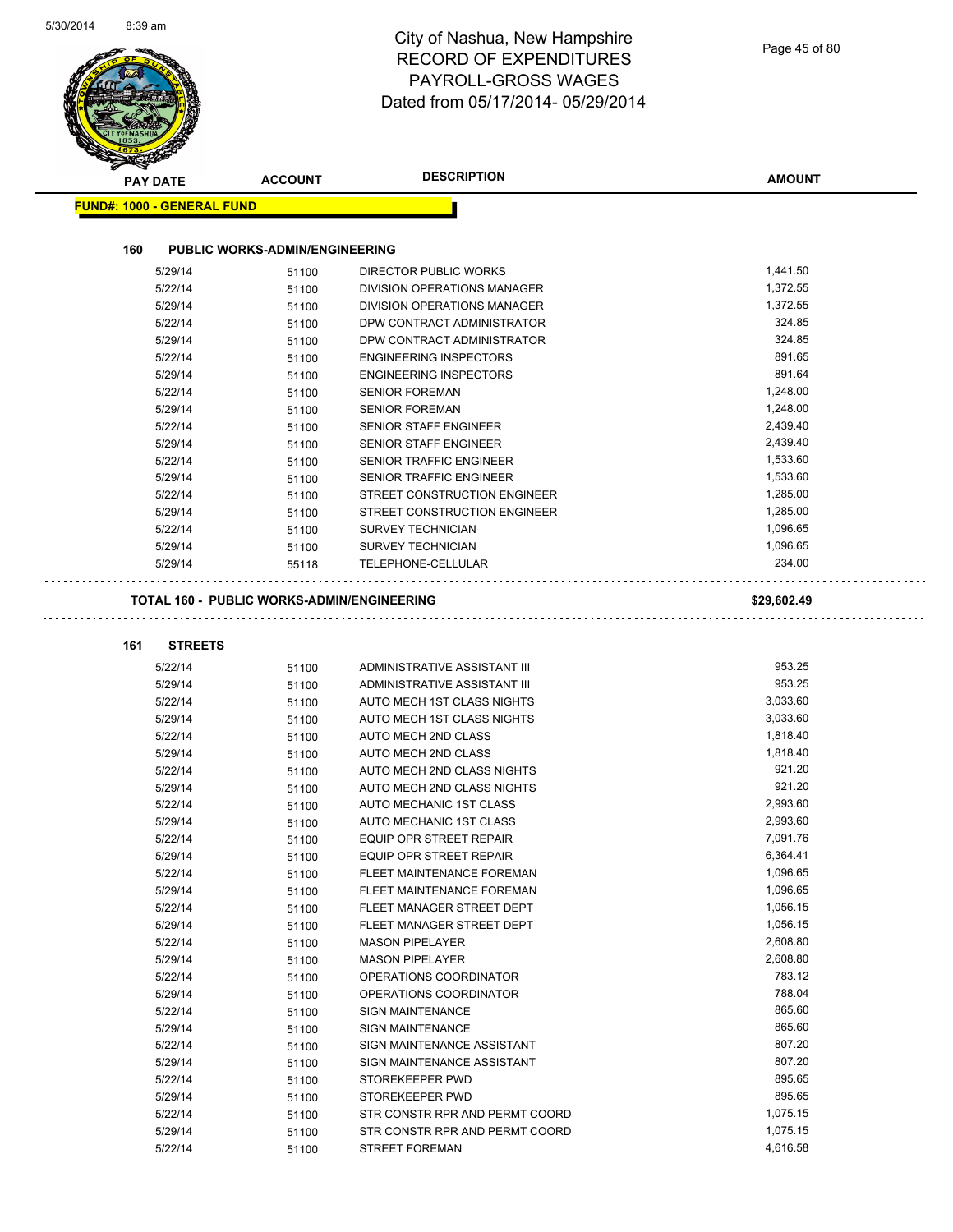

Page 46 of 80

| <b>PAY DATE</b> |                                       | <b>ACCOUNT</b> | <b>DESCRIPTION</b>                   | <b>AMOUNT</b> |
|-----------------|---------------------------------------|----------------|--------------------------------------|---------------|
|                 | <b>FUND#: 1000 - GENERAL FUND</b>     |                |                                      |               |
|                 |                                       |                |                                      |               |
| 161             | <b>STREETS</b>                        |                |                                      |               |
|                 | 5/29/14                               | 51100          | <b>STREET FOREMAN</b>                | 4,616.60      |
|                 | 5/22/14                               | 51100          | SUPERINTENDENT OF STREETS            | 1,720.00      |
|                 | 5/29/14                               | 51100          | SUPERINTENDENT OF STREETS            | 1,720.00      |
|                 | 5/22/14                               | 51100          | TRAFFIC MAINTENANCE ASSISTANT        | 860.80        |
|                 | 5/29/14                               | 51100          | <b>TRAFFIC MAINTENANCE ASSISTANT</b> | 860.80        |
|                 | 5/22/14                               | 51100          | <b>TRAFFIC MANAGER</b>               | 1,331.45      |
|                 | 5/29/14                               | 51100          | <b>TRAFFIC MANAGER</b>               | 1,331.45      |
|                 | 5/22/14                               | 51100          | <b>TRAFFIC TECHNICIAN I</b>          | 2,071.20      |
|                 | 5/29/14                               | 51100          | <b>TRAFFIC TECHNICIAN I</b>          | 2,071.20      |
|                 | 5/22/14                               | 51100          | TRUCK DRIVER STREET REPAIR           | 16,121.90     |
|                 | 5/29/14                               | 51100          | TRUCK DRIVER STREET REPAIR           | 16,051.75     |
|                 | 5/22/14                               | 51100          | <b>WELDER FIRST CLASS</b>            | 1,968.80      |
|                 | 5/29/14                               | 51100          | <b>WELDER FIRST CLASS</b>            | 1,950.34      |
|                 | 5/22/14                               | 51300          | OVERTIME-REGULAR                     | 1,047.79      |
|                 | 5/29/14                               | 51300          | OVERTIME-REGULAR                     | 830.42        |
|                 | 5/22/14                               | 51600          | <b>LONGEVITY</b>                     | 400.00        |
|                 | 5/29/14                               | 51600          | <b>LONGEVITY</b>                     | 1,200.00      |
|                 | 5/29/14                               | 55118          | TELEPHONE-CELLULAR                   | 67.00         |
|                 | <b>TOTAL 161 - STREETS</b>            |                |                                      | \$112,115.91  |
| 166             | <b>PARKING LOTS</b>                   |                |                                      |               |
|                 | 5/22/14                               |                | ADMINISTRATIVE ASSISTANT II          | 665.60        |
|                 | 5/29/14                               | 51100<br>51100 | ADMINISTRATIVE ASSISTANT II          | 665.60        |
|                 | 5/22/14                               | 51100          | PARKING MAINTENANCE                  | 1,315.20      |
|                 | 5/29/14                               | 51100          | PARKING MAINTENANCE                  | 1,315.20      |
|                 | 5/22/14                               | 51100          | TRANSPORTATION DEPT MANAGER          | 76.85         |
|                 | 5/29/14                               | 51100          | <b>TRANSPORTATION DEPT MANAGER</b>   | 76.85         |
|                 | 5/29/14                               | 55118          | TELEPHONE-CELLULAR                   | 51.00         |
|                 | <b>TOTAL 166 - PARKING LOTS</b>       |                |                                      | \$4,166.30    |
|                 |                                       |                |                                      |               |
| 171             | <b>COMMUNITY SERVICES</b>             |                |                                      |               |
|                 | 5/22/14                               | 51100          | ADMINISTRATIVE ASSISTANT II          | 696.75        |
|                 | 5/29/14                               | 51100          | ADMINISTRATIVE ASSISTANT II          | 696.75        |
|                 | 5/22/14                               | 51100          | DIRECTOR HEALTH AND COMM SVS         | 1,677.05      |
|                 | 5/29/14                               | 51100          | DIRECTOR HEALTH AND COMM SVS         | 1,677.05      |
|                 | 5/22/14                               | 51100          | PROGRAM ASSISTANT                    | 419.80        |
|                 | 5/29/14                               | 51100          | PROGRAM ASSISTANT                    | 419.80        |
|                 | 5/22/14                               | 51100          | PROGRAM COORDINATOR                  | 903.15        |
|                 | 5/29/14                               | 51100          | PROGRAM COORDINATOR                  | 903.15        |
|                 | 5/22/14                               | 51412          | WAGES PER DIEM                       | 104.50        |
|                 | 5/29/14                               | 55118          | TELEPHONE-CELLULAR                   | 50.00         |
|                 | <b>TOTAL 171 - COMMUNITY SERVICES</b> |                |                                      | \$7,548.00    |
|                 |                                       |                |                                      |               |
| 172             | <b>COMMUNITY HEALTH</b>               |                |                                      |               |
|                 | 5/22/14                               | 51100          | ADMINISTRATIVE ASSISTANT II          | 696.75        |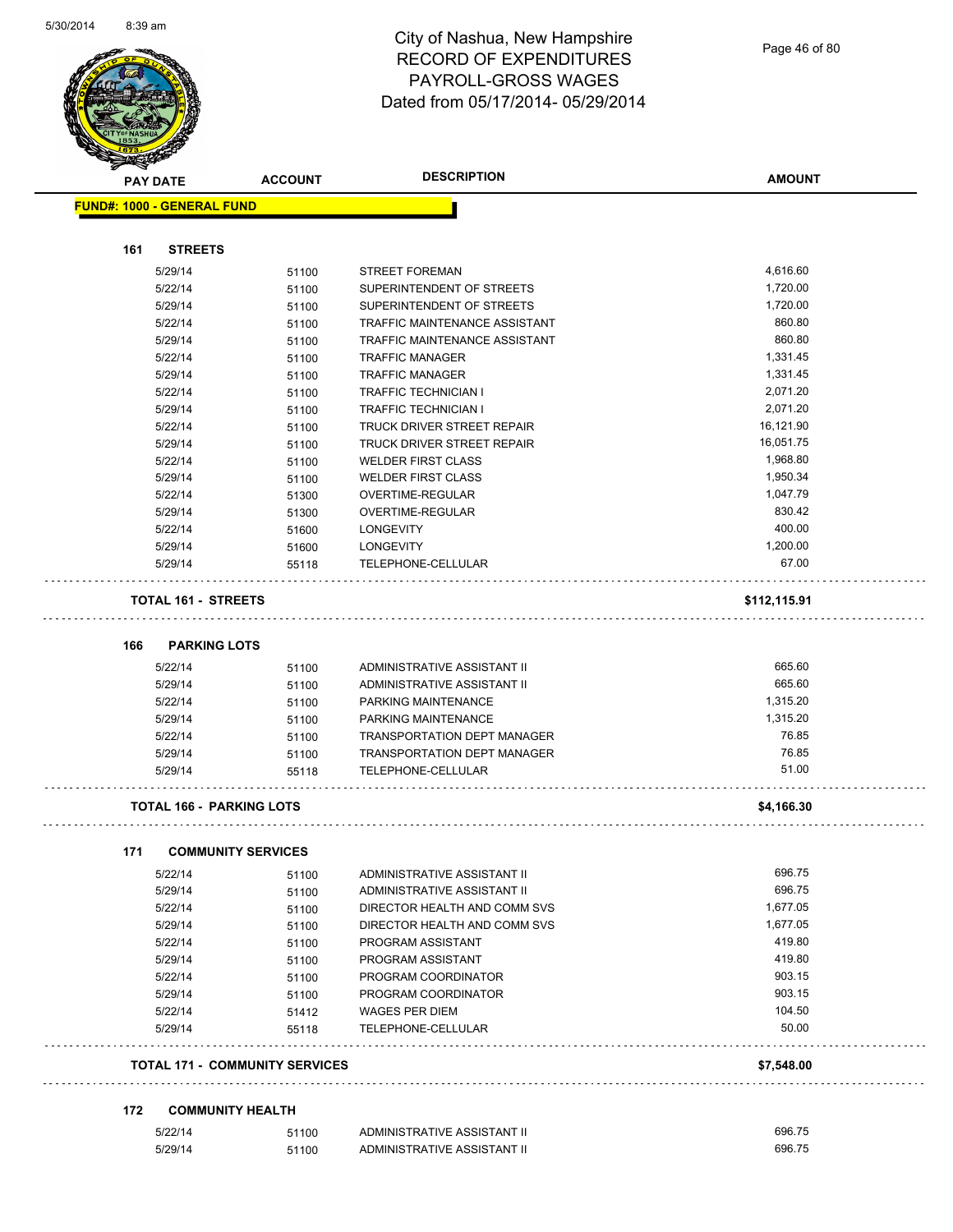Page 47 of 80

|            | <b>PAY DATE</b>                   | <b>ACCOUNT</b>                            | <b>DESCRIPTION</b>                                                   | <b>AMOUNT</b>        |
|------------|-----------------------------------|-------------------------------------------|----------------------------------------------------------------------|----------------------|
|            | <b>FUND#: 1000 - GENERAL FUND</b> |                                           |                                                                      |                      |
|            |                                   |                                           |                                                                      |                      |
| 172        |                                   | <b>COMMUNITY HEALTH</b>                   |                                                                      | 2,050.30             |
|            | 5/22/14<br>5/29/14                | 51100<br>51100                            | <b>BILINGUAL OUTREACH WORKER</b><br>BILINGUAL OUTREACH WORKER        | 737.20               |
|            | 5/22/14                           | 51100                                     | <b>MANAGER COMMUNITY HEALTH</b>                                      | 1,364.20             |
|            | 5/29/14                           | 51100                                     | MANAGER COMMUNITY HEALTH                                             | 1,364.20             |
|            | 5/22/14                           | 51100                                     | PUB HEALTH NURSE                                                     | 3,342.60             |
|            | 5/29/14                           | 51100                                     | PUB HEALTH NURSE                                                     | 3,342.60             |
|            |                                   | TOTAL 172 - COMMUNITY HEALTH              |                                                                      | \$13,594.60          |
|            |                                   |                                           |                                                                      |                      |
| 173        |                                   | <b>ENVIRONMENTAL HEALTH</b>               |                                                                      |                      |
|            | 5/22/14                           | 51100                                     | ENVIRONMENTAL HEALTH SPEC I                                          | 1,598.15             |
|            | 5/29/14                           | 51100                                     | <b>ENVIRONMENTAL HEALTH SPEC I</b>                                   | 1,598.16             |
|            | 5/22/14                           | 51100                                     | ENVIRONMENTAL HEALTH SPEC II                                         | 1,044.25             |
|            | 5/29/14                           | 51100                                     | ENVIRONMENTAL HEALTH SPEC II                                         | 1,044.26             |
|            | 5/22/14                           | 51100                                     | ENVIRONMENTAL TECH OFFICE MGR                                        | 964.36               |
|            | 5/29/14                           | 51100                                     | ENVIRONMENTAL TECH OFFICE MGR                                        | 964.35               |
|            | 5/22/14                           | 51100                                     | <b>LABORATORY DIRECTOR</b>                                           | 988.20               |
|            | 5/29/14                           | 51100                                     | LABORATORY DIRECTOR                                                  | 988.20               |
|            | 5/22/14                           | 51100                                     | MANAGER ENVIRONMENTAL HEALTH                                         | 1,404.70             |
|            | 5/29/14                           | 51100                                     | MANAGER ENVIRONMENTAL HEALTH                                         | 1,404.70             |
|            | 5/29/14                           | 55118                                     | TELEPHONE-CELLULAR                                                   | 84.00                |
|            |                                   |                                           |                                                                      |                      |
|            |                                   | <b>TOTAL 173 - ENVIRONMENTAL HEALTH</b>   |                                                                      | \$12,083.33          |
|            |                                   |                                           |                                                                      |                      |
|            |                                   | <b>WELFARE ADMINISTRATION</b>             |                                                                      |                      |
|            | 5/22/14                           | 51100                                     | ADMINISTRATIVE ASSISTANT I                                           | 812.25               |
|            | 5/29/14                           | 51100                                     | ADMINISTRATIVE ASSISTANT I                                           | 812.25               |
|            | 5/22/14                           | 51100                                     | CASE TECHNICIAN WELFARE                                              | 2.311.50             |
|            | 5/29/14                           | 51100                                     | CASE TECHNICIAN WELFARE                                              | 2,311.49             |
|            | 5/22/14                           | 51100                                     | INTAKE WORKER ACCOUNTANT                                             | 909.85               |
|            | 5/29/14                           | 51100                                     | INTAKE WORKER ACCOUNTANT                                             | 909.85               |
|            | 5/22/14                           | 51100                                     | SENIOR CASE TECHNICIAN                                               | 929.80               |
|            | 5/29/14                           | 51100                                     | SENIOR CASE TECHNICIAN                                               | 929.80               |
|            | 5/22/14                           | 51100                                     | <b>WELFARE OFFICER</b>                                               | 1,408.19             |
|            | 5/29/14<br>5/29/14                | 51100<br>55118                            | <b>WELFARE OFFICER</b><br>TELEPHONE-CELLULAR                         | 1,408.20<br>50.00    |
|            |                                   | <b>TOTAL 174 - WELFARE ADMINISTRATION</b> |                                                                      | \$12,793.18          |
|            |                                   |                                           |                                                                      |                      |
|            | 5/22/14                           | <b>PARKS &amp; RECREATION</b>             | ADMINISTRATIVE ASSISTANT II                                          | 734.80               |
|            | 5/29/14                           | 51100                                     | ADMINISTRATIVE ASSISTANT II                                          | 734.81               |
|            |                                   | 51100                                     |                                                                      | 909.20               |
|            | 5/22/14                           | 51100                                     | EQUIPMENT OPERATOR, PARKS                                            |                      |
| 174<br>177 | 5/29/14                           | 51100                                     | EQUIPMENT OPERATOR, PARKS                                            | 909.20               |
|            | 5/22/14                           | 51100                                     | FOREMAN LABOR PARK                                                   | 3,289.95             |
|            | 5/29/14                           | 51100                                     | FOREMAN LABOR PARK                                                   | 3,289.95             |
|            | 5/22/14<br>5/29/14                | 51100<br>51100                            | <b>GROUNDS KEEPER PARK MAINT</b><br><b>GROUNDS KEEPER PARK MAINT</b> | 6,634.22<br>6,634.23 |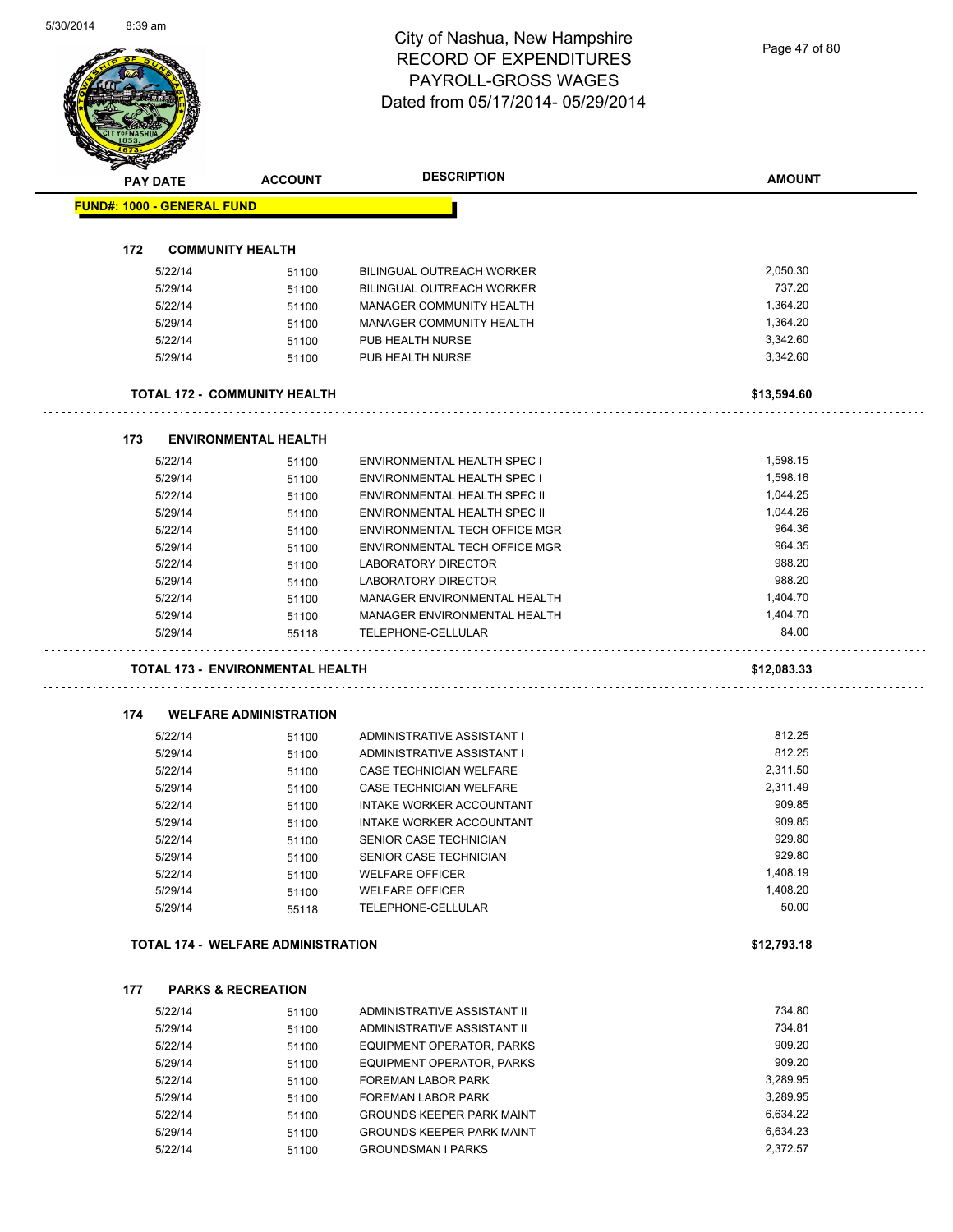

| <b>PAY DATE</b> |                                           | <b>ACCOUNT</b> | <b>DESCRIPTION</b>                                | <b>AMOUNT</b> |
|-----------------|-------------------------------------------|----------------|---------------------------------------------------|---------------|
|                 | <b>FUND#: 1000 - GENERAL FUND</b>         |                |                                                   |               |
| 177             | <b>PARKS &amp; RECREATION</b>             |                |                                                   |               |
|                 |                                           |                |                                                   | 2,452.96      |
|                 | 5/29/14                                   | 51100          | <b>GROUNDSMAN I PARKS</b>                         | 818.80        |
|                 | 5/22/14                                   | 51100          | <b>GROUNDSMAN II PARKS</b>                        | 818.80        |
|                 | 5/29/14                                   | 51100          | <b>GROUNDSMAN II PARKS</b>                        | 2,758.80      |
|                 | 5/22/14                                   | 51100          | <b>LEAD GROUNDSMAN</b>                            | 2,758.81      |
|                 | 5/29/14<br>5/22/14                        | 51100          | <b>LEAD GROUNDSMAN</b>                            | 865.60        |
|                 |                                           | 51100          | NURSERY WORKER PARKS<br>NURSERY WORKER PARKS      | 865.60        |
|                 | 5/29/14                                   | 51100          |                                                   | 347.85        |
|                 | 5/22/14                                   | 51100          | PROGRAM COORDINATOR                               | 347.85        |
|                 | 5/29/14<br>5/22/14                        | 51100          | PROGRAM COORDINATOR<br>RECREATION PROGRAM MANAGER | 1,075.60      |
|                 | 5/29/14                                   | 51100          | RECREATION PROGRAM MANAGER                        | 1,075.60      |
|                 | 5/22/14                                   | 51100          | STELLOS STADIUM ATTENDANT                         | 909.20        |
|                 | 5/29/14                                   | 51100          | STELLOS STADIUM ATTENDANT                         | 909.20        |
|                 | 5/22/14                                   | 51100          | SUPERINTENDENT OF PARKS RECR                      | 1,670.35      |
|                 | 5/29/14                                   | 51100          | SUPERINTENDENT OF PARKS RECR                      | 1,670.35      |
|                 |                                           | 51100          |                                                   | 832.00        |
|                 | 5/22/14<br>5/29/14                        | 51100          | <b>TRUCK DRIVER PARKS RECR</b>                    | 844.80        |
|                 |                                           | 51100          | TRUCK DRIVER PARKS RECR                           | 2,767.89      |
|                 | 5/22/14<br>5/29/14                        | 51300          | OVERTIME-REGULAR<br><b>OVERTIME-REGULAR</b>       | 5,151.77      |
|                 | 5/22/14                                   | 51300          | <b>WAGES TEMP-SEASONAL</b>                        | 1,652.50      |
|                 | 5/29/14                                   | 51400          | <b>WAGES TEMP-SEASONAL</b>                        | 5,977.01      |
|                 | 5/22/14                                   | 51400          | <b>LONGEVITY</b>                                  | 1,200.00      |
|                 |                                           | 51600          |                                                   | 67.00         |
|                 | 5/29/14                                   | 55118          | TELEPHONE-CELLULAR                                | 2,815.00      |
|                 | 5/22/14<br>5/29/14                        | 55642          | <b>GAME OFFICIALS</b><br><b>GAME OFFICIALS</b>    | 322.00        |
|                 |                                           | 55642          |                                                   |               |
|                 | <b>TOTAL 177 - PARKS &amp; RECREATION</b> |                |                                                   | \$66,484.27   |
| 179             | <b>LIBRARY</b>                            |                |                                                   |               |
|                 | 5/22/14                                   | 51100          | ADMIN ASST COST ACCOUNTANT                        | 782.40        |
|                 | 5/29/14                                   | 51100          | ADMIN ASST COST ACCOUNTANT                        | 782.40        |
|                 | 5/22/14                                   | 51100          | ASSISTANT DIRECTOR LIBRARY                        | 1,255.85      |
|                 | 5/29/14                                   | 51100          | ASSISTANT DIRECTOR LIBRARY                        | 1,255.85      |
|                 | 5/22/14                                   | 51100          | ASSISTANT LIBRARIAN CIRCULATIO                    | 945.05        |
|                 | 5/29/14                                   | 51100          | ASSISTANT LIBRARIAN CIRCULATIO                    | 945.05        |
|                 | 5/22/14                                   | 51100          | ASSISTANT LIBRARIAN MEDIA SERV                    | 770.80        |
|                 | 5/29/14                                   | 51100          | ASSISTANT LIBRARIAN MEDIA SERV                    | 790.08        |
|                 | 5/22/14                                   | 51100          | ASSISTANT LIBRARIAN TECH SVS                      | 975.45        |
|                 | 5/29/14                                   | 51100          | ASSISTANT LIBRARIAN TECH SVS                      | 975.45        |
|                 | 5/22/14                                   | 51100          | ASSISTANT LIBRARIAN YOUTH SERV                    | 757.40        |
|                 | 5/29/14                                   | 51100          | ASSISTANT LIBRARIAN YOUTH SERV                    | 757.40        |
|                 | 5/22/14                                   | 51100          | <b>DIRECTOR LIBRARY</b>                           | 1,831.20      |
|                 | 5/29/14                                   | 51100          | DIRECTOR LIBRARY                                  | 1,831.20      |
|                 | 5/22/14                                   | 51100          | EXECUTIVE ASST OFFICE MANAGER                     | 833.85        |
|                 | 5/29/14                                   | 51100          | EXECUTIVE ASST OFFICE MANAGER                     | 833.85        |
|                 | 5/22/14                                   | 51100          | <b>JANITOR</b>                                    | 476.20        |
|                 | 5/29/14                                   | 51100          | <b>JANITOR</b>                                    | 476.20        |
|                 |                                           |                |                                                   |               |

5/22/14 51100 LIBRARIAN ADULT SERVICES 934.56 5/29/14 51100 LIBRARIAN ADULT SERVICES<br>5/22/14 51100 LIBRARIAN CIRCULATION 51200 974.00 5/22/14 51100 LIBRARIAN CIRCULATION 974.00

5/29/14 51100 LIBRARIAN CIRCULATION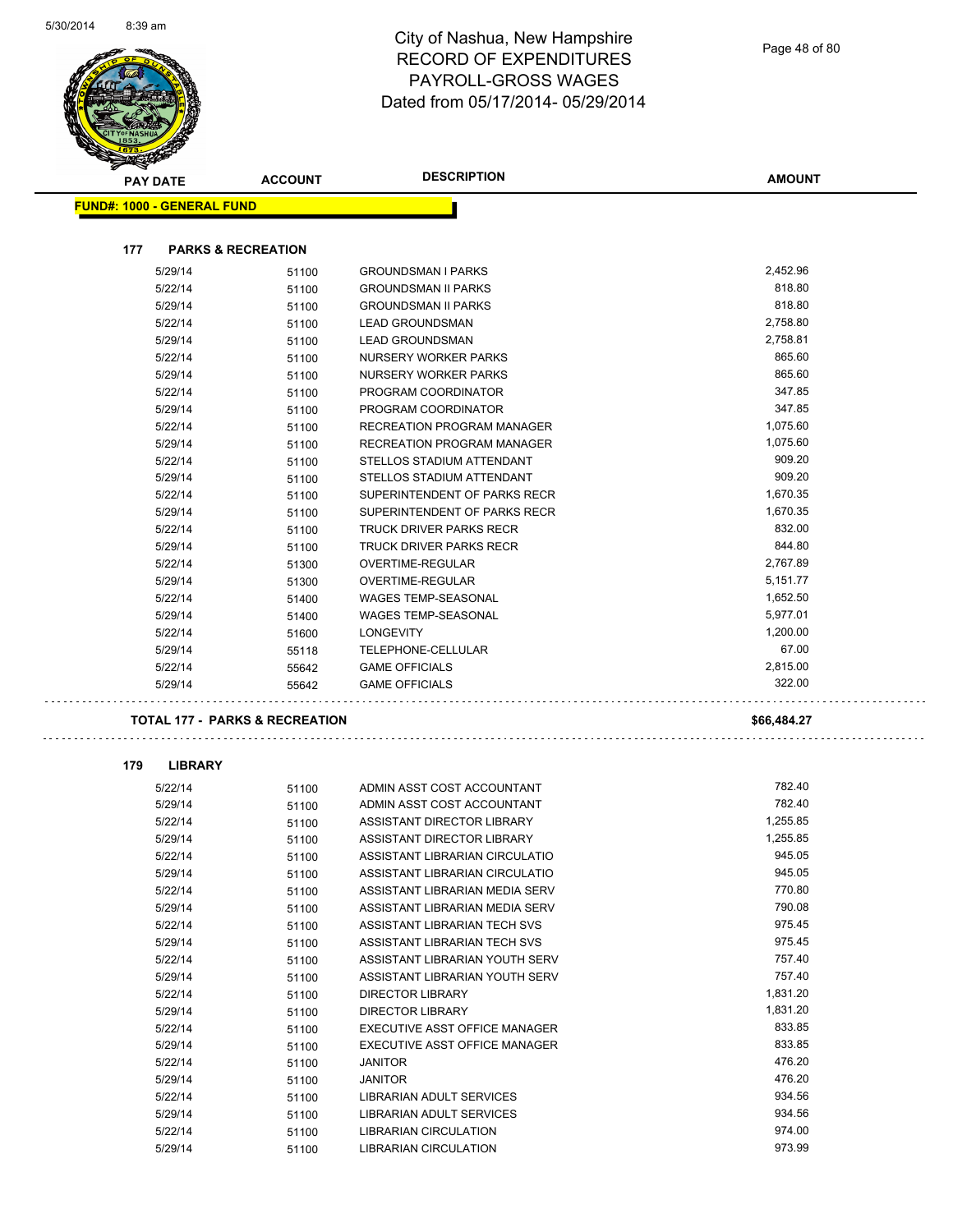

#### City of Nashua, New Hampshire RECORD OF EXPENDITURES PAYROLL-GROSS WAGES Dated from 05/17/2014- 05/29/2014

| 51100<br>51100<br>51100<br>51100<br>51100<br>51100<br>51100<br>51100<br>51100<br>51100<br>51100<br>51100 | LIBRARIAN OUTREACH SVS<br>LIBRARIAN OUTREACH SVS<br>LIBRARIAN TECH SERVICES<br>LIBRARIAN TECH SERVICES<br>LIBRARIAN YOUTH SERVICES<br>LIBRARIAN YOUTH SERVICES<br>LIBRARY ASSISTANT ADULT SERVIC<br>LIBRARY ASSISTANT ADULT SERVIC<br>LIBRARY ASSISTANT CIRCULATION<br>LIBRARY ASSISTANT CIRCULATION | 970.09<br>970.09<br>1,852.94<br>1,852.95<br>2,216.73<br>2,093.47<br>645.45<br>645.45<br>3,255.15<br>3,255.15                                                                                                                                                                                                                                                                                                                                                                                                                                                                   |
|----------------------------------------------------------------------------------------------------------|------------------------------------------------------------------------------------------------------------------------------------------------------------------------------------------------------------------------------------------------------------------------------------------------------|--------------------------------------------------------------------------------------------------------------------------------------------------------------------------------------------------------------------------------------------------------------------------------------------------------------------------------------------------------------------------------------------------------------------------------------------------------------------------------------------------------------------------------------------------------------------------------|
|                                                                                                          |                                                                                                                                                                                                                                                                                                      |                                                                                                                                                                                                                                                                                                                                                                                                                                                                                                                                                                                |
|                                                                                                          |                                                                                                                                                                                                                                                                                                      |                                                                                                                                                                                                                                                                                                                                                                                                                                                                                                                                                                                |
|                                                                                                          |                                                                                                                                                                                                                                                                                                      |                                                                                                                                                                                                                                                                                                                                                                                                                                                                                                                                                                                |
|                                                                                                          |                                                                                                                                                                                                                                                                                                      |                                                                                                                                                                                                                                                                                                                                                                                                                                                                                                                                                                                |
|                                                                                                          |                                                                                                                                                                                                                                                                                                      |                                                                                                                                                                                                                                                                                                                                                                                                                                                                                                                                                                                |
|                                                                                                          |                                                                                                                                                                                                                                                                                                      |                                                                                                                                                                                                                                                                                                                                                                                                                                                                                                                                                                                |
|                                                                                                          |                                                                                                                                                                                                                                                                                                      |                                                                                                                                                                                                                                                                                                                                                                                                                                                                                                                                                                                |
|                                                                                                          |                                                                                                                                                                                                                                                                                                      |                                                                                                                                                                                                                                                                                                                                                                                                                                                                                                                                                                                |
|                                                                                                          |                                                                                                                                                                                                                                                                                                      |                                                                                                                                                                                                                                                                                                                                                                                                                                                                                                                                                                                |
|                                                                                                          |                                                                                                                                                                                                                                                                                                      |                                                                                                                                                                                                                                                                                                                                                                                                                                                                                                                                                                                |
|                                                                                                          |                                                                                                                                                                                                                                                                                                      |                                                                                                                                                                                                                                                                                                                                                                                                                                                                                                                                                                                |
|                                                                                                          |                                                                                                                                                                                                                                                                                                      |                                                                                                                                                                                                                                                                                                                                                                                                                                                                                                                                                                                |
|                                                                                                          |                                                                                                                                                                                                                                                                                                      |                                                                                                                                                                                                                                                                                                                                                                                                                                                                                                                                                                                |
|                                                                                                          | LIBRARY ASSISTANT MEDIA SERVIC                                                                                                                                                                                                                                                                       | 1,853.28                                                                                                                                                                                                                                                                                                                                                                                                                                                                                                                                                                       |
|                                                                                                          | LIBRARY ASSISTANT MEDIA SERVIC                                                                                                                                                                                                                                                                       | 2,127.81                                                                                                                                                                                                                                                                                                                                                                                                                                                                                                                                                                       |
| 51100                                                                                                    | <b>LIBRARY ASSISTANT TECH SVS</b>                                                                                                                                                                                                                                                                    | 686.30                                                                                                                                                                                                                                                                                                                                                                                                                                                                                                                                                                         |
| 51100                                                                                                    | LIBRARY ASSISTANT TECH SVS                                                                                                                                                                                                                                                                           | 686.30                                                                                                                                                                                                                                                                                                                                                                                                                                                                                                                                                                         |
|                                                                                                          |                                                                                                                                                                                                                                                                                                      | 1,604.57                                                                                                                                                                                                                                                                                                                                                                                                                                                                                                                                                                       |
|                                                                                                          |                                                                                                                                                                                                                                                                                                      | 1,604.55                                                                                                                                                                                                                                                                                                                                                                                                                                                                                                                                                                       |
|                                                                                                          |                                                                                                                                                                                                                                                                                                      | 827.70                                                                                                                                                                                                                                                                                                                                                                                                                                                                                                                                                                         |
|                                                                                                          |                                                                                                                                                                                                                                                                                                      | 827.70                                                                                                                                                                                                                                                                                                                                                                                                                                                                                                                                                                         |
|                                                                                                          |                                                                                                                                                                                                                                                                                                      | 1,169.96                                                                                                                                                                                                                                                                                                                                                                                                                                                                                                                                                                       |
|                                                                                                          |                                                                                                                                                                                                                                                                                                      | 1,169.96                                                                                                                                                                                                                                                                                                                                                                                                                                                                                                                                                                       |
|                                                                                                          |                                                                                                                                                                                                                                                                                                      | 2,968.28                                                                                                                                                                                                                                                                                                                                                                                                                                                                                                                                                                       |
|                                                                                                          |                                                                                                                                                                                                                                                                                                      | 2,915.87                                                                                                                                                                                                                                                                                                                                                                                                                                                                                                                                                                       |
|                                                                                                          |                                                                                                                                                                                                                                                                                                      | 734.40                                                                                                                                                                                                                                                                                                                                                                                                                                                                                                                                                                         |
|                                                                                                          |                                                                                                                                                                                                                                                                                                      |                                                                                                                                                                                                                                                                                                                                                                                                                                                                                                                                                                                |
|                                                                                                          |                                                                                                                                                                                                                                                                                                      | 734.40                                                                                                                                                                                                                                                                                                                                                                                                                                                                                                                                                                         |
|                                                                                                          |                                                                                                                                                                                                                                                                                                      | 596.15                                                                                                                                                                                                                                                                                                                                                                                                                                                                                                                                                                         |
|                                                                                                          |                                                                                                                                                                                                                                                                                                      | 596.15                                                                                                                                                                                                                                                                                                                                                                                                                                                                                                                                                                         |
|                                                                                                          |                                                                                                                                                                                                                                                                                                      | 326.75                                                                                                                                                                                                                                                                                                                                                                                                                                                                                                                                                                         |
|                                                                                                          |                                                                                                                                                                                                                                                                                                      | 484.08                                                                                                                                                                                                                                                                                                                                                                                                                                                                                                                                                                         |
|                                                                                                          |                                                                                                                                                                                                                                                                                                      | 226.96                                                                                                                                                                                                                                                                                                                                                                                                                                                                                                                                                                         |
|                                                                                                          |                                                                                                                                                                                                                                                                                                      | 229.25                                                                                                                                                                                                                                                                                                                                                                                                                                                                                                                                                                         |
|                                                                                                          |                                                                                                                                                                                                                                                                                                      | 636.64                                                                                                                                                                                                                                                                                                                                                                                                                                                                                                                                                                         |
|                                                                                                          |                                                                                                                                                                                                                                                                                                      | 509.07                                                                                                                                                                                                                                                                                                                                                                                                                                                                                                                                                                         |
| 51200                                                                                                    | LIBRARY PAGES MEDIA SERVICES                                                                                                                                                                                                                                                                         | 458.36                                                                                                                                                                                                                                                                                                                                                                                                                                                                                                                                                                         |
| 51200                                                                                                    | LIBRARY PAGES MEDIA SERVICES                                                                                                                                                                                                                                                                         | 344.88                                                                                                                                                                                                                                                                                                                                                                                                                                                                                                                                                                         |
| 51200                                                                                                    | <b>SECURITY LIBRARY</b>                                                                                                                                                                                                                                                                              | 339.50                                                                                                                                                                                                                                                                                                                                                                                                                                                                                                                                                                         |
| 51200                                                                                                    | <b>SECURITY LIBRARY</b>                                                                                                                                                                                                                                                                              | 322.00                                                                                                                                                                                                                                                                                                                                                                                                                                                                                                                                                                         |
| 51300                                                                                                    | OVERTIME-REGULAR                                                                                                                                                                                                                                                                                     | 958.07                                                                                                                                                                                                                                                                                                                                                                                                                                                                                                                                                                         |
| 51300                                                                                                    | OVERTIME-REGULAR                                                                                                                                                                                                                                                                                     | 1,162.87                                                                                                                                                                                                                                                                                                                                                                                                                                                                                                                                                                       |
|                                                                                                          |                                                                                                                                                                                                                                                                                                      | \$65,952.07                                                                                                                                                                                                                                                                                                                                                                                                                                                                                                                                                                    |
|                                                                                                          | 51100<br>51100<br>51100<br>51100<br>51100<br>51100<br>51100<br>51100<br>51100<br>51100<br>51100<br>51100<br>51200<br>51200<br>51200<br>51200<br>51200<br>51200                                                                                                                                       | LIBRARY ASSISTANT YOUTH SERVIC<br>LIBRARY ASSISTANT YOUTH SERVIC<br>MAINTENANCE SUPV<br><b>MAINTENANCE SUPV</b><br>MEDIA SERVICES COORDINATOR<br><b>MEDIA SERVICES COORDINATOR</b><br>REFERENCE LIBRARIAN ADULT SERV<br>REFERENCE LIBRARIAN ADULT SERV<br>REFERENCE LIBRARIAN TECH SVS<br>REFERENCE LIBRARIAN TECH SVS<br><b>SECURITY LIBRARY</b><br><b>SECURITY LIBRARY</b><br><b>LIBRARY ASSISTANT TECH SVS</b><br>LIBRARY ASSISTANT TECH SVS<br>LIBRARY PAGE YOUTH SERVICES<br>LIBRARY PAGE YOUTH SERVICES<br><b>LIBRARY PAGES CIRCULATION</b><br>LIBRARY PAGES CIRCULATION |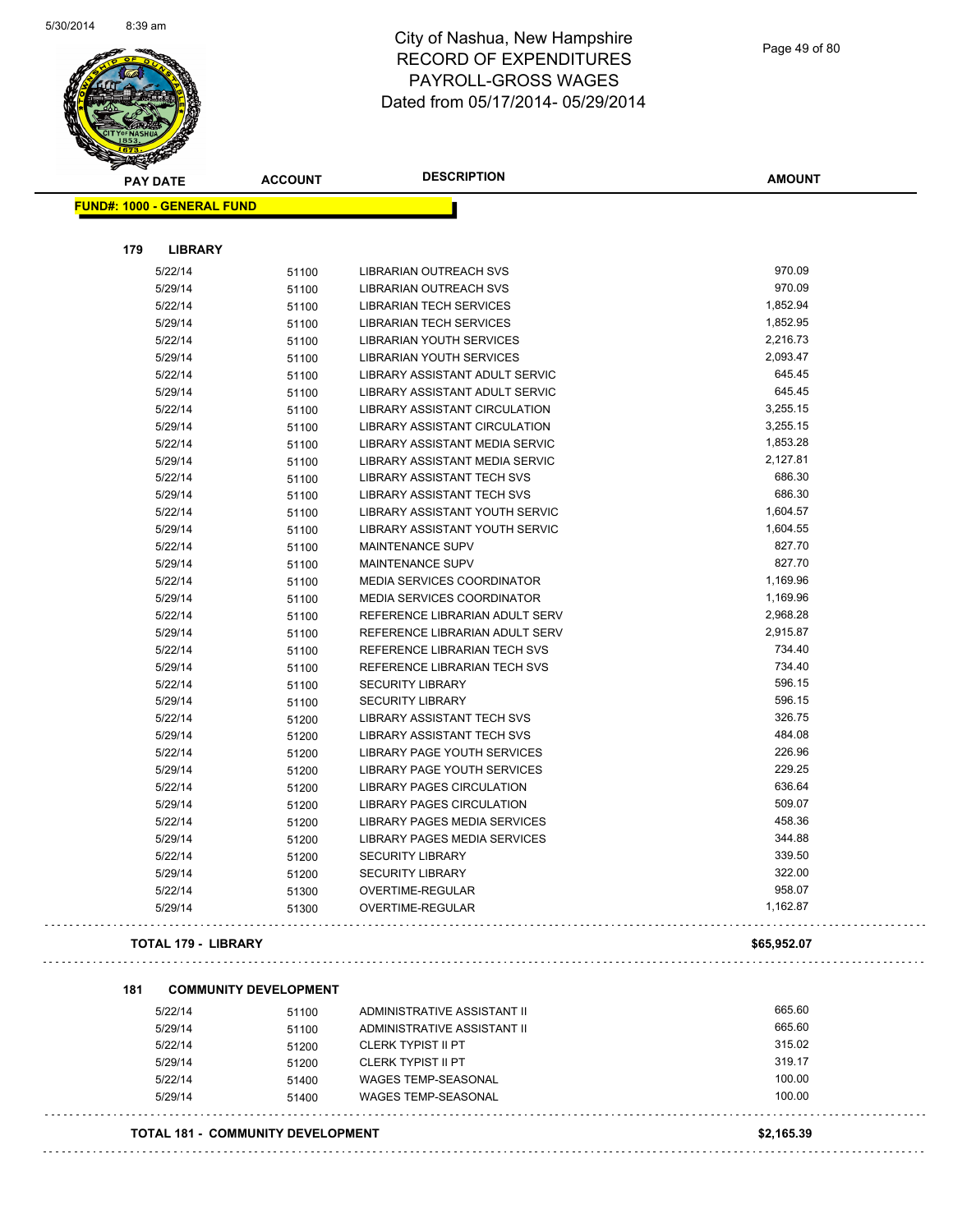| <b>PAY DATE</b>                   | <b>ACCOUNT</b>                           | <b>DESCRIPTION</b>                                         | <b>AMOUNT</b>        |
|-----------------------------------|------------------------------------------|------------------------------------------------------------|----------------------|
| <b>FUND#: 1000 - GENERAL FUND</b> |                                          |                                                            |                      |
| 182                               | <b>PLANNING &amp; ZONING</b>             |                                                            |                      |
| 5/22/14                           | 51100                                    | DEPARTMENT COORDINATOR                                     | 913.60               |
| 5/29/14                           | 51100                                    | DEPARTMENT COORDINATOR                                     | 913.60               |
| 5/22/14                           | 51100                                    | DEPUTY PLANNING MANAGER                                    | 2.589.60             |
| 5/29/14                           | 51100                                    | <b>DEPUTY PLANNING MANAGER</b>                             | 2,589.60             |
| 5/22/14                           | 51100                                    | <b>MANAGER PLANNING DEPT</b>                               | 1.865.85             |
| 5/29/14                           | 51100                                    | MANAGER PLANNING DEPT                                      | 1,865.85             |
| 5/22/14                           | 51100                                    | <b>PLANNER I</b>                                           | 1,675.35             |
| 5/29/14                           | 51100                                    | <b>PLANNER I</b>                                           | 1,675.35             |
| 5/22/14                           | 51100                                    | <b>PLANNER II</b>                                          | 1,095.40             |
| 5/29/14                           | 51100                                    | <b>PLANNER II</b>                                          | 1,095.40             |
| 5/22/14                           | 51100                                    | ZONING COORDINATOR                                         | 682.30               |
| 5/29/14                           | 51100                                    | <b>ZONING COORDINATOR</b>                                  | 682.30               |
| 5/29/14                           | 53428                                    | STENOGRAPHIC SERVICES                                      | 500.00               |
| 5/29/14                           | 55118                                    | TELEPHONE-CELLULAR                                         | 17.00                |
|                                   | <b>TOTAL 182 - PLANNING &amp; ZONING</b> |                                                            | \$18,161.20          |
|                                   |                                          |                                                            |                      |
| 183                               | <b>ECONOMIC DEVELOPMENT</b>              |                                                            |                      |
| 5/22/14                           | 51100                                    | ECONOMIC DEV DIRECTOR                                      | 1,819.34             |
| 5/29/14                           | 51100                                    | ECONOMIC DEV DIRECTOR                                      | 1,819.35             |
| 5/22/14                           | 51100                                    | OED PROGRAM COORDINATOR                                    | 385.00               |
| 5/29/14                           | 51100                                    | OED PROGRAM COORDINATOR                                    | 385.00               |
| 5/29/14                           | 55118                                    | TELEPHONE-CELLULAR                                         | 50.00                |
|                                   | <b>TOTAL 183 - ECONOMIC DEVELOPMENT</b>  |                                                            | \$4,458.69           |
| 191<br><b>SCHOOL</b>              |                                          |                                                            |                      |
|                                   |                                          |                                                            |                      |
| 5/22/14<br>5/22/14                | 51100<br>51100                           | 21 CENTURY ELEM MFAM RES COORD<br>ASSISTANT PRINCIPAL AMH  | 1,181.50<br>1,406.10 |
| 5/22/14                           | 51100                                    | ASSISTANT PRINCIPAL BIC                                    | 2.925.70             |
| 5/22/14                           | 51100                                    | ASSISTANT PRINCIPAL BRO                                    | 1,403.80             |
| 5/22/14                           | 51100                                    | ASSISTANT PRINCIPAL CHARL                                  | 2,967.50             |
| 5/22/14                           | 51100                                    | ASSISTANT PRINCIPAL DR CRSP                                | 2,925.70             |
| 5/22/14                           | 51100                                    | ASSISTANT PRINCIPAL ELM                                    | 6,549.40             |
| 5/22/14                           | 51100                                    | ASSISTANT PRINCIPAL FES                                    | 2,967.50             |
| 5/22/14                           | 51100                                    | ASSISTANT PRINCIPAL FMS                                    | 3,472.50             |
| 5/22/14                           | 51100                                    | ASSISTANT PRINCIPAL LEDGE                                  | 2,812.30             |
| 5/22/14                           | 51100                                    | ASSISTANT PRINCIPAL MDE                                    | 1,406.10             |
|                                   | 51100                                    | ASSISTANT PRINCIPAL MTP                                    | 2,892.50             |
| 5/22/14                           | 51100                                    | ASSISTANT PRINCIPAL NHN                                    | 13,012.80            |
| 5/22/14                           |                                          |                                                            |                      |
| 5/22/14                           | 51100                                    | ASSISTANT PRINCIPAL NHS                                    | 12,580.80            |
| 5/22/14                           | 51100                                    | <b>ASSISTANT PRINCIPAL PMS</b>                             | 3,272.60             |
| 5/22/14                           | 51100                                    | ASSISTANT PRINCIPAL SHE                                    | 2,807.70             |
| 5/22/14                           | 51100                                    | ASSISTANT SUPERINTENDENT                                   | 8,261.40             |
| 5/22/14                           | 51100                                    | ASST DIRECTOR PLANT OPS                                    | 4,353.40             |
| 5/22/14                           | 51100                                    | <b>ASST DIRECTOR SPED</b>                                  | 6,079.50             |
| 5/22/14                           | 51100                                    | ASST SYSTEMS ADMIN FULL YEAR                               | 12,461.50            |
| 5/22/14<br>5/29/14                | 51100                                    | ASST SYSTEMS ADMIN SCH YEAR<br>ASST SYSTEMS ADMIN SCH YEAR | 746.20<br>724.88     |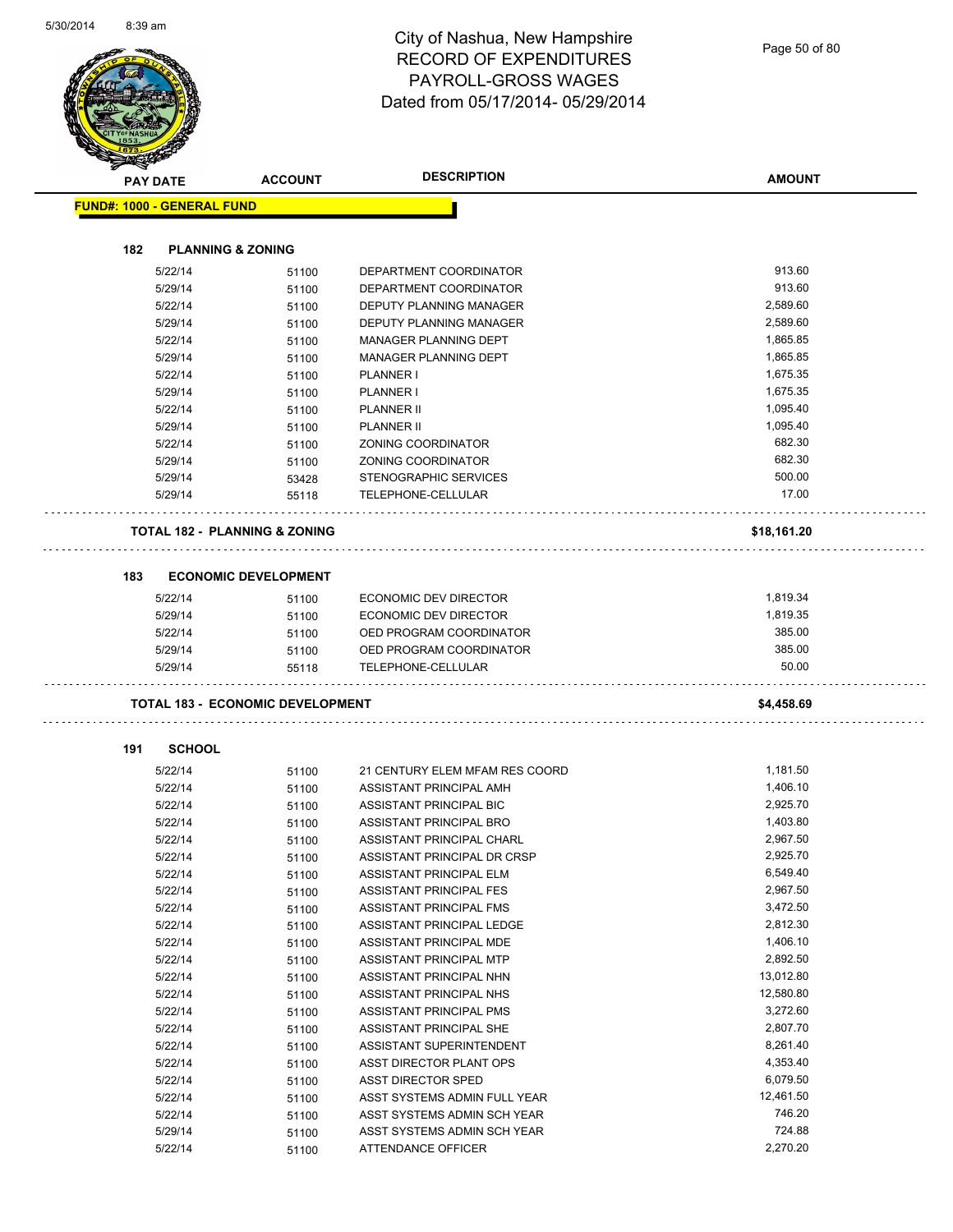

| <b>PAY DATE</b>                   | <b>ACCOUNT</b> | <b>DESCRIPTION</b>                             | <b>AMOUNT</b>    |
|-----------------------------------|----------------|------------------------------------------------|------------------|
| <b>FUND#: 1000 - GENERAL FUND</b> |                |                                                |                  |
|                                   |                |                                                |                  |
|                                   |                |                                                |                  |
| 191<br><b>SCHOOL</b>              |                |                                                |                  |
| 5/22/14                           | 51100          | CAREER CENTER COORD NHN                        | 1,478.40         |
| 5/22/14                           | 51100          | CAREER CENTER COORD NHS                        | 1,478.40         |
| 5/22/14                           | 51100          | CHIEF OPERATING OFFICER                        | 3,937.70         |
| 5/22/14                           | 51100          | <b>CLERICAL ACADEMY NHN</b>                    | 2,560.11         |
| 5/29/14                           | 51100          | <b>CLERICAL ACADEMY NHN</b>                    | 2,792.35         |
| 5/22/14                           | 51100          | CLERICAL ACADEMY NHS                           | 2,655.72         |
| 5/29/14                           | 51100          | <b>CLERICAL ACADEMY NHS</b>                    | 2,651.53         |
| 5/22/14                           | 51100          | CLERICAL ADULT ED NHN                          | 735.15           |
| 5/29/14                           | 51100          | CLERICAL ADULT ED NHN                          | 735.15           |
| 5/22/14                           | 51100          | <b>CLERICAL ASST SUPER SUP</b>                 | 2,030.36         |
| 5/29/14                           | 51100          | CLERICAL ASST SUPER SUP                        | 2,017.55         |
| 5/22/14                           | 51100          | CLERICAL ATHLETIC NHN                          | 703.90           |
| 5/29/14                           | 51100          | CLERICAL ATHLETIC NHN                          | 703.90           |
| 5/22/14                           | 51100          | CLERICAL ATHLETIC NHS                          | 741.69           |
| 5/29/14                           | 51100          | <b>CLERICAL ATHLETIC NHS</b>                   | 727.15           |
| 5/22/14                           | 51100          | CLERICAL BOARD OF ED SUP                       | 774.75           |
| 5/29/14                           | 51100          | CLERICAL BOARD OF ED SUP                       | 774.75           |
| 5/22/14                           | 51100          | <b>CLERICAL BUSINESS</b>                       | 3,558.80         |
| 5/29/14                           | 51100          | <b>CLERICAL BUSINESS</b>                       | 3,558.80         |
| 5/22/14                           | 51100          | CLERICAL CHIEF OP OFFICER SUP                  | 794.65           |
| 5/29/14                           | 51100          | <b>CLERICAL CHIEF OP OFFICER SUP</b>           | 794.64           |
| 5/22/14                           | 51100          | <b>CLERICAL CTE NHN</b>                        | 689.17<br>718.69 |
| 5/29/14                           | 51100          | CLERICAL CTE NHN                               | 738.40           |
| 5/22/14                           | 51100          | <b>CLERICAL CTE NHS</b>                        | 738.40           |
| 5/29/14                           | 51100          | <b>CLERICAL CTE NHS</b>                        | 738.40           |
| 5/22/14<br>5/29/14                | 51100          | CLERICAL GUIDANCE ELM<br>CLERICAL GUIDANCE ELM | 738.40           |
| 5/22/14                           | 51100          | CLERICAL GUIDANCE NHN                          | 1,994.15         |
| 5/29/14                           | 51100<br>51100 | CLERICAL GUIDANCE NHN                          | 1,989.22         |
| 5/22/14                           | 51100          | <b>CLERICAL GUIDANCE NHS</b>                   | 2,751.15         |
| 5/29/14                           | 51100          | <b>CLERICAL GUIDANCE NHS</b>                   | 2,746.22         |
| 5/22/14                           | 51100          | <b>CLERICAL HUMAN RESOURCES</b>                | 2,087.45         |
| 5/29/14                           | 51100          | <b>CLERICAL HUMAN RESOURCES</b>                | 1,927.95         |
| 5/22/14                           | 51100          | <b>CLERICAL PAYROLL SUP</b>                    | 660.76           |
| 5/29/14                           | 51100          | <b>CLERICAL PAYROLL SUP</b>                    | 660.76           |
| 5/22/14                           | 51100          | <b>CLERICAL PLANT OPS</b>                      | 738.40           |
| 5/29/14                           | 51100          | <b>CLERICAL PLANT OPS</b>                      | 738.40           |
| 5/22/14                           | 51100          | <b>CLERICAL PRINCIPAL AMH</b>                  | 1,235.36         |
| 5/29/14                           | 51100          | CLERICAL PRINCIPAL AMH                         | 1,252.11         |
| 5/22/14                           | 51100          | <b>CLERICAL PRINCIPAL BIC</b>                  | 1,332.05         |
| 5/29/14                           | 51100          | <b>CLERICAL PRINCIPAL BIC</b>                  | 1,332.05         |
| 5/22/14                           | 51100          | <b>CLERICAL PRINCIPAL BIR</b>                  | 1,313.95         |
| 5/29/14                           | 51100          | CLERICAL PRINCIPAL BIR                         | 1,407.80         |
| 5/22/14                           | 51100          | <b>CLERICAL PRINCIPAL BRO</b>                  | 1,476.80         |
| 5/29/14                           | 51100          | <b>CLERICAL PRINCIPAL BRO</b>                  | 1,476.80         |
| 5/22/14                           | 51100          | CLERICAL PRINCIPAL CHA                         | 1,321.50         |
| 5/29/14                           | 51100          | CLERICAL PRINCIPAL CHA                         | 1,321.50         |
| 5/22/14                           | 51100          | <b>CLERICAL PRINCIPAL DRC</b>                  | 1,353.40         |
| 5/29/14                           | 51100          | <b>CLERICAL PRINCIPAL DRC</b>                  | 1,353.40         |
| 5/22/14                           | 51100          | CLERICAL PRINCIPAL ELM                         | 3,159.38         |
| 5/29/14                           | 51100          | CLERICAL PRINCIPAL ELM                         | 3,311.92         |
| 5/22/14                           | 51100          | <b>CLERICAL PRINCIPAL FES</b>                  | 1,353.40         |
|                                   |                |                                                |                  |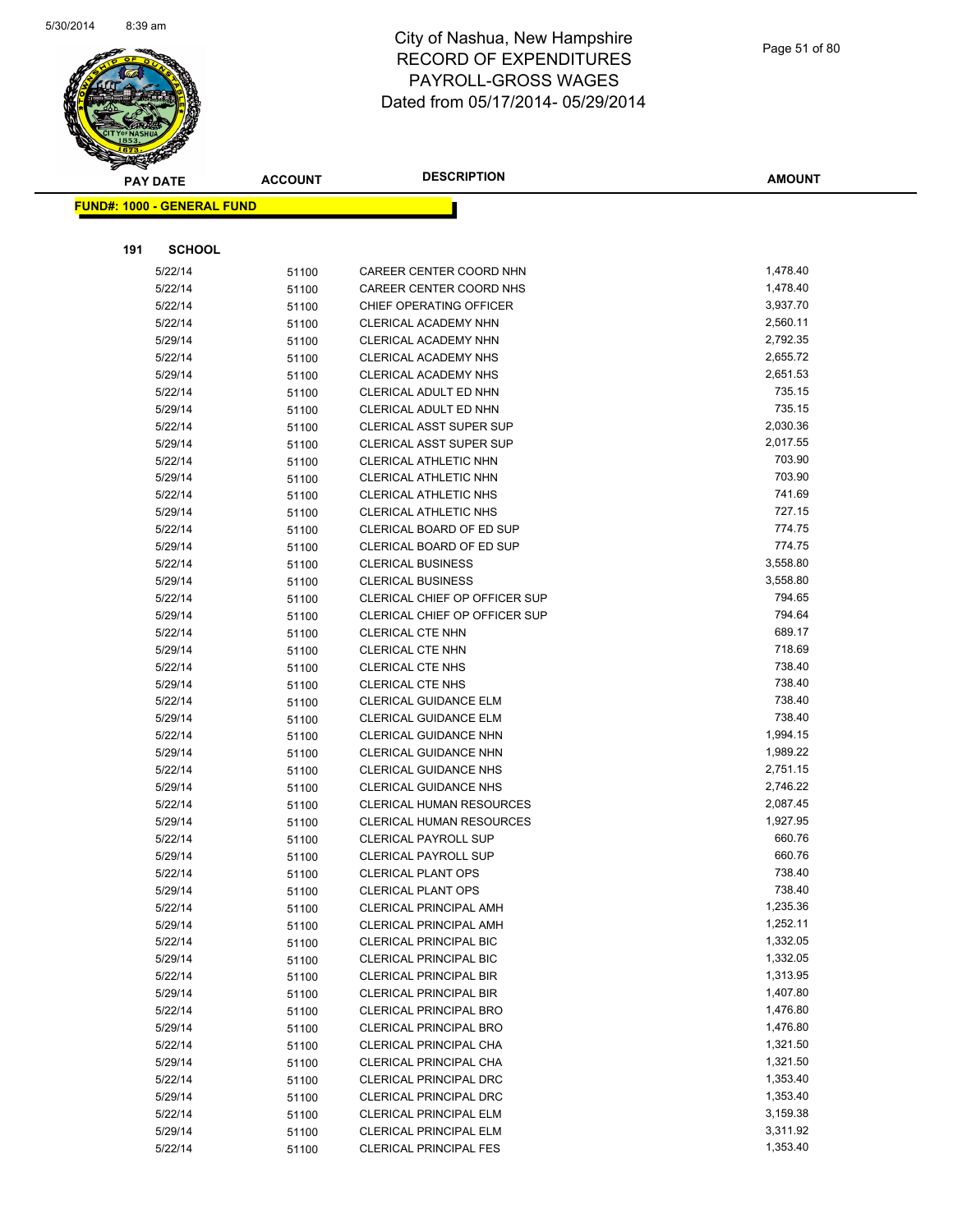

|     | <b>PAY DATE</b>                    | <b>ACCOUNT</b> | <b>DESCRIPTION</b>                                          | <b>AMOUNT</b>        |
|-----|------------------------------------|----------------|-------------------------------------------------------------|----------------------|
|     | <u> FUND#: 1000 - GENERAL FUND</u> |                |                                                             |                      |
|     |                                    |                |                                                             |                      |
|     |                                    |                |                                                             |                      |
| 191 | <b>SCHOOL</b>                      |                |                                                             |                      |
|     | 5/29/14                            | 51100          | <b>CLERICAL PRINCIPAL FES</b>                               | 1,344.59             |
|     | 5/22/14                            | 51100          | <b>CLERICAL PRINCIPAL FMS</b>                               | 2,123.70             |
|     | 5/29/14                            | 51100          | <b>CLERICAL PRINCIPAL FMS</b>                               | 2,104.31             |
|     | 5/22/14                            | 51100          | <b>CLERICAL PRINCIPAL LDG</b>                               | 1,353.40             |
|     | 5/29/14                            | 51100          | <b>CLERICAL PRINCIPAL LDG</b>                               | 1,353.40             |
|     | 5/22/14                            | 51100          | CLERICAL PRINCIPAL MDE                                      | 1,431.05             |
|     | 5/29/14                            | 51100          | <b>CLERICAL PRINCIPAL MDE</b>                               | 1,431.05             |
|     | 5/22/14                            | 51100          | <b>CLERICAL PRINCIPAL MTP</b>                               | 1,364.65             |
|     | 5/29/14                            | 51100          | <b>CLERICAL PRINCIPAL MTP</b>                               | 1,364.65             |
|     | 5/22/14                            | 51100          | CLERICAL PRINCIPAL NHN                                      | 1,904.20             |
|     | 5/29/14                            | 51100          | CLERICAL PRINCIPAL NHN                                      | 1,899.28             |
|     | 5/22/14                            | 51100          | <b>CLERICAL PRINCIPAL NHS</b>                               | 1,448.60             |
|     | 5/29/14                            | 51100          | CLERICAL PRINCIPAL NHS                                      | 1,437.79             |
|     | 5/22/14                            | 51100          | <b>CLERICAL PRINCIPAL NSE</b>                               | 1,465.55             |
|     | 5/29/14                            | 51100          | <b>CLERICAL PRINCIPAL NSE</b>                               | 1,460.70             |
|     | 5/22/14                            | 51100          | <b>CLERICAL PRINCIPAL PMS</b>                               | 2,059.20             |
|     | 5/29/14                            | 51100          | <b>CLERICAL PRINCIPAL PMS</b>                               | 2,059.20             |
|     | 5/22/14                            | 51100          | <b>CLERICAL PRINCIPAL SHE</b>                               | 1,442.30             |
|     | 5/29/14                            | 51100          | <b>CLERICAL PRINCIPAL SHE</b>                               | 1,442.30             |
|     | 5/22/14                            | 51100          | CLERICAL RECEPTIONIST NHN                                   | 738.40               |
|     | 5/29/14                            | 51100          | CLERICAL RECEPTIONIST NHN                                   | 718.71               |
|     | 5/22/14                            | 51100          | CLERICAL RECEPTIONIST NHS                                   | 623.96               |
|     | 5/29/14                            | 51100          | CLERICAL RECEPTIONIST NHS                                   | 611.40               |
|     | 5/22/14                            | 51100          | CLERICAL SPECIAL ED NHN                                     | 738.40               |
|     | 5/29/14                            | 51100          | CLERICAL SPECIAL ED NHN                                     | 703.90               |
|     | 5/22/14                            | 51100          | CLERICAL SPECIAL ED NHS                                     | 738.40<br>738.40     |
|     | 5/29/14                            | 51100          | CLERICAL SPECIAL ED NHS                                     |                      |
|     | 5/22/14                            | 51100          | CLERICAL SPECIAL ED SUP                                     | 1,476.79<br>1,476.78 |
|     | 5/29/14<br>5/22/14                 | 51100          | CLERICAL SPECIAL ED SUP<br><b>CLERICAL STUDENT SERV SUP</b> | 784.15               |
|     | 5/29/14                            | 51100          | <b>CLERICAL STUDENT SERV SUP</b>                            | 784.14               |
|     | 5/22/14                            | 51100          | <b>CLERICAL SUB SERVICE SUP</b>                             | 737.78               |
|     | 5/29/14                            | 51100          | <b>CLERICAL SUB SERVICE SUP</b>                             | 737.78               |
|     | 5/22/14                            | 51100          | CLERICAL SUPERINTENDANT SUP                                 | 925.90               |
|     | 5/29/14                            | 51100<br>51100 | <b>CLERICAL SUPERINTENDANT SUP</b>                          | 925.90               |
|     | 5/22/14                            |                | CLERICAL TRANSPORTATION SUP                                 | 335.00               |
|     | 5/29/14                            | 51100<br>51100 | <b>CLERICAL TRANSPORTATION SUP</b>                          | 335.00               |
|     | 5/22/14                            | 51100          | <b>CURRICULUM SUPERVISOR</b>                                | 5,847.00             |
|     | 5/22/14                            | 51100          | <b>CUSTODIAN AMH</b>                                        | 1,941.60             |
|     | 5/29/14                            | 51100          | <b>CUSTODIAN AMH</b>                                        | 1,941.60             |
|     | 5/22/14                            | 51100          | <b>CUSTODIAN ASST HEAD ELM</b>                              | 736.80               |
|     | 5/29/14                            | 51100          | <b>CUSTODIAN ASST HEAD ELM</b>                              | 736.80               |
|     | 5/22/14                            | 51100          | <b>CUSTODIAN ASST HEAD FMS</b>                              | 736.80               |
|     | 5/29/14                            | 51100          | <b>CUSTODIAN ASST HEAD FMS</b>                              | 736.80               |
|     | 5/22/14                            | 51100          | <b>CUSTODIAN ASST HEAD NHN</b>                              | 1,023.20             |
|     | 5/29/14                            | 51100          | <b>CUSTODIAN ASST HEAD NHN</b>                              | 1,094.80             |
|     | 5/22/14                            | 51100          | <b>CUSTODIAN ASST HEAD NHS</b>                              | 1,618.01             |
|     | 5/29/14                            | 51100          | <b>CUSTODIAN ASST HEAD NHS</b>                              | 1,551.92             |
|     | 5/22/14                            | 51100          | <b>CUSTODIAN ASST HEAD PMS</b>                              | 736.80               |
|     | 5/29/14                            | 51100          | <b>CUSTODIAN ASST HEAD PMS</b>                              | 736.80               |
|     | 5/22/14                            | 51100          | <b>CUSTODIAN BIC</b>                                        | 1,941.60             |
|     | 5/29/14                            | 51100          | <b>CUSTODIAN BIC</b>                                        | 1,941.60             |
|     |                                    |                |                                                             |                      |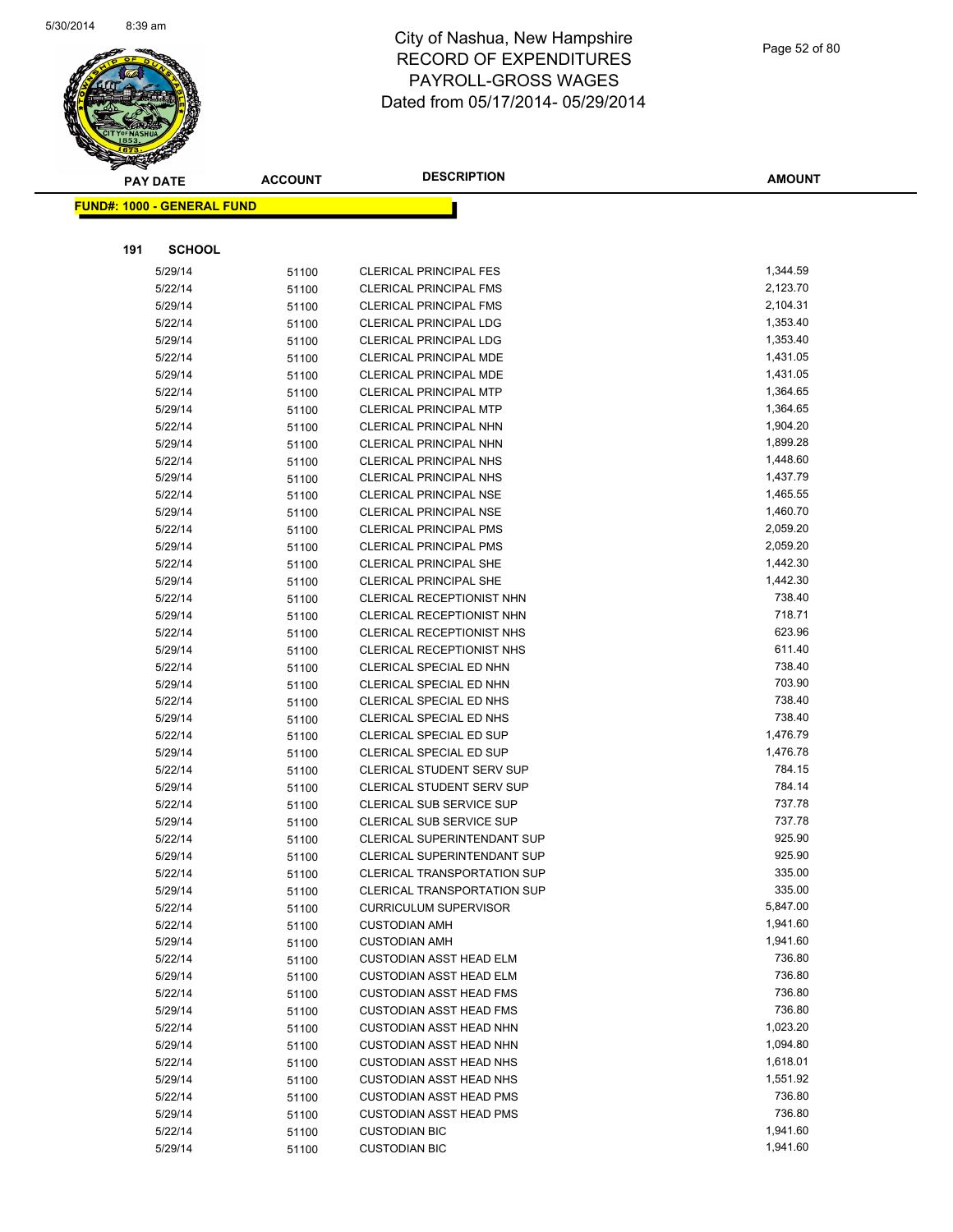

| <b>PAY DATE</b>                   | <b>ACCOUNT</b> | <b>DESCRIPTION</b>                                     | <b>AMOUNT</b>    |
|-----------------------------------|----------------|--------------------------------------------------------|------------------|
| <b>FUND#: 1000 - GENERAL FUND</b> |                |                                                        |                  |
|                                   |                |                                                        |                  |
|                                   |                |                                                        |                  |
| 191<br><b>SCHOOL</b>              |                |                                                        |                  |
| 5/22/14                           | 51100          | <b>CUSTODIAN BIR</b>                                   | 1,941.60         |
| 5/29/14                           | 51100          | <b>CUSTODIAN BIR</b>                                   | 1,941.60         |
| 5/22/14                           | 51100          | <b>CUSTODIAN BRO</b>                                   | 1,294.40         |
| 5/29/14                           | 51100          | <b>CUSTODIAN BRO</b>                                   | 1,294.40         |
| 5/22/14                           | 51100          | <b>CUSTODIAN CHA</b>                                   | 1,294.40         |
| 5/29/14                           | 51100          | <b>CUSTODIAN CHA</b>                                   | 1,294.40         |
| 5/22/14                           | 51100          | <b>CUSTODIAN DRC</b>                                   | 1,384.00         |
| 5/29/14                           | 51100          | <b>CUSTODIAN DRC</b>                                   | 1,294.40         |
| 5/22/14                           | 51100          | <b>CUSTODIAN ELM</b>                                   | 5,337.67         |
| 5/29/14                           | 51100          | <b>CUSTODIAN ELM</b>                                   | 5,341.71         |
| 5/22/14                           | 51100          | <b>CUSTODIAN FES</b>                                   | 1,294.40         |
| 5/29/14                           | 51100          | <b>CUSTODIAN FES</b>                                   | 1,294.40         |
| 5/22/14                           | 51100          | <b>CUSTODIAN FMS</b>                                   | 2,588.80         |
| 5/29/14                           | 51100          | <b>CUSTODIAN FMS</b>                                   | 2,588.80         |
| 5/22/14                           | 51100          | <b>CUSTODIAN HEAD AMH</b>                              | 736.80           |
| 5/29/14                           | 51100          | <b>CUSTODIAN HEAD AMH</b>                              | 736.80           |
| 5/22/14                           | 51100          | <b>CUSTODIAN HEAD BIC</b>                              | 736.80           |
| 5/29/14                           | 51100          | <b>CUSTODIAN HEAD BIC</b>                              | 736.80           |
| 5/22/14                           | 51100          | <b>CUSTODIAN HEAD BIR</b>                              | 736.80           |
| 5/29/14                           | 51100          | <b>CUSTODIAN HEAD BIR</b>                              | 736.80           |
| 5/22/14                           | 51100          | <b>CUSTODIAN HEAD BRO</b>                              | 736.80           |
| 5/29/14                           | 51100          | <b>CUSTODIAN HEAD BRO</b>                              | 736.80           |
| 5/22/14                           | 51100          | <b>CUSTODIAN HEAD CHA</b>                              | 736.80           |
| 5/29/14                           | 51100          | <b>CUSTODIAN HEAD CHA</b>                              | 736.80           |
| 5/22/14                           | 51100          | <b>CUSTODIAN HEAD DRC</b>                              | 736.80           |
| 5/29/14                           | 51100          | <b>CUSTODIAN HEAD DRC</b>                              | 736.80           |
| 5/22/14                           | 51100          | <b>CUSTODIAN HEAD ELM</b>                              | 873.21           |
| 5/29/14                           | 51100          | <b>CUSTODIAN HEAD ELM</b>                              | 873.20           |
| 5/22/14                           | 51100          | <b>CUSTODIAN HEAD FES</b>                              | 736.80           |
| 5/29/14                           | 51100          | <b>CUSTODIAN HEAD FES</b>                              | 736.80           |
| 5/22/14                           | 51100          | <b>CUSTODIAN HEAD FMS</b>                              | 873.20           |
| 5/29/14                           | 51100          | <b>CUSTODIAN HEAD FMS</b>                              | 873.20           |
| 5/22/14                           | 51100          | <b>CUSTODIAN HEAD LDG</b>                              | 736.80           |
| 5/29/14                           | 51100          | <b>CUSTODIAN HEAD LDG</b>                              | 736.80           |
| 5/22/14                           | 51100          | <b>CUSTODIAN HEAD MTP</b>                              | 736.80           |
| 5/29/14                           | 51100          | <b>CUSTODIAN HEAD MTP</b>                              | 736.80           |
| 5/22/14                           | 51100          | <b>CUSTODIAN HEAD NHN</b>                              | 883.89<br>878.40 |
| 5/29/14                           | 51100          | <b>CUSTODIAN HEAD NHN</b>                              | 878.40           |
| 5/22/14                           | 51100          | <b>CUSTODIAN HEAD NHS</b>                              | 878.40           |
| 5/29/14                           | 51100          | <b>CUSTODIAN HEAD NHS</b>                              | 299.35           |
| 5/22/14                           | 51100          | <b>CUSTODIAN HEAD NSE</b>                              | 299.35           |
| 5/29/14<br>5/22/14                | 51100          | <b>CUSTODIAN HEAD NSE</b><br><b>CUSTODIAN HEAD PMS</b> | 873.21           |
| 5/29/14                           | 51100          | <b>CUSTODIAN HEAD PMS</b>                              | 873.20           |
| 5/22/14                           | 51100          | <b>CUSTODIAN HEAD SHE</b>                              | 736.80           |
| 5/29/14                           | 51100          | <b>CUSTODIAN HEAD SHE</b>                              | 699.96           |
| 5/22/14                           | 51100<br>51100 | <b>CUSTODIAN LDG</b>                                   | 1,965.87         |
| 5/29/14                           |                | <b>CUSTODIAN LDG</b>                                   | 1,941.60         |
| 5/22/14                           | 51100<br>51100 | <b>CUSTODIAN MDE</b>                                   | 1,384.00         |
| 5/29/14                           |                | <b>CUSTODIAN MDE</b>                                   | 1,384.00         |
| 5/22/14                           | 51100<br>51100 | <b>CUSTODIAN MTP</b>                                   | 1,294.41         |
| 5/29/14                           | 51100          | <b>CUSTODIAN MTP</b>                                   | 1,294.40         |
|                                   |                |                                                        |                  |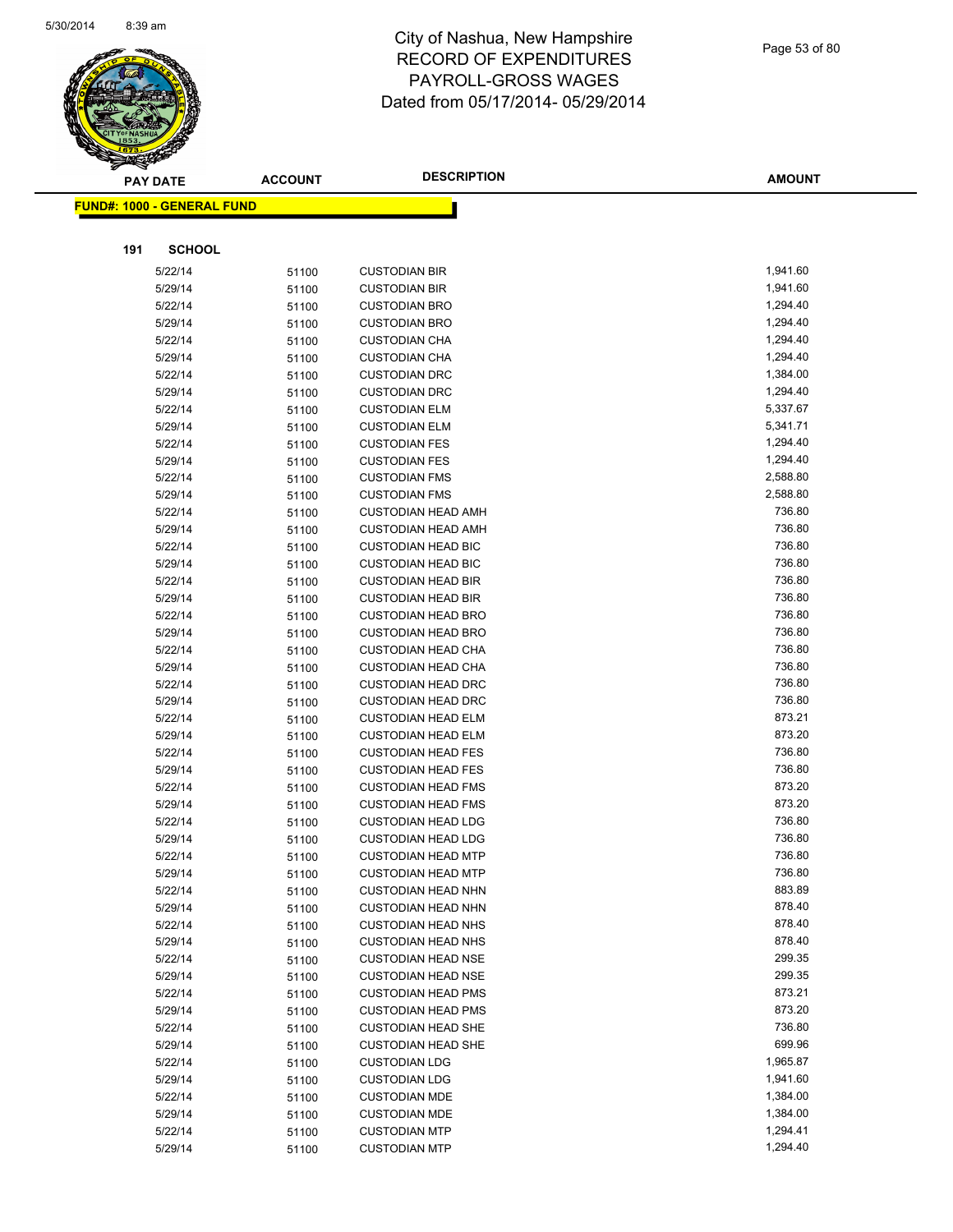

|     | <b>PAY DATE</b>                   | <b>ACCOUNT</b> | <b>DESCRIPTION</b>              | <b>AMOUNT</b> |
|-----|-----------------------------------|----------------|---------------------------------|---------------|
|     | <b>FUND#: 1000 - GENERAL FUND</b> |                |                                 |               |
|     |                                   |                |                                 |               |
|     |                                   |                |                                 |               |
| 191 | <b>SCHOOL</b>                     |                |                                 |               |
|     | 5/22/14                           | 51100          | <b>CUSTODIAN NHN</b>            | 10,378.84     |
|     | 5/29/14                           | 51100          | <b>CUSTODIAN NHN</b>            | 10,382.86     |
|     | 5/22/14                           | 51100          | <b>CUSTODIAN NHS</b>            | 10,525.67     |
|     | 5/29/14                           | 51100          | <b>CUSTODIAN NHS</b>            | 10,337.30     |
|     | 5/22/14                           | 51100          | <b>CUSTODIAN NSE</b>            | 1,384.00      |
|     | 5/29/14                           | 51100          | <b>CUSTODIAN NSE</b>            | 1,384.00      |
|     | 5/22/14                           | 51100          | <b>CUSTODIAN PMS</b>            | 1,941.60      |
|     | 5/29/14                           | 51100          | <b>CUSTODIAN PMS</b>            | 1,941.60      |
|     | 5/22/14                           | 51100          | <b>CUSTODIAN SHE</b>            | 1,294.40      |
|     | 5/29/14                           | 51100          | <b>CUSTODIAN SHE</b>            | 1,557.35      |
|     | 5/22/14                           | 51100          | <b>CUSTODIAN SUPERVISOR WPO</b> | 1,985.70      |
|     | 5/22/14                           | 51100          | <b>CUSTODIAN WID</b>            | 1,290.36      |
|     | 5/29/14                           | 51100          | <b>CUSTODIAN WID</b>            | 1,294.40      |
|     | 5/22/14                           | 51100          | DATA ANALYST                    | 1,760.80      |
|     | 5/22/14                           | 51100          | DIRECTOR ADULT ED               | 3,076.90      |
|     | 5/22/14                           | 51100          | <b>DIRECTOR ATHLETICS</b>       | 3,342.30      |
|     | 5/22/14                           | 51100          | <b>DIRECTOR BUSINESS</b>        | 2,893.00      |
|     | 5/22/14                           | 51100          | <b>DIRECTOR COM GRANTS</b>      | 3,008.90      |
|     | 5/22/14                           | 51100          | DIRECTOR GUIDANCE               | 3,272.60      |
|     | 5/22/14                           | 51100          | DIRECTOR HUMAN RESOURCES        | 3,117.00      |
|     | 5/22/14                           | 51100          | DIRECTOR PLANT OPS              | 3,513.30      |
|     | 5/22/14                           | 51100          | DIRECTOR PRE SCHOOL             | 2,593.50      |
|     | 5/22/14                           | 51100          | DIRECTOR SEC CURRICULUM & INST  | 3,369.90      |
|     | 5/22/14                           | 51100          | DIRECTOR SPECIAL ED             | 3,656.40      |
|     | 5/22/14                           | 51100          | DIRECTOR STUDENT SERVICES       | 3,137.30      |
|     | 5/22/14                           | 51100          | DIRECTOR TECHNOLOGY             | 3,951.60      |
|     | 5/22/14                           | 51100          | DIRECTOR TRANSPORTATION         | 2,986.50      |
|     | 5/22/14                           | 51100          | DIRECTOR VOCATIONAL             | 6,898.10      |
|     | 5/22/14                           | 51100          | DW TECHNOLOGY PEER COACH        | 2,501.80      |
|     | 5/22/14                           | 51100          | ELL OUTREACH WORKER             | 1,538.40      |
|     | 5/22/14                           | 51100          | GUIDANCE COUNSELOR AMH          | 1,928.88      |
|     | 5/22/14                           | 51100          | <b>GUIDANCE COUNSELOR BIC</b>   | 1,497.70      |
|     | 5/22/14                           | 51100          | <b>GUIDANCE COUNSELOR BIR</b>   | 2,761.40      |
|     | 5/22/14                           | 51100          | GUIDANCE COUNSELOR BRO          | 1,650.70      |
|     | 5/22/14                           | 51100          | <b>GUIDANCE COUNSELOR CHA</b>   | 2,761.40      |
|     | 5/22/14                           | 51100          | GUIDANCE COUNSELOR DRC          | 2,674.80      |
|     | 5/22/14                           | 51100          | <b>GUIDANCE COUNSELOR ELM</b>   | 10,748.20     |
|     | 5/22/14                           | 51100          | <b>GUIDANCE COUNSELOR FES</b>   | 2,674.80      |
|     | 5/22/14                           | 51100          | <b>GUIDANCE COUNSELOR FMS</b>   | 5,611.01      |
|     | 5/22/14                           | 51100          | <b>GUIDANCE COUNSELOR LDG</b>   | 2,540.20      |
|     | 5/22/14                           | 51100          | <b>GUIDANCE COUNSELOR MDE</b>   | 2,119.30      |
|     | 5/22/14                           | 51100          | <b>GUIDANCE COUNSELOR MTP</b>   | 2,674.79      |
|     | 5/22/14                           | 51100          | GUIDANCE COUNSELOR NHN          | 16,950.38     |
|     | 5/22/14                           | 51100          | <b>GUIDANCE COUNSELOR NHS</b>   | 19,968.80     |
|     | 5/22/14                           | 51100          | GUIDANCE COUNSELOR NSE          | 2,674.80      |
|     | 5/22/14                           | 51100          | <b>GUIDANCE COUNSELOR PMS</b>   | 7,848.40      |
|     | 5/22/14                           | 51100          | <b>GUIDANCE COUNSELOR SHE</b>   | 2,458.60      |
|     | 5/22/14                           | 51100          | JOB DEVELOPER SPED NHN          | 2,371.20      |
|     | 5/22/14                           | 51100          | LIBRARIAN AMH                   | 2,458.60      |
|     | 5/22/14                           | 51100          | <b>LIBRARIAN BIC</b>            | 1,168.40      |
|     | 5/22/14                           | 51100          | LIBRARIAN BIR                   | 1,823.10      |
|     | 5/22/14                           | 51100          | <b>LIBRARIAN BRO</b>            | 1,683.50      |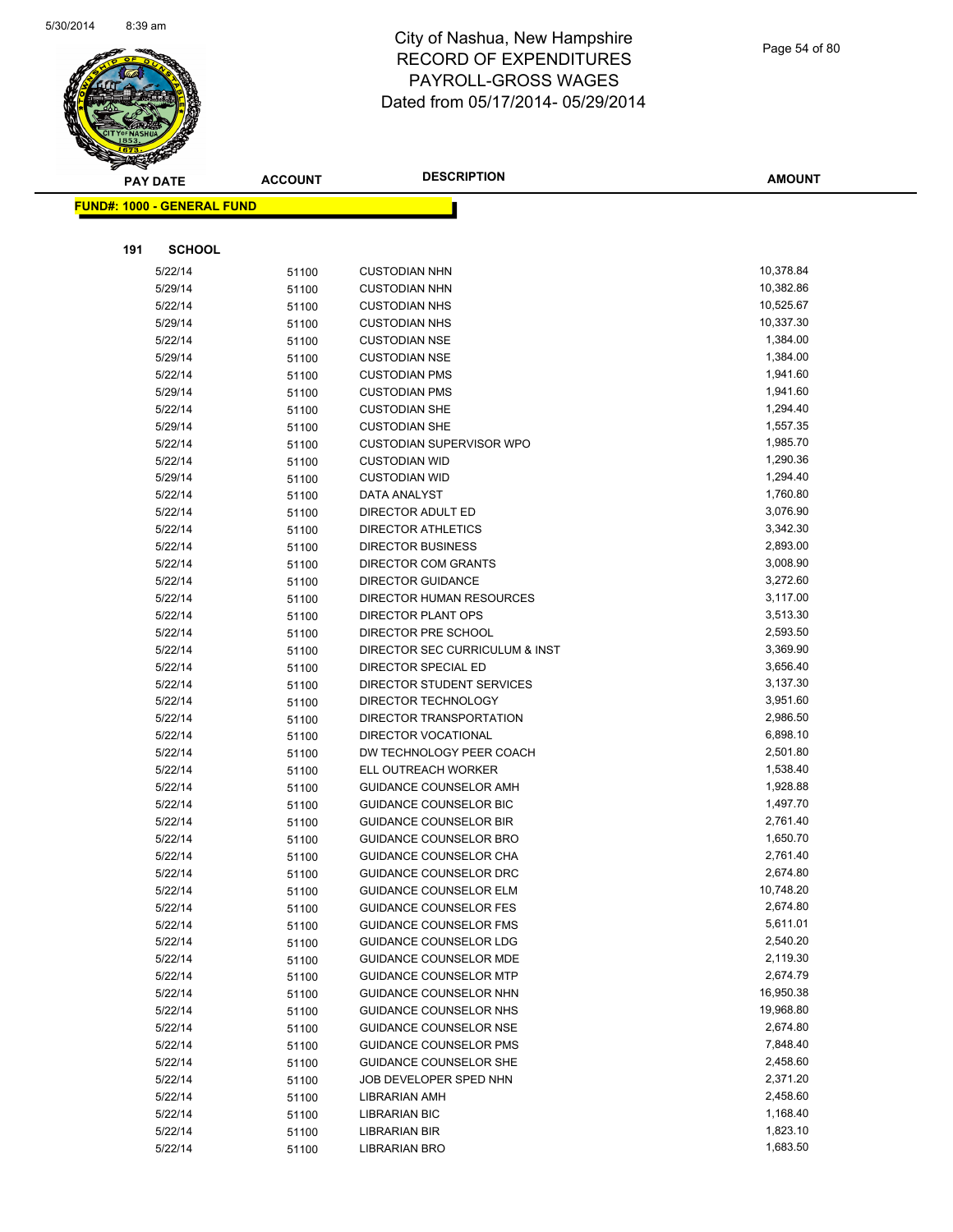

| <b>PAY DATE</b>                   | <b>ACCOUNT</b> | <b>DESCRIPTION</b>                                | <b>AMOUNT</b>        |
|-----------------------------------|----------------|---------------------------------------------------|----------------------|
| <b>FUND#: 1000 - GENERAL FUND</b> |                |                                                   |                      |
|                                   |                |                                                   |                      |
|                                   |                |                                                   |                      |
| 191<br><b>SCHOOL</b>              |                |                                                   |                      |
| 5/22/14                           | 51100          | LIBRARIAN CHA                                     | 2,761.40             |
| 5/22/14                           | 51100          | <b>LIBRARIAN DRC</b>                              | 1,683.50             |
| 5/22/14                           | 51100          | <b>LIBRARIAN ELM</b>                              | 1,554.80             |
| 5/22/14                           | 51100          | <b>LIBRARIAN FES</b>                              | 2,154.50             |
| 5/22/14                           | 51100          | <b>LIBRARIAN FMS</b>                              | 3,161.20             |
| 5/22/14                           | 51100          | <b>LIBRARIAN LDG</b>                              | 1,823.10             |
| 5/22/14                           | 51100          | <b>LIBRARIAN MDE</b>                              | 2,119.30             |
| 5/22/14                           | 51100          | <b>LIBRARIAN MTP</b>                              | 2,295.91             |
| 5/22/14                           | 51100          | <b>LIBRARIAN NHN</b>                              | 4,324.90             |
| 5/22/14                           | 51100          | <b>LIBRARIAN NHS</b>                              | 4,590.10             |
| 5/22/14                           | 51100          | <b>LIBRARIAN NSE</b>                              | 2,119.30             |
| 5/22/14                           | 51100          | <b>LIBRARIAN PMS</b>                              | 2,761.40             |
| 5/22/14                           | 51100          | <b>LIBRARIAN SHE</b>                              | 2,674.80             |
| 5/22/14                           | 51100          | LICENSED PRACTICAL NURSE AMH                      | 1,126.30             |
| 5/22/14                           | 51100          | LICENSED PRACTICAL NURSE ELM                      | 1,437.20             |
| 5/22/14                           | 51100          | <b>MAINTENANCE ALARM WPO</b>                      | 930.40               |
| 5/29/14                           | 51100          | MAINTENANCE ALARM WPO                             | 930.40               |
| 5/22/14                           | 51100          | MAINTENANCE ASST GRDS WPO                         | 904.82               |
| 5/29/14                           | 51100          | MAINTENANCE ASST GRDS WPO                         | 886.40               |
| 5/22/14                           | 51100          | MAINTENANCE CARPENTER WPO                         | 909.20               |
| 5/29/14                           | 51100          | MAINTENANCE CARPENTER WPO                         | 909.20               |
| 5/22/14                           | 51100          | MAINTENANCE ELECTRICIAN WPO                       | 1,860.80             |
| 5/29/14                           | 51100          | <b>MAINTENANCE ELECTRICIAN WPO</b>                | 1,860.80             |
| 5/22/14                           | 51100          | MAINTENANCE GRDS FORMEN WPO                       | 909.20               |
| 5/29/14                           | 51100          | MAINTENANCE GRDS FORMEN WPO                       | 909.20               |
| 5/22/14                           | 51100          | MAINTENANCE GROUNDS WPO                           | 3,120.80             |
| 5/29/14                           | 51100          | MAINTENANCE GROUNDS WPO                           | 3,120.80             |
| 5/22/14                           | 51100          | <b>MAINTENANCE HVAC WPO</b>                       | 4,310.96<br>4,356.42 |
| 5/29/14<br>5/22/14                | 51100          | MAINTENANCE HVAC WPO<br>MAINTENANCE MESSENGER WPO | 873.20               |
| 5/29/14                           | 51100<br>51100 | MAINTENANCE MESSENGER WPO                         | 873.20               |
| 5/22/14                           |                | MAINTENANCE PLUMBER WPO                           | 1,860.80             |
| 5/29/14                           | 51100<br>51100 | MAINTENANCE PLUMBER WPO                           | 1,860.80             |
| 5/22/14                           | 51100          | MAINTENANCE TRADES WPO                            | 2,711.60             |
| 5/29/14                           | 51100          | <b>MAINTENANCE TRADES WPO</b>                     | 2,711.62             |
| 5/22/14                           | 51100          | MARKETING TEACHER NHS                             | 2,119.30             |
| 5/22/14                           | 51100          | <b>NURSE AMH</b>                                  | 2,376.80             |
| 5/22/14                           | 51100          | <b>NURSE BIC</b>                                  | 2,106.77             |
| 5/22/14                           | 51100          | NURSE BIR                                         | 1,565.00             |
| 5/22/14                           | 51100          | <b>NURSE BRO</b>                                  | 2,027.30             |
| 5/22/14                           | 51100          | <b>NURSE CHA</b>                                  | 2,376.80             |
| 5/22/14                           | 51100          | <b>NURSE DRC</b>                                  | 2,622.50             |
| 5/22/14                           | 51100          | <b>NURSE ELM</b>                                  | 2,808.90             |
| 5/22/14                           | 51100          | <b>NURSE FES</b>                                  | 1,477.00             |
| 5/22/14                           | 51100          | <b>NURSE FMS</b>                                  | 2,376.80             |
| 5/22/14                           | 51100          | <b>NURSE LDG</b>                                  | 1,873.50             |
| 5/22/14                           | 51100          | <b>NURSE MDE</b>                                  | 2,376.80             |
| 5/22/14                           | 51100          | <b>NURSE MTP</b>                                  | 1,477.00             |
| 5/22/14                           | 51100          | <b>NURSE NHN</b>                                  | 4,557.90             |
| 5/22/14                           | 51100          | <b>NURSE NHS</b>                                  | 4,753.60             |
| 5/22/14                           | 51100          | <b>NURSE NSE</b>                                  | 2,181.10             |
| 5/22/14                           | 51100          | <b>NURSE PMS</b>                                  | 4,753.60             |
|                                   |                |                                                   |                      |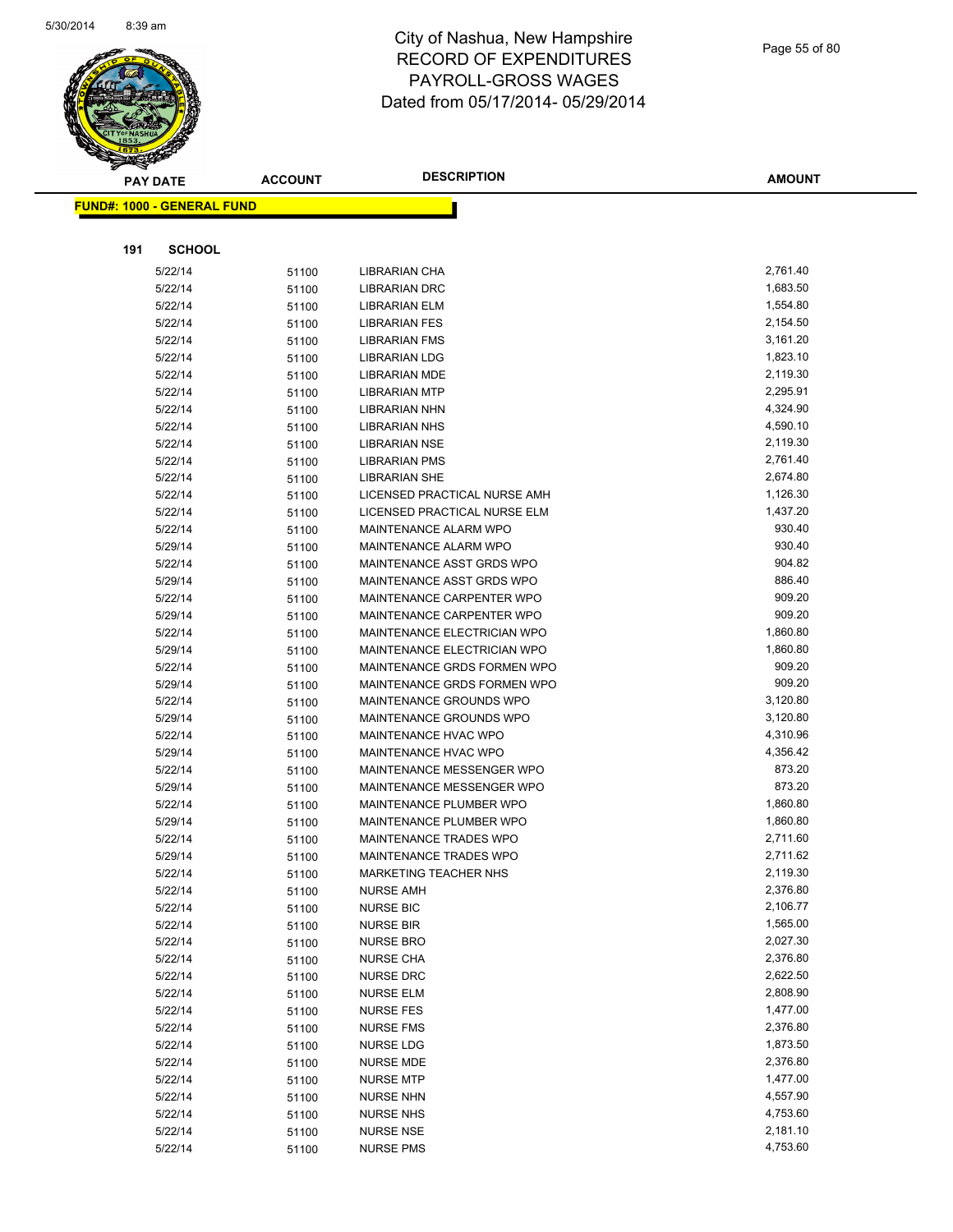

| <b>PAY DATE</b>                   | <b>ACCOUNT</b> | <b>DESCRIPTION</b>                         | <b>AMOUNT</b>        |
|-----------------------------------|----------------|--------------------------------------------|----------------------|
| <b>FUND#: 1000 - GENERAL FUND</b> |                |                                            |                      |
|                                   |                |                                            |                      |
|                                   |                |                                            |                      |
| <b>SCHOOL</b><br>191              |                |                                            |                      |
| 5/22/14                           | 51100          | <b>NURSE SHE</b>                           | 2,808.90             |
| 5/22/14                           | 51100          | OFFICE MANAGER BUSINESS                    | 2,389.10             |
| 5/22/14                           | 51100          | OFFICE MANAGER HUMAN RESOURCES             | 1,730.80             |
| 5/29/14                           | 51100          | OFFICE MANAGER HUMAN RESOURCES             | 342.12               |
| 5/22/14                           | 51100          | OFFICE MANAGER PLANT OPS                   | 1,865.90             |
| 5/22/14                           | 51100          | OFFICE MANAGER SPED                        | 1,831.40             |
| 5/22/14                           | 51100          | <b>OUT DISTRICT COORDINATOR</b>            | 2,977.70             |
| 5/22/14                           | 51100          | PARA ALT AMH                               | 271.95               |
| 5/29/14                           | 51100          | PARA ALT AMH                               | 552.96               |
| 5/22/14                           | 51100          | PARA ALT DRC                               | 424.40               |
| 5/29/14                           | 51100          | PARA ALT DRC                               | 434.57               |
| 5/22/14                           | 51100          | PARA ALT FMS                               | 607.37               |
| 5/29/14                           | 51100          | PARA ALT FMS                               | 607.37               |
| 5/22/14                           | 51100          | PARA ALT MTP                               | 431.18               |
| 5/29/14                           | 51100          | PARA ALT MTP                               | 427.78               |
| 5/22/14                           | 51100          | PARA ALT PMS                               | 566.31               |
| 5/29/14                           | 51100          | PARA ALT PMS                               | 575.09               |
| 5/22/14                           | 51100          | PARA DW SPEC ED AMH                        | 8,825.74             |
| 5/29/14                           | 51100          | PARA DW SPEC ED AMH                        | 8,594.25<br>949.98   |
| 5/22/14                           | 51100          | PARA DW SPEC ED BIC                        |                      |
| 5/29/14                           | 51100          | PARA DW SPEC ED BIC                        | 1,017.28             |
| 5/22/14                           | 51100          | PARA DW SPEC ED BIR                        | 1,414.40<br>1,426.06 |
| 5/29/14                           | 51100          | PARA DW SPEC ED BIR                        | 3,855.92             |
| 5/22/14                           | 51100          | PARA DW SPEC ED BRO                        | 3,857.56             |
| 5/29/14<br>5/22/14                | 51100          | PARA DW SPEC ED BRO<br>PARA DW SPEC ED CHA | 5,115.77             |
| 5/29/14                           | 51100          | PARA DW SPEC ED CHA                        | 5,282.60             |
| 5/22/14                           | 51100          | PARA DW SPEC ED DRC                        | 478.95               |
| 5/29/14                           | 51100<br>51100 | PARA DW SPEC ED DRC                        | 490.54               |
| 5/22/14                           | 51100          | PARA DW SPEC ED FMS                        | 1,397.66             |
| 5/29/14                           | 51100          | PARA DW SPEC ED FMS                        | 1,036.91             |
| 5/22/14                           | 51100          | PARA DW SPEC ED MDE                        | 8,055.35             |
| 5/29/14                           | 51100          | PARA DW SPEC ED MDE                        | 8,389.60             |
| 5/22/14                           | 51100          | PARA DW SPEC ED NHN                        | 4,091.98             |
| 5/29/14                           | 51100          | PARA DW SPEC ED NHN                        | 4,250.48             |
| 5/22/14                           | 51100          | PARA DW SPEC ED NHS                        | 7,951.67             |
| 5/29/14                           | 51100          | PARA DW SPEC ED NHS                        | 7,523.11             |
| 5/22/14                           | 51100          | PARA DW SPEC ED NSE                        | 4,922.56             |
| 5/29/14                           | 51100          | PARA DW SPEC ED NSE                        | 5,162.08             |
| 5/22/14                           | 51100          | PARA DW SPEC ED PMS                        | 5,384.48             |
| 5/29/14                           | 51100          | PARA DW SPEC ED PMS                        | 5,902.95             |
| 5/22/14                           | 51100          | PARA DW SPEC ED SHE                        | 7,645.49             |
| 5/29/14                           | 51100          | PARA DW SPEC ED SHE                        | 7,607.90             |
| 5/22/14                           | 51100          | PARA DW SPEC ED WID                        | 1,967.05             |
| 5/29/14                           | 51100          | PARA DW SPEC ED WID                        | 2,073.17             |
| 5/22/14                           | 51100          | PARA DW SPEC ELM                           | 4,536.72             |
| 5/29/14                           | 51100          | PARA DW SPEC ELM                           | 5,315.14             |
| 5/22/14                           | 51100          | PARA ELL BIR                               | 506.83               |
| 5/29/14                           | 51100          | PARA ELL BIR                               | 554.07               |
| 5/22/14                           | 51100          | PARA ELL DRC                               | 519.71               |
| 5/29/14                           | 51100          | PARA ELL DRC                               | 493.94               |
| 5/22/14                           | 51100          | PARA ELL ELM                               | 558.36               |
|                                   |                |                                            |                      |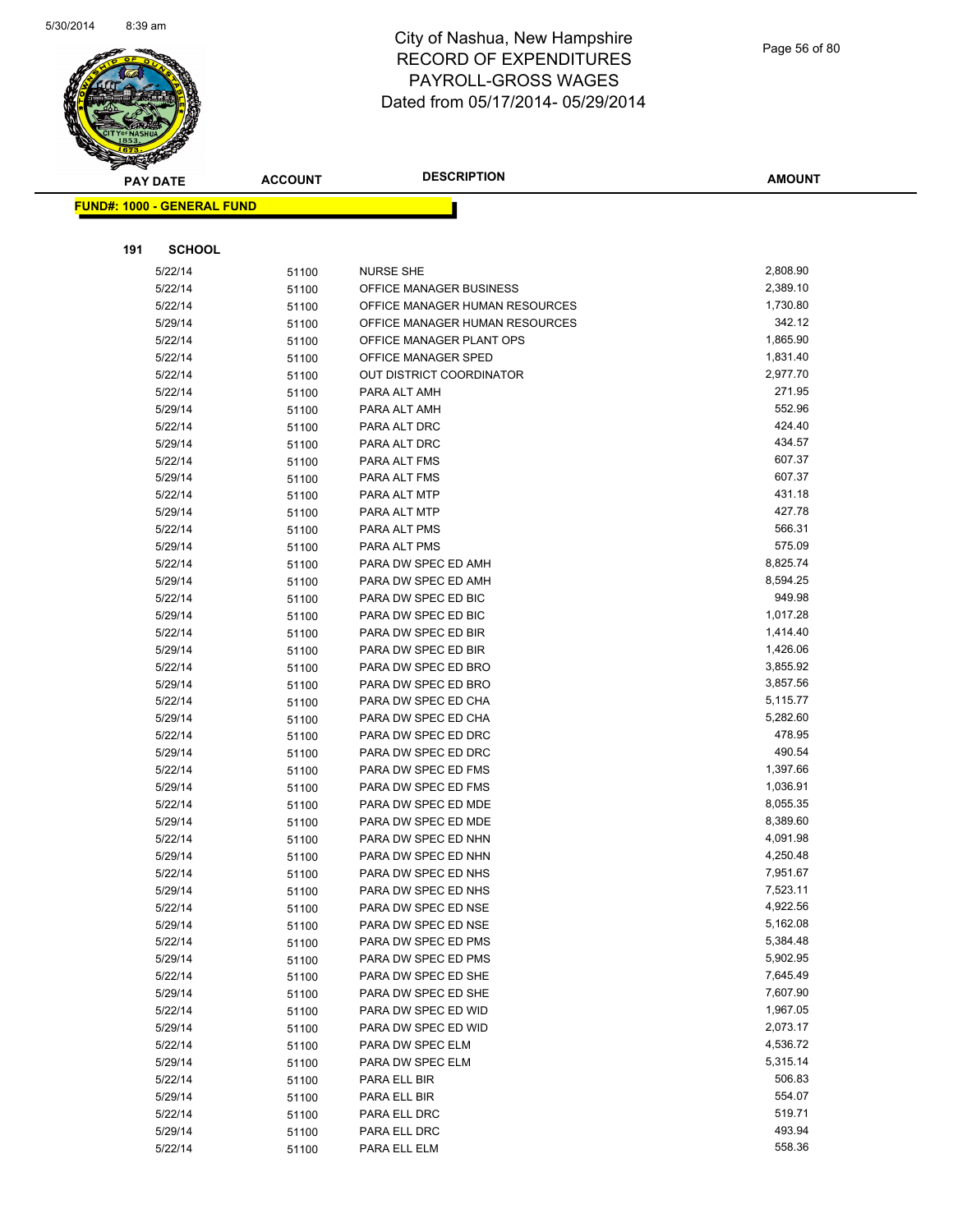

|     | <b>PAY DATE</b>                   | <b>ACCOUNT</b> | <b>DESCRIPTION</b>             | <b>AMOUNT</b>        |
|-----|-----------------------------------|----------------|--------------------------------|----------------------|
|     | <b>FUND#: 1000 - GENERAL FUND</b> |                |                                |                      |
|     |                                   |                |                                |                      |
|     |                                   |                |                                |                      |
| 191 | <b>SCHOOL</b>                     |                |                                |                      |
|     | 5/29/14                           | 51100          | PARA ELL ELM                   | 450.99               |
|     | 5/22/14                           | 51100          | PARA ELL FES                   | 467.06               |
|     | 5/29/14                           | 51100          | PARA ELL FES                   | 478.09               |
|     | 5/22/14                           | 51100          | PARA ELL FMS                   | 432.63               |
|     | 5/29/14                           | 51100          | PARA ELL FMS                   | 429.33               |
|     | 5/22/14                           | 51100          | PARA ELL LDG                   | 924.40               |
|     | 5/29/14                           | 51100          | PARA ELL LDG                   | 924.40               |
|     | 5/22/14                           | 51100          | PARA ELL MTP                   | 390.60               |
|     | 5/29/14                           | 51100          | PARA ELL MTP                   | 387.50               |
|     | 5/22/14                           | 51100          | PARA ELL NHS                   | 575.55               |
|     | 5/29/14                           | 51100          | PARA ELL NHS                   | 588.44               |
|     | 5/22/14                           | 51100          | PARA ELL PMS                   | 576.55               |
|     | 5/29/14                           | 51100          | PARA ELL PMS                   | 576.55               |
|     | 5/22/14                           | 51100          | PARA ELL SHE                   | 532.60               |
|     | 5/29/14                           | 51100          | PARA ELL SHE                   | 532.60               |
|     | 5/22/14                           | 51100          | PARA GRAPH NHN                 | 602.84               |
|     | 5/29/14                           | 51100          | PARA GRAPH NHN                 | 602.84               |
|     | 5/22/14                           | 51100          | PARA INST AMH                  | 2,515.19             |
|     | 5/29/14                           | 51100          | PARA INST AMH                  | 2,540.69             |
|     | 5/22/14                           | 51100          | PARA INST BIC                  | 5,806.33             |
|     | 5/29/14                           | 51100          | PARA INST BIC                  | 5,823.67             |
|     | 5/22/14                           | 51100          | PARA INST BIR                  | 4,090.58             |
|     | 5/29/14                           | 51100          | PARA INST BIR                  | 4,171.20             |
|     | 5/22/14                           | 51100          | PARA INST BRO                  | 3,219.02             |
|     | 5/29/14                           | 51100          | PARA INST BRO                  | 3,322.11             |
|     | 5/22/14                           | 51100          | PARA INST CHA                  | 5,878.81<br>5,930.44 |
|     | 5/29/14<br>5/22/14                | 51100          | PARA INST CHA                  | 3,985.32             |
|     | 5/29/14                           | 51100          | PARA INST DRC<br>PARA INST DRC | 4,034.72             |
|     | 5/22/14                           | 51100          | PARA INST ELM                  | 6,247.30             |
|     | 5/29/14                           | 51100          | PARA INST ELM                  | 6,439.13             |
|     | 5/22/14                           | 51100          | PARA INST FES                  | 5,616.26             |
|     | 5/29/14                           | 51100          | PARA INST FES                  | 5,634.26             |
|     | 5/22/14                           | 51100          | PARA INST FMS                  | 4,840.85             |
|     | 5/29/14                           | 51100<br>51100 | PARA INST FMS                  | 4,906.38             |
|     | 5/22/14                           | 51100          | PARA INST LDG                  | 7,777.26             |
|     | 5/29/14                           | 51100          | PARA INST LDG                  | 7,997.66             |
|     | 5/22/14                           | 51100          | PARA INST MDE                  | 4,284.41             |
|     | 5/29/14                           | 51100          | PARA INST MDE                  | 4,321.32             |
|     | 5/22/14                           | 51100          | PARA INST MTP                  | 2,749.67             |
|     | 5/29/14                           | 51100          | PARA INST MTP                  | 2,762.98             |
|     | 5/22/14                           | 51100          | PARA INST NHN                  | 2,480.19             |
|     | 5/29/14                           | 51100          | PARA INST NHN                  | 2,134.39             |
|     | 5/22/14                           | 51100          | PARA INST NHS                  | 2,160.56             |
|     | 5/29/14                           | 51100          | PARA INST NHS                  | 2,057.07             |
|     | 5/22/14                           | 51100          | PARA INST NSE                  | 974.54               |
|     | 5/29/14                           | 51100          | PARA INST NSE                  | 982.26               |
|     | 5/22/14                           | 51100          | PARA INST PMS                  | 4,480.40             |
|     | 5/29/14                           | 51100          | PARA INST PMS                  | 4,249.25             |
|     | 5/22/14                           | 51100          | PARA INST SHE                  | 3,738.88             |
|     | 5/29/14                           | 51100          | PARA INST SHE                  | 3,839.97             |
|     | 5/22/14                           | 51100          | PARA JOB COACH                 | 497.64               |
|     |                                   |                |                                |                      |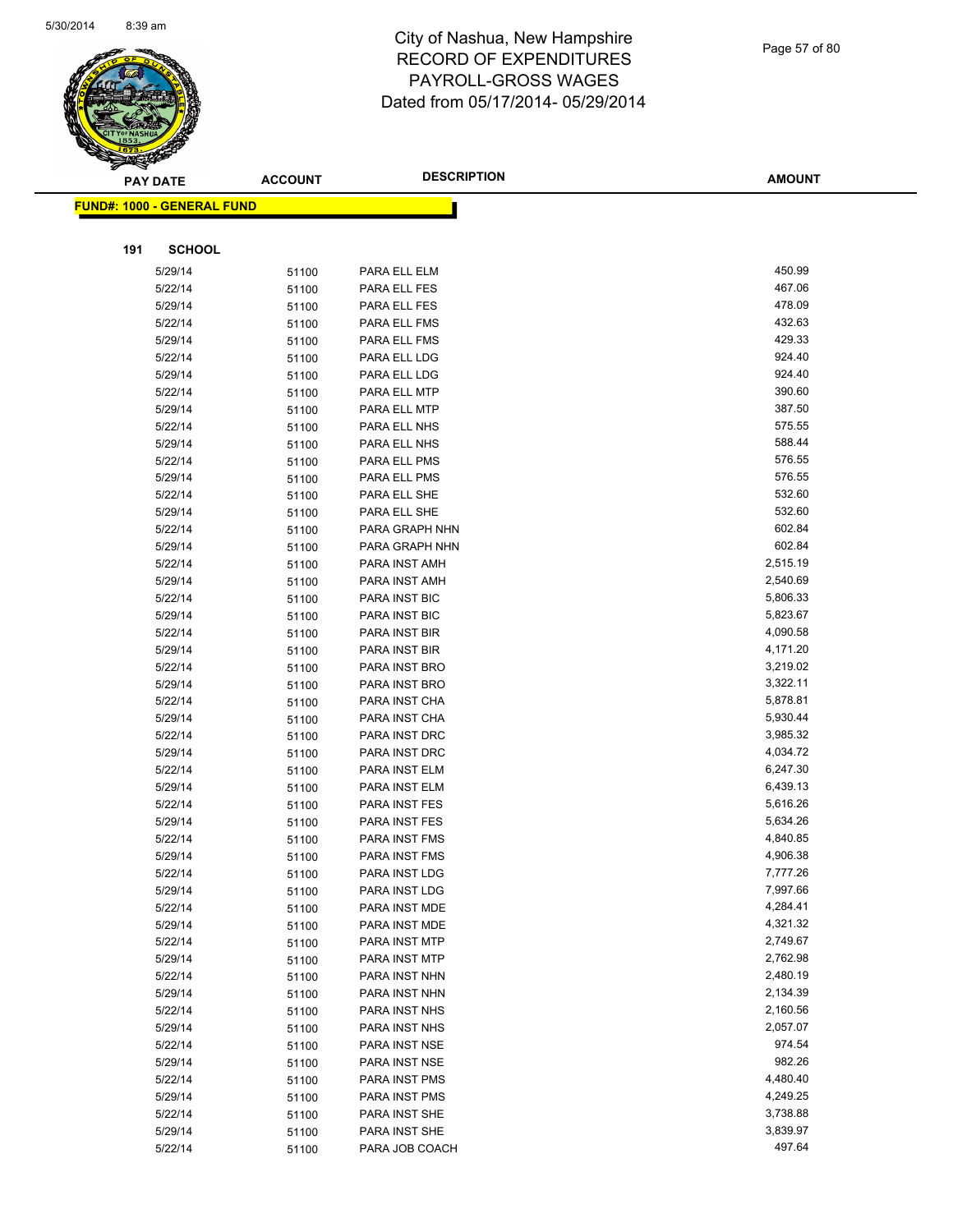

|     | <b>PAY DATE</b>                   | <b>ACCOUNT</b> | <b>DESCRIPTION</b>              | <b>AMOUNT</b>    |
|-----|-----------------------------------|----------------|---------------------------------|------------------|
|     | <b>FUND#: 1000 - GENERAL FUND</b> |                |                                 |                  |
|     |                                   |                |                                 |                  |
|     |                                   |                |                                 |                  |
| 191 | <b>SCHOOL</b>                     |                |                                 |                  |
|     | 5/29/14                           | 51100          | PARA JOB COACH                  | 497.64           |
|     | 5/22/14                           | 51100          | PARA KIND AMH                   | 970.60           |
|     | 5/29/14                           | 51100          | PARA KIND AMH                   | 976.07           |
|     | 5/22/14                           | 51100          | PARA KIND BIC                   | 567.70           |
|     | 5/29/14                           | 51100          | PARA KIND BIC                   | 563.27           |
|     | 5/22/14                           | 51100          | PARA KIND BIR                   | 532.60           |
|     | 5/29/14                           | 51100          | PARA KIND BIR                   | 536.90           |
|     | 5/22/14                           | 51100          | PARA KIND BRO                   | 558.82           |
|     | 5/29/14                           | 51100          | PARA KIND BRO                   | 549.94           |
|     | 5/22/14                           | 51100          | PARA KIND CHA                   | 448.66           |
|     | 5/29/14                           | 51100          | PARA KIND CHA                   | 470.74           |
|     | 5/22/14                           | 51100          | PARA KIND DRC                   | 532.60           |
|     | 5/29/14                           | 51100          | PARA KIND DRC                   | 536.90           |
|     | 5/22/14                           | 51100          | PARA KIND FES                   | 842.13           |
|     | 5/29/14                           | 51100          | PARA KIND FES                   | 832.21           |
|     | 5/22/14                           | 51100          | PARA KIND LDG                   | 962.76           |
|     | 5/29/14                           | 51100          | PARA KIND LDG                   | 996.93           |
|     | 5/22/14                           | 51100          | PARA KIND MDE                   | 518.90           |
|     | 5/29/14                           | 51100          | PARA KIND MDE                   | 541.08           |
|     | 5/22/14                           | 51100          | PARA KIND MTP                   | 1,166.44         |
|     | 5/29/14                           | 51100          | PARA KIND MTP                   | 1,113.23         |
|     | 5/22/14                           | 51100          | PARA KIND NSE                   | 576.55<br>563.27 |
|     | 5/29/14                           | 51100          | PARA KIND NSE                   | 598.74           |
|     | 5/22/14                           | 51100          | PARA KIND SHE                   | 487.86           |
|     | 5/29/14<br>5/22/14                | 51100          | PARA KIND SHE<br>PARA MEDIA NHN | 616.43           |
|     | 5/29/14                           | 51100          | PARA MEDIA NHN                  | 652.68           |
|     | 5/22/14                           | 51100          | PARA MEDIA NHS                  | 1,144.23         |
|     | 5/29/14                           | 51100<br>51100 | PARA MEDIA NHS                  | 1,111.06         |
|     | 5/22/14                           | 51100          | PARA PRE SCH BIC                | 954.58           |
|     | 5/29/14                           | 51100          | PARA PRE SCH BIC                | 958.44           |
|     | 5/22/14                           | 51100          | PARA PRE SCH BRO                | 4,015.28         |
|     | 5/29/14                           | 51100          | PARA PRE SCH BRO                | 4,023.87         |
|     | 5/22/14                           | 51100          | PARA READ ELM                   | 585.42           |
|     | 5/29/14                           | 51100          | PARA READ ELM                   | 585.42           |
|     | 5/22/14                           | 51100          | PARA SCI NHN                    | 566.55           |
|     | 5/29/14                           | 51100          | PARA SCI NHN                    | 580.16           |
|     | 5/22/14                           | 51100          | PARA SCI NHS                    | 531.19           |
|     | 5/29/14                           | 51100          | PARA SCI NHS                    | 548.75           |
|     | 5/22/14                           | 51100          | PARA TECH LDG                   | 566.56           |
|     | 5/29/14                           | 51100          | PARA TECH LDG                   | 566.55           |
|     | 5/22/14                           | 51100          | PARA TTI LDG                    | 387.50           |
|     | 5/29/14                           | 51100          | PARA TTI LDG                    | 412.30           |
|     | 5/22/14                           | 51100          | PARA VOC NHS                    | 579.48           |
|     | 5/29/14                           | 51100          | PARA VOC NHS                    | 597.04           |
|     | 5/22/14                           | 51100          | PEER COACH SCIENCE              | 5,436.20         |
|     | 5/22/14                           | 51100          | PRINCIPAL AMH                   | 3,426.00         |
|     | 5/22/14                           | 51100          | PRINCIPAL BIC                   | 3,791.50         |
|     | 5/22/14                           | 51100          | PRINCIPAL BIR                   | 3,531.70         |
|     | 5/22/14                           | 51100          | PRINCIPAL BRO                   | 3,572.60         |
|     | 5/22/14                           | 51100          | PRINCIPAL CHA                   | 3,474.90         |
|     | 5/22/14                           | 51100          | PRINCIPAL DRC                   | 3,636.40         |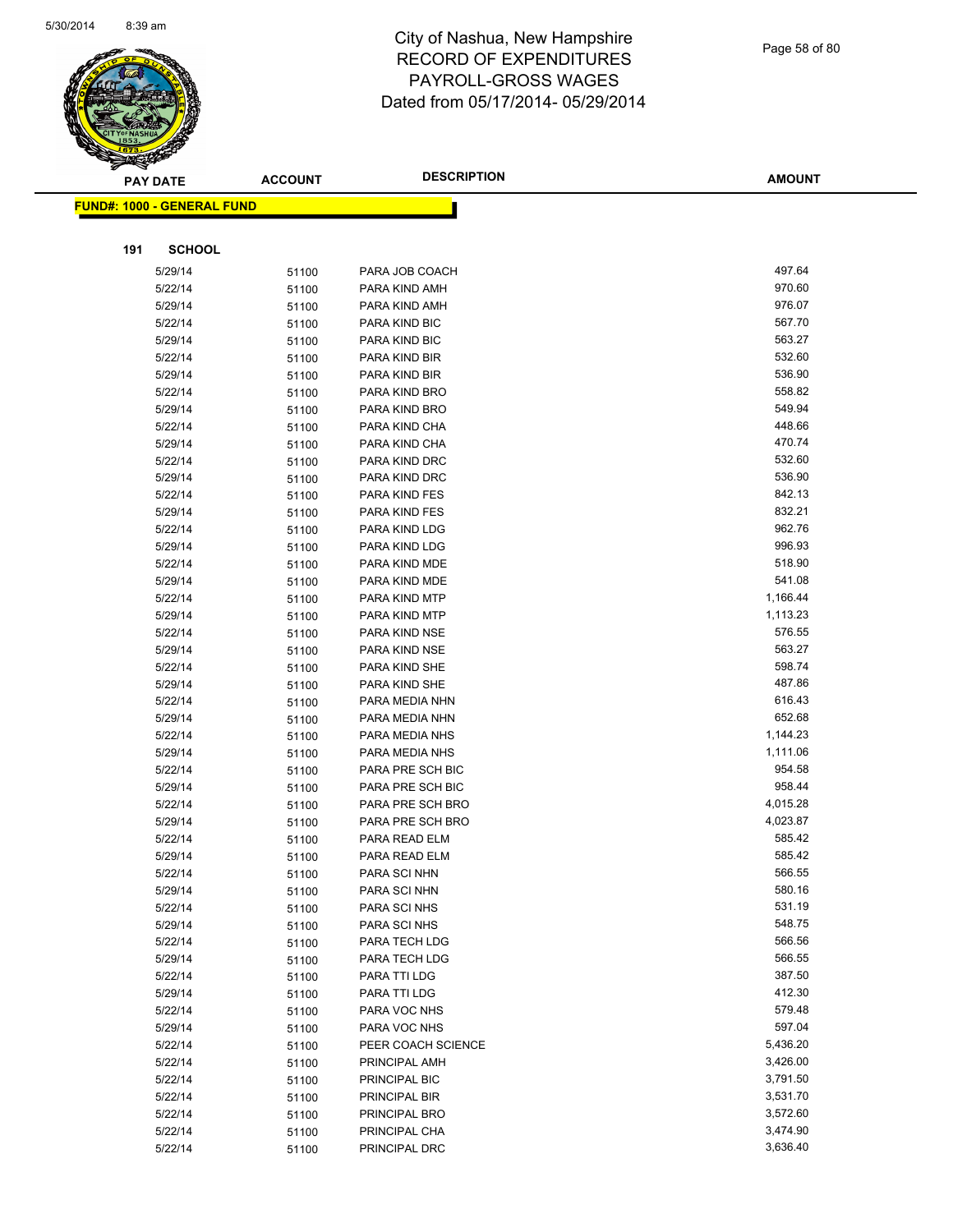

|     | <b>PAY DATE</b>                   | <b>ACCOUNT</b> | <b>DESCRIPTION</b>             | <b>AMOUNT</b>        |
|-----|-----------------------------------|----------------|--------------------------------|----------------------|
|     | <b>FUND#: 1000 - GENERAL FUND</b> |                |                                |                      |
|     |                                   |                |                                |                      |
| 191 | <b>SCHOOL</b>                     |                |                                |                      |
|     |                                   |                |                                |                      |
|     | 5/22/14                           | 51100          | PRINCIPAL ELM                  | 3,630.60             |
|     | 5/22/14                           | 51100          | <b>PRINCIPAL FES</b>           | 3,426.00             |
|     | 5/22/14                           | 51100          | PRINCIPAL FMS                  | 3,980.20             |
|     | 5/22/14                           | 51100          | PRINCIPAL LDG                  | 3,795.10<br>3,474.90 |
|     | 5/22/14                           | 51100          | PRINCIPAL MDE                  | 3,572.60             |
|     | 5/22/14<br>5/22/14                | 51100          | PRINCIPAL MTP<br>PRINCIPAL NHN | 4,021.50             |
|     | 5/22/14                           | 51100          | PRINCIPAL NHS                  | 4,032.80             |
|     | 5/22/14                           | 51100<br>51100 | PRINCIPAL NSE                  | 3,531.70             |
|     | 5/22/14                           | 51100          | PRINCIPAL PMS                  | 3,680.50             |
|     | 5/22/14                           | 51100          | PRINCIPAL SHE                  | 3,841.80             |
|     | 5/22/14                           | 51100          | SCHOOL PSYCHOLOGIST WID        | 37,113.20            |
|     | 5/22/14                           | 51100          | SCHOOL PSYCHOLOGY INTERN       | 318.10               |
|     | 5/22/14                           | 51100          | SECURITY GUARD NHS             | 736.80               |
|     | 5/29/14                           | 51100          | SECURITY GUARD NHS             | 736.80               |
|     | 5/22/14                           | 51100          | SECURITY MONITOR NHN           | 1,941.60             |
|     | 5/29/14                           | 51100          | SECURITY MONITOR NHN           | 1,937.56             |
|     | 5/22/14                           | 51100          | <b>SECURITY MONITOR NHS</b>    | 1,941.60             |
|     | 5/29/14                           | 51100          | <b>SECURITY MONITOR NHS</b>    | 1,941.60             |
|     | 5/22/14                           | 51100          | SIGN LANGUAGE INTERPRETER      | 2,053.90             |
|     | 5/29/14                           | 51100          | SIGN LANGUAGE INTERPRETER      | 2,097.30             |
|     | 5/22/14                           | 51100          | SOCIAL WORKER ELM              | 2,289.00             |
|     | 5/22/14                           | 51100          | SOCIAL WORKER FMS              | 2,540.20             |
|     | 5/22/14                           | 51100          | SPEECH LANG PATHOLOGIST WID    | 53,165.40            |
|     | 5/22/14                           | 51100          | SPEECH LANGUAGE ASST           | 672.28               |
|     | 5/29/14                           | 51100          | SPEECH LANGUAGE ASST           | 687.33               |
|     | 5/22/14                           | 51100          | STUDENT ACTIVITY COORD NHN     | 1,165.90             |
|     | 5/22/14                           | 51100          | STUDENT ACTIVITY COORD NHS     | 1,095.89             |
|     | 5/22/14                           | 51100          | STUDENT INFO COORDINATOR       | 1,817.30             |
|     | 5/22/14                           | 51100          | <b>SUPERINTENDENT</b>          | 5,407.80             |
|     | 5/22/14                           | 51100          | SYSTEMS ADMIN FULL YEAR        | 13,150.50            |
|     | 5/22/14                           | 51100          | <b>TEACHER ART AMH</b>         | 2,501.80             |
|     | 5/22/14                           | 51100          | <b>TEACHER ART BIC</b>         | 1,823.10             |
|     | 5/22/14                           | 51100          | <b>TEACHER ART BIR</b>         | 2,501.80             |
|     | 5/22/14                           | 51100          | <b>TEACHER ART BRO</b>         | 2,705.10             |
|     | 5/22/14                           | 51100          | <b>TEACHER ART CHA</b>         | 2,674.80             |
|     | 5/22/14                           | 51100          | <b>TEACHER ART DRC</b>         | 1,762.10             |
|     | 5/22/14                           | 51100          | <b>TEACHER ART ELM</b>         | 4,902.60             |
|     | 5/22/14                           | 51100          | <b>TEACHER ART FES</b>         | 2,674.80             |
|     | 5/22/14                           | 51100          | <b>TEACHER ART FMS</b>         | 4,635.80             |
|     | 5/22/14                           | 51100          | <b>TEACHER ART LDG</b>         | 1,972.10             |
|     | 5/22/14                           | 51100          | <b>TEACHER ART MDE</b>         | 1,762.10             |
|     | 5/22/14                           | 51100          | <b>TEACHER ART NHN</b>         | 9,957.20             |
|     | 5/22/14                           | 51100          | <b>TEACHER ART NHS</b>         | 11,458.40            |
|     | 5/22/14                           | 51100          | <b>TEACHER ART NSE</b>         | 2,761.40             |
|     | 5/22/14                           | 51100          | <b>TEACHER ART PMS</b>         | 3,385.90             |
|     | 5/22/14                           | 51100          | <b>TEACHER ART SHE</b>         | 1,888.80             |
|     | 5/22/14                           | 51100          | <b>TEACHER AUTO NHN</b>        | 5,003.60             |
|     | 5/22/14                           | 51100          | TEACHER BEHAVIOR SPEC WID      | 5,349.60             |
|     | 5/22/14                           | 51100          | TEACHER BIO TEC NHN            | 2,091.20             |
|     | 5/22/14                           | 51100          | TEACHER BUILD CONST NHS        | 2,501.80             |
|     | 5/22/14                           | 51100          | TEACHER BUSINESS NHN           | 10,520.90            |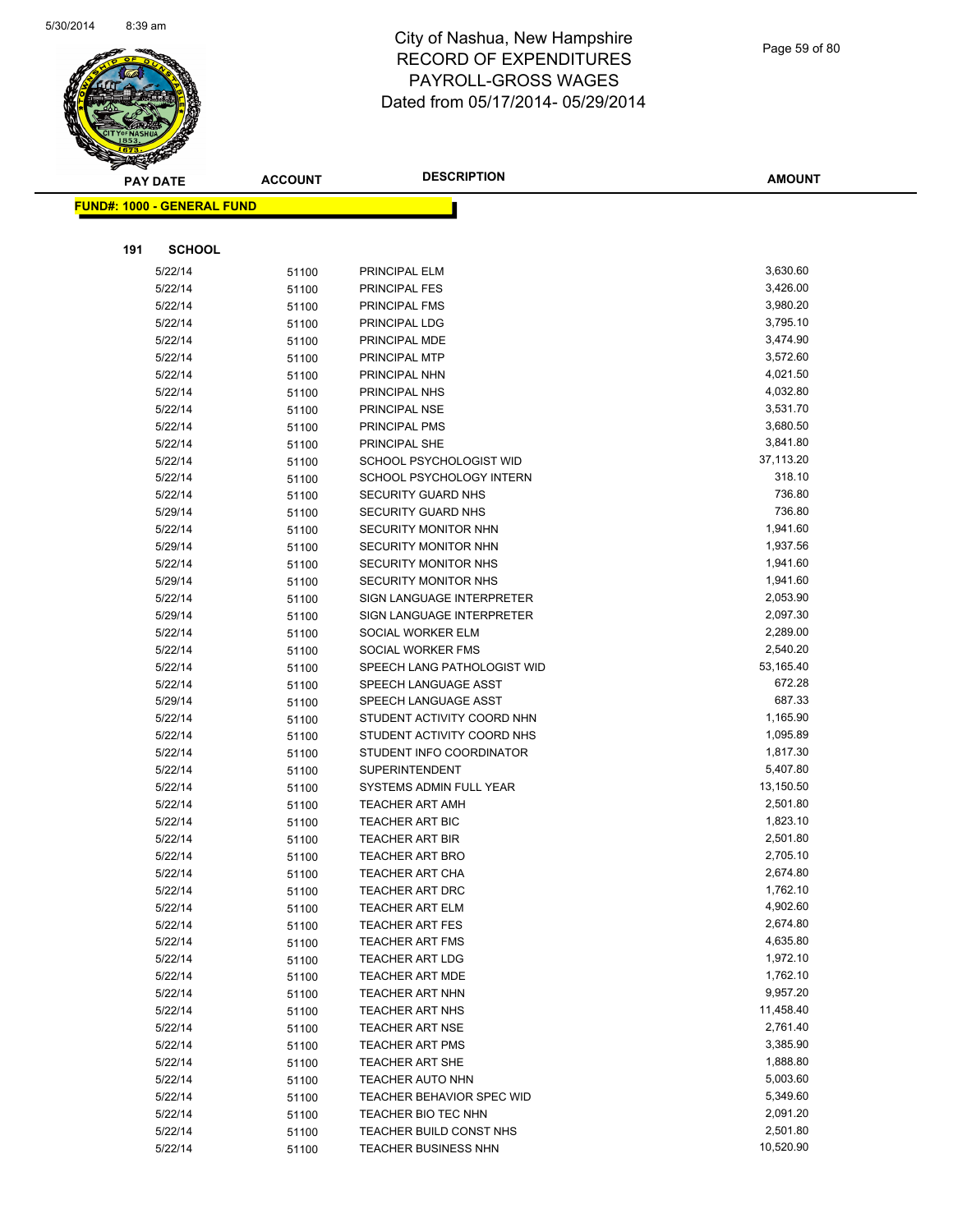

|     | <b>PAY DATE</b>                    | <b>ACCOUNT</b> | <b>DESCRIPTION</b>              | <b>AMOUNT</b> |
|-----|------------------------------------|----------------|---------------------------------|---------------|
|     | <u> FUND#: 1000 - GENERAL FUND</u> |                |                                 |               |
|     |                                    |                |                                 |               |
|     |                                    |                |                                 |               |
| 191 | <b>SCHOOL</b>                      |                |                                 |               |
|     | 5/22/14                            | 51100          | TEACHER BUSINESS NHS            | 5,050.40      |
|     | 5/22/14                            | 51100          | <b>TEACHER COMPUTER ELM</b>     | 4,220.70      |
|     | 5/22/14                            | 51100          | <b>TEACHER COMPUTER FMS</b>     | 4,427.10      |
|     | 5/22/14                            | 51100          | <b>TEACHER COMPUTER NHN</b>     | 2,154.50      |
|     | 5/22/14                            | 51100          | TEACHER COMPUTER NHS            | 4,780.43      |
|     | 5/22/14                            | 51100          | <b>TEACHER COMPUTER PMS</b>     | 5,996.70      |
|     | 5/22/14                            | 51100          | <b>TEACHER COSMETOLOGY NHN</b>  | 5,407.40      |
|     | 5/22/14                            | 51100          | <b>TEACHER CULINARY NHN</b>     | 5,003.60      |
|     | 5/22/14                            | 51100          | <b>TEACHER DEAF NSE</b>         | 4,229.60      |
|     | 5/22/14                            | 51100          | TEACHER DEAF WID                | 1,765.30      |
|     | 5/22/14                            | 51100          | <b>TEACHER DWSE AMH</b>         | 6,827.90      |
|     | 5/22/14                            | 51100          | <b>TEACHER DWSE BIR</b>         | 2,295.90      |
|     | 5/22/14                            | 51100          | <b>TEACHER DWSE BRO</b>         | 5,350.00      |
|     | 5/22/14                            | 51100          | <b>TEACHER DWSE ELM</b>         | 10,060.70     |
|     | 5/22/14                            | 51100          | <b>TEACHER DWSE MDE</b>         | 1,972.10      |
|     | 5/22/14                            | 51100          | <b>TEACHER DWSE NSE</b>         | 3,585.20      |
|     | 5/22/14                            | 51100          | <b>TEACHER DWSE PMS</b>         | 6,975.50      |
|     | 5/22/14                            | 51100          | <b>TEACHER DWSE SHE</b>         | 4,109.30      |
|     | 5/22/14                            | 51100          | TEACHER ECE NHS                 | 5,349.60      |
|     | 5/22/14                            | 51100          | TEACHER ELECTRICAL NHS          | 2,501.80      |
|     | 5/22/14                            | 51100          | <b>TEACHER ELL AMH</b>          | 1,683.50      |
|     | 5/22/14                            | 51100          | TEACHER ELL BIR                 | 2,674.80      |
|     | 5/22/14                            | 51100          | <b>TEACHER ELL DRC</b>          | 5,538.20      |
|     | 5/22/14                            | 51100          | <b>TEACHER ELL ELM</b>          | 4,297.20      |
|     | 5/22/14                            | 51100          | TEACHER ELL FES                 | 7,194.30      |
|     | 5/22/14                            | 51100          | <b>TEACHER ELL FMS</b>          | 1,949.70      |
|     | 5/22/14                            | 51100          | <b>TEACHER ELL LDG</b>          | 5,787.30      |
|     | 5/22/14                            | 51100          | <b>TEACHER ELL MTP</b>          | 2,674.80      |
|     | 5/22/14                            | 51100          | <b>TEACHER ELL NHN</b>          | 3,475.80      |
|     | 5/22/14                            | 51100          | <b>TEACHER ELL NHS</b>          | 6,702.60      |
|     | 5/22/14                            | 51100          | TEACHER ELL PMS                 | 1,823.10      |
|     | 5/22/14                            | 51100          | <b>TEACHER ELL SHE</b>          | 1,955.80      |
|     | 5/22/14                            | 51100          | TEACHER ENGINEER NHS            | 2,193.70      |
|     | 5/22/14                            | 51100          | <b>TEACHER ENGLISH ELM</b>      | 19,925.80     |
|     | 5/22/14                            | 51100          | TEACHER ENGLISH FMS             | 16,933.70     |
|     | 5/22/14                            | 51100          | TEACHER ENGLISH NHN             | 34,728.40     |
|     | 5/22/14                            | 51100          | <b>TEACHER ENGLISH NHS</b>      | 37,792.00     |
|     | 5/22/14                            | 51100          | <b>TEACHER ENGLISH PMS</b>      | 14,431.70     |
|     | 5/22/14                            | 51100          | <b>TEACHER FACS ELM</b>         | 1,745.50      |
|     | 5/22/14                            | 51100          | <b>TEACHER FACS FMS</b>         | 3,838.81      |
|     | 5/22/14                            | 51100          | <b>TEACHER FACS NHN</b>         | 5,643.90      |
|     | 5/22/14                            | 51100          | <b>TEACHER FACS NHS</b>         | 9,129.60      |
|     | 5/22/14                            | 51100          | <b>TEACHER FACS PMS</b>         | 5,176.60      |
|     | 5/22/14                            | 51100          | TEACHER FOREIGN LANG ELM        | 5,436.20      |
|     | 5/22/14                            | 51100          | <b>TEACHER FOREIGN LANG FMS</b> | 2,674.80      |
|     | 5/22/14                            | 51100          | <b>TEACHER FOREIGN LANG NHN</b> | 15,419.00     |
|     | 5/22/14                            | 51100          | TEACHER FOREIGN LANG NHS        | 17,931.38     |
|     | 5/22/14                            | 51100          | <b>TEACHER FOREIGN LANG PMS</b> | 5,263.20      |
|     | 5/22/14                            | 51100          | <b>TEACHER GR1 AMH</b>          | 7,377.70      |
|     | 5/22/14                            | 51100          | <b>TEACHER GR1 BIC</b>          | 6,903.80      |
|     | 5/22/14                            | 51100          | <b>TEACHER GR1 BIR</b>          | 9,764.00      |
|     | 5/22/14                            | 51100          | <b>TEACHER GR1 BRO</b>          | 6,379.70      |
|     |                                    |                |                                 |               |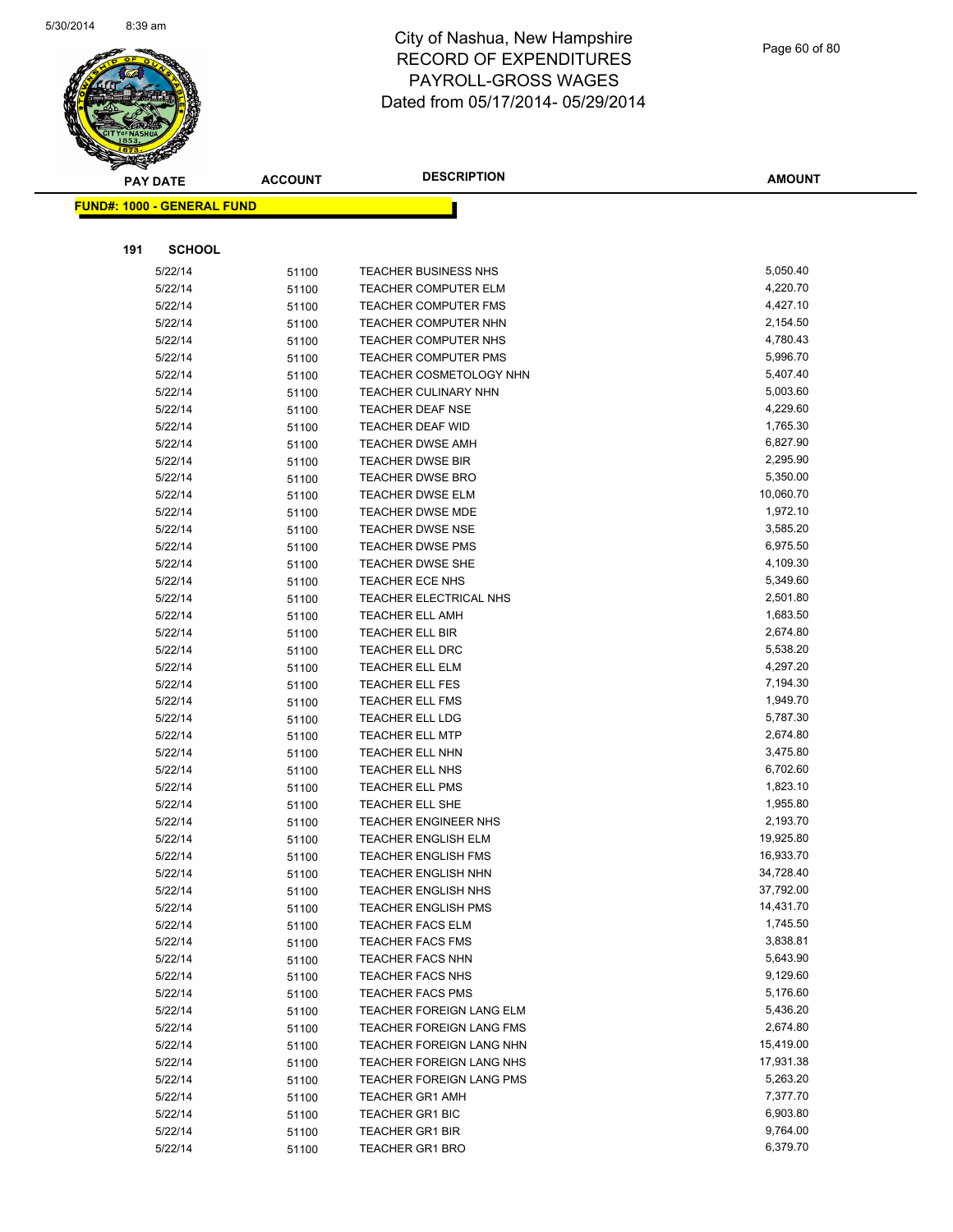

| <b>PAY DATE</b>                   | <b>ACCOUNT</b> | <b>DESCRIPTION</b>     | <b>AMOUNT</b> |
|-----------------------------------|----------------|------------------------|---------------|
| <b>FUND#: 1000 - GENERAL FUND</b> |                |                        |               |
|                                   |                |                        |               |
|                                   |                |                        |               |
| 191<br><b>SCHOOL</b>              |                |                        |               |
| 5/22/14                           | 51100          | <b>TEACHER GR1 CHA</b> | 9,060.20      |
| 5/22/14                           | 51100          | <b>TEACHER GR1 DRC</b> | 8,169.20      |
| 5/22/14                           | 51100          | <b>TEACHER GR1 FES</b> | 9,905.60      |
| 5/22/14                           | 51100          | <b>TEACHER GR1 LDG</b> | 8,770.80      |
| 5/22/14                           | 51100          | <b>TEACHER GR1 MDE</b> | 9,575.59      |
| 5/22/14                           | 51100          | <b>TEACHER GR1 MTP</b> | 7,851.40      |
| 5/22/14                           | 51100          | <b>TEACHER GR1 NSE</b> | 7,468.90      |
| 5/22/14                           | 51100          | <b>TEACHER GR1 SHE</b> | 9,584.90      |
| 5/22/14                           | 51100          | <b>TEACHER GR2 AMH</b> | 5,740.10      |
| 5/22/14                           | 51100          | <b>TEACHER GR2 BIC</b> | 11,602.60     |
| 5/22/14                           | 51100          | <b>TEACHER GR2 BIR</b> | 9,502.70      |
| 5/22/14                           | 51100          | <b>TEACHER GR2 BRO</b> | 6,804.10      |
| 5/22/14                           | 51100          | <b>TEACHER GR2 CHA</b> | 8,022.10      |
| 5/22/14                           | 51100          | TEACHER GR2 DRC        | 5,963.11      |
| 5/22/14                           | 51100          | <b>TEACHER GR2 FES</b> | 7,285.90      |
| 5/22/14                           | 51100          | <b>TEACHER GR2 LDG</b> | 9,502.69      |
| 5/22/14                           | 51100          | <b>TEACHER GR2 MDE</b> | 8,123.70      |
| 5/22/14                           | 51100          | <b>TEACHER GR2 MTP</b> | 6,260.00      |
| 5/22/14                           | 51100          | <b>TEACHER GR2 NSE</b> | 6,458.90      |
| 5/22/14                           | 51100          | <b>TEACHER GR2 SHE</b> | 5,775.50      |
| 5/22/14                           | 51100          | <b>TEACHER GR3 AMH</b> | 4,455.90      |
| 5/22/14                           | 51100          | <b>TEACHER GR3 BIC</b> | 6,662.70      |
| 5/22/14                           | 51100          | <b>TEACHER GR3 BIR</b> | 8,382.70      |
| 5/22/14                           | 51100          | <b>TEACHER GR3 BRO</b> | 7,635.10      |
| 5/22/14                           | 51100          | <b>TEACHER GR3 CHA</b> | 5,329.70      |
| 5/22/14                           | 51100          | <b>TEACHER GR3 DRC</b> | 5,340.70      |
| 5/22/14                           | 51100          | <b>TEACHER GR3 FES</b> | 8,455.30      |
| 5/22/14                           | 51100          | <b>TEACHER GR3 LDG</b> | 6,722.25      |
| 5/22/14                           | 51100          | <b>TEACHER GR3 MDE</b> | 11,772.90     |
| 5/22/14                           | 51100          | <b>TEACHER GR3 MTP</b> | 6,771.40      |
| 5/22/14                           | 51100          | <b>TEACHER GR3 NSE</b> | 6,002.00      |
| 5/22/14                           | 51100          | <b>TEACHER GR3 SHE</b> | 11,279.40     |
| 5/22/14                           | 51100          | <b>TEACHER GR4 AMH</b> | 3,825.70      |
| 5/22/14                           | 51100          | <b>TEACHER GR4 BIC</b> | 7,105.50      |
| 5/22/14                           | 51100          | <b>TEACHER GR4 BIR</b> | 6,795.60      |
| 5/22/14                           | 51100          | <b>TEACHER GR4 BRO</b> | 6,855.70      |
| 5/22/14                           | 51100          | <b>TEACHER GR4 CHA</b> | 11,997.00     |
| 5/22/14                           | 51100          | <b>TEACHER GR4 DRC</b> | 4,896.79      |
| 5/22/14                           | 51100          | <b>TEACHER GR4 FES</b> | 8,784.54      |
| 5/22/14                           | 51100          | <b>TEACHER GR4 LDG</b> | 8,820.80      |
| 5/22/14                           | 51100          | <b>TEACHER GR4 MDE</b> | 7,608.00      |
| 5/22/14                           | 51100          | <b>TEACHER GR4 MTP</b> | 5,805.40      |
| 5/22/14                           | 51100          | <b>TEACHER GR4 NSE</b> | 6,586.20      |
| 5/22/14                           | 51100          | <b>TEACHER GR4 SHE</b> | 5,735.89      |
| 5/22/14                           | 51100          | <b>TEACHER GR5 AMH</b> | 5,176.60      |
| 5/22/14                           | 51100          | <b>TEACHER GR5 BIC</b> | 13,566.40     |
| 5/29/14                           | 51100          | <b>TEACHER GR5 BIC</b> | 0.04          |
| 5/22/14                           | 51100          | <b>TEACHER GR5 BIR</b> | 9,863.30      |
| 5/22/14                           | 51100          | <b>TEACHER GR5 BRO</b> | 7,330.81      |
| 5/22/14                           | 51100          | <b>TEACHER GR5 CHA</b> | 6,420.10      |
| 5/22/14                           | 51100          | <b>TEACHER GR5 DRC</b> | 5,250.20      |
| 5/22/14                           | 51100          | <b>TEACHER GR5 FES</b> | 7,743.20      |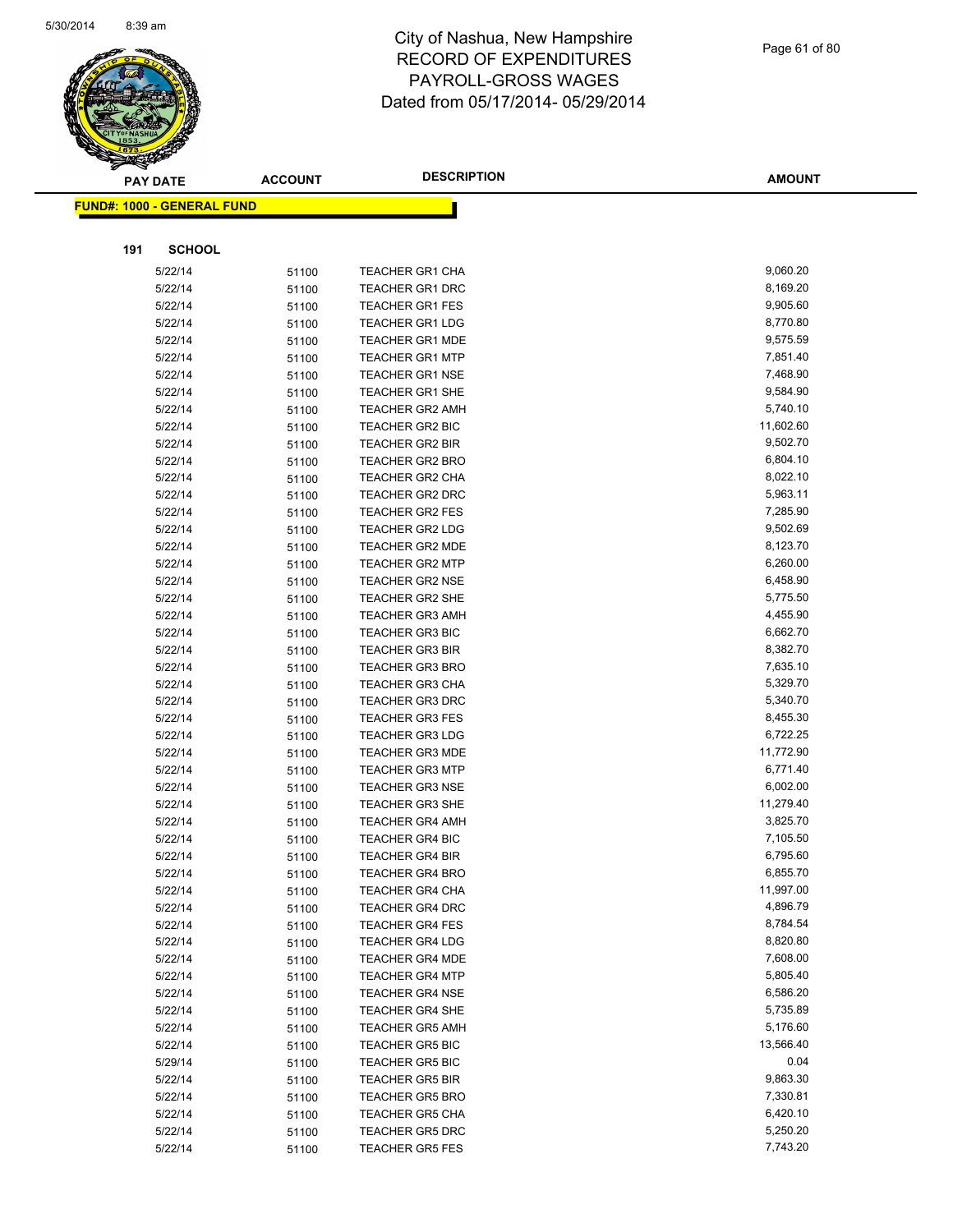

Page 62 of 80

| <b>PAY DATE</b>                   | <b>ACCOUNT</b> | <b>DESCRIPTION</b>            | <b>AMOUNT</b> |
|-----------------------------------|----------------|-------------------------------|---------------|
| <b>FUND#: 1000 - GENERAL FUND</b> |                |                               |               |
|                                   |                |                               |               |
|                                   |                |                               |               |
| <b>SCHOOL</b><br>191              |                |                               |               |
| 5/22/14                           | 51100          | <b>TEACHER GR5 LDG</b>        | 9,757.91      |
| 5/22/14                           | 51100          | <b>TEACHER GR5 MDE</b>        | 9,272.40      |
| 5/22/14                           | 51100          | <b>TEACHER GR5 MTP</b>        | 5,263.20      |
| 5/22/14                           | 51100          | <b>TEACHER GR5 NSE</b>        | 7,721.70      |
| 5/22/14                           | 51100          | <b>TEACHER GR5 SHE</b>        | 7,295.90      |
| 5/22/14                           | 51100          | <b>TEACHER GR6 ELM</b>        | 32,718.88     |
| 5/22/14                           | 51100          | <b>TEACHER GR6 FMS</b>        | 26,096.80     |
| 5/22/14                           | 51100          | <b>TEACHER GR6 PMS</b>        | 24,360.12     |
| 5/22/14                           | 51100          | <b>TEACHER GRAPH NHS</b>      | 1,972.10      |
| 5/22/14                           | 51100          | <b>TEACHER GRAPHICS NHN</b>   | 2,501.80      |
| 5/22/14                           | 51100          | <b>TEACHER HEALTH ELM</b>     | 2,377.00      |
| 5/22/14                           | 51100          | <b>TEACHER HEALTH NHN</b>     | 3,002.10      |
| 5/22/14                           | 51100          | <b>TEACHER HEALTH NHS</b>     | 2,501.80      |
| 5/22/14                           | 51100          | <b>TEACHER HEALTHOC NHS</b>   | 7,851.40      |
| 5/22/14                           | 51100          | TEACHER IN SCH SUSPENSION ELM | 1,510.90      |
| 5/22/14                           | 51100          | TEACHER IN SCH SUSPENSION NHN | 2,458.60      |
| 5/22/14                           | 51100          | TEACHER IN SCH SUSPENSION NHS | 2,458.60      |
| 5/22/14                           | 51100          | <b>TEACHER INST SPED WID</b>  | 5,537.27      |
| 5/22/14                           | 51100          | <b>TEACHER KIND AMH</b>       | 4,747.60      |
| 5/22/14                           | 51100          | <b>TEACHER KIND BIC</b>       | 5,263.10      |
| 5/22/14                           | 51100          | <b>TEACHER KIND BIR</b>       | 2,289.00      |
| 5/22/14                           | 51100          | <b>TEACHER KIND BRO</b>       | 2,501.80      |
| 5/22/14                           | 51100          | <b>TEACHER KIND CHA</b>       | 4,325.50      |
| 5/22/14                           | 51100          | <b>TEACHER KIND DRC</b>       | 7,843.10      |
| 5/22/14                           | 51100          | <b>TEACHER KIND FES</b>       | 7,393.70      |
| 5/22/14                           | 51100          | <b>TEACHER KIND LDG</b>       | 11,003.20     |
| 5/22/14                           | 51100          | TEACHER KIND MDE              | 4,486.30      |
| 5/22/14                           | 51100          | <b>TEACHER KIND MTP</b>       | 5,158.00      |
| 5/22/14                           | 51100          | <b>TEACHER KIND NSE</b>       | 1,554.80      |
| 5/22/14                           | 51100          | <b>TEACHER KIND SHE</b>       | 2,061.80      |
| 5/22/14                           | 51100          | <b>TEACHER MATH ELM</b>       | 19,513.10     |
| 5/22/14                           | 51100          | <b>TEACHER MATH FMS</b>       | 13,967.00     |
| 5/22/14                           | 51100          | <b>TEACHER MATH NHN</b>       | 36,667.50     |
| 5/22/14                           | 51100          | <b>TEACHER MATH NHS</b>       | 35,114.18     |
| 5/22/14                           | 51100          | <b>TEACHER MATH PMS</b>       | 8,679.80      |
| 5/22/14                           | 51100          | TEACHER MUSIC AMH             | 1,554.80      |
| 5/22/14                           | 51100          | <b>TEACHER MUSIC BIC</b>      | 2,501.80      |
| 5/22/14                           | 51100          | <b>TEACHER MUSIC BIR</b>      | 2,501.80      |
| 5/22/14                           | 51100          | <b>TEACHER MUSIC BRO</b>      | 2,674.80      |
| 5/22/14                           | 51100          | <b>TEACHER MUSIC CHA</b>      | 2,674.80      |
| 5/22/14                           | 51100          | <b>TEACHER MUSIC DRC</b>      | 2,501.80      |
| 5/22/14                           | 51100          | <b>TEACHER MUSIC ELM</b>      | 3,568.50      |
| 5/22/14                           | 51100          | <b>TEACHER MUSIC FES</b>      | 2,501.80      |
| 5/22/14                           | 51100          | <b>TEACHER MUSIC FMS</b>      | 4,747.60      |
| 5/22/14                           | 51100          | <b>TEACHER MUSIC LDG</b>      | 2,540.20      |
| 5/22/14                           | 51100          | <b>TEACHER MUSIC MDE</b>      | 1,823.10      |
| 5/22/14                           | 51100          | <b>TEACHER MUSIC NHN</b>      | 5,349.60      |
| 5/22/14                           | 51100          | <b>TEACHER MUSIC NHS</b>      | 4,797.70      |
| 5/22/14                           | 51100          | <b>TEACHER MUSIC NSE</b>      | 1,878.90      |
| 5/22/14                           | 51100          | <b>TEACHER MUSIC PMS</b>      | 4,125.60      |
| 5/22/14                           | 51100          | <b>TEACHER MUSIC SHE</b>      | 2,295.90      |
| 5/22/14                           | 51100          | TEACHER PE BIC                | 1,885.00      |
|                                   |                |                               |               |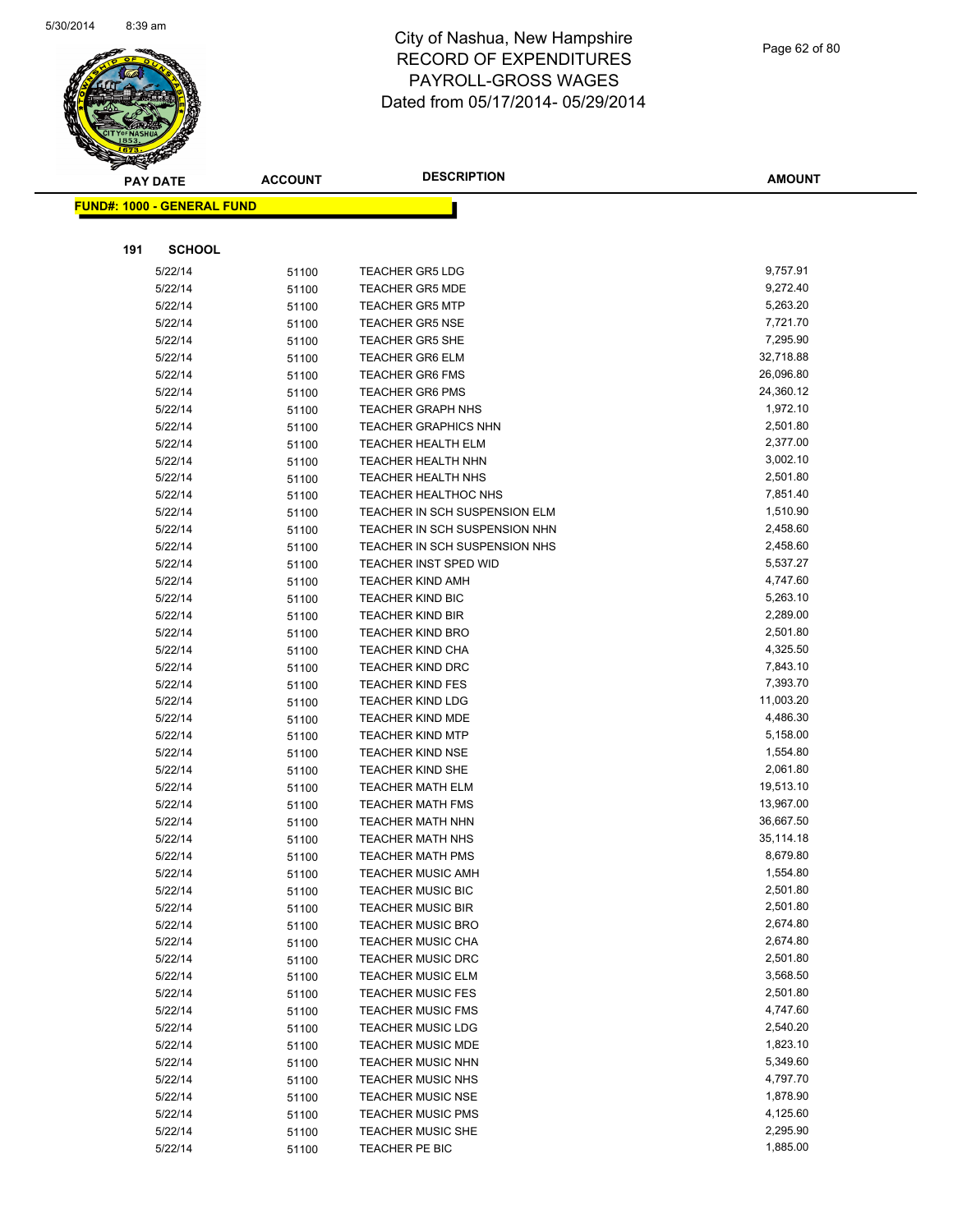

Page 63 of 80

| <b>PAY DATE</b>                   | <b>ACCOUNT</b> | <b>DESCRIPTION</b>                | <b>AMOUNT</b> |
|-----------------------------------|----------------|-----------------------------------|---------------|
| <b>FUND#: 1000 - GENERAL FUND</b> |                |                                   |               |
|                                   |                |                                   |               |
|                                   |                |                                   |               |
| 191<br><b>SCHOOL</b>              |                |                                   |               |
| 5/22/14                           | 51100          | <b>TEACHER PE BIR</b>             | 2,540.20      |
| 5/22/14                           | 51100          | <b>TEACHER PE BRO</b>             | 2,588.30      |
| 5/22/14                           | 51100          | <b>TEACHER PE CHA</b>             | 2,501.80      |
| 5/22/14                           | 51100          | TEACHER PE DRC                    | 2,674.80      |
| 5/22/14                           | 51100          | <b>TEACHER PE ELM</b>             | 7,417.30      |
| 5/22/14                           | 51100          | <b>TEACHER PE FMS</b>             | 5,003.60      |
| 5/22/14                           | 51100          | <b>TEACHER PE LDG</b>             | 1,683.50      |
| 5/22/14                           | 51100          | <b>TEACHER PE MDE</b>             | 2,458.60      |
| 5/22/14                           | 51100          | <b>TEACHER PE MTP</b>             | 1,857.20      |
| 5/22/14                           | 51100          | TEACHER PE NHN                    | 7,472.50      |
| 5/22/14                           | 51100          | TEACHER PE NHS                    | 7,033.10      |
| 5/22/14                           | 51100          | <b>TEACHER PE NSE</b>             | 2,304.10      |
| 5/22/14                           | 51100          | <b>TEACHER PE PMS</b>             | 5,176.60      |
| 5/22/14                           | 51100          | TEACHER PE SHE                    | 1,972.10      |
| 5/22/14                           | 51100          | TEACHER PRESCHOOL BIC             | 7,387.00      |
| 5/22/14                           | 51100          | TEACHER PRESCHOOL BRO             | 7,050.40      |
| 5/22/14                           | 51100          | <b>TEACHER PRESCHOOL DRC</b>      | 2,501.80      |
| 5/22/14                           | 51100          | <b>TEACHER PRESCHOOL MTP</b>      | 4,358.30      |
| 5/22/14                           | 51100          | TEACHER PRESCHOOL NHS             | 883.60        |
| 5/22/14                           | 51100          | <b>TEACHER PRESCHOOL NSE</b>      | 5,410.60      |
| 5/22/14                           | 51100          | <b>TEACHER READ AMH</b>           | 2,761.40      |
| 5/22/14                           | 51100          | TEACHER READ BIC                  | 5,050.40      |
| 5/22/14                           | 51100          | <b>TEACHER READ BIR</b>           | 2,674.80      |
| 5/22/14                           | 51100          | TEACHER READ BRO                  | 1,823.09      |
| 5/22/14                           | 51100          | <b>TEACHER READ DRC</b>           | 2,761.40      |
| 5/22/14                           | 51100          | <b>TEACHER READ ELM</b>           | 5,922.60      |
| 5/22/14                           | 51100          | <b>TEACHER READ FES</b>           | 2,674.80      |
| 5/22/14                           | 51100          | <b>TEACHER READ FMS</b>           | 6,714.00      |
| 5/22/14                           | 51100          | <b>TEACHER READ LDG</b>           | 2,289.00      |
| 5/22/14                           | 51100          | <b>TEACHER READ MDE</b>           | 2,674.80      |
| 5/22/14                           | 51100          | <b>TEACHER READ MTP</b>           | 1,893.80      |
| 5/22/14                           | 51100          | <b>TEACHER READ NHN</b>           | 1,618.80      |
| 5/22/14                           | 51100          | <b>TEACHER READ NHS</b>           | 3,161.20      |
| 5/22/14                           | 51100          | <b>TEACHER READ NSE</b>           | 3,161.20      |
| 5/22/14                           | 51100          | <b>TEACHER READ PMS</b>           | 4,220.70      |
| 5/22/14                           | 51100          | TEACHER READ SHE                  | 2,458.60      |
| 5/22/14                           | 51100          | <b>TEACHER SCIENCE ELM</b>        | 18,946.50     |
| 5/22/14                           | 51100          | <b>TEACHER SCIENCE FMS</b>        | 10,253.70     |
| 5/22/14                           | 51100          | <b>TEACHER SCIENCE NHN</b>        | 30,608.20     |
| 5/28/14                           | 51100          | <b>TEACHER SCIENCE NHN</b>        | (3,509.60)    |
| 5/22/14                           | 51100          | <b>TEACHER SCIENCE NHS</b>        | 38,937.81     |
| 5/22/14                           | 51100          | <b>TEACHER SCIENCE PMS</b>        | 10,569.60     |
| 5/22/14                           | 51100          | TEACHER SOCIAL STUDIES ELM        | 14,592.20     |
| 5/22/14                           | 51100          | <b>TEACHER SOCIAL STUDIES FMS</b> | 12,971.80     |
| 5/22/14                           | 51100          | TEACHER SOCIAL STUDIES NHN        | 32,098.30     |
| 5/22/14                           | 51100          | TEACHER SOCIAL STUDIES NHS        | 37,835.27     |
| 5/22/14                           | 51100          | TEACHER SOCIAL STUDIES PMS        | 9,102.80      |
| 5/22/14                           | 51100          | TEACHER SPED BIC                  | 5,851.40      |
| 5/22/14                           | 51100          | <b>TEACHER SPED BIR</b>           | 4,119.00      |
| 5/22/14                           | 51100          | <b>TEACHER SPED BRO</b>           | 5,436.20      |
| 5/22/14                           | 51100          | <b>TEACHER SPED CHA</b>           | 7,765.00      |
| 5/22/14                           | 51100          | TEACHER SPED DRC                  | 2,458.60      |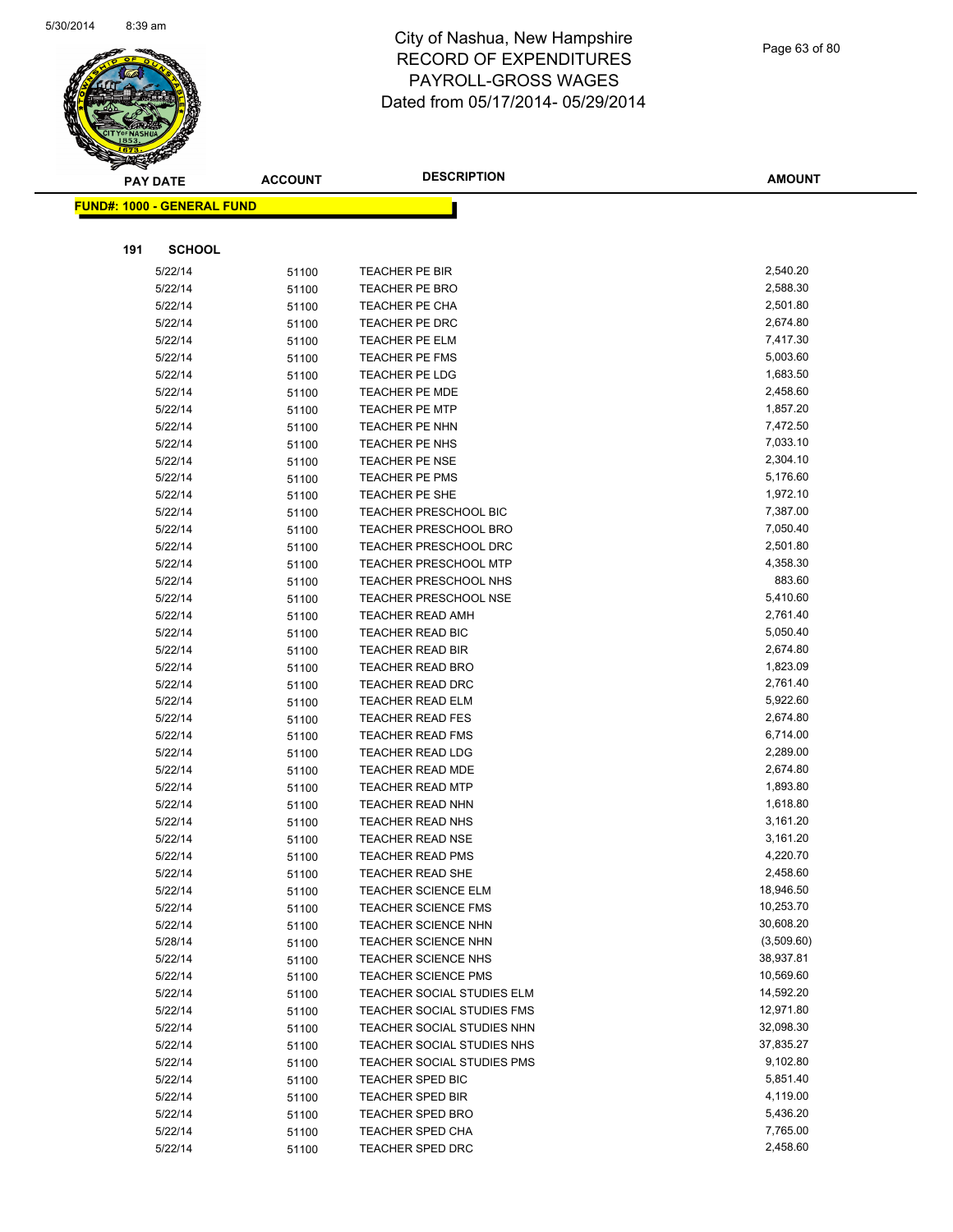

Page 64 of 80

| <b>PAY DATE</b>                   | <b>ACCOUNT</b> | <b>DESCRIPTION</b>                                       | <b>AMOUNT</b>    |
|-----------------------------------|----------------|----------------------------------------------------------|------------------|
| <b>FUND#: 1000 - GENERAL FUND</b> |                |                                                          |                  |
|                                   |                |                                                          |                  |
|                                   |                |                                                          |                  |
| 191<br><b>SCHOOL</b>              |                |                                                          |                  |
| 5/22/14                           | 51100          | TEACHER SPED ELM                                         | 18,646.84        |
| 5/22/14                           | 51100          | <b>TEACHER SPED FES</b>                                  | 5,947.80         |
| 5/22/14                           | 51100          | <b>TEACHER SPED FMS</b>                                  | 5,892.70         |
| 5/22/14                           | 51100          | <b>TEACHER SPED LDG</b>                                  | 3,528.40         |
| 5/22/14                           | 51100          | <b>TEACHER SPED MDE</b>                                  | 6,036.30         |
| 5/22/14                           | 51100          | <b>TEACHER SPED MTP</b>                                  | 5,176.60         |
| 5/22/14                           | 51100          | TEACHER SPED NHN                                         | 21,416.90        |
| 5/22/14                           | 51100          | TEACHER SPED NHS                                         | 30,627.91        |
| 5/22/14                           | 51100          | <b>TEACHER SPED NSE</b>                                  | 1,878.90         |
| 5/22/14                           | 51100          | <b>TEACHER SPED PMS</b>                                  | 11,609.80        |
| 5/22/14                           | 51100          | <b>TEACHER SPED SHE</b>                                  | 5,176.60         |
| 5/22/14                           | 51100          | <b>TEACHER TECHED ELM</b>                                | 8,152.70         |
| 5/22/14                           | 51100          | <b>TEACHER TECHED FMS</b>                                | 5,220.00         |
| 5/22/14                           | 51100          | <b>TEACHER TECHED NHN</b>                                | 8,023.63         |
| 5/22/14                           | 51100          | <b>TEACHER TECHED NHS</b>                                | 7,678.40         |
| 5/22/14                           | 51100          | <b>TEACHER TECHED PMS</b>                                | 5,349.60         |
| 5/22/14                           | 51100          | <b>TEACHER TV PROD NHS</b>                               | 2,458.60         |
| 5/22/14                           | 51100          | <b>TEACHER VISION WID</b>                                | 3,263.50         |
| 5/22/14                           | 51100          | TECH INTERGRATION ASST BIC                               | 612.66           |
| 5/29/14                           | 51100          | TECH INTERGRATION ASST BIC                               | 627.48           |
| 5/22/14                           | 51100          | TECH INTERGRATION ASST CHA                               | 557.81           |
| 5/29/14                           | 51100          | TECH INTERGRATION ASST CHA                               | 567.19           |
| 5/22/14                           | 51100          | TECH INTERGRATION ASST FES                               | 629.95           |
| 5/29/14                           | 51100          | TECH INTERGRATION ASST FES                               | 629.95           |
| 5/22/14                           | 51100          | TECH INTERGRATION ASST LDG                               | 566.08           |
| 5/29/14                           | 51100          | TECH INTERGRATION ASST LDG                               | 570.65<br>624.91 |
| 5/22/14<br>5/29/14                | 51100          | TECH INTERGRATION ASST MDE<br>TECH INTERGRATION ASST MDE | 629.95           |
|                                   | 51100          | TECH INTERGRATION ASST NSE                               | 584.45           |
| 5/22/14<br>5/29/14                | 51100          | TECH INTERGRATION ASST NSE                               | 574.95           |
| 5/22/14                           | 51100<br>51100 | TECH INTERGRATION ASST SHE                               | 566.08           |
| 5/29/14                           | 51100          | TECH INTERGRATION ASST SHE                               | 561.51           |
| 5/22/14                           | 51200          | ASSISTANT PRINCIPAL BIR                                  | 1,543.71         |
| 5/22/14                           | 51200          | CLERICAL VOLUNTEER SUP                                   | 360.18           |
| 5/29/14                           | 51200          | <b>CLERICAL VOLUNTEER SUP</b>                            | 360.18           |
| 5/22/14                           | 51200          | CROSSING GUARD WPO                                       | 1,649.25         |
| 5/29/14                           | 51200          | <b>CROSSING GUARD WPO</b>                                | 1,481.55         |
| 5/22/14                           | 51200          | <b>CUSTODIAN CHA</b>                                     | 323.60           |
| 5/29/14                           | 51200          | <b>CUSTODIAN CHA</b>                                     | 323.60           |
| 5/29/14                           | 51200          | <b>CUSTODIAN HEAD MTP</b>                                | 30.00            |
| 5/22/14                           | 51200          | DIRECTOR ADULT ED                                        | 124.00           |
| 5/22/14                           | 51200          | <b>FOOD SERVICE ASST PT PMS</b>                          | 93.75            |
| 5/22/14                           | 51200          | <b>FOOD SERVICE COOK LDG</b>                             | 75.00            |
| 5/29/14                           | 51200          | <b>FOOD SERVICE COOK LDG</b>                             | 75.00            |
| 5/22/14                           | 51200          | <b>INSTRUMENTAL MUSIC</b>                                | 2,087.50         |
| 5/22/14                           | 51200          | LUNCH MONITOR AMH                                        | 449.46           |
| 5/29/14                           | 51200          | <b>LUNCH MONITOR AMH</b>                                 | 344.19           |
| 5/22/14                           | 51200          | LUNCH MONITOR BIC                                        | 684.75           |
| 5/29/14                           | 51200          | LUNCH MONITOR BIC                                        | 717.75           |
| 5/22/14                           | 51200          | LUNCH MONITOR BIR                                        | 717.27           |
| 5/29/14                           | 51200          | LUNCH MONITOR BIR                                        | 715.40           |
| 5/22/14                           | 51200          | <b>LUNCH MONITOR BRO</b>                                 | 418.00           |
|                                   |                |                                                          |                  |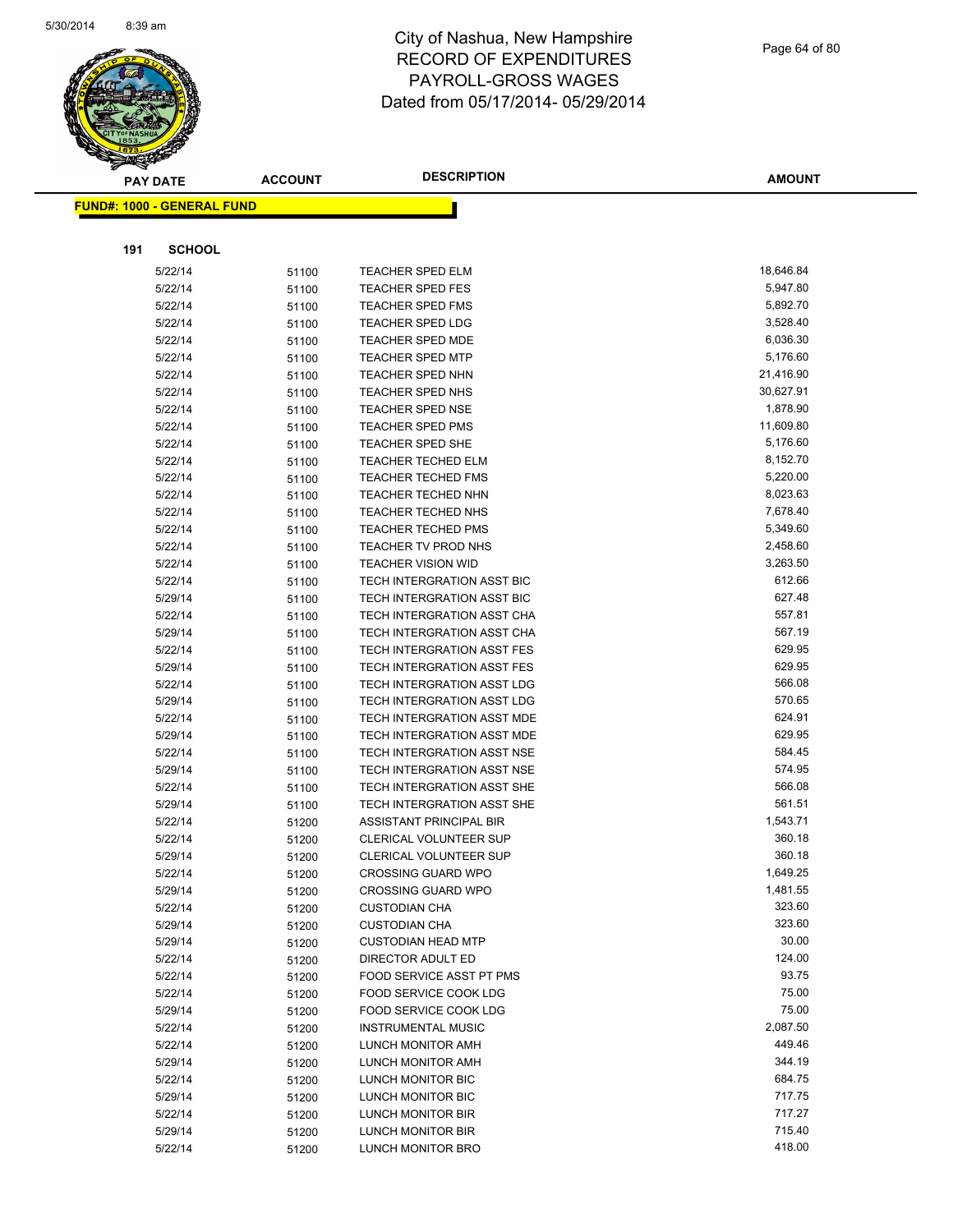

| <b>PAY DATE</b>                   | <b>ACCOUNT</b> | <b>DESCRIPTION</b>                         | <b>AMOUNT</b>   |
|-----------------------------------|----------------|--------------------------------------------|-----------------|
| <b>FUND#: 1000 - GENERAL FUND</b> |                |                                            |                 |
|                                   |                |                                            |                 |
|                                   |                |                                            |                 |
| 191<br><b>SCHOOL</b>              |                |                                            |                 |
| 5/29/14                           | 51200          | <b>LUNCH MONITOR BRO</b>                   | 418.00          |
| 5/22/14                           | 51200          | LUNCH MONITOR CHA                          | 481.25          |
| 5/29/14                           | 51200          | LUNCH MONITOR CHA                          | 462.00          |
| 5/22/14                           | 51200          | LUNCH MONITOR DRC                          | 479.90          |
| 5/29/14                           | 51200          | LUNCH MONITOR DRC                          | 645.62          |
| 5/22/14                           | 51200          | LUNCH MONITOR ELM                          | 167.75          |
| 5/29/14                           | 51200          | <b>LUNCH MONITOR ELM</b>                   | 112.75          |
| 5/22/14                           | 51200          | LUNCH MONITOR FES                          | 773.75          |
| 5/29/14                           | 51200          | LUNCH MONITOR FES                          | 801.25          |
| 5/22/14                           | 51200          | LUNCH MONITOR FMS                          | 282.70          |
| 5/29/14                           | 51200          | LUNCH MONITOR FMS                          | 223.96          |
| 5/22/14                           | 51200          | <b>LUNCH MONITOR LDG</b>                   | 756.25          |
| 5/29/14                           | 51200          | LUNCH MONITOR LDG                          | 624.25          |
| 5/22/14                           | 51200          | LUNCH MONITOR MDE                          | 525.47          |
| 5/29/14                           | 51200          | LUNCH MONITOR MDE                          | 510.84          |
| 5/22/14                           | 51200          | <b>LUNCH MONITOR MTP</b>                   | 595.75          |
| 5/29/14                           | 51200          | <b>LUNCH MONITOR MTP</b>                   | 634.25          |
| 5/22/14                           | 51200          | LUNCH MONITOR NHN                          | 275.00          |
| 5/29/14                           | 51200          | LUNCH MONITOR NHN                          | 409.75          |
| 5/22/14                           | 51200          | LUNCH MONITOR NHS                          | 365.75          |
| 5/29/14                           | 51200          | LUNCH MONITOR NHS                          | 382.25          |
| 5/22/14                           | 51200          | <b>LUNCH MONITOR NSE</b>                   | 412.50          |
| 5/29/14                           | 51200          | LUNCH MONITOR NSE                          | 440.00          |
| 5/22/14                           | 51200          | LUNCH MONITOR PMS                          | 269.50          |
| 5/29/14                           | 51200          | LUNCH MONITOR PMS                          | 209.00          |
| 5/22/14                           | 51200          | LUNCH MONITOR SHE                          | 606.70          |
| 5/29/14                           | 51200          | LUNCH MONITOR SHE                          | 619.70          |
| 5/22/14                           | 51200          | PARA DW SPEC ED BIR                        | 406.72          |
| 5/29/14                           | 51200          | PARA DW SPEC ED BIR                        | 429.68          |
| 5/22/14                           | 51200          | PARA DW SPEC ED NHN                        | 250.00<br>50.00 |
| 5/22/14                           | 51200          | PARA DW SPEC ED NHS<br>PARA DW SPEC ED NHS | 150.00          |
| 5/29/14                           | 51200          |                                            | 80.85           |
| 5/22/14                           | 51200          | PARA DW SPEC ED PMS<br>PARA DW SPEC ED PMS | 80.85           |
| 5/29/14<br>5/22/14                | 51200          | PARA INST AMH                              | 705.17          |
|                                   | 51200          | PARA INST AMH                              | 714.05          |
| 5/29/14                           | 51200          |                                            | 663.63          |
| 5/22/14<br>5/29/14                | 51200          | PARA INST BIC<br>PARA INST BIC             | 547.67          |
| 5/22/14                           | 51200          | PARA INST MTP                              | 338.85          |
| 5/29/14                           | 51200          | PARA INST MTP                              | 338.85          |
| 5/22/14                           | 51200<br>51200 | PARA INST NHN                              | 287.77          |
| 5/29/14                           | 51200          | PARA INST NHN                              | 283.47          |
| 5/22/14                           | 51200          | PARA INST SHE                              | 125.04          |
| 5/29/14                           | 51200          | PARA INST SHE                              | 183.88          |
| 5/22/14                           | 51200          | PARA LIB NHN                               | 266.10          |
| 5/29/14                           | 51200          | PARA LIB NHN                               | 266.10          |
| 5/22/14                           | 51200          | PARA LIB PMS                               | 211.35          |
| 5/29/14                           | 51200          | PARA LIB PMS                               | 221.28          |
| 5/22/14                           | 51200          | PARA MEDIA NHS                             | 191.40          |
| 5/29/14                           | 51200          | PARA MEDIA NHS                             | 191.40          |
| 5/22/14                           | 51200          | PARA MUSIC FMS                             | 186.00          |
| 5/29/14                           | 51200          | PARA MUSIC FMS                             | 359.60          |
|                                   |                |                                            |                 |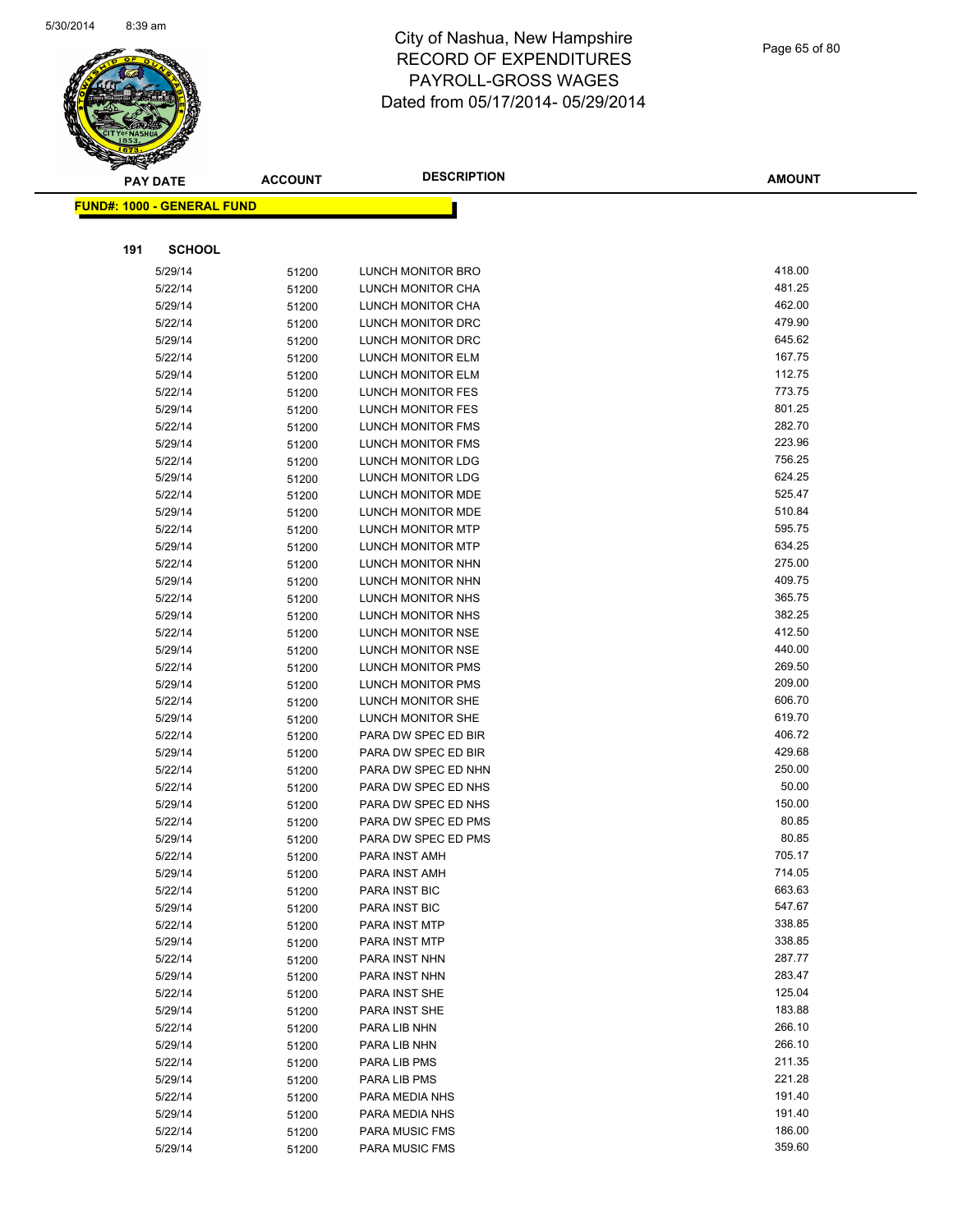

|     | <b>PAY DATE</b>                   | <b>ACCOUNT</b> | <b>DESCRIPTION</b>                                       | <b>AMOUNT</b>        |
|-----|-----------------------------------|----------------|----------------------------------------------------------|----------------------|
|     | <b>FUND#: 1000 - GENERAL FUND</b> |                |                                                          |                      |
|     |                                   |                |                                                          |                      |
| 191 | <b>SCHOOL</b>                     |                |                                                          |                      |
|     |                                   |                |                                                          |                      |
|     | 5/22/14                           | 51200          | PARA PRE SCH BIC                                         | 2,783.78             |
|     | 5/29/14                           | 51200          | PARA PRE SCH BIC                                         | 2,760.89             |
|     | 5/22/14                           | 51200          | PARA PRE SCH BRO                                         | 1,718.68             |
|     | 5/29/14                           | 51200          | PARA PRE SCH BRO                                         | 1,614.65             |
|     | 5/22/14                           | 51200          | PARA PRE SCH DRC                                         | 1,072.16             |
|     | 5/29/14                           | 51200          | PARA PRE SCH DRC                                         | 1,029.42             |
|     | 5/22/14                           | 51200          | PARA PRE SCH MTP                                         | 2,187.96             |
|     | 5/29/14                           | 51200          | PARA PRE SCH MTP                                         | 2,187.98             |
|     | 5/22/14                           | 51200          | PARA PRE SCH NSE<br>PARA PRE SCH NSE                     | 3,698.55<br>3,537.11 |
|     | 5/29/14<br>5/29/14                | 51200          | PARA SCI NHS                                             | 62.00                |
|     | 5/22/14                           | 51200          | PARA TTI DRC                                             | 257.59               |
|     | 5/29/14                           | 51200          | PARA TTI DRC                                             | 297.23               |
|     | 5/22/14                           | 51200          | PARA TTI LDG                                             | 75.00                |
|     | 5/29/14                           | 51200          | PARA TTI LDG                                             | 75.00                |
|     | 5/22/14                           | 51200<br>51200 | SCHOOL PSYCHOLOGIST WID                                  | 3,910.17             |
|     | 5/22/14                           | 51200          | SPECIAL EDUCATION TUTOR                                  | 500.00               |
|     | 5/29/14                           | 51200          | SPECIAL EDUCATION TUTOR                                  | 500.00               |
|     | 5/22/14                           | 51200          | SPEECH LANG PATHOLOGIST WID                              | 10,355.44            |
|     | 5/28/14                           | 51200          | SPEECH LANG PATHOLOGIST WID                              | (1,580.59)           |
|     | 5/22/14                           | 51200          | <b>SUB CLERICAL</b>                                      | 401.33               |
|     | 5/29/14                           | 51200          | <b>SUB CLERICAL</b>                                      | 383.36               |
|     | 5/22/14                           | 51200          | <b>SUB CROSSING GUARD</b>                                | 60.00                |
|     | 5/29/14                           | 51200          | <b>SUB CROSSING GUARD</b>                                | 60.00                |
|     | 5/22/14                           | 51200          | <b>SUB TEACHER</b>                                       | 600.00               |
|     | 5/29/14                           | 51200          | <b>SUB TEACHER</b>                                       | 500.00               |
|     | 5/22/14                           | 51200          | <b>TEACHER ART NHS</b>                                   | 1,250.90             |
|     | 5/22/14                           | 51200          | <b>TEACHER ENGLISH NHS</b>                               | 382.88               |
|     | 5/22/14                           | 51200          | <b>TEACHER FOREIGN LANG FMS</b>                          | 918.40               |
|     | 5/22/14                           | 51200          | <b>TEACHER FOREIGN LANG NHN</b>                          | 1,185.40             |
|     | 5/22/14                           | 51200          | <b>TEACHER HVAC NHS</b>                                  | 1,188.50             |
|     | 5/22/14                           | 51200          | <b>TEACHER KIND BIR</b>                                  | 847.30               |
|     | 5/22/14                           | 51200          | <b>TEACHER MUSIC AMH</b>                                 | 200.00               |
|     | 5/22/14                           | 51200          | <b>TEACHER MUSIC DRC</b>                                 | 300.00               |
|     | 5/22/14                           | 51200          | <b>TEACHER MUSIC ELM</b>                                 | 932.90               |
|     | 5/22/14                           | 51200          | <b>TEACHER SCIENCE ELM</b>                               | 200.00               |
|     | 5/22/14                           | 51200          | <b>TEACHER SCIENCE NHS</b>                               | 537.50               |
|     | 5/22/14                           | 51200          | TEACHER SOCIAL STUDIES NHN                               | 675.00               |
|     | 5/22/14                           | 51200          | TEACHER SOCIAL STUDIES NHS                               | 25.00                |
|     | 5/22/14                           | 51200          | <b>TEACHER SPED FMS</b>                                  | 150.00               |
|     | 5/22/14                           | 51200          | <b>TEACHER SPED NHN</b>                                  | 1,856.90             |
|     | 5/22/14                           | 51200          | <b>TEACHER TECHED NHS</b>                                | 497.20               |
|     | 5/22/14                           | 51200          | <b>TEACHER TTIDRC</b>                                    | 1,262.79             |
|     | 5/22/14                           | 51200          | <b>TEACHER VISION WIDE</b><br>TECH INTERGRATION ASST NHS | 1,337.42<br>115.63   |
|     | 5/22/14                           | 51200          |                                                          | 101.76               |
|     | 5/29/14<br>5/22/14                | 51200<br>51300 | TECH INTERGRATION ASST NHS<br>OVERTIME-REGULAR           | 8,837.19             |
|     | 5/29/14                           | 51300          | OVERTIME-REGULAR                                         | 6,077.07             |
|     | 5/22/14                           | 51400          | WAGES TEMP-SEASONAL                                      | 461.40               |
|     | 5/29/14                           | 51400          | <b>WAGES TEMP-SEASONAL</b>                               | 1,871.81             |
|     | 5/22/14                           | 51412          | <b>WAGES PER DIEM</b>                                    | 48,176.07            |
|     | 5/29/14                           | 51412          | <b>WAGES PER DIEM</b>                                    | 47,835.18            |
|     |                                   |                |                                                          |                      |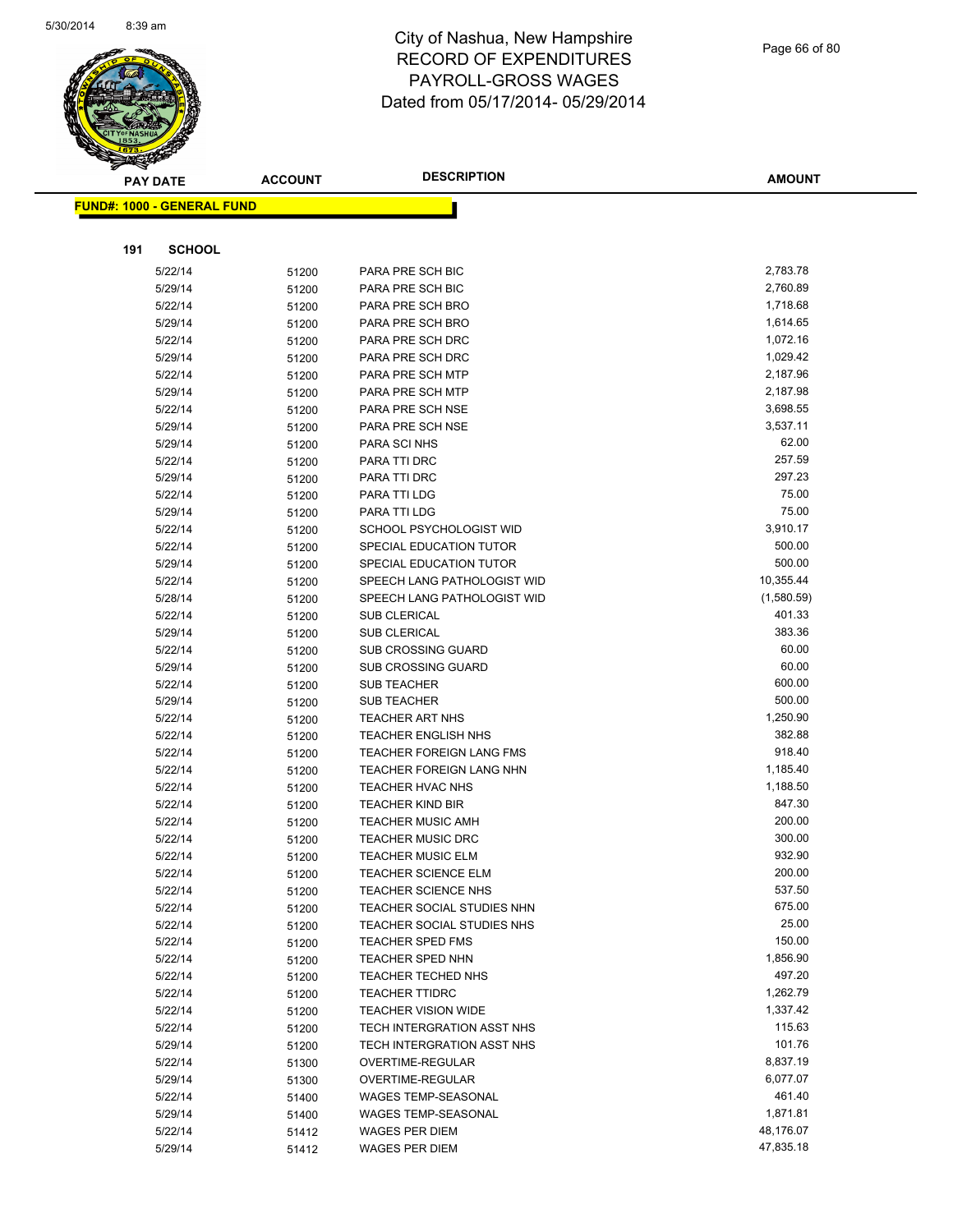

Page 67 of 80

| <b>PAY DATE</b>                              | <b>ACCOUNT</b> | <b>DESCRIPTION</b>      | <b>AMOUNT</b>  |
|----------------------------------------------|----------------|-------------------------|----------------|
| <b>FUND#: 1000 - GENERAL FUND</b>            |                |                         |                |
| <b>SCHOOL</b><br>191                         |                |                         |                |
| 5/22/14                                      | 51600          | <b>LONGEVITY</b>        | 3,006.50       |
| 5/29/14                                      | 51600          | <b>LONGEVITY</b>        | 3,006.50       |
| 5/22/14                                      | 51650          | <b>ADDITIONAL HOURS</b> | 1,348.81       |
| 5/29/14                                      | 51650          | <b>ADDITIONAL HOURS</b> | 48.15          |
| 5/22/14                                      | 51700          | <b>STIPENDS</b>         | 2,952.17       |
| 5/22/14                                      | 55118          | TELEPHONE-CELLULAR      | 2,660.00       |
| 5/22/14                                      | 55642          | <b>GAME OFFICIALS</b>   | 370.00         |
|                                              |                |                         |                |
| <b>TOTAL 191 - SCHOOL</b>                    |                |                         | \$3,149,662.95 |
| <b>TOTAL FUND 1000 - GENERAL FUND</b>        |                |                         | \$5,067,899.82 |
| <b>FUND#: 1001 - GF-CAPITAL IMPROVEMENTS</b> |                |                         |                |
| 161<br><b>STREETS-CAP IMP</b>                |                |                         |                |
| 5/15/14                                      | 51300          | <b>OVERTIME-REGULAR</b> | (405.65)       |
| 5/22/14                                      | 51300          | OVERTIME-REGULAR        | 335.82         |
| 5/29/14                                      | 51300          | OVERTIME-REGULAR        | 4,142.11       |

**TOTAL 161 - STREETS-CAP IMP \$4,477.93**

**TOTAL FUND 1001 - GF-CAPITAL IMPROVEMENTS \$4,477.93** 

**FUND#: 2100 - FOOD SERVICES FUND**

| 5/22/14 | 51100 | CLERICAL FOOD SERVICE NHS     | 692.64   |
|---------|-------|-------------------------------|----------|
| 5/29/14 | 51100 | CLERICAL FOOD SERVICE NHS     | 692.65   |
| 5/22/14 | 51100 | DELIVERY DRIVER FOOD SERVICE  | 766.00   |
| 5/29/14 | 51100 | DELIVERY DRIVER FOOD SERVICE  | 756.42   |
| 5/22/14 | 51100 | DIRECTOR FOOD SERVICE         | 2,972.70 |
| 5/22/14 | 51100 | FOOD SERVICE BUSINESS MANAGER | 2,030.50 |
| 5/22/14 | 51100 | FOOD SERVICE COOK AMH         | 482.30   |
| 5/29/14 | 51100 | <b>FOOD SERVICE COOK AMH</b>  | 482.30   |
| 5/22/14 | 51100 | <b>FOOD SERVICE COOK BIC</b>  | 482.30   |
| 5/29/14 | 51100 | <b>FOOD SERVICE COOK BIC</b>  | 482.30   |
| 5/22/14 | 51100 | <b>FOOD SERVICE COOK BIR</b>  | 482.30   |
| 5/29/14 | 51100 | FOOD SERVICE COOK BIR         | 482.30   |
| 5/22/14 | 51100 | <b>FOOD SERVICE COOK BRO</b>  | 431.46   |
| 5/29/14 | 51100 | <b>FOOD SERVICE COOK BRO</b>  | 444.15   |
| 5/22/14 | 51100 | <b>FOOD SERVICE COOK CHA</b>  | 475.41   |
| 5/29/14 | 51100 | <b>FOOD SERVICE COOK CHA</b>  | 482.30   |
| 5/22/14 | 51100 | <b>FOOD SERVICE COOK DRC</b>  | 464.80   |
| 5/29/14 | 51100 | <b>FOOD SERVICE COOK DRC</b>  | 464.80   |
| 5/22/14 | 51100 | <b>FOOD SERVICE COOK ELM</b>  | 956.76   |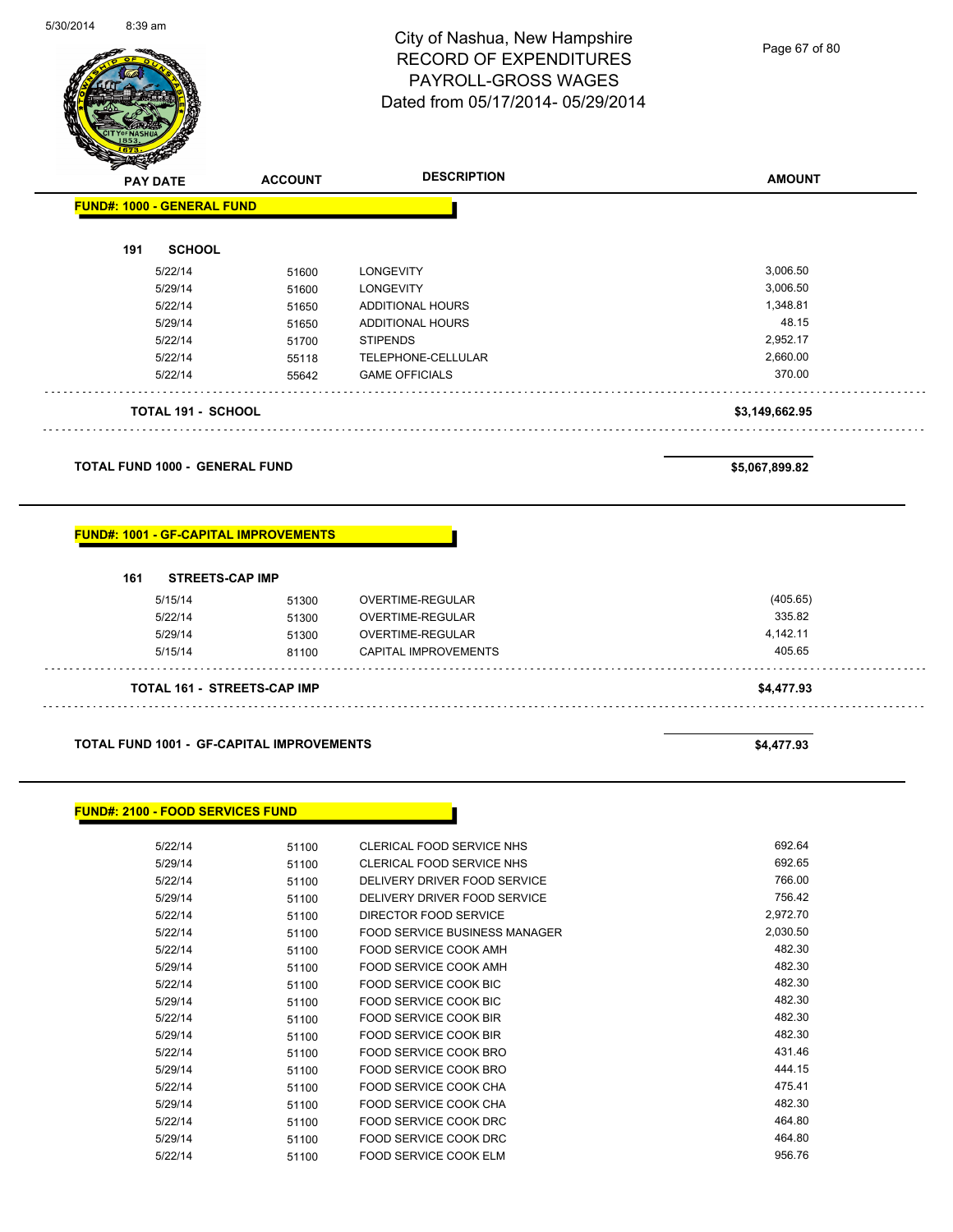

| <b>PAY DATE</b>                          | <b>ACCOUNT</b> | <b>DESCRIPTION</b>                                   | <b>AMOUNT</b>    |
|------------------------------------------|----------------|------------------------------------------------------|------------------|
| <u> FUND#: 2100 - FOOD SERVICES FUND</u> |                |                                                      |                  |
|                                          |                |                                                      |                  |
| 5/29/14                                  | 51100          | FOOD SERVICE COOK ELM                                | 963.80           |
| 5/22/14                                  | 51100          | <b>FOOD SERVICE COOK FES</b>                         | 417.80           |
| 5/29/14                                  | 51100          | <b>FOOD SERVICE COOK FES</b>                         | 423.85           |
| 5/22/14                                  | 51100          | <b>FOOD SERVICE COOK FMS</b>                         | 492.45           |
| 5/29/14                                  | 51100          | <b>FOOD SERVICE COOK FMS</b>                         | 492.46           |
| 5/22/14                                  | 51100          | FOOD SERVICE COOK LDG                                | 464.80           |
| 5/29/14                                  | 51100          | FOOD SERVICE COOK LDG                                | 464.80           |
| 5/22/14                                  | 51100          | <b>FOOD SERVICE COOK MDE</b>                         | 482.30           |
| 5/29/14                                  | 51100          | FOOD SERVICE COOK MDE                                | 482.30           |
| 5/22/14                                  | 51100          | <b>FOOD SERVICE COOK NHN</b>                         | 1,016.05         |
| 5/29/14                                  | 51100          | FOOD SERVICE COOK NHN                                | 1,016.05         |
| 5/22/14                                  | 51100          | FOOD SERVICE COOK NHS                                | 1,016.41         |
| 5/29/14                                  | 51100          | FOOD SERVICE COOK NHS                                | 503.30           |
| 5/22/14                                  | 51100          | FOOD SERVICE COOK NSE                                | 461.65           |
| 5/29/14                                  | 51100          | FOOD SERVICE COOK NSE                                | 461.65           |
| 5/22/14                                  | 51100          | <b>FOOD SERVICE COOK PMS</b>                         | 492.45           |
| 5/29/14                                  | 51100          | <b>FOOD SERVICE COOK PMS</b>                         | 492.45           |
| 5/22/14                                  | 51100          | FOOD SERVICE COOK SHE                                | 464.80           |
| 5/29/14                                  | 51100          | FOOD SERVICE COOK SHE                                | 448.20           |
| 5/22/14                                  | 51100          | FOOD SERVICE SITE CORD                               | 13,275.58        |
| 5/22/14                                  | 51100          | <b>FOOD SERVICECOOK MTP</b>                          | 411.74           |
| 5/29/14                                  | 51100          | <b>FOOD SERVICECOOK MTP</b>                          | 423.85           |
| 5/22/14                                  | 51200          | FOOD SERVICE ASST PT AMH                             | 465.50           |
| 5/29/14                                  | 51200          | FOOD SERVICE ASST PT AMH                             | 468.46           |
| 5/22/14                                  | 51200          | FOOD SERVICE ASST PT BIC                             | 531.20           |
| 5/29/14                                  | 51200          | FOOD SERVICE ASST PT BIC                             | 531.20           |
| 5/22/14                                  | 51200          | FOOD SERVICE ASST PT BIR                             | 622.00           |
| 5/29/14                                  | 51200          | FOOD SERVICE ASST PT BIR                             | 591.40           |
| 5/22/14                                  | 51200          | FOOD SERVICE ASST PT BRO                             | 342.20<br>348.00 |
| 5/29/14<br>5/22/14                       | 51200          | FOOD SERVICE ASST PT BRO<br>FOOD SERVICE ASST PT CHA | 619.67           |
| 5/29/14                                  | 51200<br>51200 | FOOD SERVICE ASST PT CHA                             | 595.88           |
| 5/22/14                                  | 51200          | FOOD SERVICE ASST PT DRC                             | 659.90           |
| 5/29/14                                  | 51200          | FOOD SERVICE ASST PT DRC                             | 668.60           |
| 5/22/14                                  | 51200          | FOOD SERVICE ASST PT ELM                             | 2,549.87         |
| 5/29/14                                  | 51200          | FOOD SERVICE ASST PT ELM                             | 2,535.89         |
| 5/22/14                                  | 51200          | <b>FOOD SERVICE ASST PT FES</b>                      | 881.60           |
| 5/29/14                                  | 51200          | FOOD SERVICE ASST PT FES                             | 884.50           |
| 5/22/14                                  | 51200          | FOOD SERVICE ASST PT FMS                             | 2,405.19         |
| 5/29/14                                  | 51200          | FOOD SERVICE ASST PT FMS                             | 2,317.69         |
| 5/22/14                                  | 51200          | FOOD SERVICE ASST PT LDG                             | 888.84           |
| 5/29/14                                  | 51200          | FOOD SERVICE ASST PT LDG                             | 847.10           |
| 5/22/14                                  | 51200          | FOOD SERVICE ASST PT MDE                             | 718.27           |
| 5/29/14                                  | 51200          | FOOD SERVICE ASST PT MDE                             | 663.45           |
| 5/22/14                                  | 51200          | FOOD SERVICE ASST PT MTP                             | 467.80           |
| 5/29/14                                  | 51200          | FOOD SERVICE ASST PT MTP                             | 467.80           |
| 5/22/14                                  | 51200          | FOOD SERVICE ASST PT NHN                             | 3,791.03         |
| 5/29/14                                  | 51200          | FOOD SERVICE ASST PT NHN                             | 3,701.86         |
| 5/22/14                                  | 51200          | FOOD SERVICE ASST PT NHS                             | 4,544.20         |
| 5/29/14                                  | 51200          | FOOD SERVICE ASST PT NHS                             | 4,604.51         |
| 5/22/14                                  | 51200          | FOOD SERVICE ASST PT NSE                             | 250.45           |
| 5/29/14                                  | 51200          | FOOD SERVICE ASST PT NSE                             | 250.45           |
| 5/22/14                                  | 51200          | FOOD SERVICE ASST PT PMS                             | 2,368.45         |
| 5/29/14                                  | 51200          | FOOD SERVICE ASST PT PMS                             | 2,115.61         |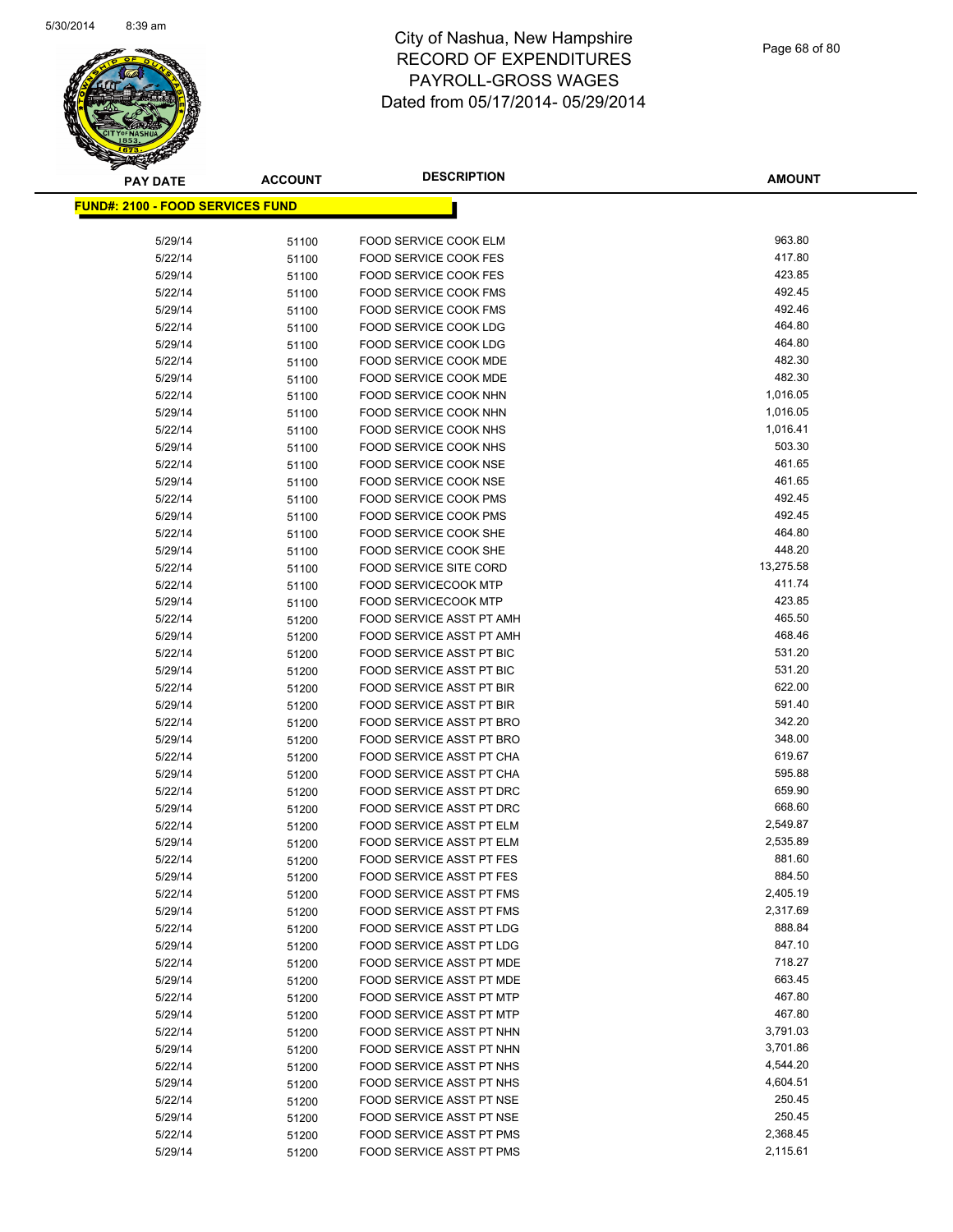

| <b>FUND#: 2100 - FOOD SERVICES FUND</b><br>5/22/14<br>5/29/14                                             |                |                                                     |                      |
|-----------------------------------------------------------------------------------------------------------|----------------|-----------------------------------------------------|----------------------|
|                                                                                                           |                |                                                     |                      |
|                                                                                                           |                |                                                     | 516.80               |
|                                                                                                           | 51200          | FOOD SERVICE ASST PT SHE                            | 539.48               |
| 5/22/14                                                                                                   | 51200          | FOOD SERVICE ASST PT SHE<br><b>OVERTIME-REGULAR</b> | 129.72               |
|                                                                                                           | 51300          |                                                     | 156.96               |
| 5/29/14                                                                                                   | 51300          | OVERTIME-REGULAR                                    |                      |
| 5/22/14                                                                                                   | 51412          | <b>WAGES PER DIEM</b>                               | 2,050.73<br>2,306.71 |
| 5/29/14                                                                                                   | 51412          | <b>WAGES PER DIEM</b>                               | 80.00                |
| 5/22/14                                                                                                   | 55118          | TELEPHONE-CELLULAR                                  |                      |
| <b>TOTAL FUND 2100 - FOOD SERVICES FUND</b>                                                               |                |                                                     | \$89,172.10          |
| <b>FUND#: 2201 - DRIVERS EDUCATION FUND</b>                                                               |                |                                                     |                      |
| 5/22/14                                                                                                   |                | DRIVER INSTRUCTOR                                   | 850.00               |
| 5/29/14                                                                                                   | 51200          | DRIVER INSTRUCTOR                                   | 800.00               |
| 5/22/14                                                                                                   | 51200<br>51200 | ELL OUTREACH WORKER HOURLY                          | 100.00               |
| 5/22/14                                                                                                   |                | <b>TEACHER TECHED ELM</b>                           | 350.00               |
| 5/22/14                                                                                                   | 51200<br>51200 | <b>TEACHER TECHED FMS</b>                           | 675.00               |
|                                                                                                           |                | OVERTIME-REGULAR                                    | 29.10                |
|                                                                                                           |                |                                                     |                      |
| 5/22/14<br>5/29/14                                                                                        | 51300<br>51300 | OVERTIME-REGULAR                                    | 29.10<br>\$2,833.20  |
|                                                                                                           |                |                                                     |                      |
|                                                                                                           |                |                                                     |                      |
| <b>TOTAL FUND 2201 - DRIVERS EDUCATION FUND</b><br><b>FUND#: 2207 - ADULT ED/CONTINUING ED</b><br>5/22/14 | 51200          | ADULT ED DIPOLMA INST                               | 75.00                |
| 5/29/14                                                                                                   | 51200          | ADULT ED DIPOLMA INST                               | 75.00                |
| 5/22/14                                                                                                   | 51200          | ADULT ED ENRICHMENT INST                            | 150.00               |
| 5/29/14                                                                                                   | 51200          | ADULT ED ENRICHMENT INST                            | 150.00               |
| 5/22/14                                                                                                   | 51200          | ADULT ED ENRICHMENT TEACHER                         | 50.00                |
| 5/29/14                                                                                                   | 51200          | ADULT ED ENRICHMENT TEACHER                         | 50.00                |
| 5/22/14                                                                                                   | 51200          | <b>SUB TEACHER</b>                                  | 200.00               |
| 5/29/14                                                                                                   | 51200          | <b>SUB TEACHER</b>                                  | 200.00               |

**FUND#: 2252 - DAY CARE**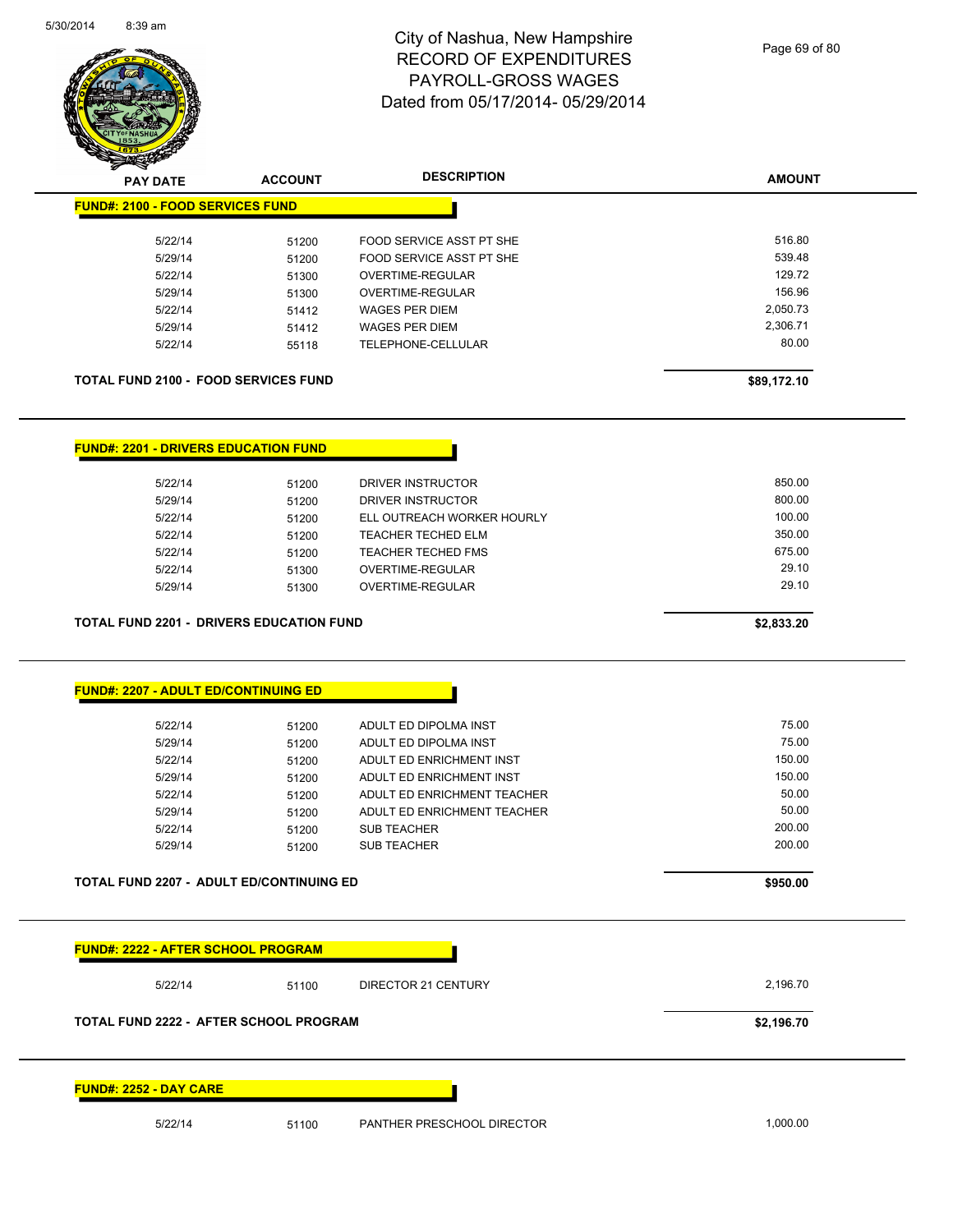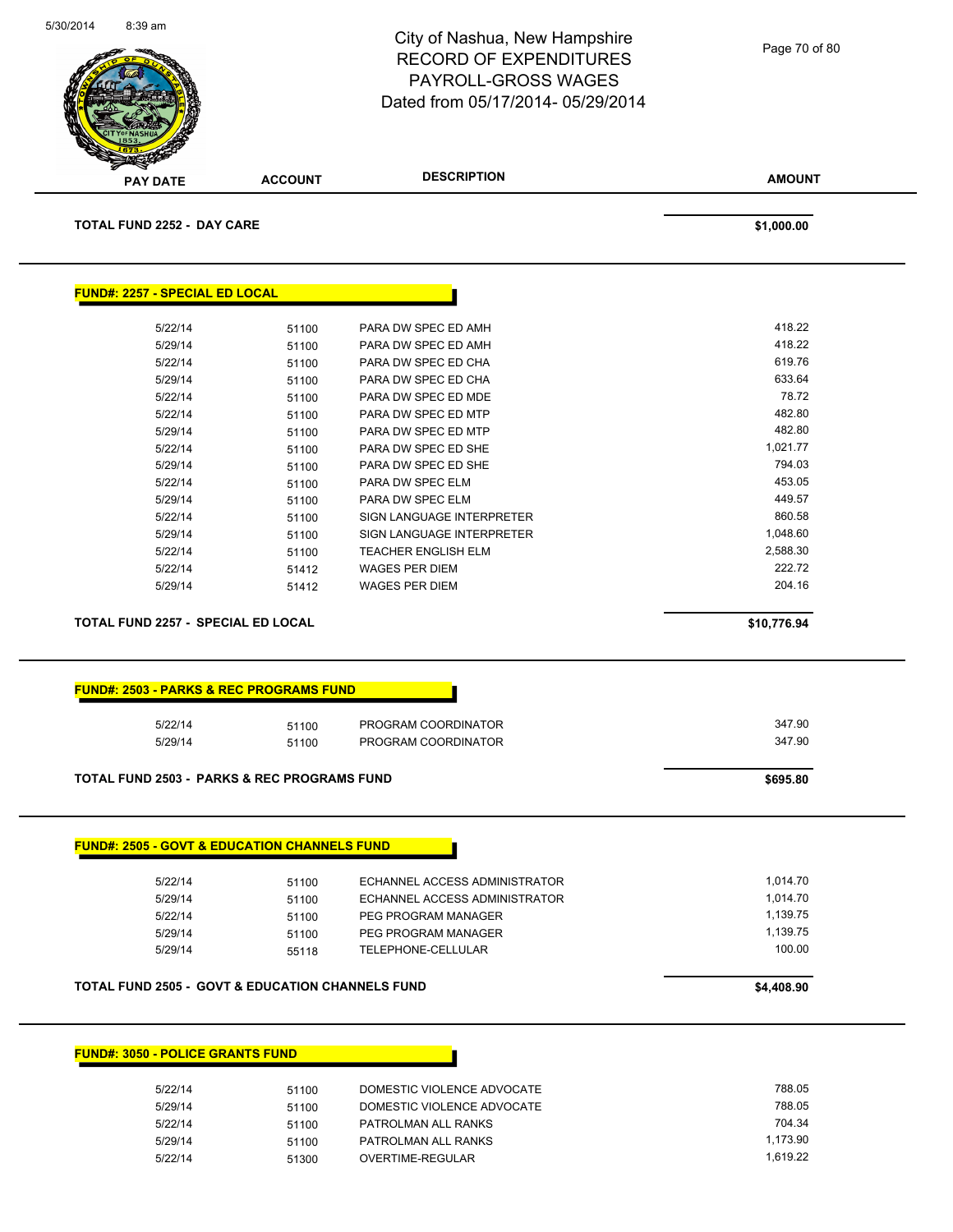| 5/30/2014 | 8:39 am                                 |                                                         | City of Nashua, New Hampshire<br><b>RECORD OF EXPENDITURES</b><br><b>PAYROLL-GROSS WAGES</b><br>Dated from 05/17/2014-05/29/2014 | Page 71 of 80      |
|-----------|-----------------------------------------|---------------------------------------------------------|----------------------------------------------------------------------------------------------------------------------------------|--------------------|
|           | <b>PAY DATE</b>                         | <b>ACCOUNT</b>                                          | <b>DESCRIPTION</b>                                                                                                               | <b>AMOUNT</b>      |
|           | <b>FUND#: 3050 - POLICE GRANTS FUND</b> |                                                         |                                                                                                                                  |                    |
|           | 5/29/14                                 | 51300                                                   | OVERTIME-REGULAR                                                                                                                 | 1,904.15           |
|           |                                         | <b>TOTAL FUND 3050 - POLICE GRANTS FUND</b>             |                                                                                                                                  | \$6,977.71         |
|           |                                         | <b>FUND#: 3068 - COMMUNITY SERVICES GRANTS FUND</b>     |                                                                                                                                  |                    |
|           | 5/22/14                                 | 51100                                                   | <b>EPIDEMIOLOGIST</b>                                                                                                            | 1,302.65           |
|           | 5/29/14                                 | 51100                                                   | <b>EPIDEMIOLOGIST</b>                                                                                                            | 1,302.66           |
|           | 5/22/14                                 | 51100                                                   | INTAKE SPECIALIST PROGRAM ASST                                                                                                   | 366.50             |
|           | 5/29/14                                 | 51100                                                   | INTAKE SPECIALIST PROGRAM ASST                                                                                                   | 366.50             |
|           | 5/22/14                                 | 51100                                                   | PROGRAM ASSISTANT                                                                                                                | 419.84             |
|           | 5/29/14                                 | 51100                                                   | PROGRAM ASSISTANT                                                                                                                | 419.85             |
|           | 5/22/14                                 | 51100                                                   | PUB HEALTH NURSE                                                                                                                 | 132.25             |
|           | 5/29/14                                 | 51100                                                   | PUB HEALTH NURSE                                                                                                                 | 132.25             |
|           | 5/22/14                                 | 51100                                                   | PUB HEALTH PREPAREDNESS COORD                                                                                                    | 747.29             |
|           | 5/29/14                                 | 51100                                                   | PUB HEALTH PREPAREDNESS COORD                                                                                                    | 1,117.45           |
|           | 5/22/14                                 | 51100                                                   | SMP PROGRAM COORDINATOR                                                                                                          | 827.75             |
|           | 5/29/14<br>5/29/14                      | 51100<br>55118                                          | SMP PROGRAM COORDINATOR<br>TELEPHONE-CELLULAR                                                                                    | 827.75<br>100.00   |
|           |                                         | <b>TOTAL FUND 3068 - COMMUNITY SERVICES GRANTS FUND</b> |                                                                                                                                  | \$8,062.74         |
|           |                                         | <b>FUND#: 3070 - COMMUNITY HEALTH GRANTS FUND</b>       |                                                                                                                                  |                    |
|           | 5/22/14                                 | 51100                                                   | PUB HEALTH NURSE                                                                                                                 | 885.15             |
|           | 5/29/14                                 | 51100                                                   | PUB HEALTH NURSE                                                                                                                 | 885.15             |
|           | 5/29/14                                 | 51412                                                   | <b>WAGES PER DIEM</b>                                                                                                            | 133.00             |
|           |                                         | <b>TOTAL FUND 3070 - COMMUNITY HEALTH GRANTS FUND</b>   |                                                                                                                                  | \$1,903.30         |
|           |                                         | <b>FUND#: 3080 - COMMUNITY DEVELOPMENT GRANTS</b>       |                                                                                                                                  |                    |
|           |                                         |                                                         |                                                                                                                                  |                    |
|           | 5/22/14                                 | 51100                                                   | OED PROGRAM COORDINATOR                                                                                                          | 154.00             |
|           | 5/29/14                                 | 51100                                                   | OED PROGRAM COORDINATOR                                                                                                          | 154.00             |
|           |                                         | <b>TOTAL FUND 3080 - COMMUNITY DEVELOPMENT GRANTS</b>   |                                                                                                                                  | \$308.00           |
|           |                                         | <b>FUND#: 3090 - URBAN PROGRAM GRANTS FUND</b>          |                                                                                                                                  |                    |
|           |                                         |                                                         |                                                                                                                                  |                    |
|           | 5/22/14                                 | 51100                                                   | <b>GRANT MGMT SPECIALIST</b>                                                                                                     | 961.60             |
|           | 5/29/14                                 | 51100                                                   | <b>GRANT MGMT SPECIALIST</b>                                                                                                     | 961.60             |
|           | 5/22/14                                 | 51100                                                   | INTAKE SPECIALIST PROGRAM ASST                                                                                                   | 549.70             |
|           | 5/29/14<br>5/22/14                      | 51100                                                   | INTAKE SPECIALIST PROGRAM ASST<br><b>MANAGER URBAN PROGRAMS</b>                                                                  | 549.70<br>1,408.20 |
|           | 5/29/14                                 | 51100<br>51100                                          | <b>MANAGER URBAN PROGRAMS</b>                                                                                                    | 1,408.20           |
|           | 5/22/14                                 | 51100                                                   | PROGRAM COORDINATOR LP&HH                                                                                                        | 1,073.90           |
|           |                                         |                                                         |                                                                                                                                  |                    |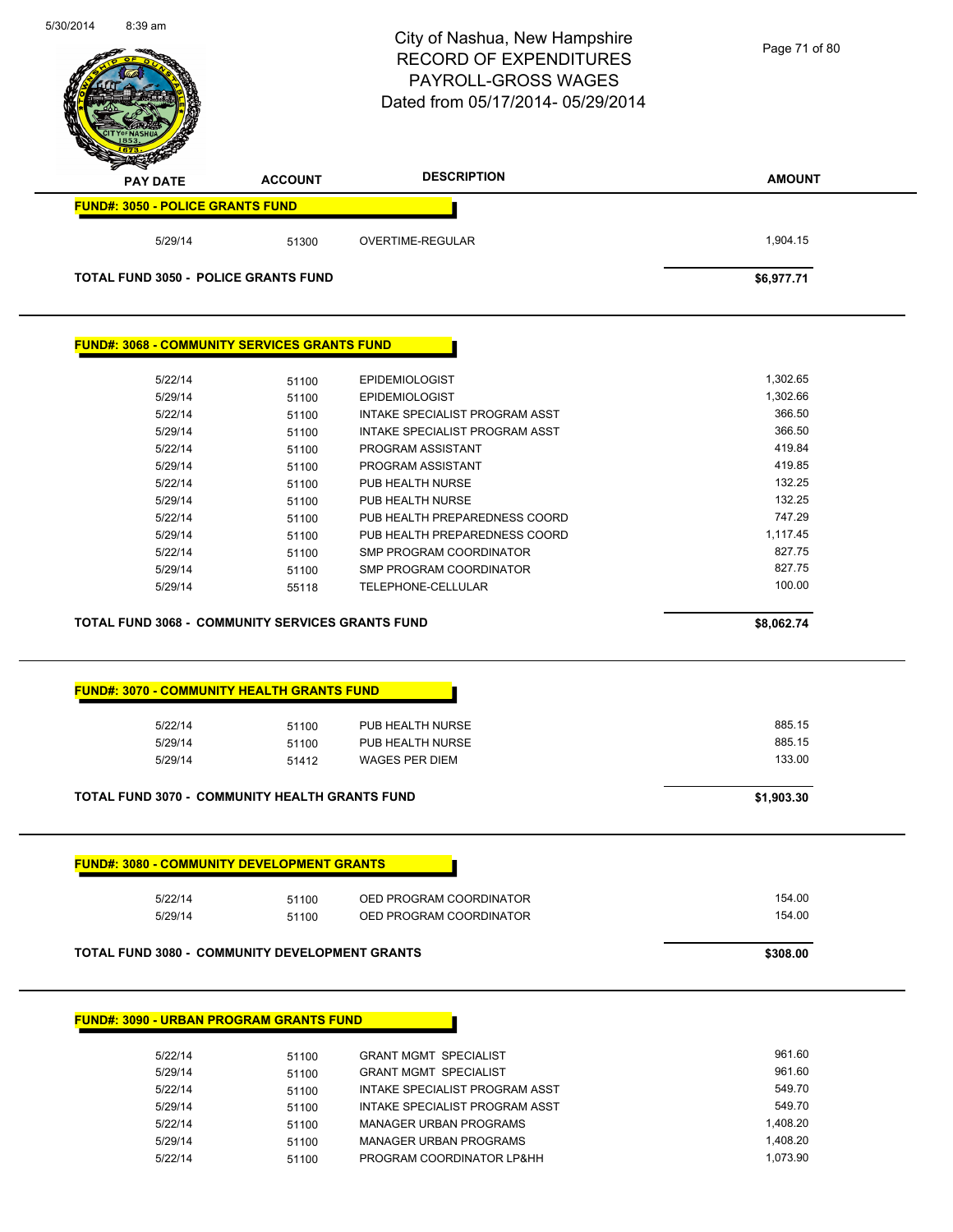

| $\boldsymbol{z}$<br>⊸<br><b>PAY DATE</b>           | <b>ACCOUNT</b> | <b>DESCRIPTION</b>          | <b>AMOUNT</b> |
|----------------------------------------------------|----------------|-----------------------------|---------------|
| <b>FUND#: 3090 - URBAN PROGRAM GRANTS FUND</b>     |                |                             |               |
| 5/29/14                                            | 51100          | PROGRAM COORDINATOR LP&HH   | 1.073.90      |
| 5/22/14                                            | 51100          | PROJECT ADMINISTRATOR       | 1,162.45      |
| 5/29/14                                            | 51100          | PROJECT ADMINISTRATOR       | 1,162.45      |
| 5/22/14                                            | 51100          | PROJECT ADMINISTRATOR LP&HH | 800.32        |
| 5/29/14                                            | 51100          | PROJECT ADMINISTRATOR LP&HH | 1.000.40      |
| 5/29/14                                            | 55118          | TELEPHONE-CELLULAR          | 17.00         |
| <b>TOTAL FUND 3090 - URBAN PROGRAM GRANTS FUND</b> |                |                             | \$12.129.42   |

#### **FUND#: 3120 - TRANSIT GRANTS FUND**

| 5/22/14 | 51100 | OED PROGRAM COORDINATOR               | 154.00   |
|---------|-------|---------------------------------------|----------|
| 5/29/14 | 51100 | OED PROGRAM COORDINATOR               | 154.00   |
| 5/22/14 | 51100 | <b>TRANSIT FINANCE COORDINATOR</b>    | 1,139.65 |
| 5/29/14 | 51100 | <b>TRANSIT FINANCE COORDINATOR</b>    | 1,139.65 |
| 5/22/14 | 51100 | <b>TRANSIT FLEET FACILITIES SUPV</b>  | 961.60   |
| 5/29/14 | 51100 | <b>TRANSIT FLEET FACILITIES SUPV</b>  | 961.60   |
| 5/22/14 | 51100 | <b>TRANSIT MECHANICS</b>              | 1,744.00 |
| 5/29/14 | 51100 | <b>TRANSIT MECHANICS</b>              | 1.744.00 |
| 5/22/14 | 51100 | <b>TRANSIT OPER MKTG SUPV</b>         | 985.15   |
| 5/29/14 | 51100 | <b>TRANSIT OPER MKTG SUPV</b>         | 985.15   |
| 5/22/14 | 51100 | <b>TRANSIT OPERATIONS COORDINATOR</b> | 863.35   |
| 5/29/14 | 51100 | <b>TRANSIT OPERATIONS COORDINATOR</b> | 863.35   |
| 5/22/14 | 51100 | <b>TRANSIT UTILITY SERVICE WORKER</b> | 794.50   |
| 5/29/14 | 51100 | <b>TRANSIT UTILITY SERVICE WORKER</b> | 862.38   |
| 5/22/14 | 51100 | <b>TRANSPORTATION DEPT MANAGER</b>    | 1,460.55 |
| 5/29/14 | 51100 | TRANSPORTATION DEPT MANAGER           | 1,460.55 |
| 5/22/14 | 51300 | OVERTIME-REGULAR                      | 16.19    |

#### **TOTAL FUND 3120 - TRANSIT GRANTS FUND \$16,289.67**

#### **FUND#: 3800 - SCHOOL GRANTS FUND**

| 5/22/14 | 51100 | 21 CENTURY ELEM MFAM RES COORD | 5,757.90 |
|---------|-------|--------------------------------|----------|
| 5/22/14 | 51100 | 21 CENTURY MIDL FAM RES COORD  | 2,088.30 |
| 5/22/14 | 51100 | ASSISTANT PRINCIPAL AMH        | 1,406.20 |
| 5/22/14 | 51100 | ASSISTANT PRINCIPAL BRO        | 1,403.90 |
| 5/22/14 | 51100 | ASSISTANT PRINCIPAL MDE        | 1,406.20 |
| 5/22/14 | 51100 | AYP FACILITATOR DRC            | 2,193.70 |
| 5/22/14 | 51100 | AYP FACILITATOR FES            | 1,955.80 |
| 5/22/14 | 51100 | AYP FACILITATOR LDG            | 3.365.80 |
| 5/22/14 | 51100 | <b>CLERICAL 21 CENTURY</b>     | 727.15   |
| 5/29/14 | 51100 | <b>CLERICAL 21 CENTURY</b>     | 727.15   |
| 5/22/14 | 51100 | DIRECTOR TITLE 1               | 3,153.80 |
| 5/22/14 | 51100 | DW TECHNOLOGY PEER COACH       | 505.80   |
| 5/22/14 | 51100 | JOB DEVELOPER SPED NHS         | 1,955.80 |
| 5/22/14 | 51100 | <b>OFFICE MANAGER TITLE 1</b>  | 1,494.60 |
| 5/22/14 | 51100 | PARA DW SPEC ED AMH            | 536.89   |
| 5/29/14 | 51100 | PARA DW SPEC ED AMH            | 545.49   |
| 5/22/14 | 51100 | <b>PARA KIND FES</b>           | 429.32   |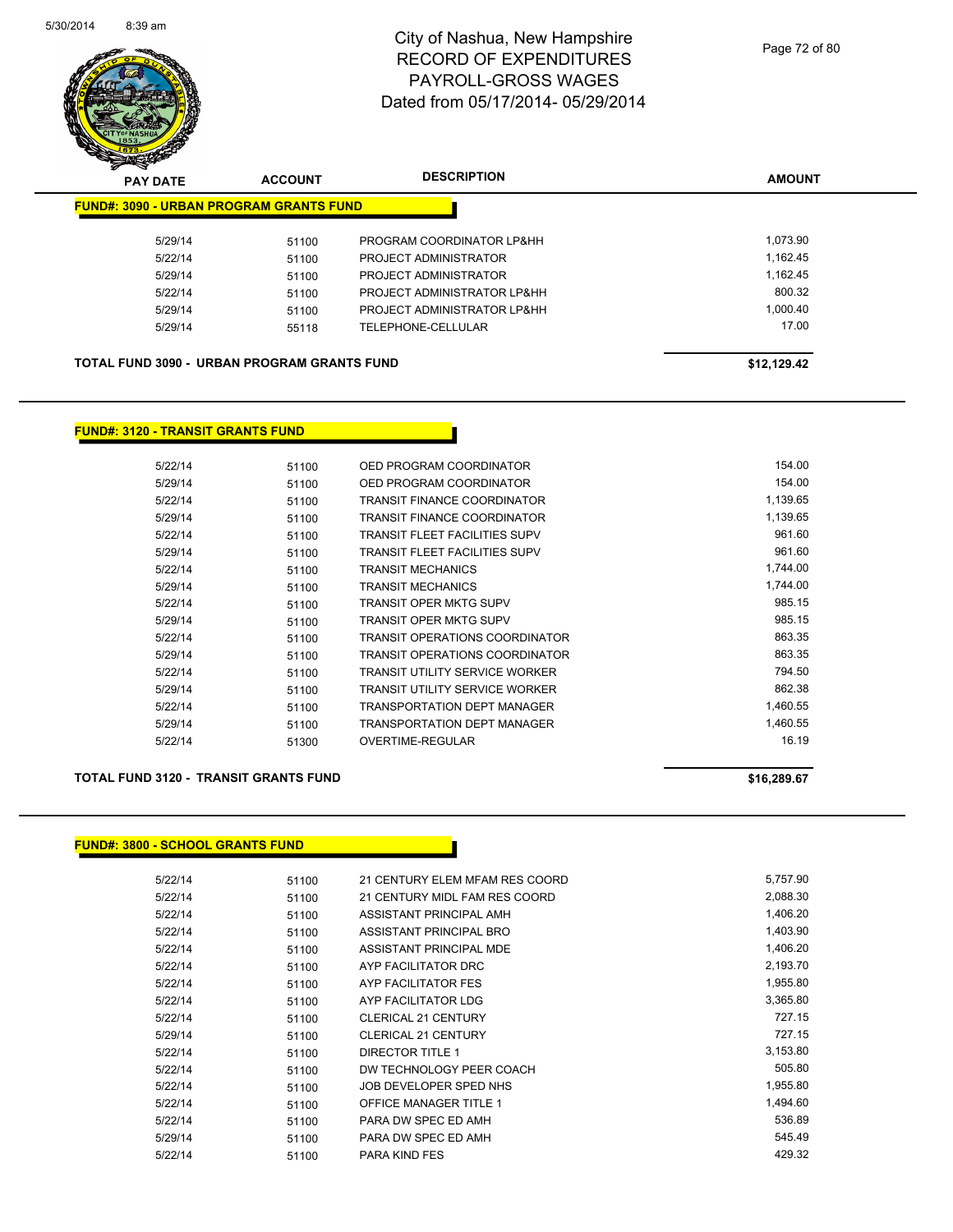

Page 73 of 80

| <b>PAY DATE</b>                          | <b>ACCOUNT</b> | <b>DESCRIPTION</b>                                   | <b>AMOUNT</b>   |
|------------------------------------------|----------------|------------------------------------------------------|-----------------|
| <u> FUND#: 3800 - SCHOOL GRANTS FUND</u> |                |                                                      |                 |
|                                          |                |                                                      |                 |
| 5/29/14                                  | 51100          | PARA KIND FES                                        | 419.41          |
| 5/22/14                                  | 51100          | PARA TTI AMH                                         | 950.77          |
| 5/29/14                                  | 51100          | PARA TTI AMH                                         | 953.87          |
| 5/22/14                                  | 51100          | PARA TTI DRC                                         | 905.38          |
| 5/29/14                                  | 51100          | PARA TTI DRC                                         | 869.89          |
| 5/22/14                                  | 51100          | PARA TTI LDG                                         | 1,619.34        |
| 5/29/14                                  | 51100          | PARA TTI LDG                                         | 1,636.82        |
| 5/22/14                                  | 51100          | PARA TTI NURSERY                                     | 1,051.91        |
| 5/29/14                                  | 51100          | PARA TTI NURSERY                                     | 1,050.57        |
| 5/22/14                                  | 51100          | PARA VOC NHS                                         | 397.47          |
| 5/29/14                                  | 51100          | PARA VOC NHS                                         | 419.80          |
| 5/22/14                                  | 51100          | SYSTEMS ADMIN SCH YEAR                               | 2,143.50        |
| 5/22/14                                  | 51100          | <b>TEACHER DWSE BIR</b>                              | 1,694.50        |
| 5/22/14                                  | 51100          | <b>TEACHER DWSE BRO</b>                              | 1,832.90        |
| 5/22/14                                  | 51100          | <b>TEACHER DWSE CHA</b>                              | 1,858.10        |
| 5/22/14                                  | 51100          | <b>TEACHER DWSE ELM</b>                              | 1,554.80        |
| 5/22/14                                  | 51100          | <b>TEACHER DWSE MDE</b>                              | 1,762.10        |
| 5/22/14                                  | 51100          | <b>TEACHER DWSE SHE</b>                              | 1,554.80        |
| 5/22/14                                  | 51100          | <b>TEACHER GR3 BIC</b>                               | 3,249.30        |
| 5/22/14                                  | 51100          | <b>TEACHER KIND FES</b>                              | 1,686.40        |
| 5/22/14                                  | 51100          | <b>TEACHER PRESCHOOL NHS</b>                         | 1,877.80        |
| 5/22/14                                  | 51100          | TEACHER SPED AMH                                     | 3,377.90        |
| 5/22/14                                  | 51100          | <b>TEACHER SPED DRC</b>                              | 3,378.00        |
| 5/22/14                                  | 51100          | <b>TEACHER SPED ELM</b>                              | 3,377.90        |
| 5/22/14                                  | 51100          | <b>TEACHER SPED FES</b>                              | 2,295.90        |
| 5/22/14                                  | 51100          | <b>TEACHER SPED FMS</b>                              | 3,575.40        |
| 5/22/14                                  | 51100          | <b>TEACHER SPED LDG</b>                              | 3,506.60        |
| 5/22/14                                  | 51100          | <b>TEACHER SPED MDE</b>                              | 1,554.80        |
| 5/22/14                                  | 51100          | <b>TEACHER SPED NHN</b>                              | 6,852.40        |
| 5/22/14                                  | 51100          | <b>TEACHER SPED NHS</b>                              | 5,072.50        |
| 5/22/14                                  | 51100          | <b>TEACHER SPED NSE</b>                              | 1,622.40        |
| 5/22/14                                  | 51100          | <b>TEACHER SPED PMS</b>                              | 1,554.80        |
| 5/22/14                                  | 51100          | <b>TEACHER SPED SHE</b>                              | 1,823.10        |
| 5/22/14                                  | 51100          | TEACHER TEAM FACILITATOR AMH                         | 2,501.80        |
| 5/22/14                                  | 51100          | TEACHER TEAM FACILITATOR MTP                         | 1,459.90        |
| 5/22/14                                  | 51200          | 21 CENTURY ELEM MFAM RES COORD                       | 135.04          |
| 5/22/14                                  | 51200          | 21ST CENTURY INSTRUCTOR                              | 1,865.03        |
| 5/29/14                                  | 51200          | 21ST CENTURY INSTRUCTOR                              | 1,675.71        |
| 5/22/14                                  | 51200          | ADULT ED DIPOLMA TEACHER                             | 250.00<br>75.00 |
| 5/29/14                                  | 51200          | ADULT ED DIPOLMA TEACHER                             | 450.00          |
| 5/22/14                                  | 51200          | ADULT ED ENRICHMENT INST<br>ADULT ED ENRICHMENT INST | 225.00          |
| 5/29/14                                  | 51200          |                                                      | 450.00          |
| 5/22/14                                  | 51200          | ADULT ED INSTRUCTOR                                  | 375.00          |
| 5/29/14<br>5/22/14                       | 51200          | ADULT ED INSTRUCTOR<br>AYP FACILITATOR DRC           | 25.00           |
| 5/22/14                                  | 51200          | <b>CLERICAL GUIDANCE NHN</b>                         | 56.33           |
| 5/29/14                                  | 51200<br>51200 | <b>CLERICAL GUIDANCE NHN</b>                         | 18.78           |
| 5/22/14                                  | 51200          | DW TECHNOLOGY PEER COACH                             | 758.68          |
| 5/22/14                                  | 51200          | ELL OUTREACH WORKER HOURLY                           | 1,200.00        |
| 5/22/14                                  | 51200          | ELL TUTOR                                            | 600.00          |
| 5/22/14                                  | 51200          | <b>FAMILY LIAISON</b>                                | 562.50          |
| 5/22/14                                  | 51200          | FOCUS MONITORING DATA ANALYST                        | 1,721.30        |
| 5/29/14                                  | 51200          | FOOD SERVICE COOK LDG                                | 35.00           |
| 5/22/14                                  | 51200          | <b>GUIDANCE COUNSELOR FES</b>                        | 241.75          |
|                                          |                |                                                      |                 |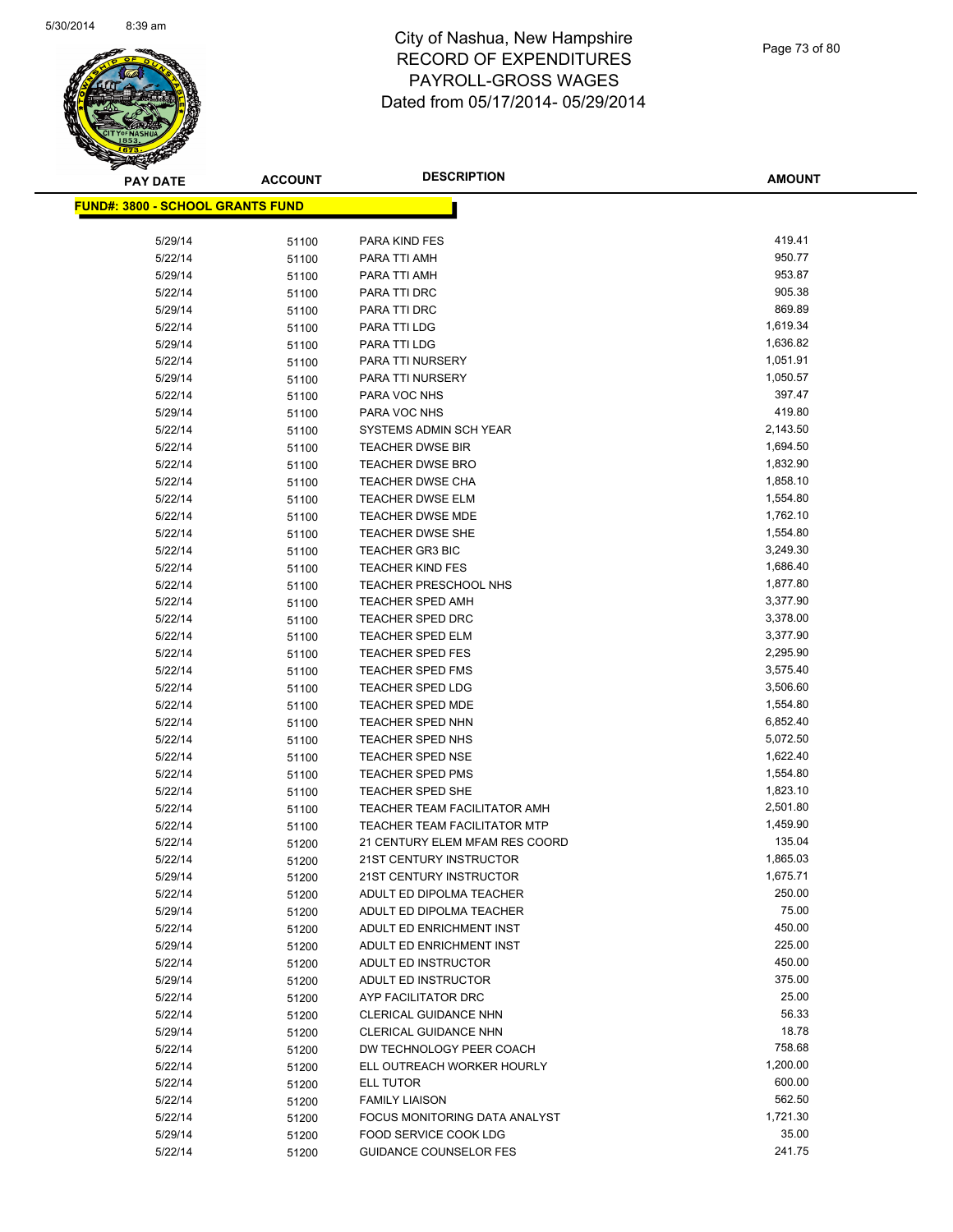

Page 74 of 80

| <b>PAY DATE</b>                          | <b>ACCOUNT</b> | <b>DESCRIPTION</b>               | <b>AMOUNT</b>    |
|------------------------------------------|----------------|----------------------------------|------------------|
| <u> FUND#: 3800 - SCHOOL GRANTS FUND</u> |                |                                  |                  |
|                                          |                |                                  |                  |
| 5/22/14                                  | 51200          | HOME SCHOOL CORD TTI             | 3,658.05         |
| 5/29/14                                  | 51200          | HOME SCHOOL CORD TTI             | 3,343.16         |
| 5/22/14                                  | 51200          | <b>INTERPRETER</b>               | 500.00           |
| 5/22/14                                  | 51200          | <b>LIBRARIAN FMS</b>             | 25.00            |
| 5/22/14                                  | 51200          | LIBRARIAN NHN                    | 100.00           |
| 5/22/14                                  | 51200          | <b>LIBRARIAN NHS</b>             | 100.00           |
| 5/22/14                                  | 51200          | LUNCH MONITOR DRC                | 318.43           |
| 5/29/14                                  | 51200          | LUNCH MONITOR DRC                | (115.01)         |
| 5/22/14                                  | 51200          | LUNCH MONITOR SHE                | 132.51           |
| 5/29/14                                  | 51200          | LUNCH MONITOR SHE                | 167.51           |
| 5/22/14                                  | 51200          | PARA DW SPEC ED AMH              | 253.48           |
| 5/29/14                                  | 51200          | PARA DW SPEC ED AMH              | 270.17           |
| 5/22/14                                  | 51200          | PARA DW SPEC ED BIR              | 35.00            |
| 5/22/14                                  | 51200          | PARA DW SPEC ED NHN              | 75.00            |
| 5/29/14                                  | 51200          | PARA DW SPEC ED NHN              | 75.00            |
| 5/22/14                                  | 51200          | PARA DW SPEC ED PMS              | 211.26           |
| 5/29/14                                  | 51200          | PARA DW SPEC ED PMS              | 181.68           |
| 5/22/14                                  | 51200          | PARA DW SPEC ED WID              | 41.68            |
| 5/29/14                                  | 51200          | PARA DW SPEC ED WID              | 41.68            |
| 5/22/14                                  | 51200          | PARA DW SPEC ELM                 | 105.00<br>105.00 |
| 5/29/14<br>5/22/14                       | 51200          | PARA DW SPEC ELM<br>PARA ELL FES | 52.50            |
| 5/29/14                                  | 51200<br>51200 | PARA ELL FES                     | 35.00            |
| 5/22/14                                  | 51200          | PARA ELL LDG                     | 122.50           |
| 5/22/14                                  | 51200          | PARA ELL MTP                     | 121.78           |
| 5/29/14                                  | 51200          | PARA ELL MTP                     | 103.38           |
| 5/22/14                                  | 51200          | PARA INST AMH                    | 39.41            |
| 5/29/14                                  | 51200          | PARA INST AMH                    | 39.41            |
| 5/22/14                                  | 51200          | PARA INST BIR                    | 122.50           |
| 5/22/14                                  | 51200          | PARA INST DRC                    | 191.78           |
| 5/29/14                                  | 51200          | PARA INST DRC                    | 206.75           |
| 5/22/14                                  | 51200          | PARA INST ELM                    | 70.00            |
| 5/29/14                                  | 51200          | PARA INST ELM                    | 35.00            |
| 5/22/14                                  | 51200          | PARA INST FES                    | 257.54           |
| 5/29/14                                  | 51200          | PARA INST FES                    | 330.06           |
| 5/22/14                                  | 51200          | PARA INST FMS                    | 105.00           |
| 5/29/14                                  | 51200          | <b>PARA INST FMS</b>             | 105.00           |
| 5/22/14                                  | 51200          | PARA INST LDG                    | 349.28           |
| 5/29/14                                  | 51200          | PARA INST LDG                    | 506.78           |
| 5/22/14                                  | 51200          | PARA INST NHN                    | 180.06           |
| 5/22/14                                  | 51200          | PARA INST PMS                    | 226.69           |
| 5/29/14                                  | 51200          | PARA INST PMS                    | 223.35           |
| 5/22/14                                  | 51200          | PARA KIND AMH                    | 70.00<br>105.00  |
| 5/29/14                                  | 51200          | PARA KIND AMH<br>PARA KIND LDG   | 41.68            |
| 5/22/14<br>5/29/14                       | 51200          | PARA KIND LDG                    | 83.35            |
| 5/22/14                                  | 51200<br>51200 | PARA MEDIA NHN                   | 90.03            |
| 5/29/14                                  | 51200          | PARA MEDIA NHN                   | 125.03           |
| 5/22/14                                  | 51200          | PARA PRE SCH MTP                 | 305.08           |
| 5/22/14                                  | 51200          | PARA TTI DRC                     | 131.25           |
| 5/29/14                                  | 51200          | PARA TTI DRC                     | 70.00            |
| 5/22/14                                  | 51200          | PARA TTI LDG                     | 83.35            |
| 5/29/14                                  | 51200          | PARA TTI LDG                     | 83.35            |
| 5/22/14                                  | 51200          | SOCIAL WORKER FMS                | 253.76           |
|                                          |                |                                  |                  |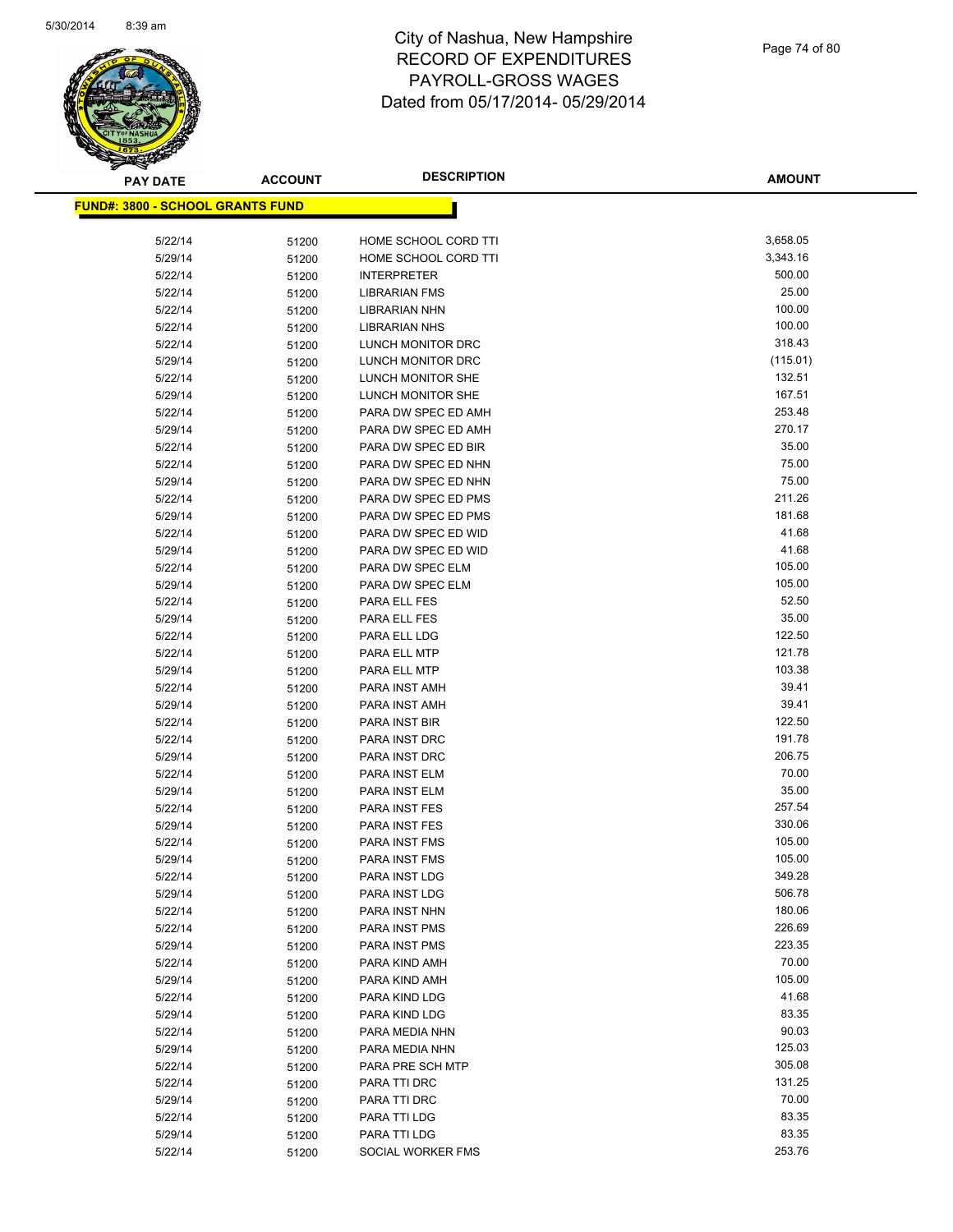

| <b>PAY DATE</b>                          | <b>ACCOUNT</b> | <b>DESCRIPTION</b>                                 | <b>AMOUNT</b>    |
|------------------------------------------|----------------|----------------------------------------------------|------------------|
| <u> FUND#: 3800 - SCHOOL GRANTS FUND</u> |                |                                                    |                  |
|                                          |                |                                                    |                  |
| 5/22/14                                  | 51200          | SPEECH LANG PATHOLOGIST WID                        | 35.00            |
| 5/22/14                                  | 51200          | <b>SUB TEACHER</b>                                 | 235.00           |
| 5/29/14                                  | 51200          | <b>SUB TEACHER</b>                                 | 270.00           |
| 5/22/14                                  | 51200          | SUB TEACHER LONG TERM                              | 67.50            |
| 5/29/14                                  | 51200          | SUB TEACHER LONG TERM                              | 85.00            |
| 5/22/14                                  | 51200          | <b>TEACHER BUSINESS NHN</b>                        | 100.00           |
| 5/22/14                                  | 51200          | TEACHER DWSE ELM                                   | 35.00            |
| 5/22/14                                  | 51200          | <b>TEACHER ELL AMH</b>                             | 100.00           |
| 5/22/14                                  | 51200          | <b>TEACHER ELL ELM</b>                             | 26.25            |
| 5/29/14                                  | 51200          | <b>TEACHER ELL ELM</b>                             | 61.25            |
| 5/22/14                                  | 51200          | <b>TEACHER ELL FES</b>                             | 25.00            |
| 5/22/14                                  | 51200          | <b>TEACHER ELL FMS</b>                             | 75.00            |
| 5/22/14                                  | 51200          | <b>TEACHER ELL MTP</b>                             | 250.00           |
| 5/22/14                                  | 51200          | <b>TEACHER ENGLISH FMS</b>                         | 472.51           |
| 5/22/14                                  | 51200          | <b>TEACHER ENGLISH NHN</b>                         | 450.00           |
| 5/22/14                                  | 51200          | <b>TEACHER ENGLISH NHS</b>                         | 450.00           |
| 5/22/14                                  | 51200          | <b>TEACHER ENGLISH PMS</b>                         | 70.00            |
| 5/22/14                                  | 51200          | <b>TEACHER GR1 FES</b>                             | 150.00           |
| 5/22/14                                  | 51200          | <b>TEACHER GR2 AMH</b>                             | 100.00           |
| 5/22/14                                  | 51200          | <b>TEACHER GR2 DRC</b>                             | 50.00            |
| 5/22/14                                  | 51200          | <b>TEACHER GR2 FES</b>                             | 50.00            |
| 5/22/14                                  | 51200          | <b>TEACHER GR3 DRC</b>                             | 50.00            |
| 5/29/14                                  | 51200          | <b>TEACHER GR3 DRC</b>                             | 100.00           |
| 5/22/14                                  | 51200          | <b>TEACHER GR3 FES</b>                             | 35.00            |
| 5/22/14                                  | 51200          | <b>TEACHER GR3 MTP</b>                             | 85.00            |
| 5/29/14                                  | 51200          | <b>TEACHER GR3 SHE</b>                             | 17.50            |
| 5/22/14                                  | 51200          | <b>TEACHER GR4 AMH</b>                             | 38.13            |
| 5/22/14                                  | 51200          | <b>TEACHER GR4 BIR</b>                             | 25.00            |
| 5/22/14                                  | 51200          | <b>TEACHER GR4 FES</b>                             | 70.00            |
| 5/22/14                                  | 51200          | <b>TEACHER GR4 LDG</b>                             | 165.00           |
| 5/22/14                                  | 51200          | <b>TEACHER GR5 DRC</b>                             | 75.00            |
| 5/22/14                                  | 51200          | <b>TEACHER GR6 ELM</b>                             | 186.88<br>462.50 |
| 5/22/14                                  | 51200          | <b>TEACHER GR6 FMS</b>                             | 170.00           |
| 5/22/14                                  | 51200          | <b>TEACHER GR6 PMS</b>                             | 17.50            |
| 5/22/14<br>5/29/14                       | 51200          | <b>TEACHER KIND DRC</b><br><b>TEACHER KIND DRC</b> | 52.50            |
| 5/22/14                                  | 51200<br>51200 | <b>TEACHER KIND FES</b>                            | 100.00           |
| 5/22/14                                  |                | <b>TEACHER MATH ELM</b>                            | 50.00            |
| 5/22/14                                  | 51200          | <b>TEACHER MATH NHN</b>                            | 450.00           |
| 5/22/14                                  | 51200<br>51200 | <b>TEACHER MATH NHS</b>                            | 450.00           |
| 5/22/14                                  | 51200          | <b>TEACHER SCIENCE ELM</b>                         | 17.50            |
| 5/22/14                                  | 51200          | <b>TEACHER SCIENCE NHN</b>                         | 337.50           |
| 5/22/14                                  | 51200          | <b>TEACHER SCIENCE NHS</b>                         | 150.00           |
| 5/22/14                                  | 51200          | TEACHER SOCIAL STUDIES NHN                         | 600.00           |
| 5/22/14                                  | 51200          | TEACHER SOCIAL STUDIES NHS                         | 300.00           |
| 5/22/14                                  | 51200          | <b>TEACHER SPED FMS</b>                            | 150.00           |
| 5/22/14                                  | 51200          | <b>TEACHER SPED LDG</b>                            | 333.75           |
| 5/22/14                                  | 51200          | <b>TEACHER SPED PMS</b>                            | 175.00           |
| 5/22/14                                  | 51200          | TEACHER TEAM FACILITATOR AMH                       | 100.00           |
| 5/22/14                                  | 51200          | <b>TEACHER TTI AMH</b>                             | 7,217.00         |
| 5/22/14                                  | 51200          | <b>TEACHER TTI FES</b>                             | 14,528.40        |
| 5/22/14                                  | 51200          | <b>TEACHER TTI LDG</b>                             | 10,707.90        |
| 5/22/14                                  | 51200          | <b>TEACHER TTI MTP</b>                             | 7,691.50         |
| 5/22/14                                  | 51200          | <b>TEACHER TTI NURSERY</b>                         | 4,498.00         |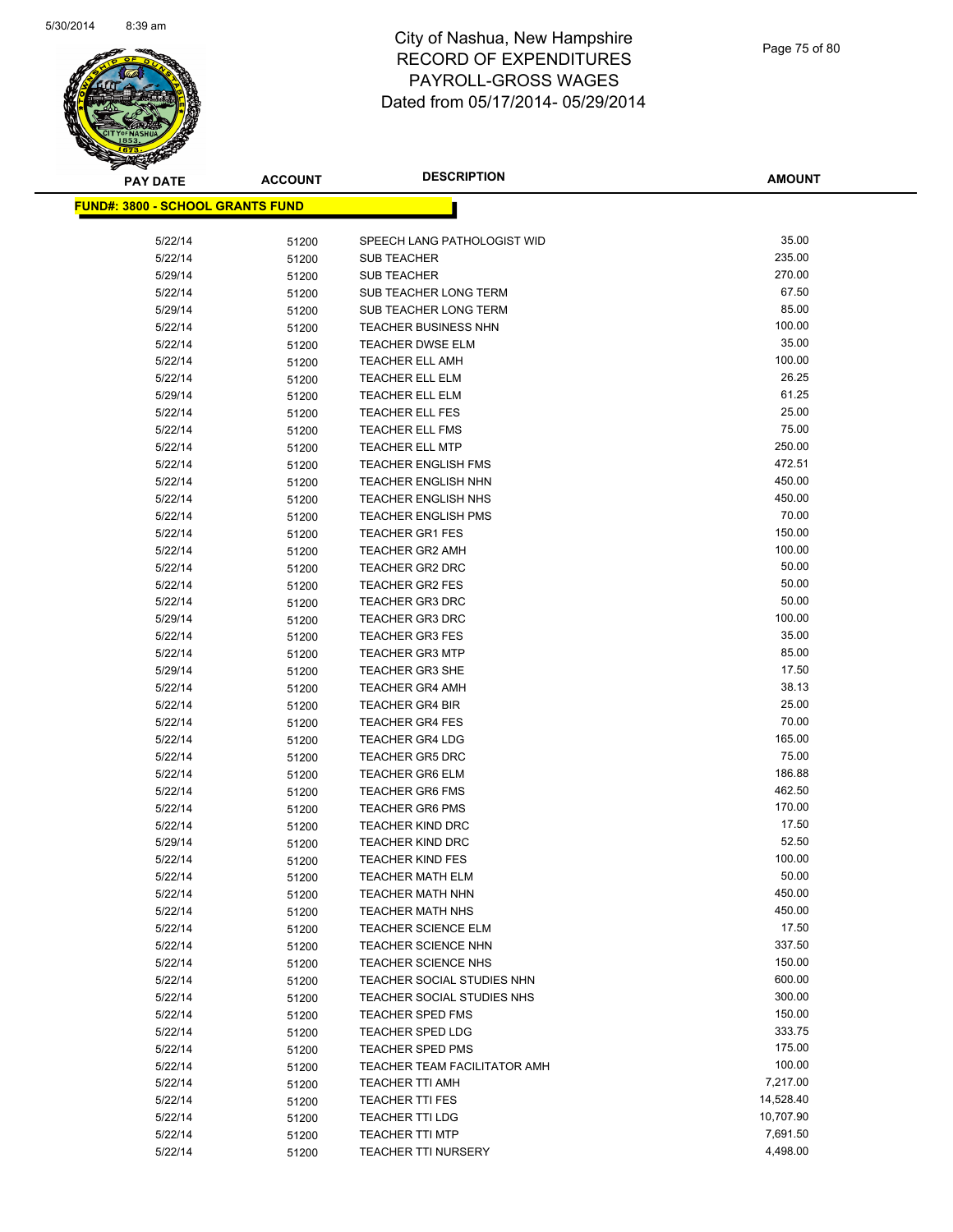

Page 76 of 80

| <b>FUND#: 3800 - SCHOOL GRANTS FUND</b><br>8,079.60<br>5/22/14<br><b>TEACHER TTIDRC</b><br>51200<br>50.00<br>5/22/14<br><b>WAGES PER DIEM</b><br>51412<br>1,200.00<br>5/22/14<br><b>LONGEVITY</b><br>51600<br>7,902.50<br>ADDITIONAL HOURS<br>5/22/14<br>51650<br>5/22/14<br><b>STIPENDS</b><br>1,050.00<br>51700<br><b>TOTAL FUND 3800 - SCHOOL GRANTS FUND</b><br>\$197,153.17<br><b>FUND#: 3810 - FOOD SERVICE GRANTS FUND</b><br>1,601.17<br>5/22/14<br>51300<br>OVERTIME-REGULAR<br>776.58<br>5/29/14<br>OVERTIME-REGULAR<br>51300<br><b>TOTAL FUND 3810 - FOOD SERVICE GRANTS FUND</b><br>\$2,377.75<br><b>FUND#: 4005 - TRAFFIC VIOLATIONS FUND</b><br>3,055.61<br>5/22/14<br>PARKING ENFORCEMENT SPEC<br>51100<br>5/29/14<br>PARKING ENFORCEMENT SPEC<br>2,902.83<br>51100<br>113.10<br>5/22/14<br><b>RESOURCE COORDINATOR</b><br>51100<br>113.10<br><b>RESOURCE COORDINATOR</b><br>5/29/14<br>51100<br>787.40<br>5/22/14<br><b>VEHICLE REGISTRATION CLERK</b><br>51100<br>787.40<br>5/29/14<br><b>VEHICLE REGISTRATION CLERK</b><br>51100<br>2.50<br>5/22/14<br>OVERTIME-REGULAR<br>51300<br>14.78<br>5/29/14<br>OVERTIME-REGULAR<br>51300<br>719.38<br>5/22/14<br><b>OVERTIME-OTHER</b><br>51390<br>419.88<br>5/29/14<br><b>OVERTIME-OTHER</b><br>51390<br>200.00<br>5/22/14<br><b>LONGEVITY</b><br>51600<br>TOTAL FUND 4005 - TRAFFIC VIOLATIONS FUND<br>\$9,115.98<br><b>FUND#: 4010 - MOTOR VEHICLE ADMIN FUND</b><br>787.40<br>5/22/14<br><b>VEHICLE REGISTRATION CLERK</b><br>51100<br>787.40<br>5/29/14<br><b>VEHICLE REGISTRATION CLERK</b><br>51100<br>2.49<br>5/22/14<br>OVERTIME-REGULAR<br>51300<br>14.76<br>5/29/14<br>OVERTIME-REGULAR<br>51300<br><b>TOTAL FUND 4010 - MOTOR VEHICLE ADMIN FUND</b><br>\$1,592.05<br><b>FUND#: 4030 - POLICE SPECIAL DETAILS FUND</b><br>588.28<br>5/22/14<br><b>OUTSIDE DETAIL SPEC PT</b><br>51200<br>588.28<br>5/29/14<br><b>OUTSIDE DETAIL SPEC PT</b><br>51200<br>18,513.21<br>5/22/14<br><b>SPECIAL DETAIL</b><br>51712 | <b>PAY DATE</b> | <b>ACCOUNT</b> | <b>DESCRIPTION</b> | <b>AMOUNT</b> |
|---------------------------------------------------------------------------------------------------------------------------------------------------------------------------------------------------------------------------------------------------------------------------------------------------------------------------------------------------------------------------------------------------------------------------------------------------------------------------------------------------------------------------------------------------------------------------------------------------------------------------------------------------------------------------------------------------------------------------------------------------------------------------------------------------------------------------------------------------------------------------------------------------------------------------------------------------------------------------------------------------------------------------------------------------------------------------------------------------------------------------------------------------------------------------------------------------------------------------------------------------------------------------------------------------------------------------------------------------------------------------------------------------------------------------------------------------------------------------------------------------------------------------------------------------------------------------------------------------------------------------------------------------------------------------------------------------------------------------------------------------------------------------------------------------------------------------------------------------------------------------------------------------------------------------------------------------------------------------------------|-----------------|----------------|--------------------|---------------|
|                                                                                                                                                                                                                                                                                                                                                                                                                                                                                                                                                                                                                                                                                                                                                                                                                                                                                                                                                                                                                                                                                                                                                                                                                                                                                                                                                                                                                                                                                                                                                                                                                                                                                                                                                                                                                                                                                                                                                                                       |                 |                |                    |               |
|                                                                                                                                                                                                                                                                                                                                                                                                                                                                                                                                                                                                                                                                                                                                                                                                                                                                                                                                                                                                                                                                                                                                                                                                                                                                                                                                                                                                                                                                                                                                                                                                                                                                                                                                                                                                                                                                                                                                                                                       |                 |                |                    |               |
|                                                                                                                                                                                                                                                                                                                                                                                                                                                                                                                                                                                                                                                                                                                                                                                                                                                                                                                                                                                                                                                                                                                                                                                                                                                                                                                                                                                                                                                                                                                                                                                                                                                                                                                                                                                                                                                                                                                                                                                       |                 |                |                    |               |
|                                                                                                                                                                                                                                                                                                                                                                                                                                                                                                                                                                                                                                                                                                                                                                                                                                                                                                                                                                                                                                                                                                                                                                                                                                                                                                                                                                                                                                                                                                                                                                                                                                                                                                                                                                                                                                                                                                                                                                                       |                 |                |                    |               |
|                                                                                                                                                                                                                                                                                                                                                                                                                                                                                                                                                                                                                                                                                                                                                                                                                                                                                                                                                                                                                                                                                                                                                                                                                                                                                                                                                                                                                                                                                                                                                                                                                                                                                                                                                                                                                                                                                                                                                                                       |                 |                |                    |               |
|                                                                                                                                                                                                                                                                                                                                                                                                                                                                                                                                                                                                                                                                                                                                                                                                                                                                                                                                                                                                                                                                                                                                                                                                                                                                                                                                                                                                                                                                                                                                                                                                                                                                                                                                                                                                                                                                                                                                                                                       |                 |                |                    |               |
|                                                                                                                                                                                                                                                                                                                                                                                                                                                                                                                                                                                                                                                                                                                                                                                                                                                                                                                                                                                                                                                                                                                                                                                                                                                                                                                                                                                                                                                                                                                                                                                                                                                                                                                                                                                                                                                                                                                                                                                       |                 |                |                    |               |
|                                                                                                                                                                                                                                                                                                                                                                                                                                                                                                                                                                                                                                                                                                                                                                                                                                                                                                                                                                                                                                                                                                                                                                                                                                                                                                                                                                                                                                                                                                                                                                                                                                                                                                                                                                                                                                                                                                                                                                                       |                 |                |                    |               |
|                                                                                                                                                                                                                                                                                                                                                                                                                                                                                                                                                                                                                                                                                                                                                                                                                                                                                                                                                                                                                                                                                                                                                                                                                                                                                                                                                                                                                                                                                                                                                                                                                                                                                                                                                                                                                                                                                                                                                                                       |                 |                |                    |               |
|                                                                                                                                                                                                                                                                                                                                                                                                                                                                                                                                                                                                                                                                                                                                                                                                                                                                                                                                                                                                                                                                                                                                                                                                                                                                                                                                                                                                                                                                                                                                                                                                                                                                                                                                                                                                                                                                                                                                                                                       |                 |                |                    |               |
|                                                                                                                                                                                                                                                                                                                                                                                                                                                                                                                                                                                                                                                                                                                                                                                                                                                                                                                                                                                                                                                                                                                                                                                                                                                                                                                                                                                                                                                                                                                                                                                                                                                                                                                                                                                                                                                                                                                                                                                       |                 |                |                    |               |
|                                                                                                                                                                                                                                                                                                                                                                                                                                                                                                                                                                                                                                                                                                                                                                                                                                                                                                                                                                                                                                                                                                                                                                                                                                                                                                                                                                                                                                                                                                                                                                                                                                                                                                                                                                                                                                                                                                                                                                                       |                 |                |                    |               |
|                                                                                                                                                                                                                                                                                                                                                                                                                                                                                                                                                                                                                                                                                                                                                                                                                                                                                                                                                                                                                                                                                                                                                                                                                                                                                                                                                                                                                                                                                                                                                                                                                                                                                                                                                                                                                                                                                                                                                                                       |                 |                |                    |               |
|                                                                                                                                                                                                                                                                                                                                                                                                                                                                                                                                                                                                                                                                                                                                                                                                                                                                                                                                                                                                                                                                                                                                                                                                                                                                                                                                                                                                                                                                                                                                                                                                                                                                                                                                                                                                                                                                                                                                                                                       |                 |                |                    |               |
|                                                                                                                                                                                                                                                                                                                                                                                                                                                                                                                                                                                                                                                                                                                                                                                                                                                                                                                                                                                                                                                                                                                                                                                                                                                                                                                                                                                                                                                                                                                                                                                                                                                                                                                                                                                                                                                                                                                                                                                       |                 |                |                    |               |
|                                                                                                                                                                                                                                                                                                                                                                                                                                                                                                                                                                                                                                                                                                                                                                                                                                                                                                                                                                                                                                                                                                                                                                                                                                                                                                                                                                                                                                                                                                                                                                                                                                                                                                                                                                                                                                                                                                                                                                                       |                 |                |                    |               |
|                                                                                                                                                                                                                                                                                                                                                                                                                                                                                                                                                                                                                                                                                                                                                                                                                                                                                                                                                                                                                                                                                                                                                                                                                                                                                                                                                                                                                                                                                                                                                                                                                                                                                                                                                                                                                                                                                                                                                                                       |                 |                |                    |               |
|                                                                                                                                                                                                                                                                                                                                                                                                                                                                                                                                                                                                                                                                                                                                                                                                                                                                                                                                                                                                                                                                                                                                                                                                                                                                                                                                                                                                                                                                                                                                                                                                                                                                                                                                                                                                                                                                                                                                                                                       |                 |                |                    |               |
|                                                                                                                                                                                                                                                                                                                                                                                                                                                                                                                                                                                                                                                                                                                                                                                                                                                                                                                                                                                                                                                                                                                                                                                                                                                                                                                                                                                                                                                                                                                                                                                                                                                                                                                                                                                                                                                                                                                                                                                       |                 |                |                    |               |
|                                                                                                                                                                                                                                                                                                                                                                                                                                                                                                                                                                                                                                                                                                                                                                                                                                                                                                                                                                                                                                                                                                                                                                                                                                                                                                                                                                                                                                                                                                                                                                                                                                                                                                                                                                                                                                                                                                                                                                                       |                 |                |                    |               |
|                                                                                                                                                                                                                                                                                                                                                                                                                                                                                                                                                                                                                                                                                                                                                                                                                                                                                                                                                                                                                                                                                                                                                                                                                                                                                                                                                                                                                                                                                                                                                                                                                                                                                                                                                                                                                                                                                                                                                                                       |                 |                |                    |               |
|                                                                                                                                                                                                                                                                                                                                                                                                                                                                                                                                                                                                                                                                                                                                                                                                                                                                                                                                                                                                                                                                                                                                                                                                                                                                                                                                                                                                                                                                                                                                                                                                                                                                                                                                                                                                                                                                                                                                                                                       |                 |                |                    |               |
|                                                                                                                                                                                                                                                                                                                                                                                                                                                                                                                                                                                                                                                                                                                                                                                                                                                                                                                                                                                                                                                                                                                                                                                                                                                                                                                                                                                                                                                                                                                                                                                                                                                                                                                                                                                                                                                                                                                                                                                       |                 |                |                    |               |
|                                                                                                                                                                                                                                                                                                                                                                                                                                                                                                                                                                                                                                                                                                                                                                                                                                                                                                                                                                                                                                                                                                                                                                                                                                                                                                                                                                                                                                                                                                                                                                                                                                                                                                                                                                                                                                                                                                                                                                                       |                 |                |                    |               |
|                                                                                                                                                                                                                                                                                                                                                                                                                                                                                                                                                                                                                                                                                                                                                                                                                                                                                                                                                                                                                                                                                                                                                                                                                                                                                                                                                                                                                                                                                                                                                                                                                                                                                                                                                                                                                                                                                                                                                                                       |                 |                |                    |               |
|                                                                                                                                                                                                                                                                                                                                                                                                                                                                                                                                                                                                                                                                                                                                                                                                                                                                                                                                                                                                                                                                                                                                                                                                                                                                                                                                                                                                                                                                                                                                                                                                                                                                                                                                                                                                                                                                                                                                                                                       |                 |                |                    |               |
|                                                                                                                                                                                                                                                                                                                                                                                                                                                                                                                                                                                                                                                                                                                                                                                                                                                                                                                                                                                                                                                                                                                                                                                                                                                                                                                                                                                                                                                                                                                                                                                                                                                                                                                                                                                                                                                                                                                                                                                       |                 |                |                    |               |
|                                                                                                                                                                                                                                                                                                                                                                                                                                                                                                                                                                                                                                                                                                                                                                                                                                                                                                                                                                                                                                                                                                                                                                                                                                                                                                                                                                                                                                                                                                                                                                                                                                                                                                                                                                                                                                                                                                                                                                                       |                 |                |                    |               |
|                                                                                                                                                                                                                                                                                                                                                                                                                                                                                                                                                                                                                                                                                                                                                                                                                                                                                                                                                                                                                                                                                                                                                                                                                                                                                                                                                                                                                                                                                                                                                                                                                                                                                                                                                                                                                                                                                                                                                                                       |                 |                |                    |               |
|                                                                                                                                                                                                                                                                                                                                                                                                                                                                                                                                                                                                                                                                                                                                                                                                                                                                                                                                                                                                                                                                                                                                                                                                                                                                                                                                                                                                                                                                                                                                                                                                                                                                                                                                                                                                                                                                                                                                                                                       |                 |                |                    |               |
|                                                                                                                                                                                                                                                                                                                                                                                                                                                                                                                                                                                                                                                                                                                                                                                                                                                                                                                                                                                                                                                                                                                                                                                                                                                                                                                                                                                                                                                                                                                                                                                                                                                                                                                                                                                                                                                                                                                                                                                       |                 |                |                    |               |
|                                                                                                                                                                                                                                                                                                                                                                                                                                                                                                                                                                                                                                                                                                                                                                                                                                                                                                                                                                                                                                                                                                                                                                                                                                                                                                                                                                                                                                                                                                                                                                                                                                                                                                                                                                                                                                                                                                                                                                                       |                 |                |                    |               |
|                                                                                                                                                                                                                                                                                                                                                                                                                                                                                                                                                                                                                                                                                                                                                                                                                                                                                                                                                                                                                                                                                                                                                                                                                                                                                                                                                                                                                                                                                                                                                                                                                                                                                                                                                                                                                                                                                                                                                                                       |                 |                |                    |               |
|                                                                                                                                                                                                                                                                                                                                                                                                                                                                                                                                                                                                                                                                                                                                                                                                                                                                                                                                                                                                                                                                                                                                                                                                                                                                                                                                                                                                                                                                                                                                                                                                                                                                                                                                                                                                                                                                                                                                                                                       |                 |                |                    |               |
|                                                                                                                                                                                                                                                                                                                                                                                                                                                                                                                                                                                                                                                                                                                                                                                                                                                                                                                                                                                                                                                                                                                                                                                                                                                                                                                                                                                                                                                                                                                                                                                                                                                                                                                                                                                                                                                                                                                                                                                       |                 |                |                    |               |
|                                                                                                                                                                                                                                                                                                                                                                                                                                                                                                                                                                                                                                                                                                                                                                                                                                                                                                                                                                                                                                                                                                                                                                                                                                                                                                                                                                                                                                                                                                                                                                                                                                                                                                                                                                                                                                                                                                                                                                                       |                 |                |                    |               |
|                                                                                                                                                                                                                                                                                                                                                                                                                                                                                                                                                                                                                                                                                                                                                                                                                                                                                                                                                                                                                                                                                                                                                                                                                                                                                                                                                                                                                                                                                                                                                                                                                                                                                                                                                                                                                                                                                                                                                                                       |                 |                |                    |               |
|                                                                                                                                                                                                                                                                                                                                                                                                                                                                                                                                                                                                                                                                                                                                                                                                                                                                                                                                                                                                                                                                                                                                                                                                                                                                                                                                                                                                                                                                                                                                                                                                                                                                                                                                                                                                                                                                                                                                                                                       |                 |                |                    |               |
|                                                                                                                                                                                                                                                                                                                                                                                                                                                                                                                                                                                                                                                                                                                                                                                                                                                                                                                                                                                                                                                                                                                                                                                                                                                                                                                                                                                                                                                                                                                                                                                                                                                                                                                                                                                                                                                                                                                                                                                       |                 |                |                    |               |
| SPECIAL DETAIL<br>17,515.07<br>5/29/14<br>51712                                                                                                                                                                                                                                                                                                                                                                                                                                                                                                                                                                                                                                                                                                                                                                                                                                                                                                                                                                                                                                                                                                                                                                                                                                                                                                                                                                                                                                                                                                                                                                                                                                                                                                                                                                                                                                                                                                                                       |                 |                |                    |               |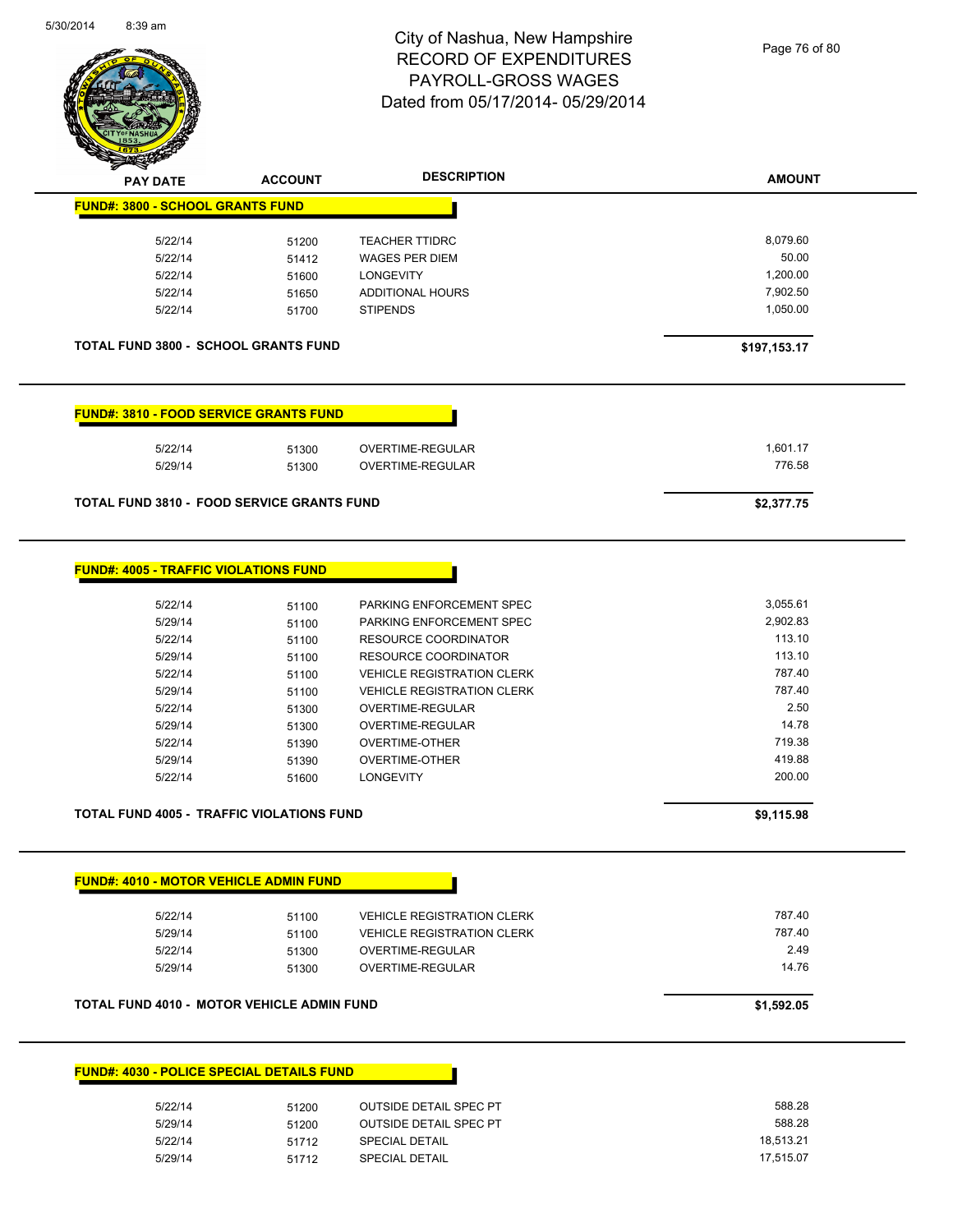| 5/30/2014 | 8:39 am                                    |                                                                        | City of Nashua, New Hampshire<br><b>RECORD OF EXPENDITURES</b><br>PAYROLL-GROSS WAGES<br>Dated from 05/17/2014-05/29/2014 | Page 77 of 80              |
|-----------|--------------------------------------------|------------------------------------------------------------------------|---------------------------------------------------------------------------------------------------------------------------|----------------------------|
|           | PAY DATE                                   | <b>ACCOUNT</b>                                                         | <b>DESCRIPTION</b>                                                                                                        | <b>AMOUNT</b>              |
|           |                                            | <b>TOTAL FUND 4030 - POLICE SPECIAL DETAILS FUND</b>                   |                                                                                                                           | \$37,204.84                |
|           |                                            | <b>FUND#: 4035 - POLICE OVERTIME BILLING FUND</b>                      |                                                                                                                           |                            |
|           | 5/22/14                                    | 51300                                                                  | OVERTIME-REGULAR                                                                                                          | 424.06<br>249.45           |
|           | 5/29/14                                    | 51300                                                                  | OVERTIME-REGULAR                                                                                                          |                            |
|           |                                            | <b>TOTAL FUND 4035 - POLICE OVERTIME BILLING FUND</b>                  |                                                                                                                           | \$673.51                   |
|           | <b>FUND#: 4065 - FIRE WATCHGUARDS FUND</b> |                                                                        |                                                                                                                           |                            |
|           | 5/22/14                                    | 51712                                                                  | SPECIAL DETAIL                                                                                                            | 243.64                     |
|           |                                            | <b>TOTAL FUND 4065 - FIRE WATCHGUARDS FUND</b>                         |                                                                                                                           | \$243.64                   |
|           | 5/22/14<br>5/29/14                         | 51100<br>51100<br><b>TOTAL FUND 4600 - ECON DEV-GREATER NASHUA RLF</b> | OED PROGRAM COORDINATOR<br>OED PROGRAM COORDINATOR                                                                        | 76.95<br>76.95<br>\$153.90 |
|           |                                            | <b>FUND#: 5010 - CAP PROJECTS-INFO TECHNOLOGY</b>                      |                                                                                                                           |                            |
|           | 5/22/14                                    | 51300                                                                  | OVERTIME-REGULAR                                                                                                          | 17.56                      |
|           | 5/29/14                                    | 51300                                                                  | OVERTIME-REGULAR                                                                                                          | 75.18                      |
|           |                                            | <b>TOTAL FUND 5010 - CAP PROJECTS-INFO TECHNOLOGY</b>                  |                                                                                                                           | \$92.74                    |
|           | <b>FUND#: 6000 - SOLID WASTE FUND</b>      |                                                                        |                                                                                                                           |                            |
|           | 5/22/14                                    | 51100                                                                  | ACCOUNTING COMPLIANCE MGR                                                                                                 | 153.40                     |
|           | 5/29/14                                    | 51100                                                                  | ACCOUNTING COMPLIANCE MGR                                                                                                 | 153.40                     |
|           | 5/22/14                                    | 51100                                                                  | ADMINISTRATIVE ASSISTANT I                                                                                                | 632.00                     |
|           | 5/29/14                                    | 51100                                                                  | ADMINISTRATIVE ASSISTANT I                                                                                                | 632.00                     |
|           | 5/22/14                                    | 51100                                                                  | ADMINISTRATIVE ASSISTANT II                                                                                               | 669.50                     |
|           | 5/29/14                                    | 51100                                                                  | ADMINISTRATIVE ASSISTANT II                                                                                               | 665.60                     |
|           | 5/22/14                                    | 51100                                                                  | AUTOMATIC COLLECTION EQUIP OPR                                                                                            | 3,636.55                   |
|           | 5/29/14                                    | 51100                                                                  | AUTOMATIC COLLECTION EQUIP OPR                                                                                            | 3,636.80<br>298.00         |
|           | 5/22/14<br>5/29/14                         | 51100                                                                  | <b>CITY ENGINEER</b><br><b>CITY ENGINEER</b>                                                                              | 298.00                     |
|           | 5/22/14                                    | 51100<br>51100                                                         | <b>COLLECTION EQUIP OPR</b>                                                                                               | 8,629.52                   |
|           | 5/29/14                                    | 51100                                                                  | <b>COLLECTION EQUIP OPR</b>                                                                                               | 8,649.20                   |
|           | 5/22/14                                    | 51100                                                                  | <b>COLLECTION EQUIP OPR LANDFILL</b>                                                                                      | 900.80                     |
|           | 5/29/14                                    | 51100                                                                  | <b>COLLECTION EQUIP OPR LANDFILL</b>                                                                                      | 900.80                     |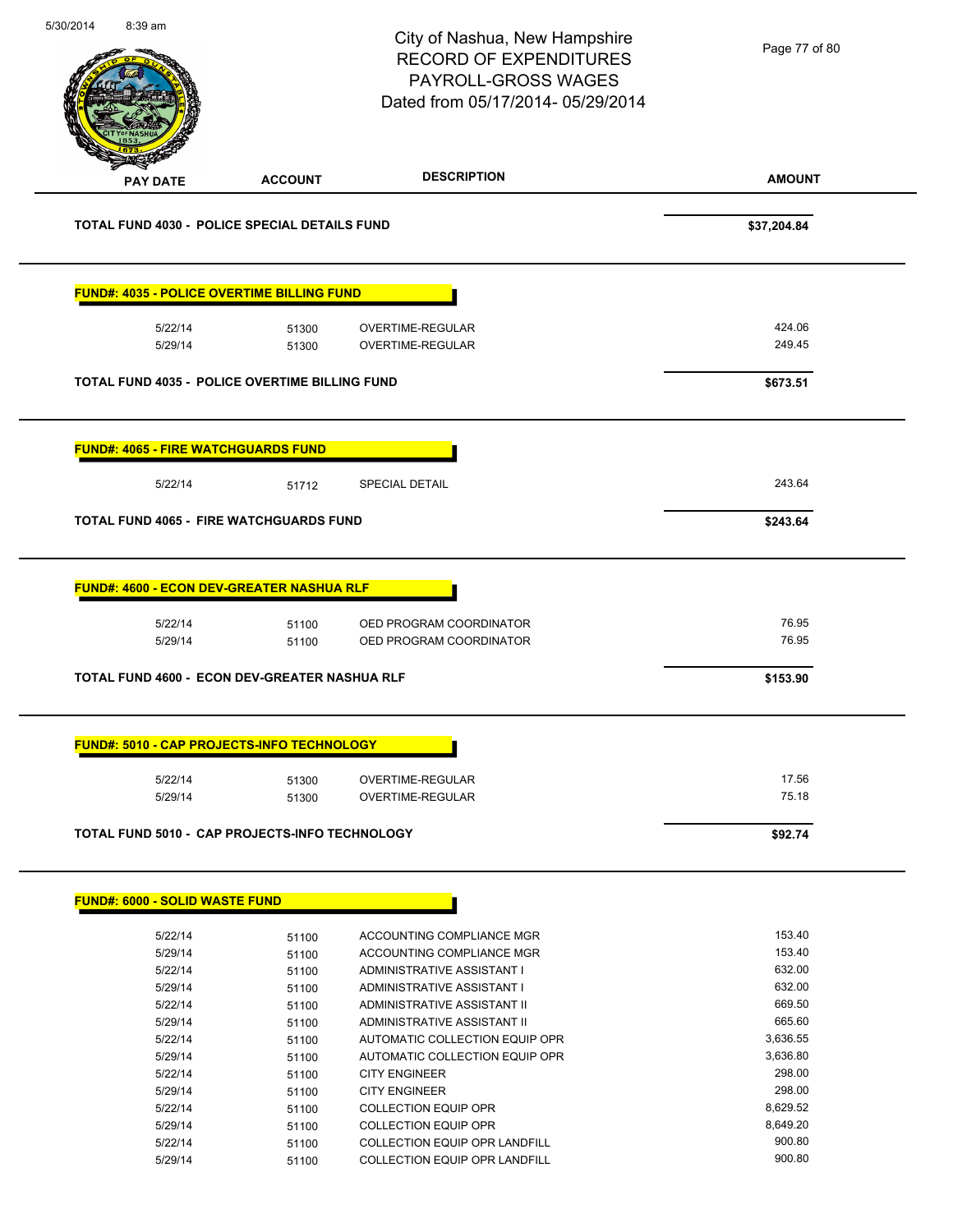

| <b>PAY DATE</b>                       | <b>ACCOUNT</b> | <b>DESCRIPTION</b>            | <b>AMOUNT</b> |
|---------------------------------------|----------------|-------------------------------|---------------|
| <b>FUND#: 6000 - SOLID WASTE FUND</b> |                |                               |               |
|                                       |                |                               |               |
| 5/22/14                               | 51100          | DEP TREASURER TAX COLLECTOR   | 230.60        |
| 5/29/14                               | 51100          | DEP TREASURER TAX COLLECTOR   | 230.60        |
| 5/22/14                               | 51100          | DEPUTY MANAGER OF ENGINEERING | 74.50         |
| 5/29/14                               | 51100          | DEPUTY MANAGER OF ENGINEERING | 74.50         |
| 5/22/14                               | 51100          | <b>DIRECTOR PUBLIC WORKS</b>  | 205.85        |
| 5/29/14                               | 51100          | DIRECTOR PUBLIC WORKS         | 205.85        |
| 5/22/14                               | 51100          | DIVISION OPERATIONS MANAGER   | 171.55        |
| 5/29/14                               | 51100          | DIVISION OPERATIONS MANAGER   | 171.55        |
| 5/22/14                               | 51100          | DPW BILLING ACCOUNTANT        | 438.30        |
| 5/29/14                               | 51100          | DPW BILLING ACCOUNTANT        | 438.30        |
| 5/22/14                               | 51100          | DPW COLLECTIONS SPEC III      | 364.60        |
| 5/29/14                               | 51100          | DPW COLLECTIONS SPEC III      | 364.59        |
| 5/22/14                               | 51100          | DPW CONTRACT ADMINISTRATOR    | 108.35        |
| 5/29/14                               | 51100          | DPW CONTRACT ADMINISTRATOR    | 108.35        |
| 5/22/14                               | 51100          | <b>ENVIRONMENTAL ENGINEER</b> | 1,255.85      |
| 5/29/14                               | 51100          | <b>ENVIRONMENTAL ENGINEER</b> | 1,255.85      |
| 5/22/14                               | 51100          | <b>EQUIPMENT OPR LANDFILL</b> | 6,311.21      |
| 5/29/14                               | 51100          | <b>EQUIPMENT OPR LANDFILL</b> | 6,359.92      |
| 5/22/14                               | 51100          | FINANCE AND ADMIN MANAGER     | 372.35        |
| 5/29/14                               | 51100          | FINANCE AND ADMIN MANAGER     | 372.35        |
| 5/22/14                               | 51100          | LICENSED SCALE OPERATOR       | 680.10        |
| 5/29/14                               | 51100          | LICENSED SCALE OPERATOR       | 680.10        |
| 5/22/14                               | 51100          | <b>RECYCLING COORDINATOR</b>  | 1,061.70      |
| 5/29/14                               | 51100          | RECYCLING COORDINATOR         | 1,061.69      |
| 5/22/14                               | 51100          | SOLID WASTE FOREMAN           | 2,308.28      |
| 5/29/14                               | 51100          | SOLID WASTE FOREMAN           | 2,308.30      |
| 5/22/14                               | 51100          | SUPERINTENDENT OF SOLID WASTE | 1,529.80      |
| 5/29/14                               | 51100          | SUPERINTENDENT OF SOLID WASTE | 1,529.80      |
| 5/22/14                               | 51300          | OVERTIME-REGULAR              | 1,750.85      |
| 5/29/14                               | 51300          | OVERTIME-REGULAR              | 1,591.36      |
| 5/22/14                               | 51400          | <b>WAGES TEMP-SEASONAL</b>    | 3,471.00      |
| 5/29/14                               | 51400          | <b>WAGES TEMP-SEASONAL</b>    | 3,402.75      |
| 5/22/14                               | 51600          | <b>LONGEVITY</b>              | 800.00        |
| 5/29/14                               | 51600          | <b>LONGEVITY</b>              | 600.00        |
| 5/29/14                               | 55118          | TELEPHONE-CELLULAR            | 101.00        |
|                                       |                |                               |               |

**TOTAL FUND 6000 - SOLID WASTE FUND \$71,847.32** 

### **FUND#: 6200 - WASTEWATER FUND**

| 5/22/14 | 51100 | ACCOUNTING COMPLIANCE MGR        | 306.70   |
|---------|-------|----------------------------------|----------|
| 5/29/14 | 51100 | ACCOUNTING COMPLIANCE MGR        | 306.70   |
| 5/22/14 | 51100 | ADMINISTRATIVE ASSISTANT II      | 811.25   |
| 5/29/14 | 51100 | ADMINISTRATIVE ASSISTANT II      | 811.25   |
| 5/22/14 | 51100 | ANALYTICAL CHEMIST               | 853.70   |
| 5/29/14 | 51100 | ANALYTICAL CHEMIST               | 853.70   |
| 5/22/14 | 51100 | <b>CITY ENGINEER</b>             | 695.35   |
| 5/29/14 | 51100 | <b>CITY ENGINEER</b>             | 695.35   |
| 5/22/14 | 51100 | <b>COLLECTION SYSTEM FOREMAN</b> | 1.087.55 |
| 5/29/14 | 51100 | <b>COLLECTION SYSTEM FOREMAN</b> | 1.087.55 |
| 5/22/14 | 51100 | COLLECTION SYSTEMS OPERATOR      | 2.727.60 |
| 5/29/14 | 51100 | COLLECTION SYSTEMS OPERATOR      | 2.727.61 |
|         |       |                                  |          |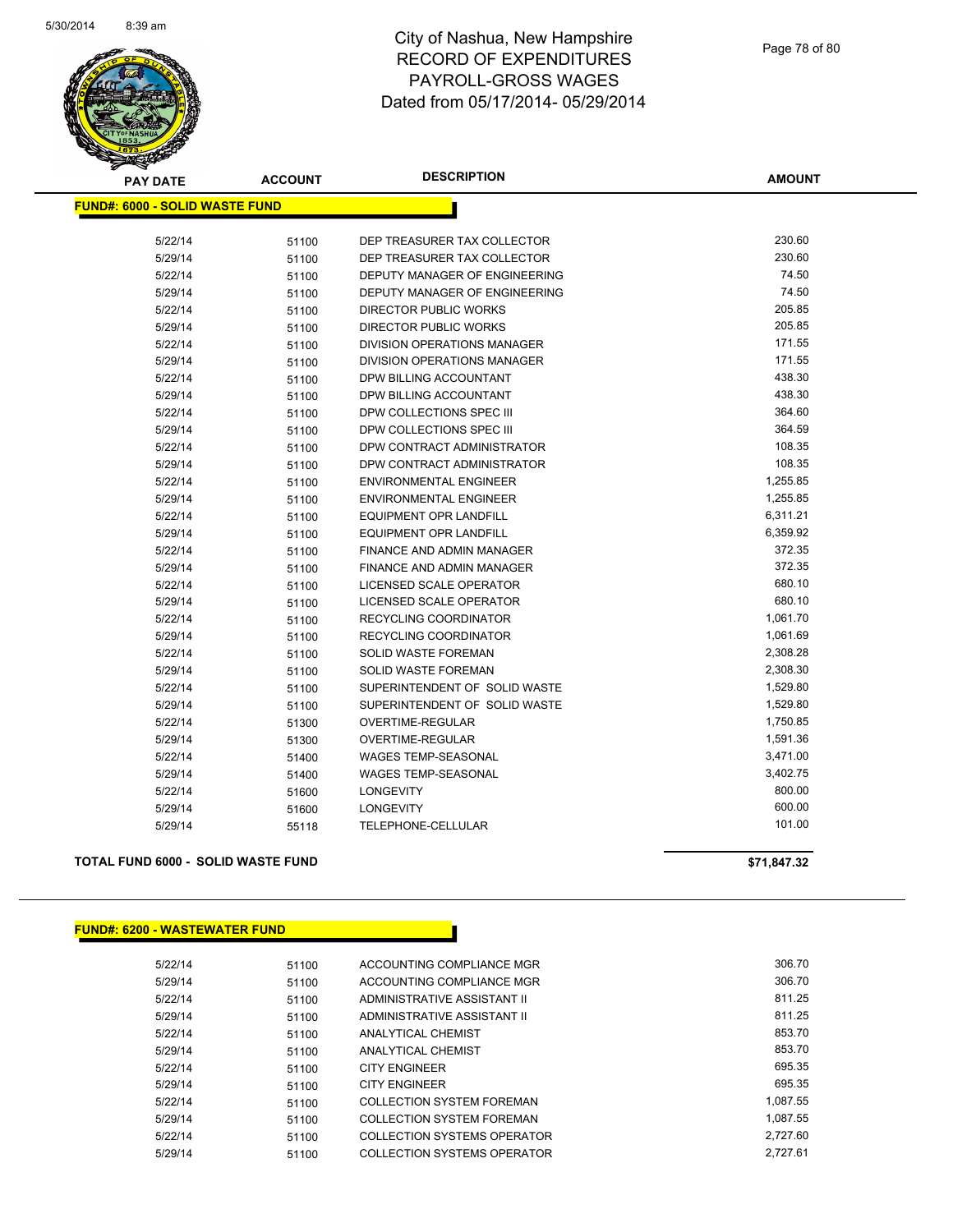

| <b>PAY DATE</b>                       | <b>ACCOUNT</b> | <b>DESCRIPTION</b>                 | AMOUNT   |
|---------------------------------------|----------------|------------------------------------|----------|
| <u> FUND#: 6200 - WASTEWATER FUND</u> |                |                                    |          |
|                                       |                |                                    |          |
| 5/22/14                               | 51100          | COLLECTION SYSTEMS TECHNICIAN      | 1,952.00 |
| 5/29/14                               | 51100          | COLLECTION SYSTEMS TECHNICIAN      | 1,952.00 |
| 5/22/14                               | 51100          | <b>COLLECTIONS SPEC II</b>         | 791.45   |
| 5/29/14                               | 51100          | <b>COLLECTIONS SPEC II</b>         | 791.45   |
| 5/22/14                               | 51100          | <b>CSO STORM WATER ENGINEER</b>    | 1,200.50 |
| 5/29/14                               | 51100          | CSO STORM WATER ENGINEER           | 1,200.50 |
| 5/22/14                               | 51100          | <b>CSO TECHNICIAN INSPECTOR</b>    | 993.75   |
| 5/29/14                               | 51100          | CSO TECHNICIAN INSPECTOR           | 993.75   |
| 5/22/14                               | 51100          | DEP TREASURER TAX COLLECTOR        | 230.60   |
| 5/29/14                               | 51100          | DEP TREASURER TAX COLLECTOR        | 230.60   |
| 5/22/14                               | 51100          | DEPUTY MANAGER OF ENGINEERING      | 744.66   |
| 5/29/14                               | 51100          | DEPUTY MANAGER OF ENGINEERING      | 744.66   |
| 5/22/14                               | 51100          | DIRECTOR PUBLIC WORKS              | 411.90   |
| 5/29/14                               | 51100          | DIRECTOR PUBLIC WORKS              | 411.90   |
| 5/22/14                               | 51100          | DIVISION OPERATIONS MANAGER        | 171.60   |
| 5/29/14                               | 51100          | DIVISION OPERATIONS MANAGER        | 171.60   |
| 5/22/14                               | 51100          | DPW BILLING ACCOUNTANT             | 438.25   |
| 5/29/14                               | 51100          | DPW BILLING ACCOUNTANT             | 438.25   |
| 5/22/14                               | 51100          | DPW COLLECTIONS SPEC III           | 364.60   |
| 5/29/14                               | 51100          | DPW COLLECTIONS SPEC III           | 364.62   |
| 5/22/14                               | 51100          | DPW CONTRACT ADMINISTRATOR         | 649.70   |
| 5/29/14                               | 51100          | DPW CONTRACT ADMINISTRATOR         | 649.70   |
| 5/22/14                               | 51100          | ELECTRICAL DIAGNOSTIC TECH I       | 2,079.20 |
| 5/29/14                               | 51100          | ELECTRICAL DIAGNOSTIC TECH I       | 2,079.20 |
| 5/22/14                               | 51100          | FINANCE AND ADMIN MANAGER          | 372.35   |
| 5/29/14                               | 51100          | FINANCE AND ADMIN MANAGER          | 372.35   |
| 5/22/14                               | 51100          | FLEET MANAGER STREET DEPT          | 352.05   |
| 5/29/14                               | 51100          | FLEET MANAGER STREET DEPT          | 352.05   |
| 5/22/14                               | 51100          | INDUSTRIAL PRETREATMENT COORD      | 1,154.10 |
| 5/29/14                               | 51100          | INDUSTRIAL PRETREATMENT COORD      | 1,154.10 |
| 5/22/14                               | 51100          | <b>MECHANIC WWTP 1ST CLASS</b>     | 4,004.80 |
| 5/29/14                               | 51100          | <b>MECHANIC WWTP 1ST CLASS</b>     | 4,004.80 |
| 5/22/14                               | 51100          | OPERATOR II WWTP                   | 3,976.80 |
| 5/29/14                               | 51100          | <b>OPERATOR II WWTP</b>            | 3,976.80 |
| 5/22/14                               | 51100          | OPERATOR II WWTP 2nd               | 1,009.20 |
| 5/29/14                               | 51100          | OPERATOR II WWTP 2nd               | 1,009.20 |
| 5/22/14                               | 51100          | OPERATOR II WWTP 3rd               | 2,010.40 |
| 5/29/14                               | 51100          | OPERATOR II WWTP 3rd               | 2,159.35 |
| 5/22/14                               | 51100          | <b>OPERATOR III WWTP</b>           | 3,147.22 |
| 5/29/14                               | 51100          | OPERATOR III WWTP                  | 3,147.22 |
| 5/22/14                               | 51100          | PLANT OPERATIONS SUPERVISOR        | 1,405.05 |
| 5/29/14                               | 51100          | PLANT OPERATIONS SUPERVISOR        | 1,405.05 |
| 5/22/14                               | 51100          | PROCESS CHEMIST                    | 1,073.90 |
| 5/29/14                               | 51100          | PROCESS CHEMIST                    | 1,073.90 |
| 5/22/14                               | 51100          | SUPERINTENDENT OF WASTEWATER       | 1,720.00 |
| 5/29/14                               | 51100          | SUPERINTENDENT OF WASTEWATER       | 1,720.00 |
| 5/22/14                               | 51100          | <b>SUPV LABORATORY</b>             | 1,154.10 |
| 5/29/14                               | 51100          | <b>SUPV LABORATORY</b>             | 1,154.10 |
| 5/22/14                               | 51100          | TRUCK DRIVER STREET REPAIR         | 849.60   |
| 5/29/14                               | 51100          | TRUCK DRIVER STREET REPAIR         | 857.20   |
| 5/22/14                               | 51100          | <b>WASTEWATER PROJECT ENGINEER</b> | 1,293.10 |
| 5/29/14                               | 51100          | WASTEWATER PROJECT ENGINEER        | 1,293.10 |
| 5/22/14                               | 51300          | OVERTIME-REGULAR                   | 2,948.29 |
| 5/29/14                               | 51300          | OVERTIME-REGULAR                   | 2,379.59 |